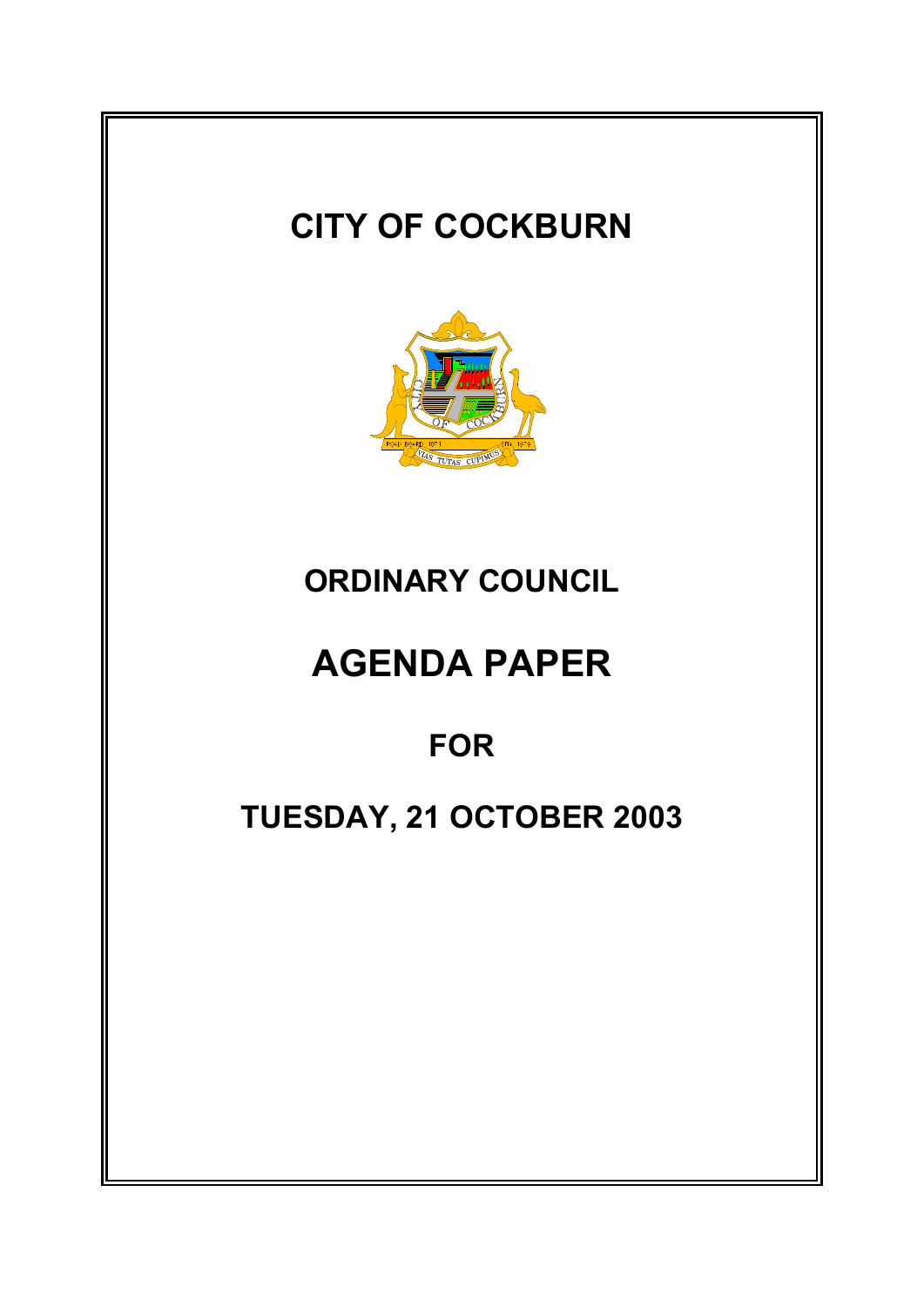# **CITY OF COCKBURN**

# **SUMMARY OF AGENDA TO BE PRESENTED TO THE ORDINARY COUNCIL MEETING TO BE HELD ON TUESDAY, 21 OCTOBER 2003 AT 7:00 PM**

# **Page**

 $\overline{\phantom{0}}$ 

| $+ -1.$        |                                                                                                        |                                                                                                              |  |
|----------------|--------------------------------------------------------------------------------------------------------|--------------------------------------------------------------------------------------------------------------|--|
| 2.             | APPOINTMENT OF PRESIDING MEMBER (IF REQUIRED)  1                                                       |                                                                                                              |  |
| 3.             | DISCLAIMER (TO BE READ ALOUD BY PRESIDING MEMBER) 1                                                    |                                                                                                              |  |
| 4.             | ACKNOWLEDGEMENT OF RECEIPT OF WRITTEN DECLARATIONS OF                                                  |                                                                                                              |  |
| 5              | (OCM 21/10/2003) - APOLOGIES AND LEAVE OF ABSENCE  1                                                   |                                                                                                              |  |
| 6              | (OCM 21/10/2003) - ACTION TAKEN ON PREVIOUS PUBLIC QUESTIONS                                           |                                                                                                              |  |
| 7 <sub>1</sub> |                                                                                                        |                                                                                                              |  |
| 8.             |                                                                                                        |                                                                                                              |  |
|                | 8.1                                                                                                    | (OCM 21/10/2003) - ORDINARY COUNCIL MEETING - 16/9/2003 2                                                    |  |
| 9.             |                                                                                                        |                                                                                                              |  |
| 10.            |                                                                                                        |                                                                                                              |  |
| 11.            |                                                                                                        | BUSINESS LEFT OVER FROM THE PREVIOUS MEETING (IF                                                             |  |
| 12.            | DECLARATION OF COUNCILLORS WHO HAVE NOT GIVEN DUE<br>CONSIDERATION TO MATTERS IN THE BUSINESS PAPER  3 |                                                                                                              |  |
| 13.            |                                                                                                        |                                                                                                              |  |
|                | 13.1                                                                                                   | (OCM 21/10/2003) - CODE OF CONDUCT - ELECTED MEMBERS                                                         |  |
|                | 13.2                                                                                                   | (OCM 21/10/2003) - CREATION OF NEW LOCALITY (1050) (LJCD)                                                    |  |
|                | 13.3                                                                                                   | (OCM 21/10/2003) - DELEGATED AUTHORITIES, POLICIES AND<br>POSITION STATEMENTS COMMITTEE - 23 SEPTEMBER, 2003 |  |
|                |                                                                                                        |                                                                                                              |  |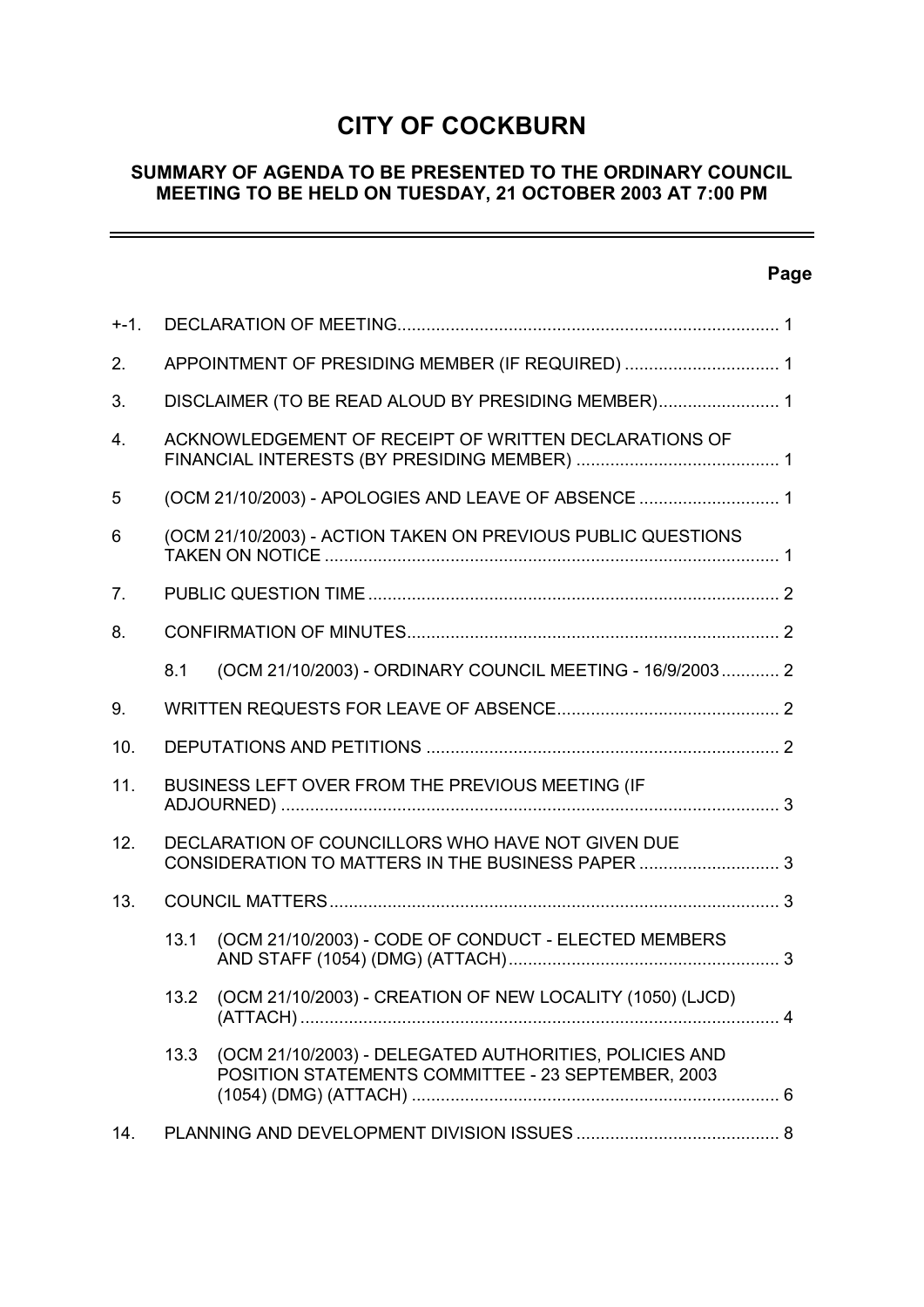| 14.1 | (OCM 21/10/2003) - POSSIBLE CLOSURE OF HOPE ROAD, BIBRA<br>LAKE - SURVEY RESPONSES (9701; 450009) (SMH/AJB)                                                                                                                | . 8 |
|------|----------------------------------------------------------------------------------------------------------------------------------------------------------------------------------------------------------------------------|-----|
| 14.2 | (OCM 21/10/2003) - ACQUISITION AND SALE OF LOT 50<br>ROCKINGHAM ROAD, SPEARWOOD - SUMP SITE (3200395;                                                                                                                      |     |
| 14.3 | (OCM 21/10/2003) - ROAD CLOSURE - PORTION OF FRASER<br>ROAD, JANDAKOT, PURSUANT TO SECTION 3.58 OF THE LAND                                                                                                                |     |
| 14.4 | (OCM 21/10/2003) - PROPOSED CHILD DAY CARE CENTRE (ABC)<br>- LOT PT 113;157 ROCKINGHAM ROAD (PAULIK WAY),                                                                                                                  |     |
| 14.5 | (OCM 21/10/2003) - OVERSIZED OUTBUILDINGS (218SQM) - LOT<br>5 TRANDRA COURT, BANJUP - OWNER/APPLICANT: WJ & KE                                                                                                             |     |
| 14.6 | (OCM 21/10/2003) - FINAL ADOPTION - AMENDMENT NO. 8 - RE-<br>CODING FROM RESIDENTIAL R20 TO R40 - LOTS 85 & 86<br>WINTERFOLD ROAD, HAMILTON HILL - OWNER: CHURCHES OF<br>CHRIST IN WA (INC) - APPLICANT: THOMPSON MCROBERT |     |
| 14.7 | (OCM 21/10/2003) - PROPOSED AMENDMENT TO TOWN<br>PLANNING SCHEME NO. 3 - LOT 501 TROODE STREET,<br>MUNSTER - OWNER: HOTLAND PTY LTD (UNDER CONTRACT<br>TO AUSTRALAND) - APPLICANT: ROBERTS DAY GROUP (9658;                |     |
| 14.8 | (OCM 21/10/2003) - BUSINESS PLAN - DEVELOPMENT COSTS,<br>DEVELOPMENT AND SALE OF 9 RESIDENTIAL LOTS - LOT 9050<br>BARTRAM ROAD, SUCCESS (6000473) (KJS) (ATTACH) 41                                                        |     |
|      | 14.9 (OCM 21/10/2003) - PROPOSED CONCRETE BATCHING PLANT -<br>LOT 28; 57 HOWSON WAY, BIBRA LAKE - OWNER: CEPTRE<br>NOMINEES PTY LTD & CAREW NOMINEES PTY LTD -                                                             |     |
|      | 14.10 (OCM 21/10/2003) - RETROSPECTIVE APPROVAL - SHED<br>PARAPET WALL HEIGHT - LOT 612 (51) FORILLION AVENUE,<br>BIBRA LAKE - OWNER: M & A ASCIC - APPLICANT: M ASCIC                                                     |     |
|      | 14.11 (OCM 21/10/2003) - COOLBELLUP NEW LIVING PROGRAM<br>RECODING SELECTED MULTIPLE UNIT SITES - PROPOSED<br>TOWN PLANNING SCHEME AMENDMENT (93014) (MR) (ATTACH) 54                                                      |     |
|      | 14.12 (OCM 21/10/2003) - GROUPED DWELLING (3 STOREY<br>DWELLING) - 5 AIRLIE PLACE, COOGEE - OWNER: D & G<br>NORMAN - APPLICANT: ARKITEKTURA ARCHITECTS (3300331)                                                           |     |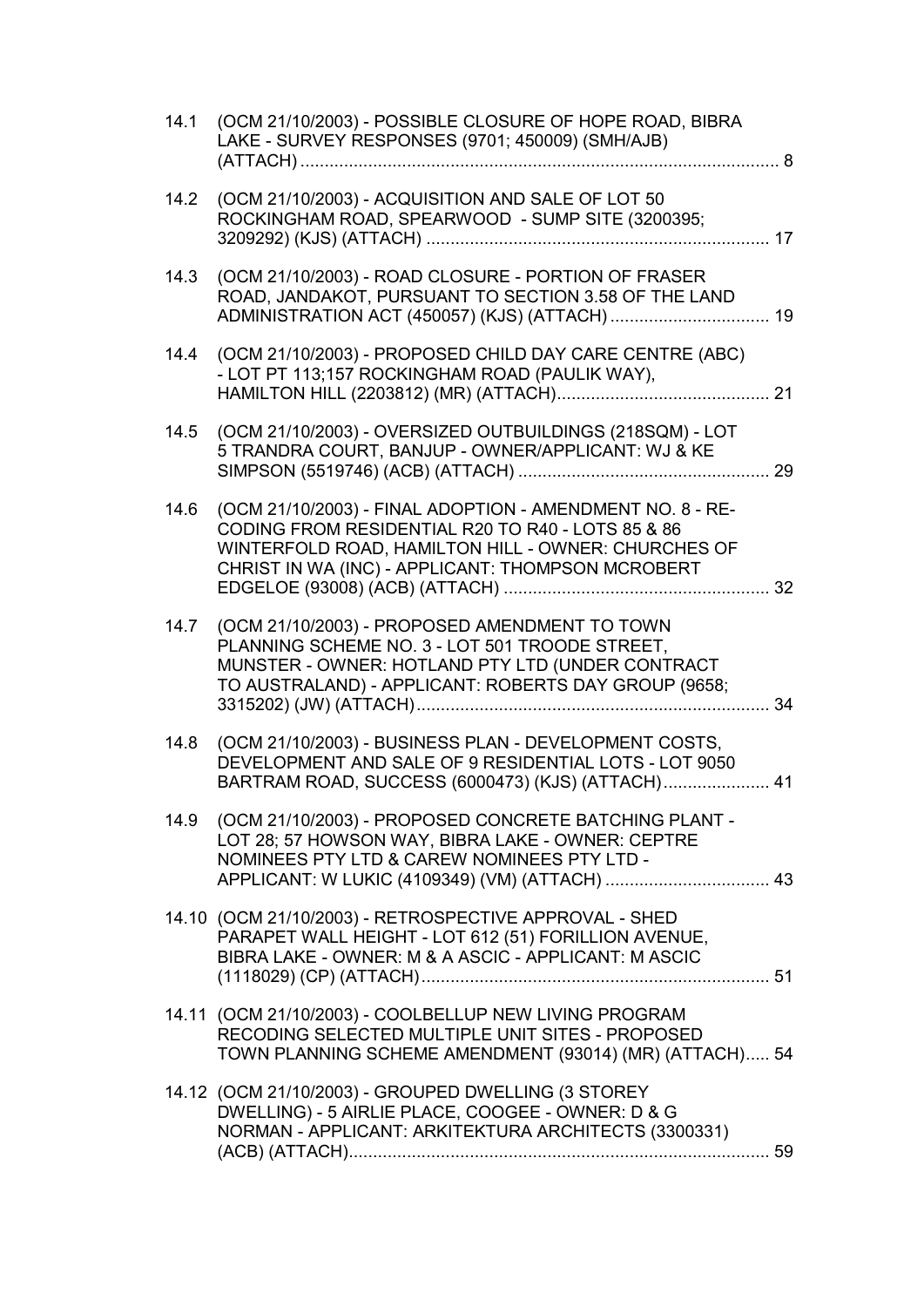|     |      | 14.13 (OCM 21/10/2003) - CITIES FOR CLIMATE PROTECTION (9132;                                                                                                                                                      |  |
|-----|------|--------------------------------------------------------------------------------------------------------------------------------------------------------------------------------------------------------------------|--|
|     |      | 14.14 (OCM 21/10/2003) - CITY OF COCKBURN LANDOWNER<br>BIODIVERSITY GRANT SCHEME (6134) (CB) (ATTACH) 72                                                                                                           |  |
|     |      | 14.15 (OCM 21/10/2003) - RE-CONSIDERATION OF SPECIAL<br>CONDITION 9 - DEMOLITION OF JANDAKOT WOOL SCOURING<br>BUILDINGS AND SITE REMEDITION APPROVAL - LOT 1 & 5<br>PARKES STREET & (NO 1) PARKES STREET, JANDAKOT |  |
|     |      | 14.16 (OCM 21/10/2003) - PROPOSED SUBDIVISION - LOT 10 (222)<br>HAMILTON ROAD, SPEARWOOD - OWNER: M & K<br>DONJERKOVICH - APPLICANT: D DONJERKOVICH (123032)                                                       |  |
| 15. |      | FINANCE AND CORPORATE SERVICES DIVISION ISSUES  85                                                                                                                                                                 |  |
|     | 15.1 | (OCM 21/10/2003) - LIST OF CREDITORS PAID (5605) (KL)                                                                                                                                                              |  |
| 16. |      |                                                                                                                                                                                                                    |  |
|     | 16.1 | (OCM 21/10/2003) - OFFICE ACCOMMODATION FOR THE<br>SOUTHERN METROPOLITAN REGION COUNCIL (4904) (BKG)                                                                                                               |  |
|     | 16.2 | (OCM 21/10/2003) - TENDER NO. 26/2003 - ARCHITECTURAL<br>SERVICES - CONSTRUCTION AND/OR EXTENSION OF COUNCIL<br>ADMINISTRATION OFFICES AND ELECTED MEMBERS' AREA                                                   |  |
| 17. |      |                                                                                                                                                                                                                    |  |
|     | 17.1 | (OCM 21/10/2003) - PORTUGUESE CULTURAL AND                                                                                                                                                                         |  |
|     | 17.2 | (OCM 21/10/2003) - APPOINTMENT OF COMMITTEE MEMBERS -                                                                                                                                                              |  |
|     | 17.3 | (OCM 21/10/2003) - APPOINTMENT OF COMMITTEE MEMBERS -<br>COCKBURN SPORTS WALK OF FAME SELECTION COMMITTEE                                                                                                          |  |
|     | 17.4 | (OCM 21/10/2003) - COCKBURN COMMUNITY NEEDS STUDY                                                                                                                                                                  |  |
| 18. |      |                                                                                                                                                                                                                    |  |
| 19. |      | MOTIONS OF WHICH PREVIOUS NOTICE HAS BEEN GIVEN  102                                                                                                                                                               |  |
|     | 19.1 | (OCM 21/10/2003) - DONATION TO AUSTRALIAN MEDICAL<br>PROCEDURES RESEARCH FOUNDATION (PERTH NALTREXONE                                                                                                              |  |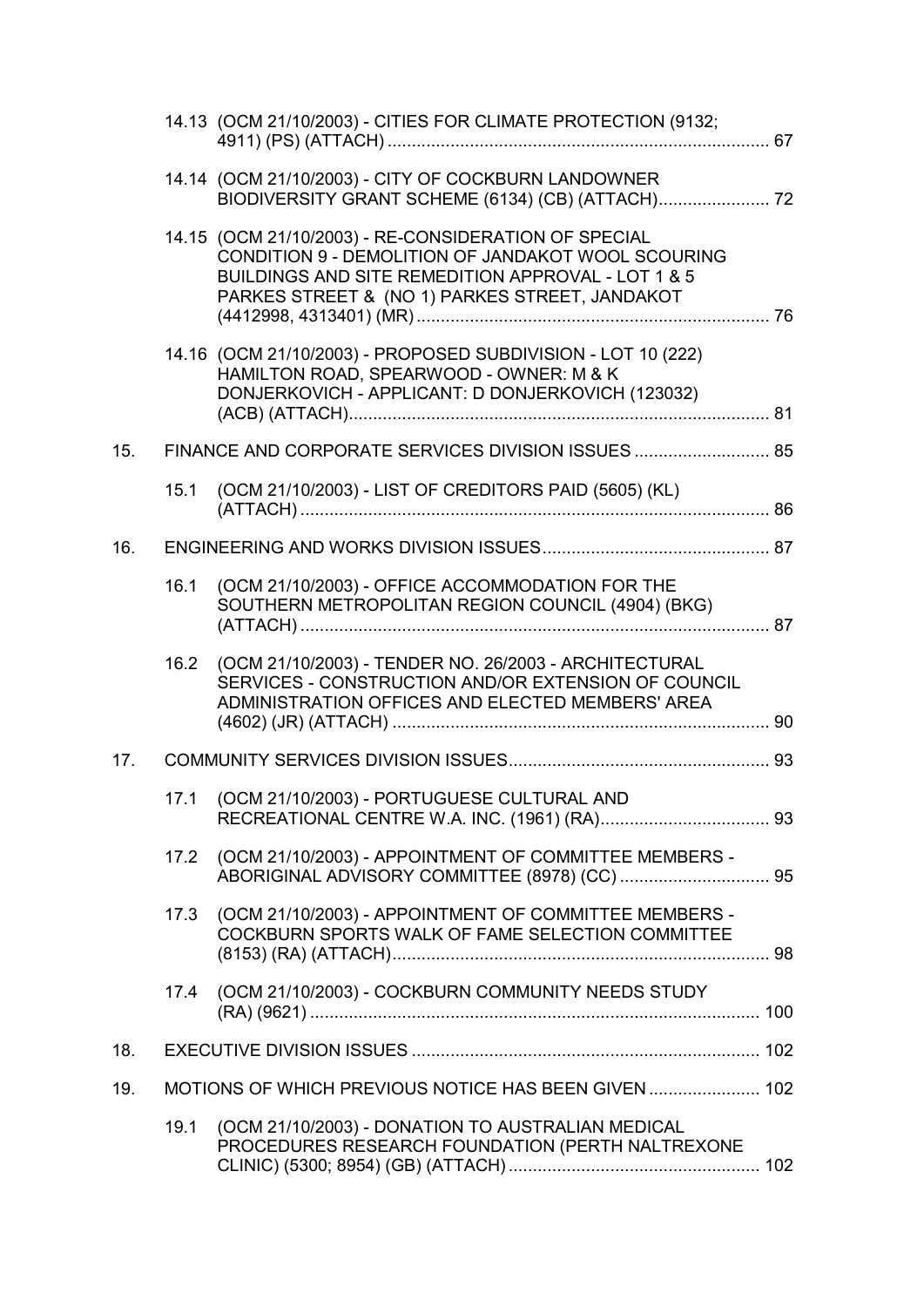|     | 20. NOTICES OF MOTION GIVEN AT THE MEETING FOR CONSIDERATION  |  |
|-----|---------------------------------------------------------------|--|
|     | 21. NEW BUSINESS OF AN URGENT NATURE INTRODUCED BY DECISION   |  |
|     | 22. MATTERS TO BE NOTED FOR INVESTIGATION, WITHOUT DEBATE 106 |  |
|     |                                                               |  |
| 24. | (OCM 21/10/2003) - RESOLUTION OF COMPLIANCE (SECTION 3.18(3), |  |
|     |                                                               |  |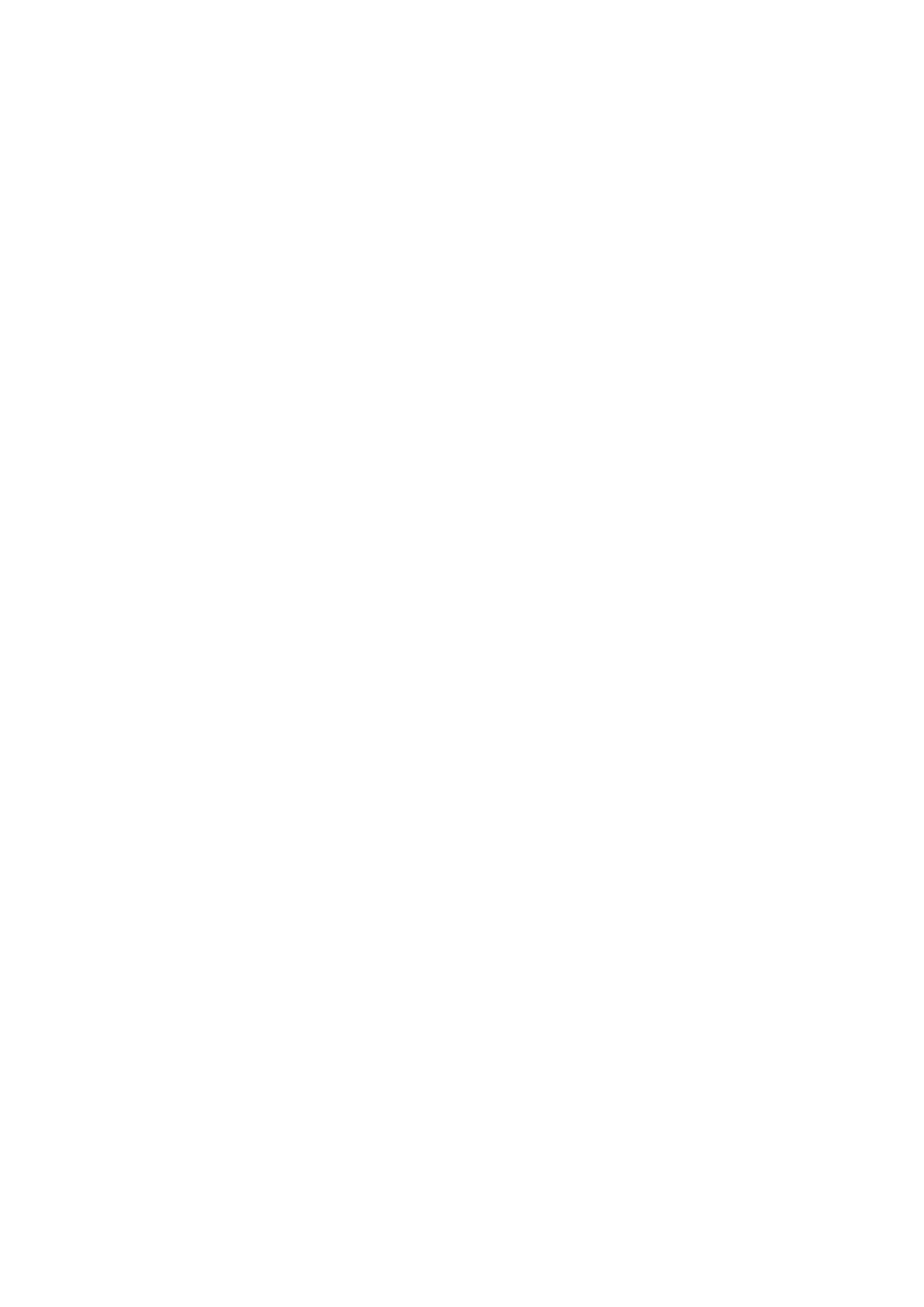# **CITY OF COCKBURN**

# **AGENDA TO BE PRESENTED TO THE ORDINARY COUNCIL MEETING TO BE HELD ON TUESDAY, 21 OCTOBER 2003 AT 7:00 PM**

#### **1. DECLARATION OF MEETING**

# **2. APPOINTMENT OF PRESIDING MEMBER (If required)**

#### **3. DISCLAIMER (To be read aloud by Presiding Member)**

Members of the public, who attend Council Meetings, should not act immediately on anything they hear at the Meetings, without first seeking clarification of Council's position. Persons are advised to wait for written advice from the Council prior to taking action on any matter that they may have before Council.

# **4. ACKNOWLEDGEMENT OF RECEIPT OF WRITTEN DECLARATIONS OF FINANCIAL INTERESTS (by Presiding Member)**

#### **5 (OCM 21/10/2003) - APOLOGIES AND LEAVE OF ABSENCE**

Clr A Tilbury **Click A**pology

#### **6 (OCM 21/10/2003) - ACTION TAKEN ON PREVIOUS PUBLIC QUESTIONS TAKEN ON NOTICE**

**Mr Renner** queried why was there a large variance in the amounts in the Statement of Cash Flows between the Budget 2002/03 (\$1,193,546) and the Estimated Actual 2002/03 (\$122,441) - GST Refunded by ATO?

By letter dated 13 August 2003, the following information was provided:

The Statement of Cash Flows included in the Adopted Budget for 2003/04 shows a discrepancy between the 2002/03 Budget (\$1,193,564) and the 2002/03 Estimated Actuals (\$122,411) for GST Refunded by the ATO. This discrepancy arises due to the following: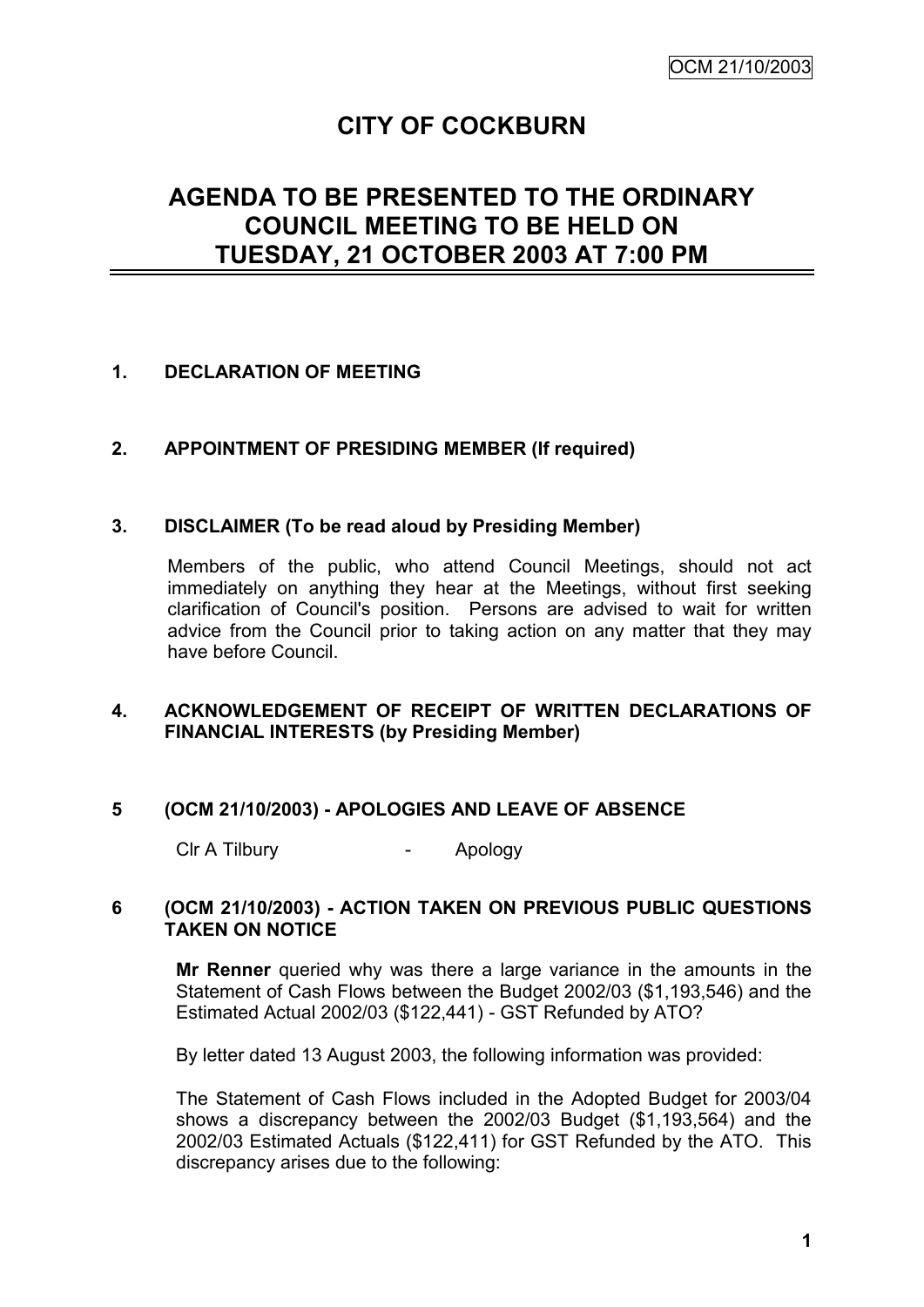- The 2002/03 Budget was prepared based on GST inclusive amounts (i.e. both payments and receipts were grossed up by the estimated amount of GST). The "GST Refunded by the ATO" amount represents the estimated net total of GST for the year (i.e. GST on payments is greater than GST on receipts, therefore we budgeted for a refund from the ATO).
- The 2002/03 Estimated Actuals are based on GST exclusive amounts (i.e. both payments and receipts are net of GST). The "GST Refunded by the ATO" amount only represents the difference between the GST Debtors balance as at 30 June 2002 and as at 30 June 2003.
- The accounting standards require that the cash flow statement be prepared inclusive of the GST. When council prepares the audited annual financial statements for 2002/03, the cash flow statement will be fully compliant. However, for the purposes of the budget, the 2002/03 actuals are only estimates and are subject to change.

This difference of treatment has no impact on the net cash flows reported as GST is cost neutral to Council (i.e. net total of GST paid and collected is offset by ATO refund).

# **7. PUBLIC QUESTION TIME**

# **8. CONFIRMATION OF MINUTES**

#### **8.1 (OCM 21/10/2003) - ORDINARY COUNCIL MEETING - 16/9/2003**

#### **RECOMMENDATION**

That the Minutes of the Ordinary Council Meeting held on Tuesday 16 September 2003, be adopted as a true and accurate record.

**COUNCIL DECISION**

# **9. WRITTEN REQUESTS FOR LEAVE OF ABSENCE**

#### **10. DEPUTATIONS AND PETITIONS**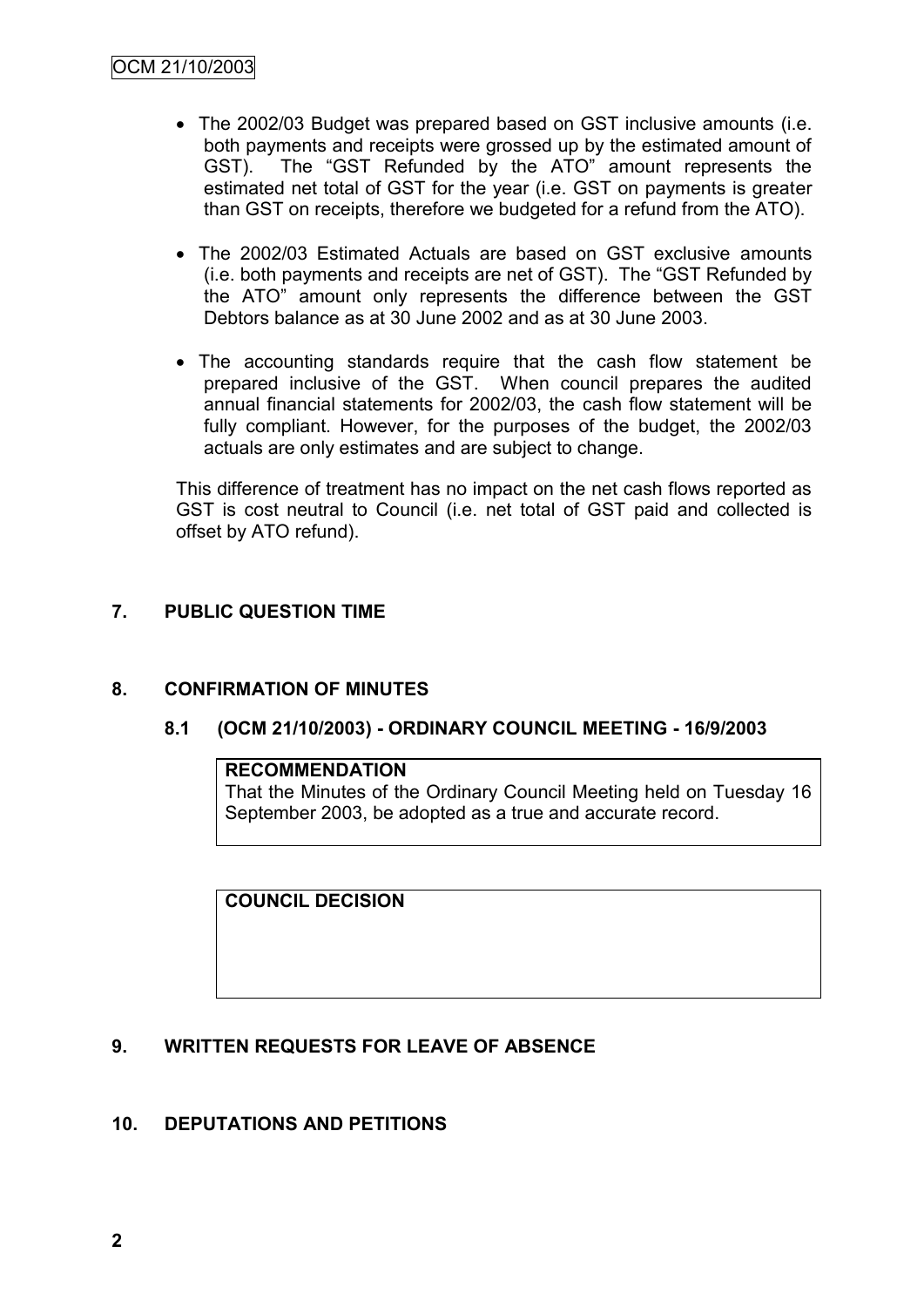#### **11. BUSINESS LEFT OVER FROM THE PREVIOUS MEETING (If adjourned)**

Nil

#### **12. DECLARATION OF COUNCILLORS WHO HAVE NOT GIVEN DUE CONSIDERATION TO MATTERS IN THE BUSINESS PAPER**

#### **13. COUNCIL MATTERS**

**13.1 (OCM 21/10/2003) - CODE OF CONDUCT - ELECTED MEMBERS AND STAFF (1054) (DMG) (ATTACH)**

#### **RECOMMENDATION**

That Council adopts the Code of Conduct documents for Elected Members and Staff as contained in the attachment to the Agenda.

**COUNCIL DECISION**

# **Background**

Pursuant to Sec. 5.103 of the Local Government Act, 1995, Council is required to adopt a Code of Conduct to be observed by Elected Members and employees. In addition, Council is required to review the Codes within 12 months of its Ordinary Elections.

#### **Submission**

To adopt the Codes which are currently applicable to the City of Cockburn.

#### **Report**

The Codes of Conduct applicable to local government in this State are currently the subject of a review by the W.A. Local Government Association (WALGA) and the Department of Local Government and Regional Development.

The main purpose of the review is to endeavour to incorporate into a Model Code, some measures of disciplinary procedures to deal with non compliance and to investigate the potential to regulate the Code through a legislative process.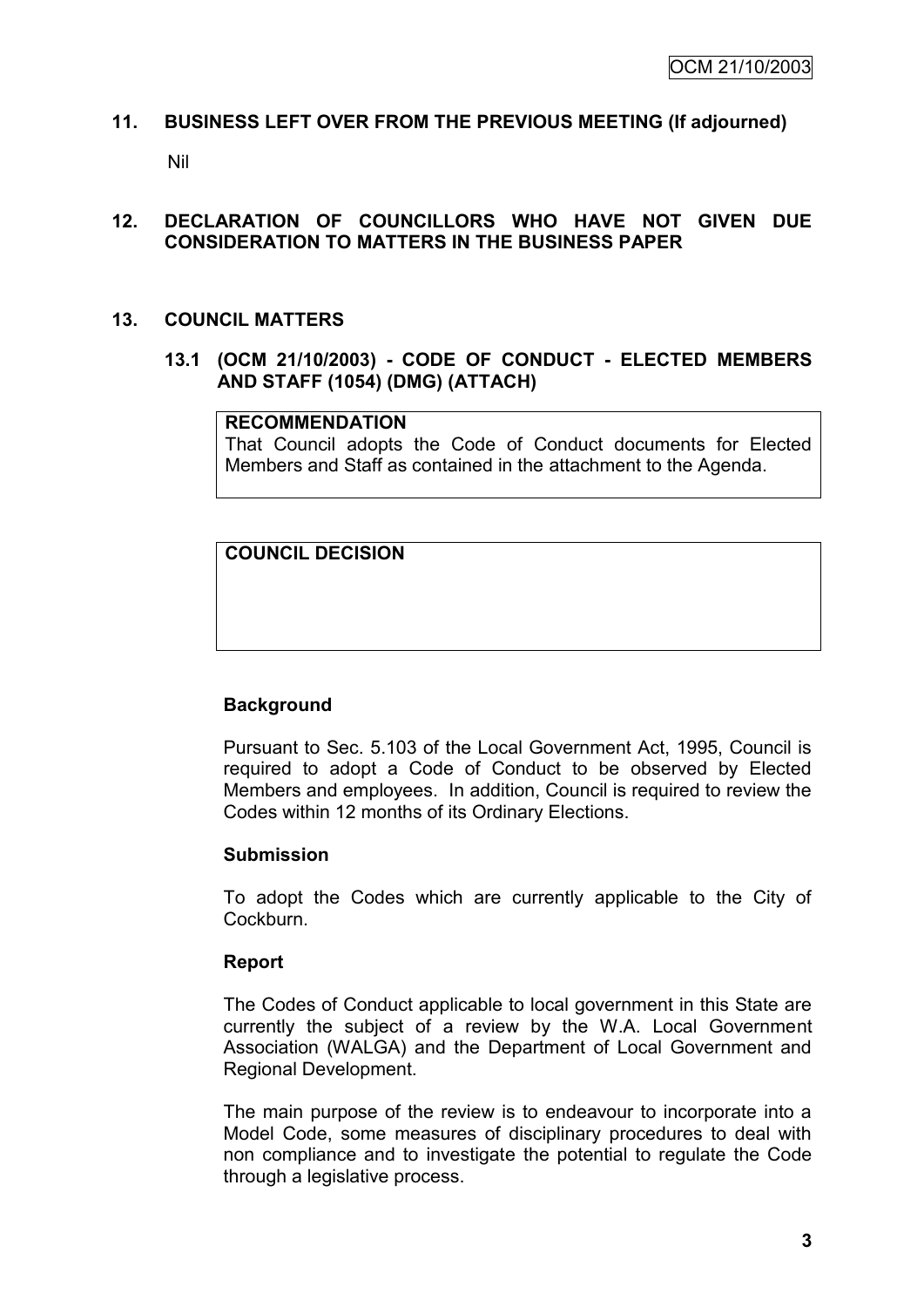While the establishment of a Working Group to progress the matter is encouraging, it is considered doubtful that any outcomes will be finalised within the next six(6) months, which corresponds with the timeframe for the Council"s requirement to review its current Codes.

As there do not appear to be any particular flaws in the current Codes applicable to the City of Cockburn and given that the review process currently underway is likely to produce something of a significantly different nature, it is considered a reasonable position for Council to adopt its current Codes and review them again, if necessary, following the results of the WALGA and Department joint exercise.

# **Strategic Plan/Policy Implications**

Key Result Area "Managing Your City" refers.

# **Budget/Financial Implications**

N/A

# **Legal Implications**

Sec. 5.103 of the Local Government Act, 1995, refers.

# **Community Consultation**

N/A

# **Implications of Section 3.18(3) Local Government Act, 1995**

Nil.

# **13.2 (OCM 21/10/2003) - CREATION OF NEW LOCALITY (1050) (LJCD) (ATTACH)**

**RECOMMENDATION** That Council:-

- (1) propose the suburb name of "Aubin Grove", defined as the area in part bounded by Gibbs Road, Rowley Road, east of the Kwinana Freeway and Lyon Road (as shown on the map attached to the Agenda); and
- (2) a survey of the affected landowners be undertaken and subject to there being no substantive objections, recommend the suburb name to the Geographic Names Committee.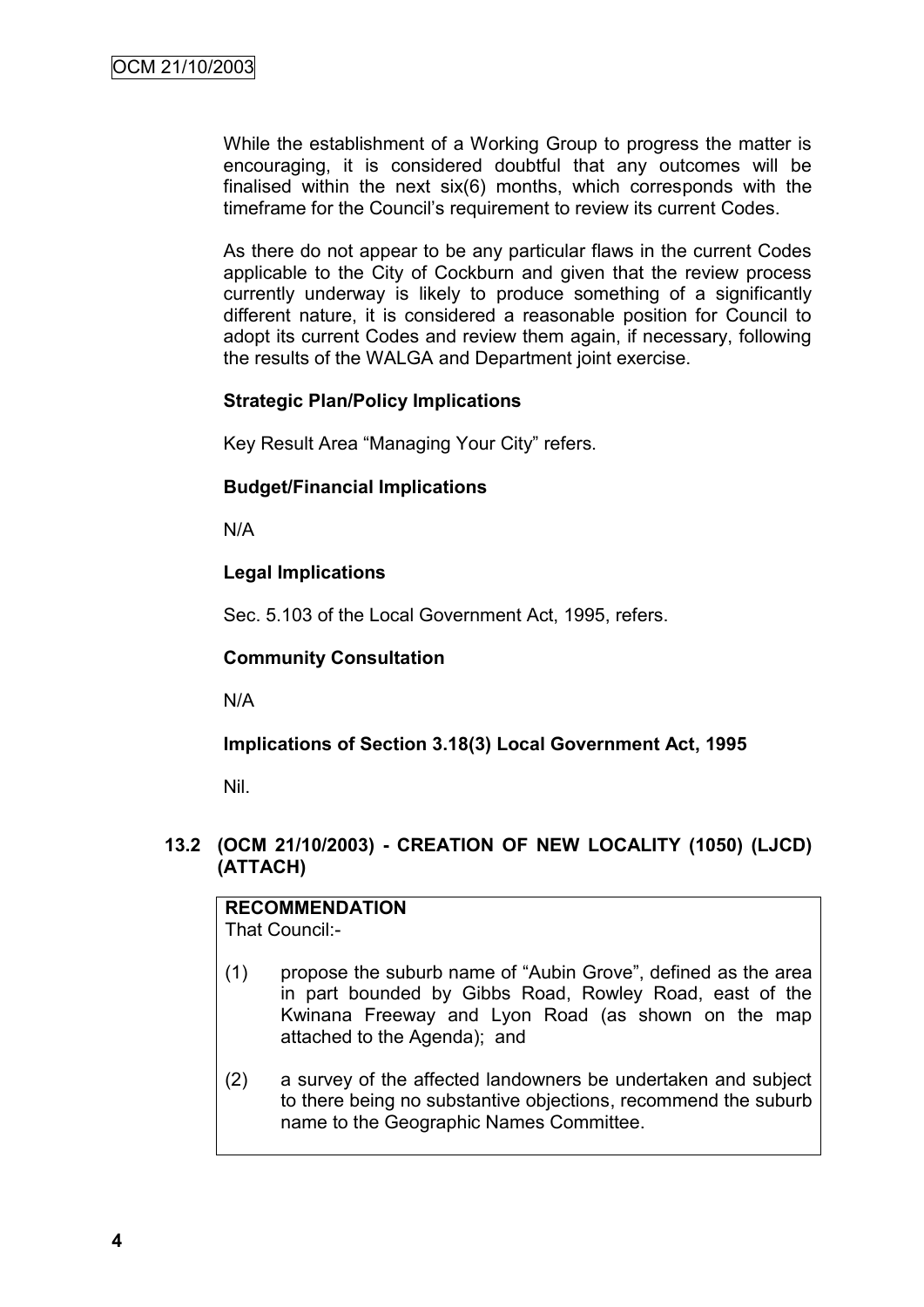# **COUNCIL DECISION**

# **Background**

A proposal was presented to Council on 17 June 2003, to name the new suburb "Gaebler" but Council decided to defer the matter to consider the options available.

#### **Submission**

The concept to create a new locality evolved from discussions with the Manager Planning Services, as it was viewed as being inappropriate to have residential properties and rural properties within the same locality. The object of the proposal is to separate residential properties from rural properties. Hence, the properties outside the proposed locality will be in Banjup.

#### **Report**

The area shown in the diagram attached to the agenda, is earmarked for residential development and structure plans for part of the area have already been approved. Stockland WA Development Pty Ltd owns Lot 199 Lyon Road, Banjup and earthworks have commenced on the development of the property for residential subdivision.

As the now defunct Jandakot Roads Board forms a part of the City of Cockburn, it was intended to name the new locality "Nicholson" after William Nicholson, the first Chairman of the Jandakot Roads Board, but the name was rejected by the Geographic Names Committee. The names Lyon and Gaebler were then submitted with the first mentioned being rejected leaving Gaebler as being acceptable.

The area of the proposed new locality corresponds with Development Area 11 within Council"s Town Planning Scheme and can be described as the area designated for residential development between Gibbs Road and Rowley Road, immediately east of the Kwinana Freeway and south of the suburb of Atwell.

The names suggested for the new locality are:

1. "Gaebler" after Waldemar Gaebler who was a pioneer of the district from 1904 until his death. He owned and farmed a land holding (J.A.A Lot 291) which is located within the development area.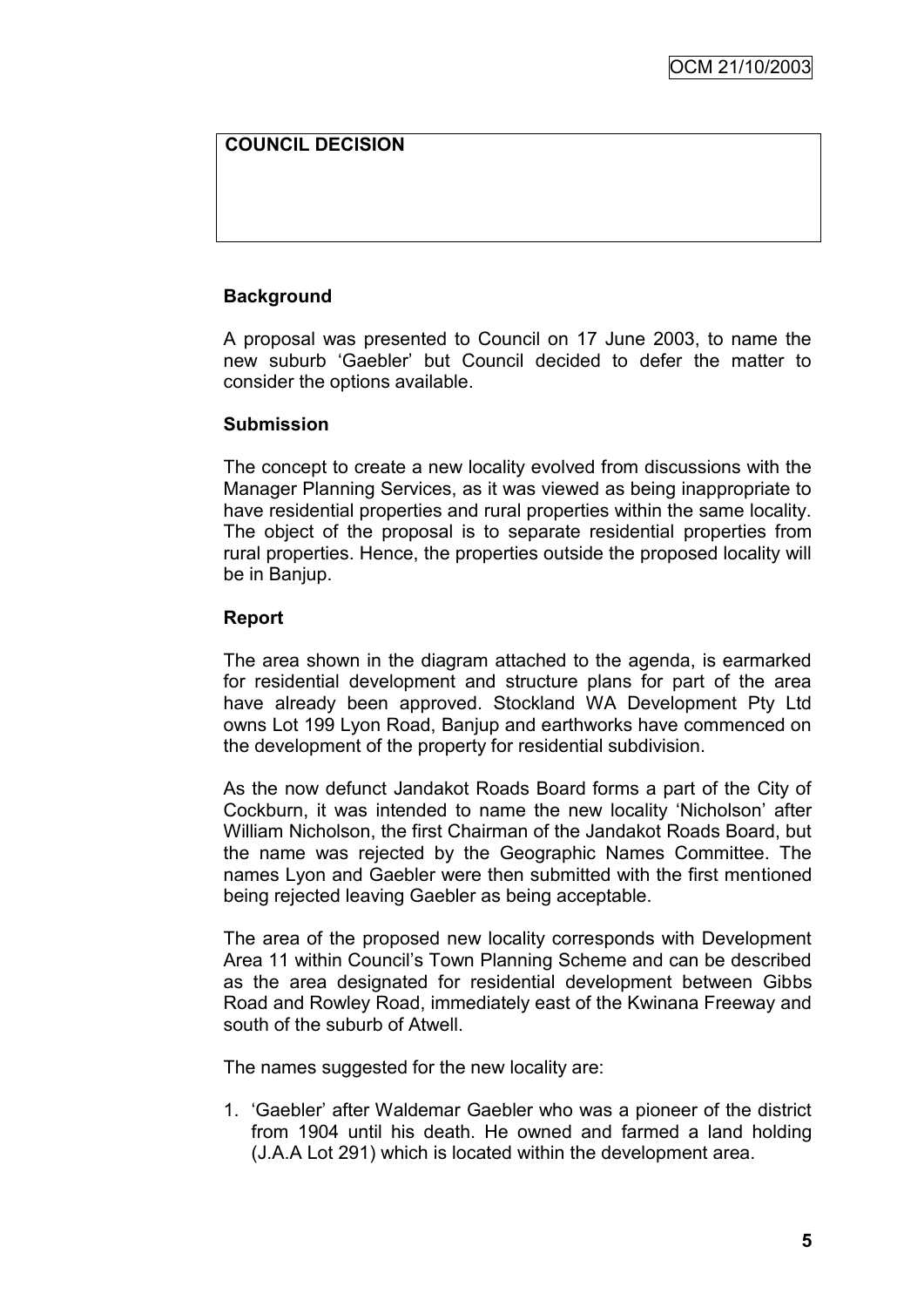- 2. "Aubin" after Henry J Aubin who owned Lot 212 Lyon Road and was a pioneer of the district.
- 3. "Aubin Grove". Here Aubin represents the original landowner whilst "Grove" recognises that a considerable amount of bush in the development will be left untouched.

It is recommended that a survey of the landowners be conducted and ask if they agree with the name 'Aubin Grove' for the new suburb. By adopting "Aubin Grove" acknowledgement is not only given to a pioneer of the district but recognition is being given to the environment.

#### **Strategic Plan/Policy Implications**

Key Result Area "Facilitating the Needs of Your Community" refers.

# **Budget/Financial Implications**

N/A

# **Legal Implications**

Council is the recommending authority only, in these circumstances.

#### **Community Consultation**

The community affected by the proposal will be surveyed to ascertain their views on the proposed suburb name of "Aubin Grove."

#### **Implications of Section 3.18(3) Local Government Act, 1995**

Nil.

# **13.3 (OCM 21/10/2003) - DELEGATED AUTHORITIES, POLICIES AND POSITION STATEMENTS COMMITTEE - 23 SEPTEMBER, 2003 (1054) (DMG) (ATTACH)**

#### **RECOMMENDATION**

That Council receives the Minutes of the Delegated Authorities, Policies and Position Statements Committee dated 23 September 2003, and adopts the recommendations contained therein.

# **TO BE CARRIED BY ABSOLUTE MAJORITY OF COUNCIL**

#### **COUNCIL DECISION**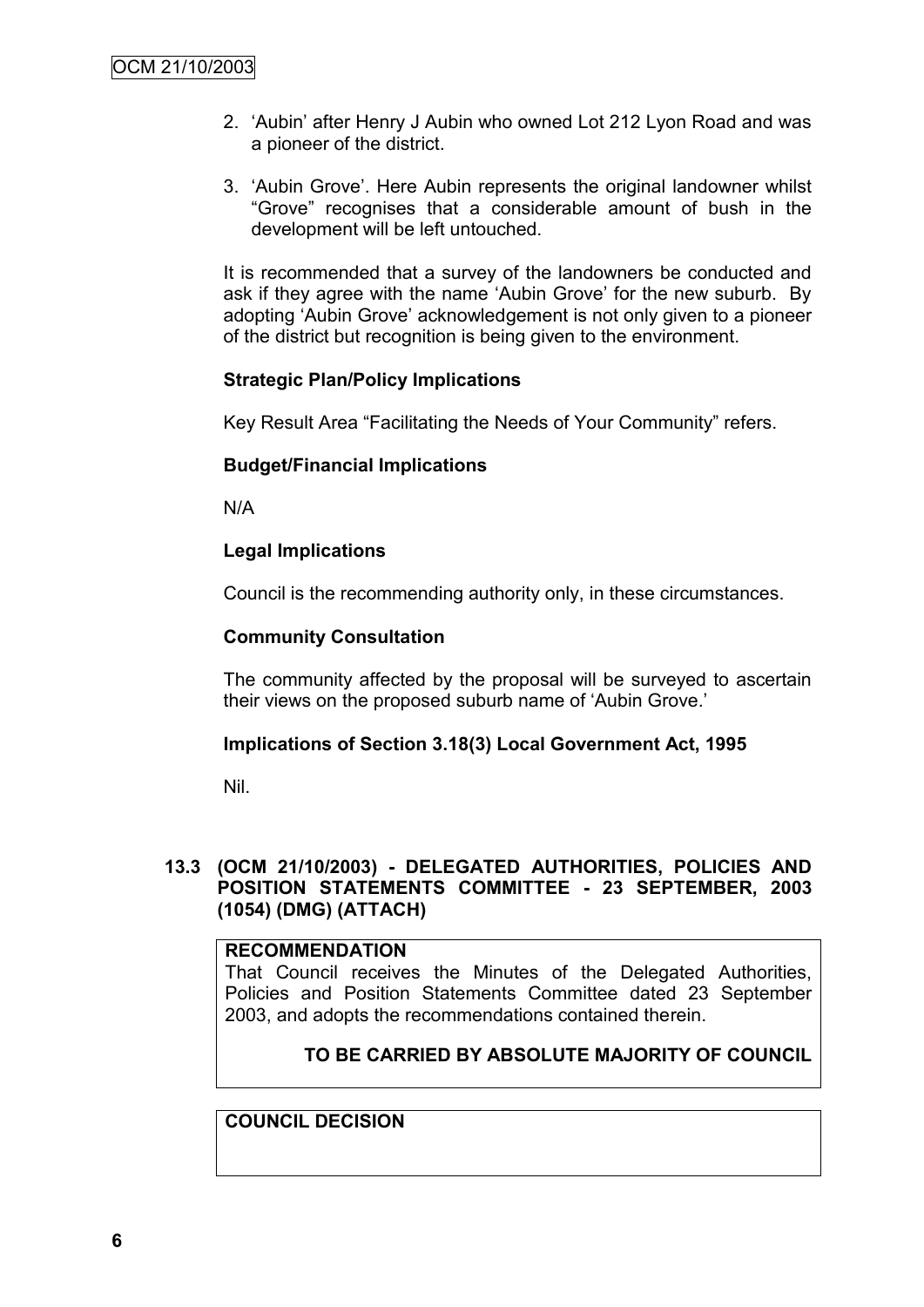# **Background**

The Delegated Authorities, Policies and Position Statements Committee conducted a meeting on 23 September 2003. The Minutes of the Meeting are required to be presented to Council and its recommendations considered by Council.

### **Submission**

The Minutes of the Delegated Authorities, Policies and Position Statements Committee Meeting is attached to the Agenda. Items dealt with at the Committee Meeting form the Minutes of that Meeting.

#### **Report**

The Committee recommendations are now presented for consideration by Council and if accepted, are endorsed as the decisions of Council.

Any Elected Member may withdraw any item from the Committee Meeting for discussion and propose an alternative recommendation for Council"s consideration.

Any such items will be dealt with separately, as provided for in Council"s Standing Orders.

# **Strategic Plan/Policy Implications**

Key Result Area "Managing Your City" refers.

#### **Budget/Financial Implications**

Committee Minutes refer.

#### **Legal Implications**

Committee Minutes refer.

#### **Community Consultation**

Committee Minutes refer.

# **Implications of Section 3.18(3) Local Government Act, 1995**

Committee Minutes refer.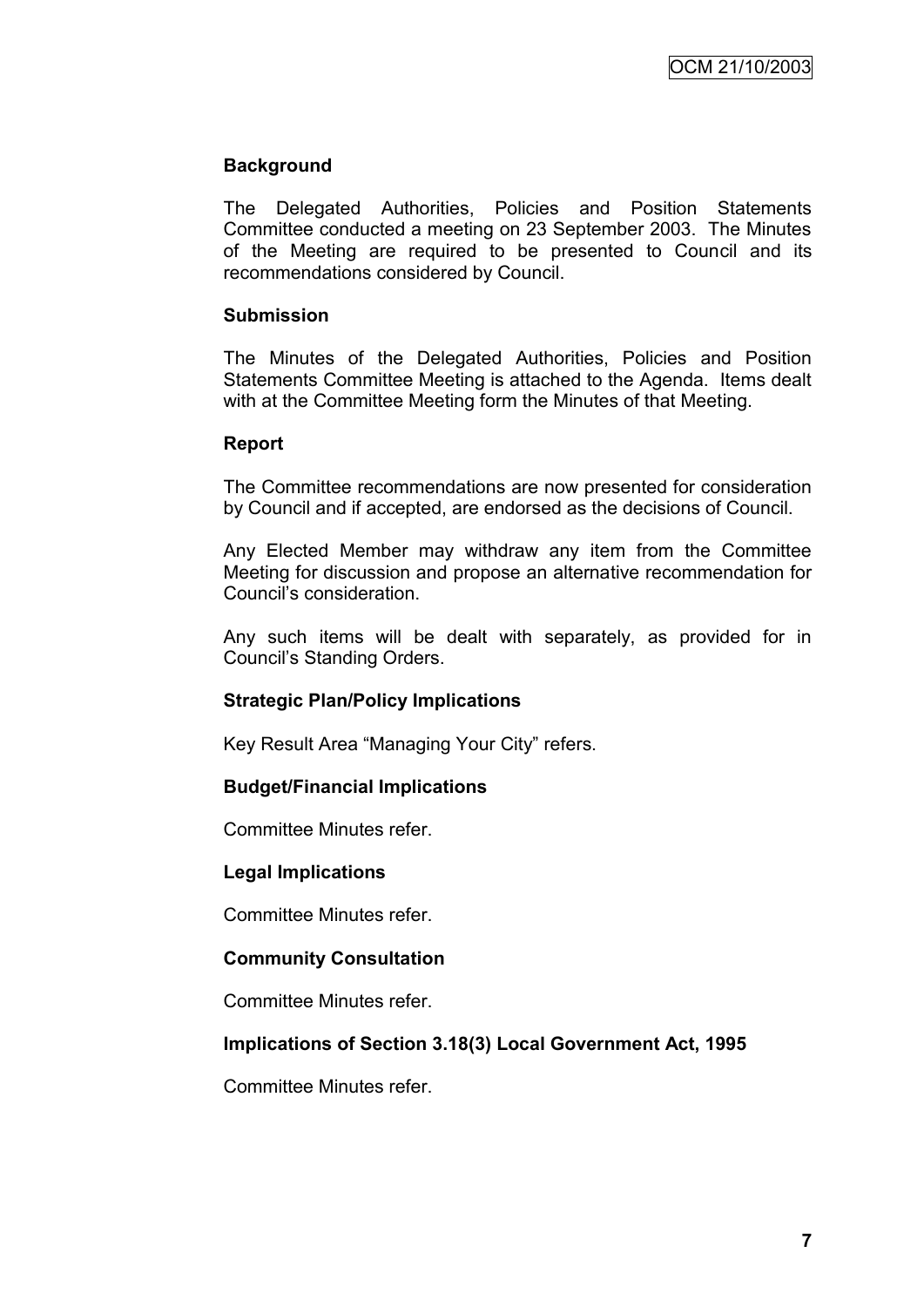# **14. PLANNING AND DEVELOPMENT DIVISION ISSUES**

# **14.1 (OCM 21/10/2003) - POSSIBLE CLOSURE OF HOPE ROAD, BIBRA LAKE - SURVEY RESPONSES (9701; 450009) (SMH/AJB) (ATTACH)**

# **RECOMMENDATION**

That Council:

- (1) receive the report;
- (2) agree in principle with the closure of that portion of Hope Road between Progress Drive and the Cockburn Wetland Education Centre and the unmade Dixon Road;
- (3) require the preparation of reports on the following for further consideration by Council:
	- 1. Traffic Study which investigates the local traffic impacts that would result from the closure of Hope Road.
	- 2. Indicative cost of associated road works and environmental remediation; and
- (4) advise those who made submissions accordingly.

# **COUNCIL DECISION**

# **Background**

Council at its meeting held on 18 March 2003, considered a report which recommended that the closure of Hope Road be initiated. The reason for the report and recommendation arose from a report prepared by the EPA on the possible environmental implications associated with the construction of Roe Highway Stage 8. The EPA Bulletin 1088 was prepared for the Minister for the Environment at the request of the Minister for Planning and Infrastructure in February 2003 under Section 16(j) of the EP Act. The report recommended the downgrading of Hope Road.

Council resolved as follows:-

*"(1) receive the report;*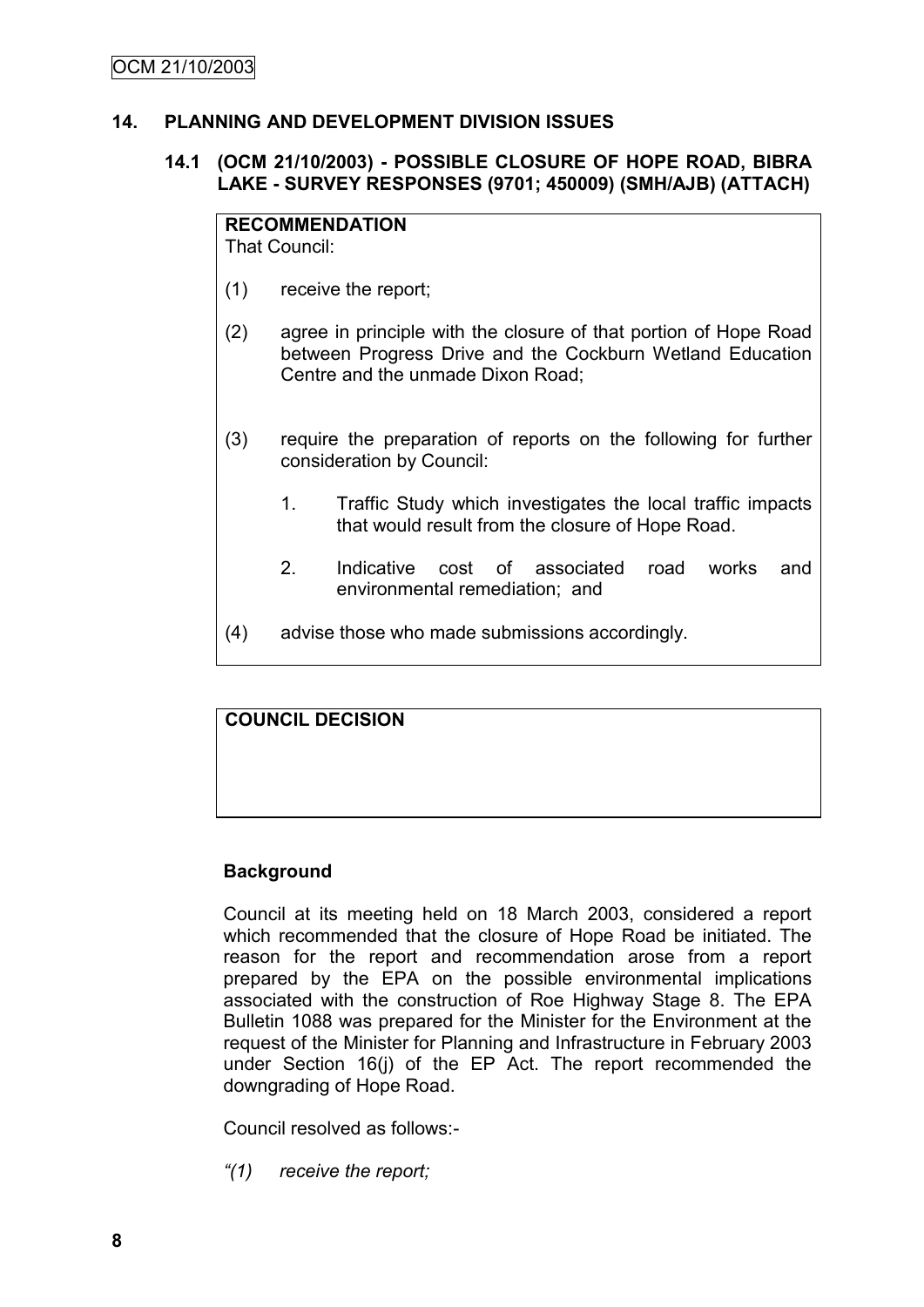- *(2) acknowledge that EPA Bulletin 1088 recommends Hope Road be downgraded to strengthen ecological linkages between North Lake and Bibra Lake;*
- *(3) write to the EPA, clarifying the intended meaning of "downgrading" as expressed in para 63 of EPA Bulletin 1088;*
- *(4) survey residents of North Lake and Bibra Lake localities using a letter-box drop survey form, to provide an opportunity for community comment on whether Hope Road should remain open or be closed;*
- *(5) provide an information sheet, along with the survey in (4), outlining benefits and disadvantages of closing Hope Road; and*
- *(6) advise the Minister for Planning and Infrastructure that in the event that the Roe Highway Stage 8 reservation is deleted from the Metropolitan Region Scheme, that the reserve be included in the Parks and Recreation Reserve to protect the regionally important upland vegetation as described in the Environmental values associated with the alignment of Roe Highway (Stage 8) advice on pages 10, 11, 13 and 16 of EPA Bulletin 1088 dated February 2003."*

In response to the Council decision:-

- A letter was sent to the EPA on 20 March 2003, seeking clarification on the intended meaning of "downgrading" of Hope Road. At the time of writing this report, no response had been received.
- A survey of 2700 households in the Bibra Lake and North Lake localities was conducted with the closing date of 25 April 2003.
- A letter was sent to the Hon. Minister for Planning and Infrastructure on 20 March 2003, advising the Council position on the future of the Roe Highway Stage 8 reservation should the highway not be built, to which an acknowledgement was received on 16 April 2003.
- Due to complaints that some residents in North Lake had not received the survey, an additional 330 surveys were circulated to North Lake households located between Progress Drive and North Lake Road. The closing date for the survey was extended to 16 June 2003.

At its meeting held on 15 July 2003, Council resolved:-

- *"(1) defer consideration of this item to a future meeting of Council; and*
- *(2) write to the Minister for the Environment requesting its letter to the EPA of 20 March 2003 be answered and a strategic*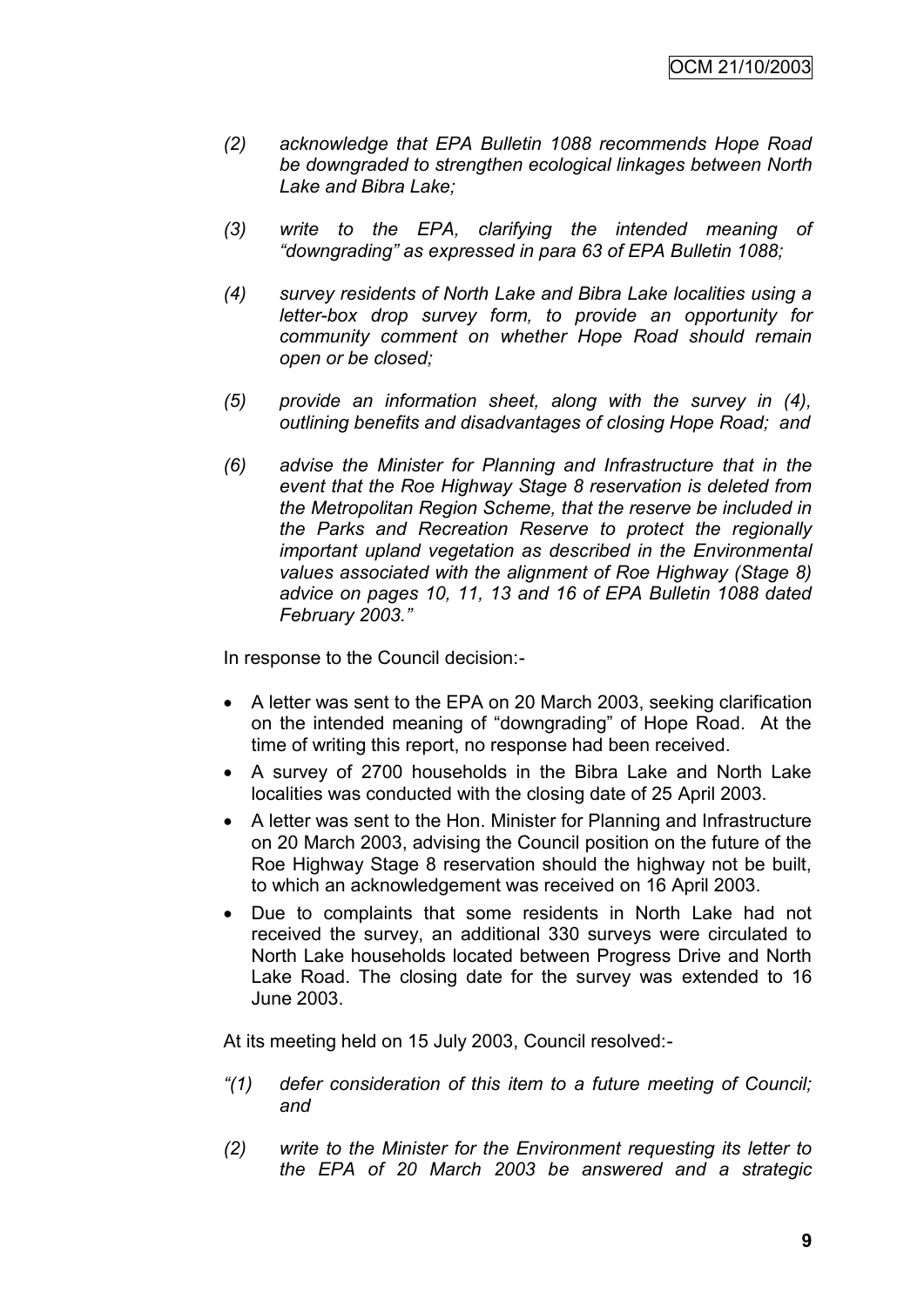*assessment under Section 11 of the Environmental Protection Act be investigated for Hope Road, Farrington Road and the implications of Progress Drive, addressing both environmental and social impacts."*

The Council decision resulted in two letters being written to the Minister for the Environment as required under recommendation (2) of the resolution, to which a letter was received from the Chairman of the EPA on 18 August 2003. Advice about the assessment was received on 3 September 2003.

Detailed reports on the possible closure of Hope Road were provided to Council on:-

- 18 March 2003 Item 14.1 "Closure of Hope Road, Bibra Lake, EPA Bulletin 1088, February 2003".
- 15 July 2003 Item 14.1 "Possible Closure of Hope Road, Bibra Lake – Survey Responses".

These reports should be referred to as background to this item.

#### **Submission**

At the close of the public submission period, 1082 submissions had been received. Of these, 517 or 48% supported the closure of Hope Road and 565 or 52% opposed the closure. Of all the submissions, 818 or 76% were from Bibra Lake and 239 or 22% were from North Lake. Submissions from other areas amounted to 25 or 2%.

Of the Bibra Lake submissions, 356 or 44% supported the closure of Hope Road and 462 or 56% opposed the closure.

Of the North Lake submissions, 143 or 60% supported the closure of Hope Road and 96 or 40% opposed the closure.

Seven(7) late submissions were received to close Hope Road but these were received too late to be included in the final figures.

136 submissions contained the name of more than one person. The survey form stated that a photocopy of the form is to be used where more than one resident from the household wants to participate in the survey. Accordingly, where multiple names were stated, this has been recorded as a single vote.

A submission from the City of Melville strongly opposed the possible closure of Hope Road.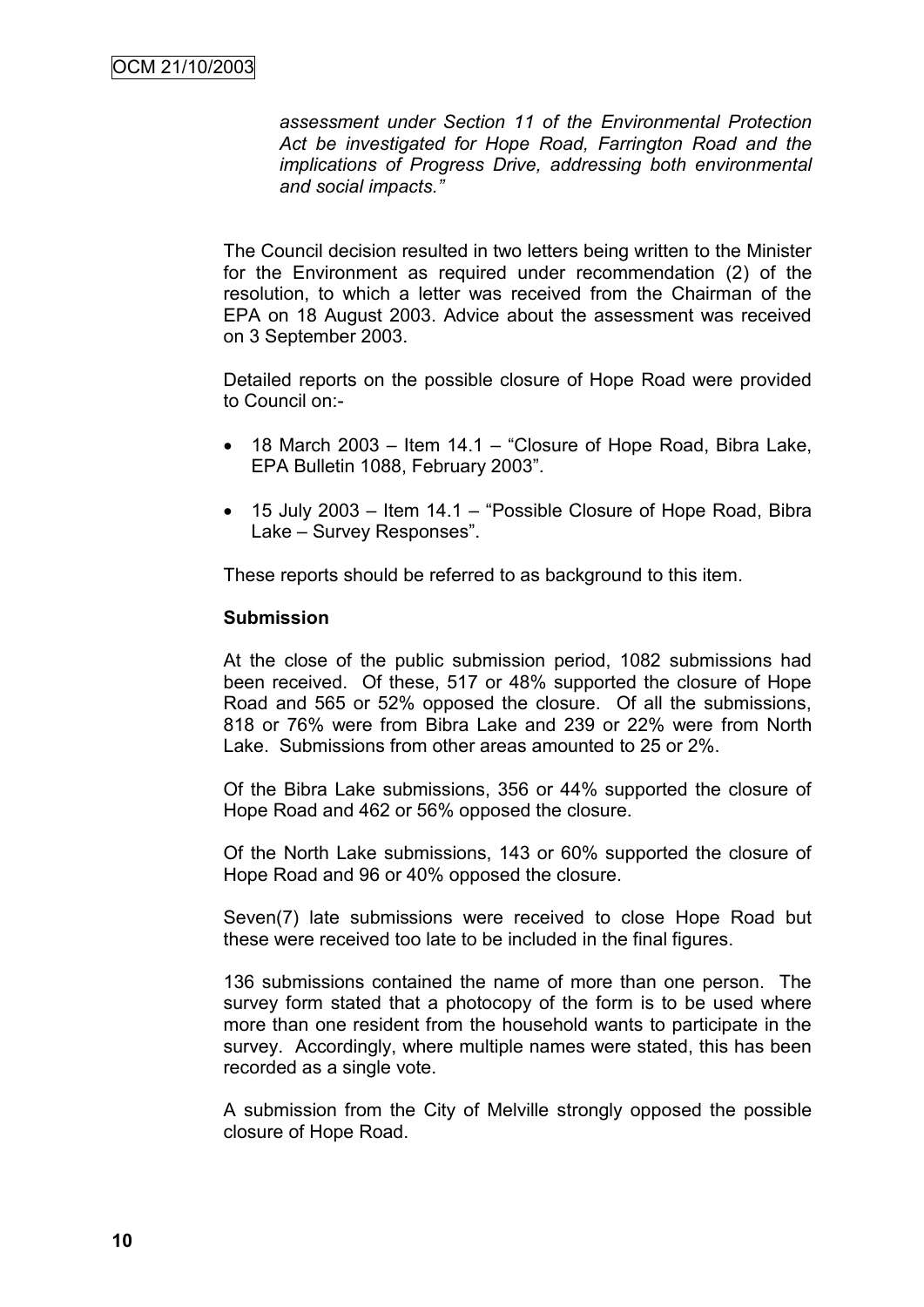On 18 August 2003, Council received a letter from the Chairman of the EPA, Mr Walter Cox dated 6 August 2003. This letter relates to the EPA"s understanding of the "down grading" of Hope Road.

On 3 September 2003, a letter was received from the Minister for the Environment dated 2 September 2003, relating to the strategic assessment of Hope Road, Farrington Road and Progress Drive as requested by the Council.

A copy of the letters are attached to the Agenda.

#### **Report**

As noted, some 3030 surveys were sent to residents in the affected localities of Bibra Lake and North Lake inviting comments on the proposal to close that section of Hope Road between Progress Drive and the Cockburn Wetland Education Centre, to enable the reintegration of Bibra Lake and North Lake as a single environmental unit and strengthen the ecological linkages. At the close of the advertising period, 1082 responses representing 35.7% of those surveyed had been received.

Of the responses received, 517 or 48% supported the closure with 565 or 52% against. Generally surveys only attract responses from those opposing a proposal. In this instance, there was strong support from those responding to the survey and it is considered that the majority of those not responding do not have any major objections. On the basis of those surveyed, only 19% objected to the proposed closure. The survey itself does not provide any strong direction as to the decision Council should make.

The City of Melville has expressed strong objection to the proposed closure in numerous letters stating that the EPA Bulletin was very brief and lacking detail, that a future Liberal Government has stated that if they are re-elected they are likely to construct Stage 8 on the Hope Road alignment with the clear implication that the proposed closure action would make this more difficult or unnecessary and that the proposal is premature because the current issues relevant to the regional road network and the Roe Highway are yet to be resolved. In summary, Melville considers the proposal to be deliberately obstructive to the process of sustainable development and triple bottom line assessment in the long term. A copy of the relevant letters are included in the Agenda attachments.

The Director Planning and Development has previously reported to Council on the inadequacies of the EPA Bulletin. Notwithstanding this, Council resolved to oppose Roe Highway Stage 8 on the strength of the EPA Bulletin and the views of some members of the community.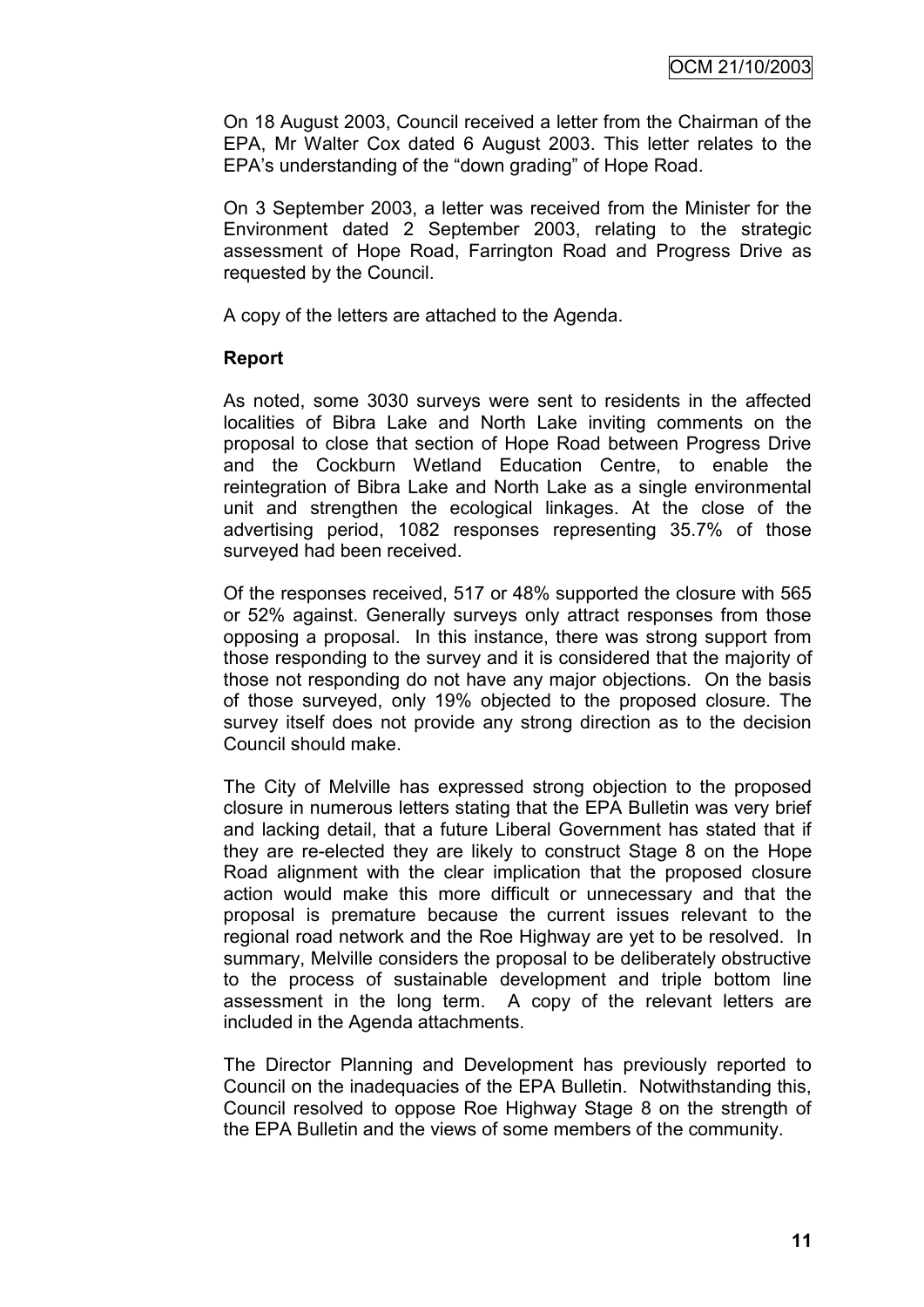It is agreed with the City of Melville that the closure of Hope Road may make it harder for a future Liberal Government to implement the Roe Highway on the Hope Road alignment. However the construction of the Roe Highway west of the Kwinana Freeway through the Bibra Lake/North Lake area is not consistent with Council's current position of opposition to Roe Stage 8 and accordingly, whether or not the closure makes it more or less difficult for a future Liberal Government to implement, such alternative is not material or a driving factor.

It is also noted that Hope Road is a local issue not a regional road issue and that if the Roe Highway was to have been constructed, then Hope Road would have been closed as a local road as part of the Roe Highway extension and accordingly, the end result at the local level would be exactly the same result as the current proposed closure.

The proposal is not deliberately obstructive as asserted by the City of Melville, but based on environmental principles expressed by the EPA in Bulletin 1088 and the general community view that the wetlands of Bibra Lake and North Lake should form a continuous environmental precinct with strengthened ecological linkages which has been the basis of Council"s opposition to Roe Highway Stage 8.

In numerous submissions, concern has been expressed about the intersection of Progress Drive and Farrington Road and the ability to turn right into Farrington Road, what impact the closure of Hope Road may have on this and the current need to upgrade the intersection including the dualling of that section of Farrington Road. Traffic volumes on Progress Drive and Farrington Road may increase as a result of the closure of Hope Road and accordingly, it is considered that a traffic study should be commissioned to determine the local traffic impacts and a future report presented to Council for consideration. The same also applies to the intersection of Bibra Drive and North Lake Road. Rectification of the problems at these intersections will resolve the reasons some people did not support the closure.

It was also suggested that Progress Drive be closed at the Hope Road end. This would significantly restrict access to recreation facilities and the proposed kiosk at Bibra Lake and is not supported.

Having considered the outcomes of the survey and taking into account Council"s previous stand on the environmental importance of the Bibra Lake/North Lake conservation reserves and the environmental advantages that would result from the area being integrated, it is recommended that Council support the proposed closure of Hope Road, that a local traffic impact assessment be undertaken and indicative costings of both associated road works and environmental remediation be prepared for further consideration by Council.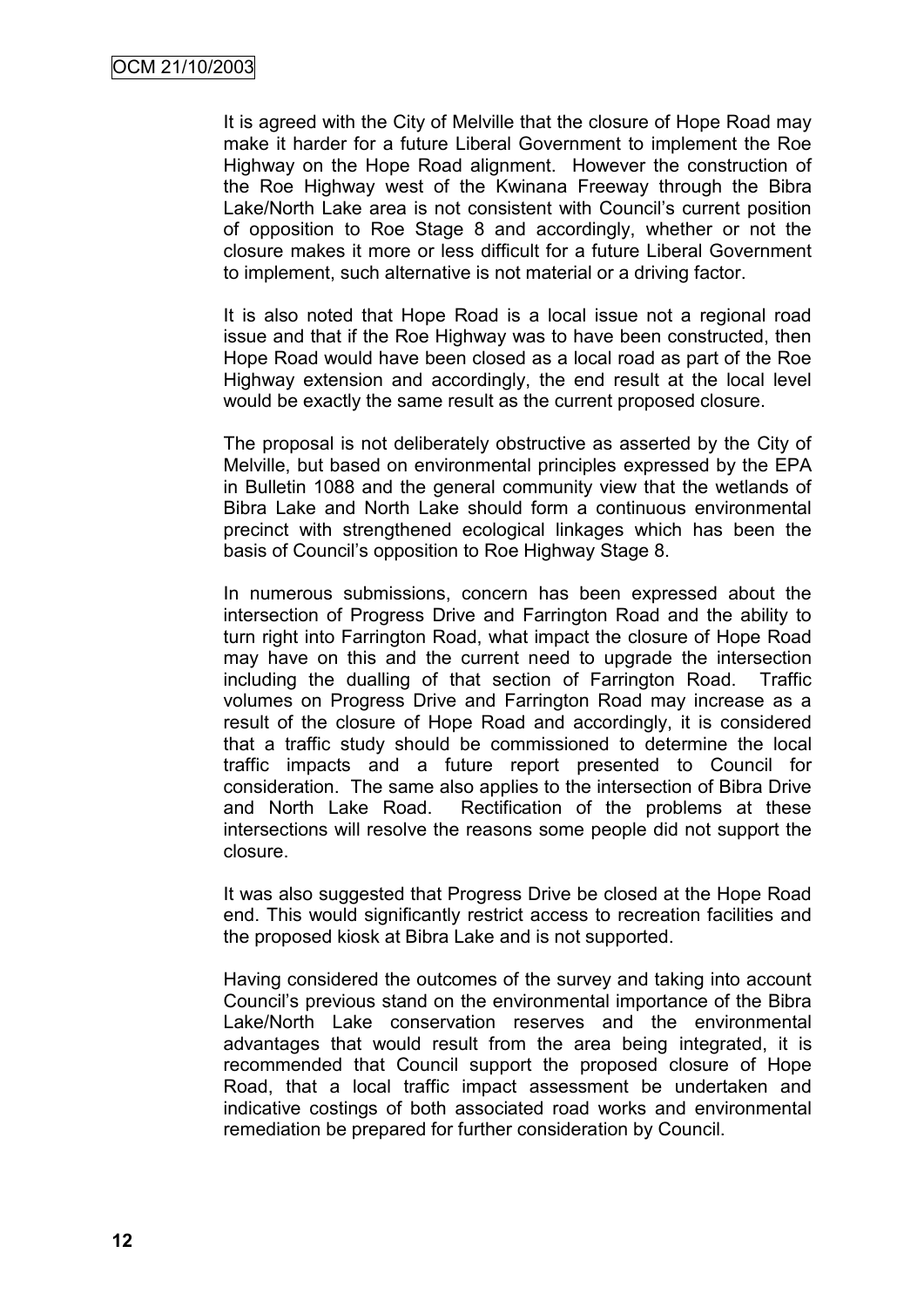The response from the EPA and the Minister for the Environment will be discussed in turn.

#### *1. Letter from the Chairman of the EPA dated 6 August 2003*

It took 5 months for the EPA to respond to the Council's letter of 20 March 2003. This is unacceptable.

Never-the-less, the letter contains only one paragraph relevant to the Council enquiry, namely that:-

"*In relation to the downgrading of Hope Road, the EPA was not aware that this road is already at the lowest level in the hierarchy and that to downgrade it would imply closure. Whilst the closure of Hope Road would be ideal from an ecological perspective, it is recognised that there may be a requirement for the road to provide thoroughfare for local traffic."*

This response is also unacceptable. This is because the EPA admits that it had not researched the background or implications of its recommendation as contained in Bulletin 1088/33 that:-

"*Additionally, it is recommended that consideration be given to downgrading the eastern section of Hope Road, which currently runs through the subject area, with rehabilitation to strengthen the ecological linkages within the area."*

The EPA response puts at risk the credibility of Bulletin 1088, by its own admission it was not aware of the status of Hope Road, the only local road about which a recommendation was made. Of greater concern is that this recommendation was one of only 3 recommendations contained in the Conclusion to the report.

This recommendation was based on an observation contained in Bulletin 1088/33 (pp13) namely that:-

*"The area also maintains a high degree of ecological integrity despite some historical and current degradation, with the only major barrier to terrestrial fauna movement being Hope Road."*

The EPA's response is an each way bet, in that on one hand it would like to see Hope Road closed for ecological reasons, but on the other hand the road could be retained because it provides a local thoroughfare.

This is difficult to reconcile against the report, however, which says that Hope Road is the only major barrier to terrestrial fauna movement, presumably between the Bibra Lake and North Lake Reserves.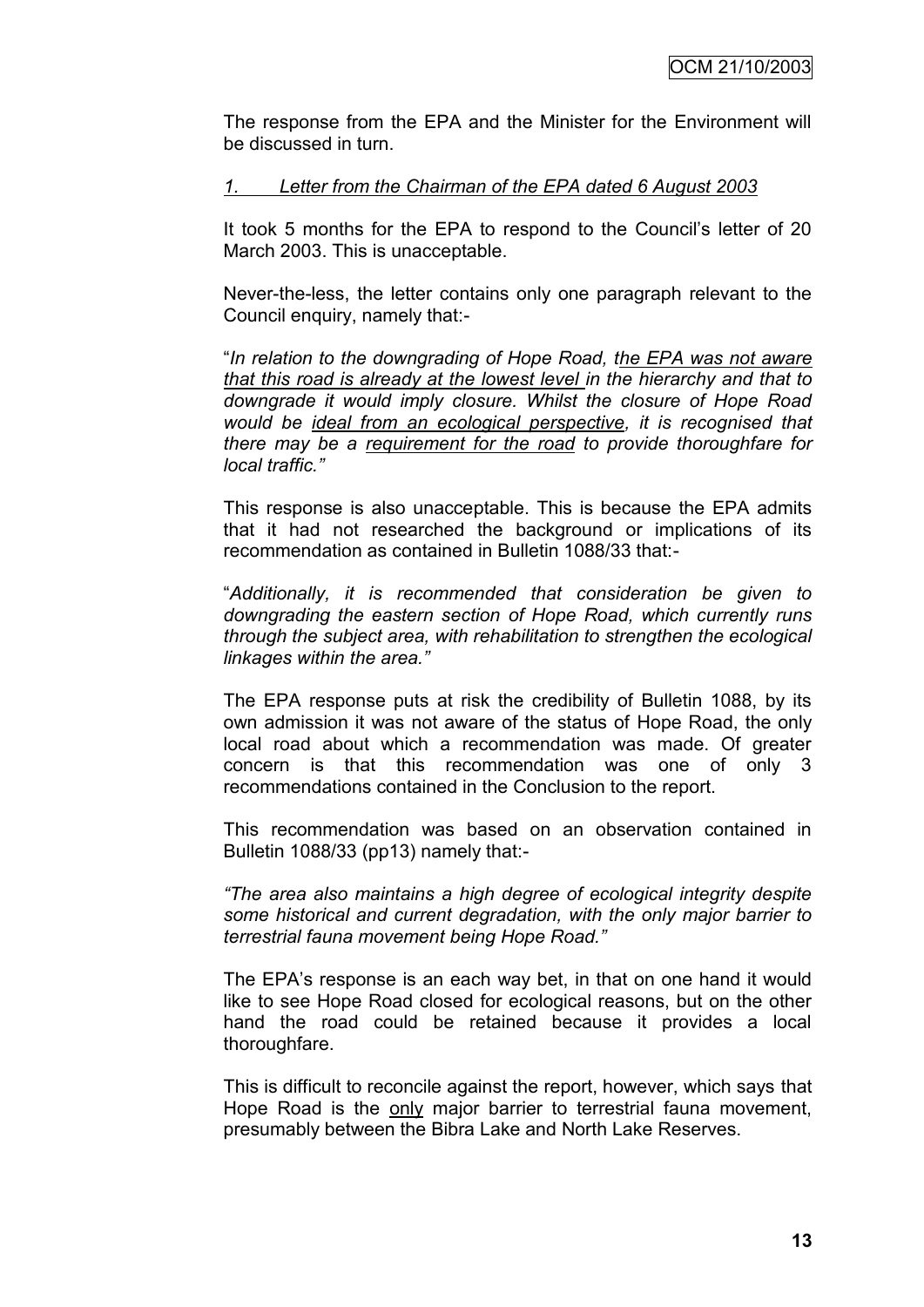As the State's expert environmental agency, the EPA is required to provide advice in respect to environmental matters, therefore its comments on the ecological benefit of the closure of Hope Road can be considered, but it has no expertise or charter to comment on the need for a road and therefore its opinion in this regard is of little value. This view is confirmed in the letter from the Minister for the Environment, dated 2 September 2003.

Given this, it appears that there are environmental and ecological benefits in closing Hope Road.

As far as the need to retain Hope Road for local traffic usage, it is pointed out that according to the Council"s records only 4400 vehicles per day use Hope Road at an average speed of 72 kph. If Hope Road was closed, the number of vehicles redirected into the local road network is minimal. The vehicles would mainly use Farrington Road and Bibra Drive instead.

The initiation of a road closure under the Land Act involves:-

- a Council decision to proceed.
- public notices and signs (optional)
- referral to relevant agencies and affected property owners.
- consideration of all submissions.
- Council to decide to proceed or not proceed.
- to proceed to request DOLA to close
- recommend to DOLA approach to land disposal
- DOLA approval
- public notices and signs of decision and date of effect
- undertake works to remove existing pavement and rehabilitate accordingly to Council decision as to the future of the land

A decision to initiate is not a final decision to close the road.

#### 2. *Letter from the Minister for the Environment dated 2 September 2003*

The Minister provided a prompt response to the Council"s letter dated 18 July 2003, which enquired about the possibility of a strategic assessment of Hope Road, Farrington Road and Progress Drive under Section 11 of the EP Act.

The Minister assumed that the Council was referring to Section 16 of the EP Act, but advises that:-

"*I recognise the difficulty in closing Hope Road due to the implications that it may have for transport planning within the general area, and concur with your view that a strategic assessment should be*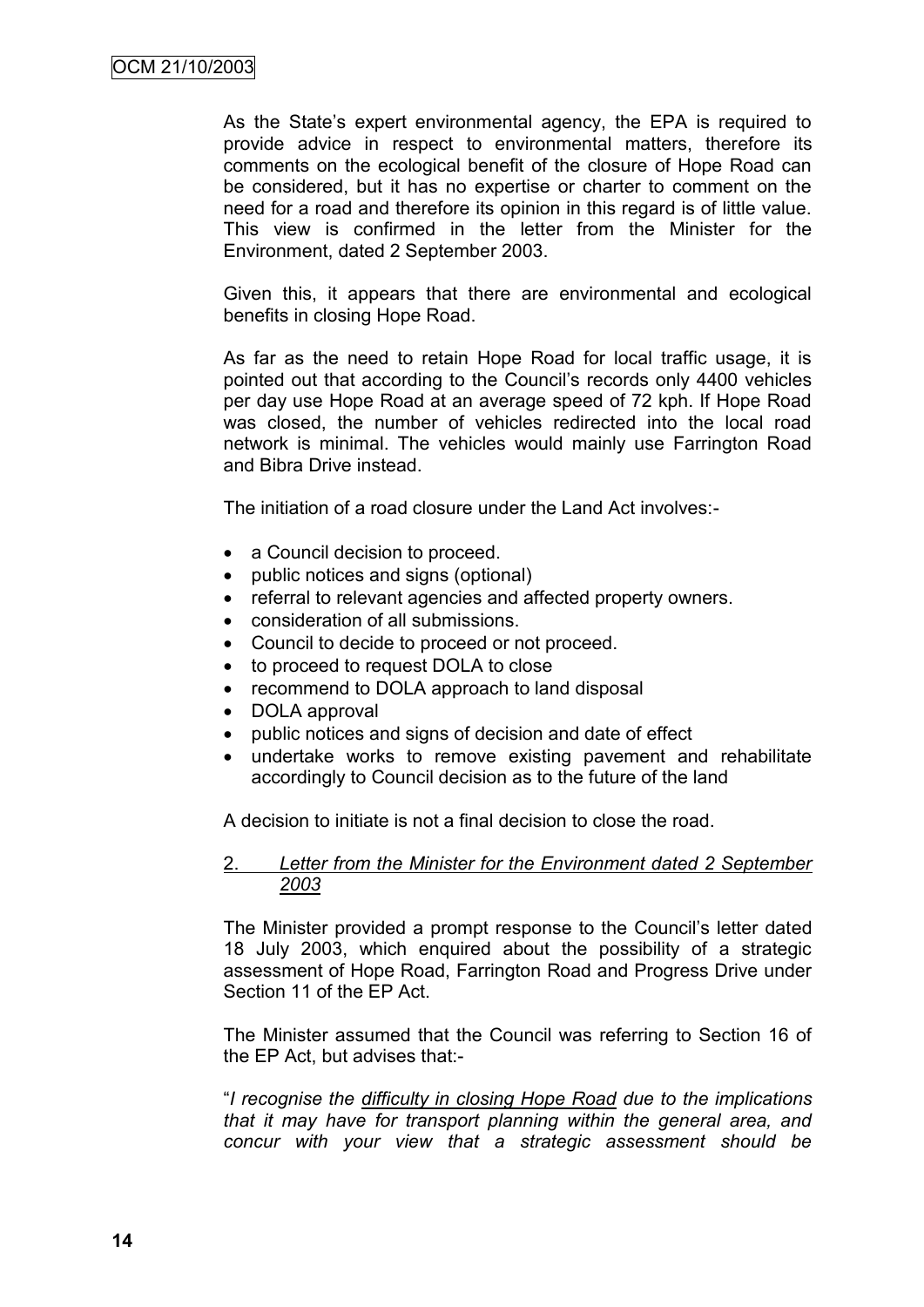*undertaken to investigate transport planning issues and constraints for the area.*

*It is not, however, a matter which can be addressed under the Environmental Protection Act 1986. Strategic transport planning matters are co-ordinated by the Department for Planning and Infrastructure (DPI) under direction from my colleague the Hon Allannah MacTiernan MLA.*

*I am confident the Environmental Planning Branch of DPI can address the broad environmental issues, and the EPA can assist in this process."*

The Minister has confirmed her comments to the issue of the strategic assessment. Because the EPA does not have the expertise to undertake a strategic transport study, she has referred the matter to the Minister for Planning and Infrastructure, and advised that the Council may wish to contact the transport section of DPI for further guidance on this matter.

However, the Minister's interpretation of the Council resolution of 15 July 2003 may not reflect the intention of the Council, namely:-

"*(2) write to the Minister for the Environment requesting its letter to the EPA of 20 March 2003 be answered and a strategic assessment under Section 11 of the Environmental Protection Act be investigated for Hope Road, Farrington Road and the implications of Progress Drive, addressing both environmental and social impacts."*

Clearly the Council"s intent was for an assessment to be made under the EP Act of the "environmental" and "social" impacts of Hope Road, Farrington Road and Progress Drive. Presumably, the impacts relative to maintaining these roads, otherwise the resolution of Council is not understood.

The EPA has the ability under Section 16(j) of the Act to "publish reports on environmental matters generally". Section 11 of the EP Act is not relevant as it relates to the conduct of meetings of the EPA.

Given this it is not clear as to why the Minister has chosen to interpret the Council"s request as being a "strategic transport planning" matter, to be undertaken by the DPI.

Council may wish to seek clarification of the Minister"s position.

#### **Strategic Plan/Policy Implications**

The Corporate Strategic Plan Key Result Areas which apply to this item are:-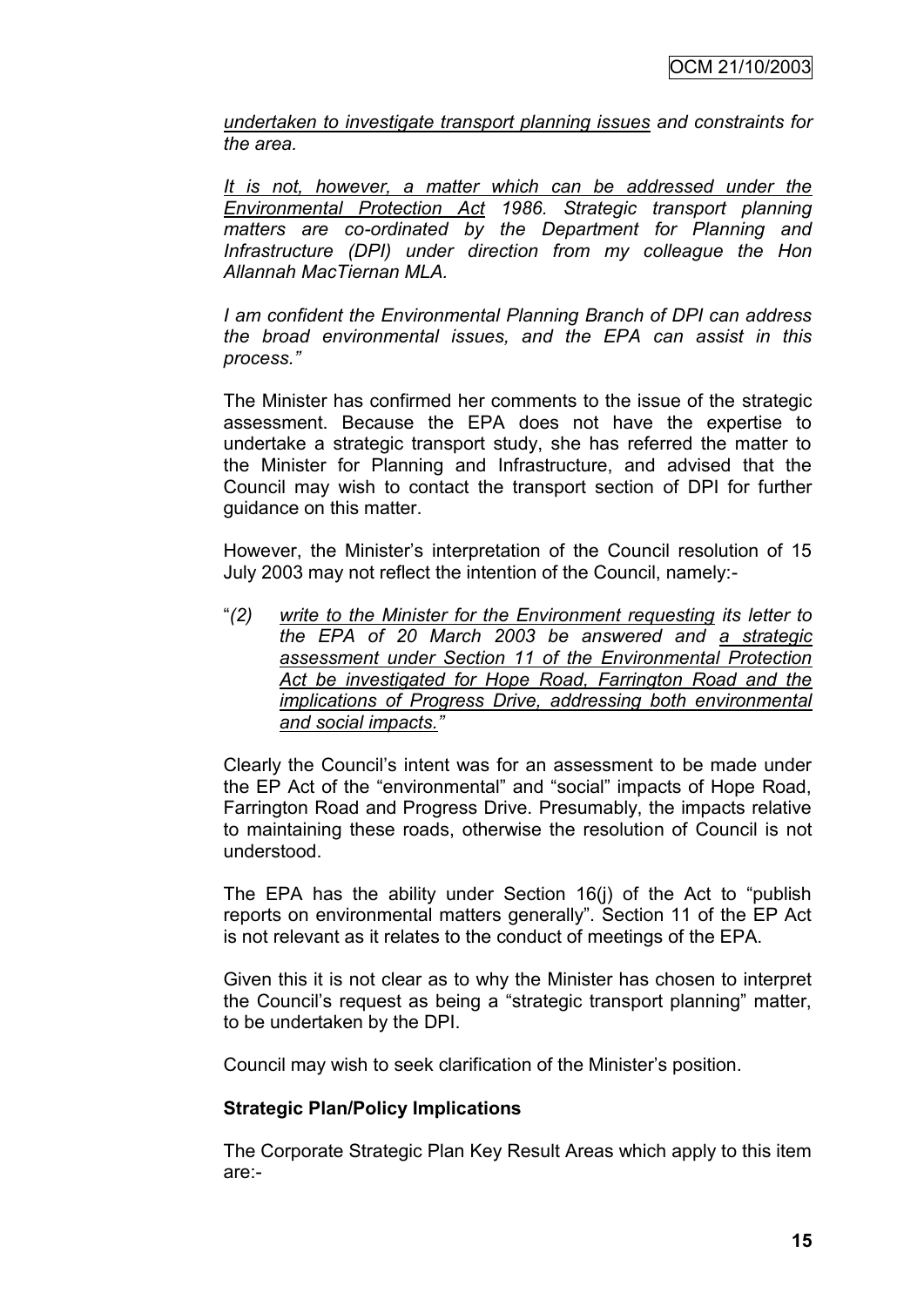- 1. Managing Your City
	- *"To deliver services and to manage resources in a way that is cost effective without compromising quality."*
- 3. Conserving and Improving Your Environment
	- *"To conserve the quality, extent and uniqueness of the natural environment that exists within the district."*
	- *"To ensure that the development of the district is undertaken in such a way that the balance between the natural and human environment is maintained."*

# **Budget/Financial Implications**

Should the Council decide to proceed with the closure of the western portion of Hope Road, the length of road proposed to be closed is approximately 600m. To remove the road pavement will cost in the order of \$12,000 and the aggregate retrieved can be re-used as a base for paths and parking areas. Other associated road works that may be required have not been determined at this time.

The soil that has been under the road for many years is suitable for direct seeding which will cost around \$6,000 to apply and about \$3,000 to maintain over subsequent years. The revegetation of the verge could cost \$50,000 to install and about \$34,000 to maintain for the first 3 years. The total cost of the rehabilitation could be in the order of say \$105,000 for capital works and maintenance.

This estimate assumes that the existing utility services, such as electricity and water will remain within the reserve area.

Should the closure proceed, the Council would need to consider providing the funds in future budgets.

Funds for the Study will be drawn from the Chief Executive Officer's Consultancy Account.

# **Legal Implications**

A road is closed under the provisions of the Land Administration Act. This requires the local government to contact the servicing agencies, to advertise the proposal in the local newspaper and if necessary to erect signs on that section of the road proposed to be closed. A public submission period of 35 days applies. This process will not be commenced until the Council has considered the results of this survey.

The local government makes recommendations to the Department of Land Administration which makes the final decision.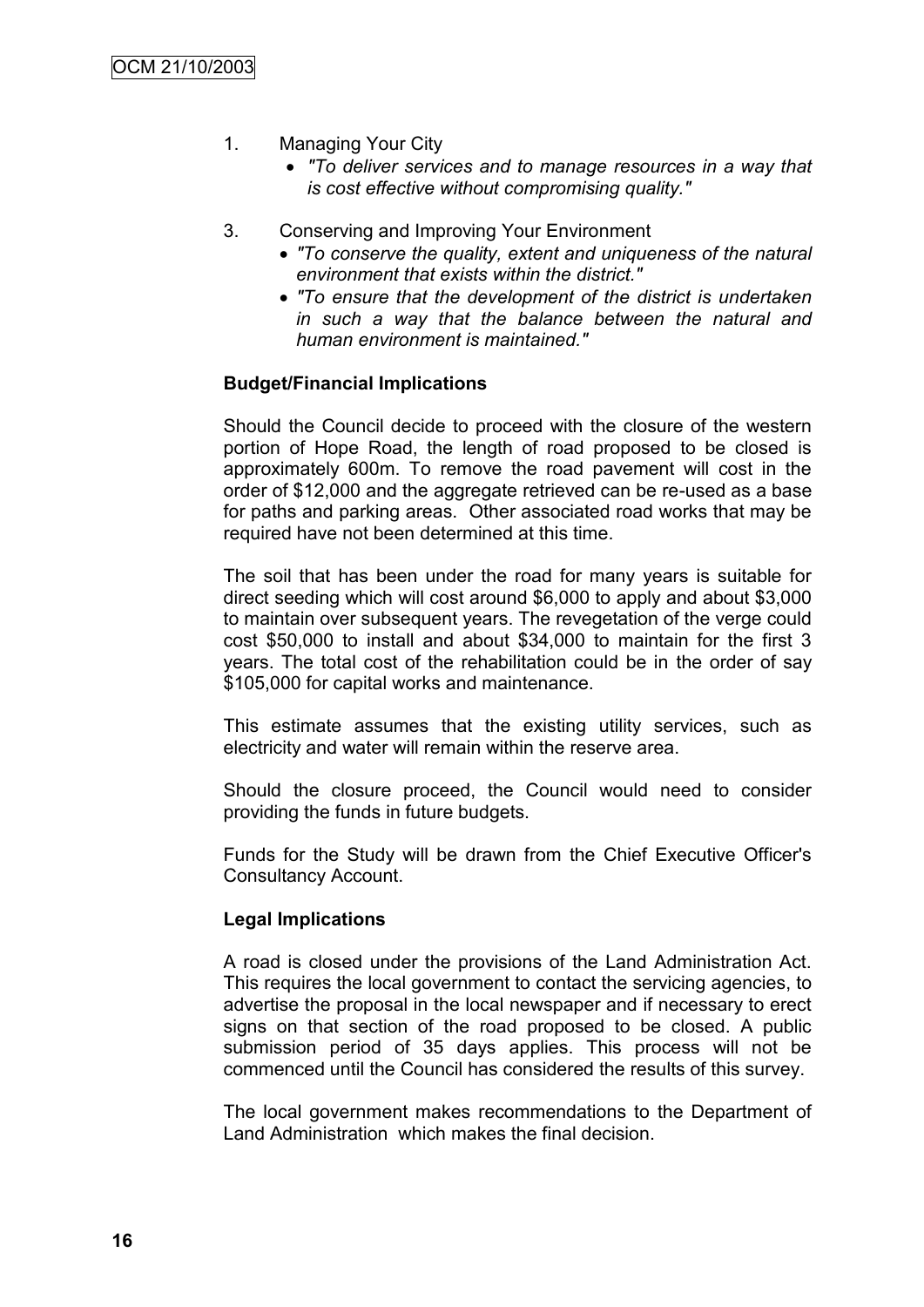# **Community Consultation**

A survey of 3030 households was conducted. The closing date, was the 25 April 2003, but was extended to 16 June 2003 for residents in North Lake between Progress Drive and North Lake Road. There were 1082 responses. Should the Council initiate the closure of Hope Road it will be required to re-advertise the proposal in accordance with the Act.

# **Implications of Section 3.18(3) Local Government Act, 1995**

Nil.

# **14.2 (OCM 21/10/2003) - ACQUISITION AND SALE OF LOT 50 ROCKINGHAM ROAD, SPEARWOOD - SUMP SITE (3200395; 3209292) (KJS) (ATTACH)**

#### **RECOMMENDATION** That Council:

- (1) purchase Lot 50 Rockingham Road Spearwood for a consideration of \$20,000 from Main Roads WA; and
	- (2) following (1) above, sell Lot 50 Rockingham Road Spearwood, for \$20,000 to the owners of Lot 14 Rockingham Road being V, A & G Palermo, subject to:
		- 1. Lot 50 being encumbered with a drainage easement in favour of the City.
		- 2. No water from private land is to enter the sump unless by Council"s agreement.
		- 3. The area to remain the same size and it be reconfigured as part of a development plan.
		- 4. Any works associated with the reconfiguration of the sump is to be borne by the owner.
	- (3) requires all costs associated with the sale and purchase of Lot 50 to be borne by V, A & G Palermo; and
	- (4) transfer funds for the purchase from the Land Development Reserve Fund with the income from the sale of land being transferred back to the Land Development Reserve Fund.

# **TO BE CARRIED BY ABSOLUTE MAJORITY OF COUNCIL**

# **COUNCIL DECISION**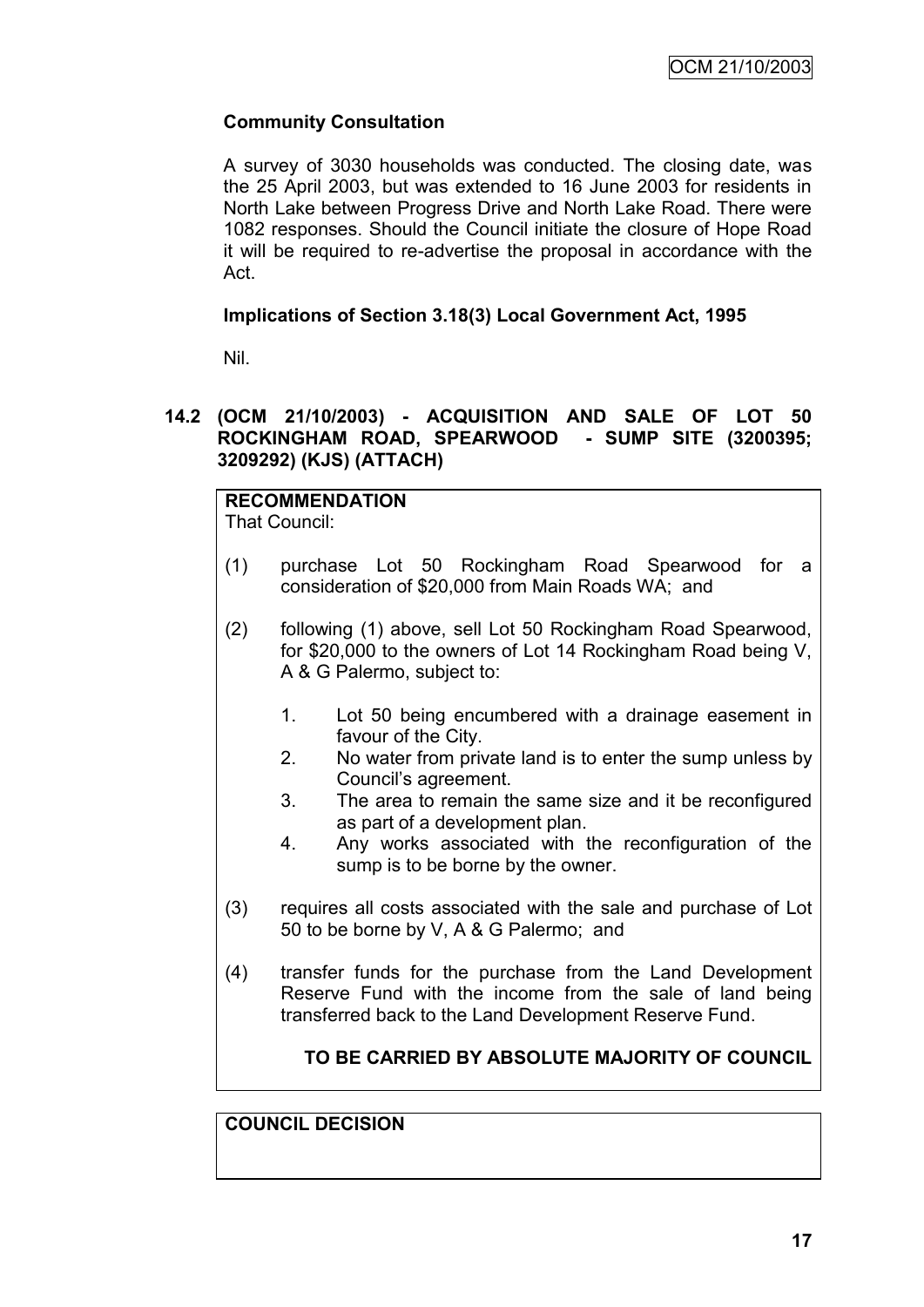#### **Background**

Lot 50 Rockingham Road Spearwood is a land locked drainage sump owned in fee simple by Main Roads WA. Many years ago, Rockingham Road came under the control of Main Roads WA. It is assumed that Lot 50 was acquired by Main Roads WA to receive stormwater from Rockingham Road.

The City of Cockburn now controls Rockingham Road and is therefore responsible for the drainage of this and sections of adjoining roads within the catchment area of the sump.

#### **Submission**

Main Roads WA have forwarded a valuation report prepared by a licensed valuer from McGees.

#### **Report**

The owners of Lot 14 Rockingham Road propose to redevelop Lot 14 and Lot 6 Rockingham Road. The ownership and location of Lot 50 is detrimental to the orderly planning of the development. The owners of the land have agreed to purchase Lot 50 from the City and understand that the drainage easement will allow the City to continue to store stormwater in the sump.

The owners propose to reconfigure the sump so that it is orientated east-west rather than the current north-south orientation.

To do this will require subdivisional approval. The City will be in a position to recommend to the Western Australian Planning Commission that any approval be conditional on the drainage rights enjoyed by the City being maintained.

The owners have agreed to prepare engineering designs of the proposed sump and piped system, to demonstrate that the capacity of the proposed sump is adequate for the needs of the City and the owner"s proposed development.

The City is also protected by the easement that will have been endorsed on Lot 50. The contract of purchase and sale will be a threeway agreement entered into by each of the parties.

#### **Strategic Plan/Policy Implications**

The Corporate Strategic Plan Key Result Areas which apply to this item are:-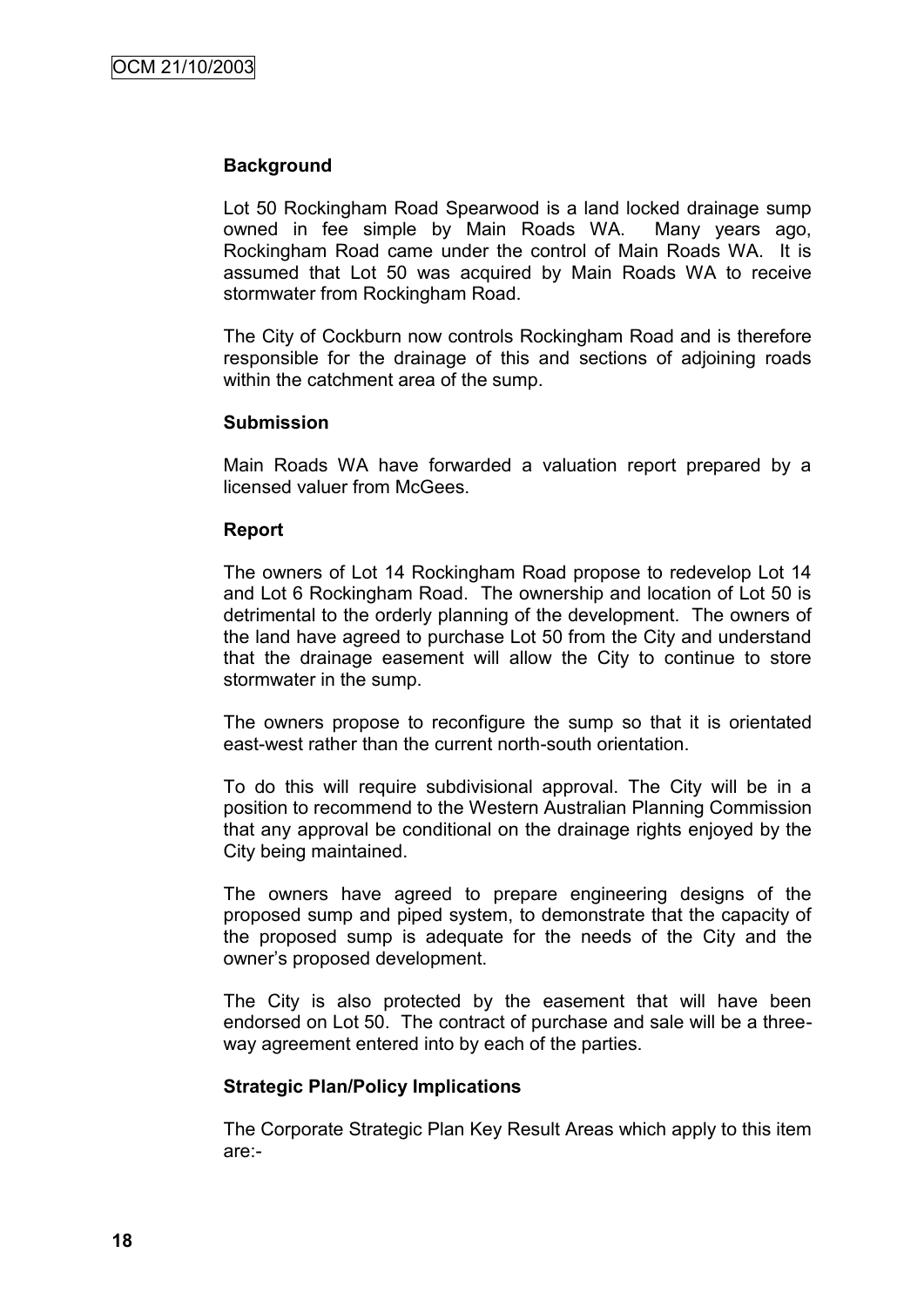- 2. Planning Your City
	- *"To ensure that the planning of the City is based on an approach which has the potential to achieve high levels of convenience for its citizens."*
	- *"To ensure that the development will enhance the levels of amenity currently enjoyed by the community."*

### **Budget/Financial Implications**

The purchase of the land from Main Roads WA for the sum of \$20,000 by the Council and for the Council to then sell the land to V, A & G Palermo for \$20,000 means the transaction is revenue neutral for Council.

Funds for the purchase and sale should be transferred to and from the Land Development Reserve Fund.

#### **Legal Implications**

Endorsement of a Purchase and Sale Agreement to protect the interests of all parties.

#### **Community Consultation**

N/A.

**Implications of Section 3.18(3) Local Government Act, 1995**

Nil.

# **14.3 (OCM 21/10/2003) - ROAD CLOSURE - PORTION OF FRASER ROAD, JANDAKOT, PURSUANT TO SECTION 3.58 OF THE LAND ADMINISTRATION ACT (450057) (KJS) (ATTACH)**

**RECOMMENDATION** That Council:

- (1) not proceed with the road closure so that future road planning options are maintained; and
- (2) advise the applicant accordingly.

**COUNCIL DECISION**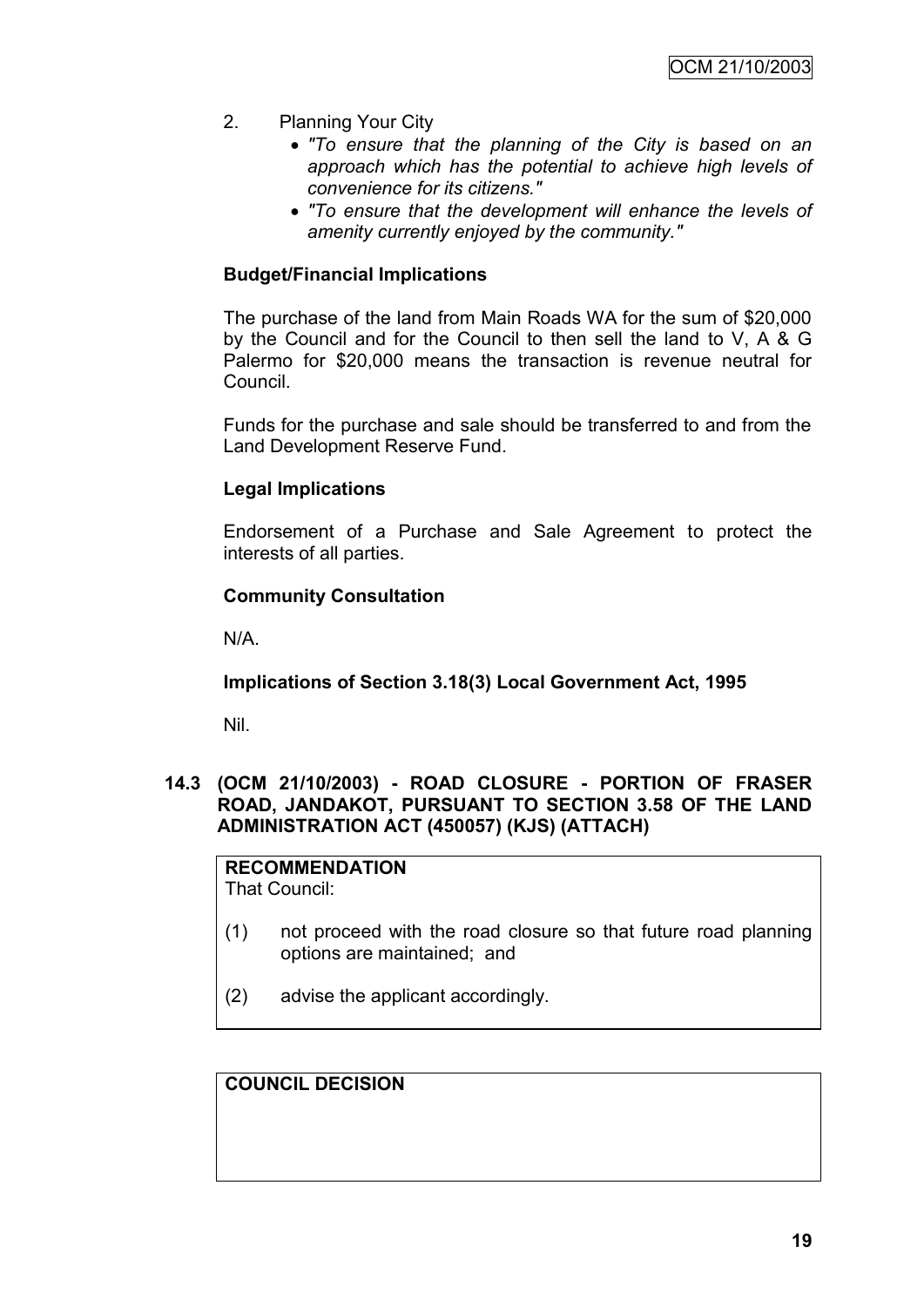### **Background**

The owner of Lot 316 Jandakot Road Jandakot, has requested the road closure and inclusion of the Crown Land portion into his land parcel.

### **Submission**

N/A

# **Report**

Pursuant to the Land Administration Act, the proposal has been advertised. At the conclusion of the 35 day submission period, there have been no objections received. The servicing authorities have all sent responses with no objections.

Despite this, it would be premature to close the road reserve before the final planning of the locality has been completed.

# **Strategic Plan/Policy Implications**

The Corporate Strategic Plan Key Result Areas which apply to this item are:-

- 2. Planning Your City
	- *"To ensure that the planning of the City is based on an approach which has the potential to achieve high levels of convenience for its citizens."*
	- *"To ensure that the development will enhance the levels of amenity currently enjoyed by the community."*

# **Budget/Financial Implications**

Nil.

# **Legal Implications**

Nil.

# **Community Consultation**

A 35 day advertising period was carried out, and no objections to the proposal were received.

# **Implications of Section 3.18(3) Local Government Act, 1995**

Nil.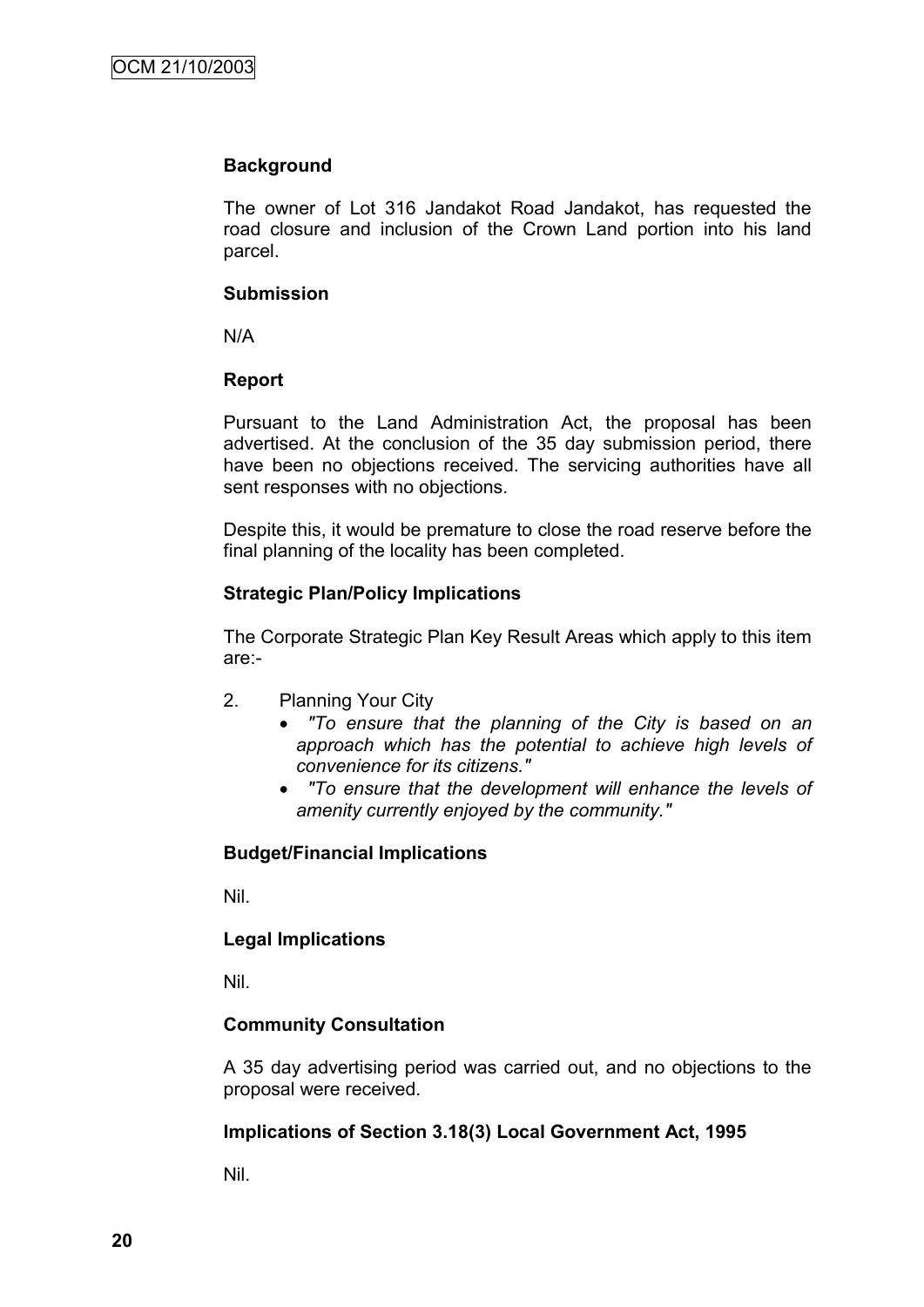#### **14.4 (OCM 21/10/2003) - PROPOSED CHILD DAY CARE CENTRE (ABC) - LOT PT 113;157 ROCKINGHAM ROAD (PAULIK WAY), HAMILTON HILL (2203812) (MR) (ATTACH)**

# **RECOMMENDATION**

That Council:

(1) approve the proposal for a Child Day Care Centre at Lot Pt 113 Rockingham Road, Jandakot, subject to the following conditions:-

# Standard Conditions:

- 1. Development may be carried out only in accordance with the terms of the application as approved herein and any approved plan.
- 2. Nothing in the approval or these conditions shall excuse compliance with all relevant written laws in the commencement and carrying out of the development.
- 3. Retaining wall(s) being constructed in accordance with a suitably qualified Structural Engineer's design and a building licence being obtained prior to construction.
- 4. No building construction activities causing noise and/or inconvenience to neighbours being carried out after 7.00pm or before 7:00am Monday to Saturday and not at all on Sunday or Public Holidays.
- 5. A plan or description of all signs for the proposed development (including signs painted on a building) shall be submitted to and approved by Council as a separate application. The application (including detailed plans) and appropriate fee for a sign licence must be submitted to Council prior to the erection of any signage on the site/building.
- 6. Landscaping and tree planting to be undertaken in accordance with the approved plan prior to the occupation of the site.
- 7. The landscaping installed in accordance with the approved detailed landscape plan, must be reticulated or irrigated and maintained to the satisfaction of Council.
- 8. No development or building work covered by this approval shall be commenced until the landscape plan has been submitted and approved by Council.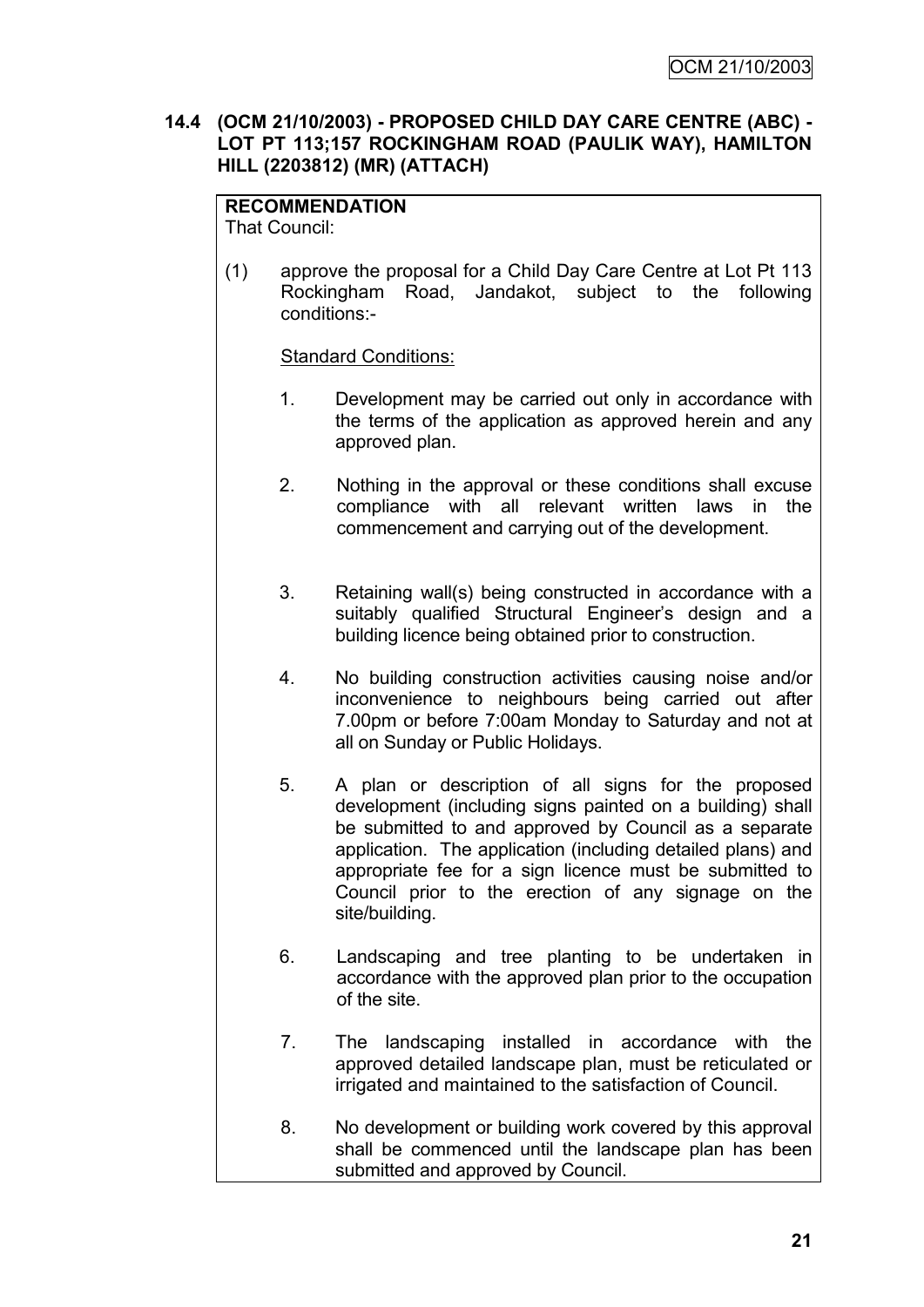- 9. Earthworks over the site and batters must be stabilised to prevent sand or dust blowing and appropriate measures shall be implemented within the time and in the manner directed by Council, in the event that sand or dust is blown from the site.
- 10. All stormwater being contained and disposed of on-site.
- 11. Works depicted on the approved parking plan shall be maintained to the satisfaction of Council.
- 12. The vehicle parking area shall be sealed, kerbed, drained and line marked in accordance with the approved plans and specifications certified by a suitably qualified practicing Engineer to the satisfaction of Council.
- 13. The site car parking bay/s, driveway/s and points of ingress and egress to be designed in accordance with the Australian Standard for Offstreet Carparking (AS2890) unless otherwise specified by this approval and are to be constructed, drained and marked in accordance with the design and specifications certified by a suitably qualified practicing Engineer and are to be completed prior to the development being occupied and thereafter maintained to the satisfaction of Council.
- 14. A minimum of 1 disabled carbay designed in accordance with Australian Standard 2890.1 – 1993 is to be provided, in a location convenient to and connected to a continuous accessible path to the main entrance of the building or facility. Design and signage of the bay(s) and path(s) is to be in accordance with Australian Standard 1428.1 – 1993. Detailed plans and specifications illustrating the means of compliance with this condition are to be submitted in conjunction with the building licence application.
- 15. Car bay grades are not to exceed 6% and disabled car bays are to have a maximum grade 2.5%.
- 16. Landscaping is to be undertaken in the street verge adjacent to the Lot(s) in accordance with the approved plans and be established prior to the occupation of the building; and thereafter maintained to the Council's satisfaction.
- 17. The development site must be connected to the reticulated sewerage system of the Water Corporation before commencement of any use, or to such alternative system of effluent disposal as may be approved by the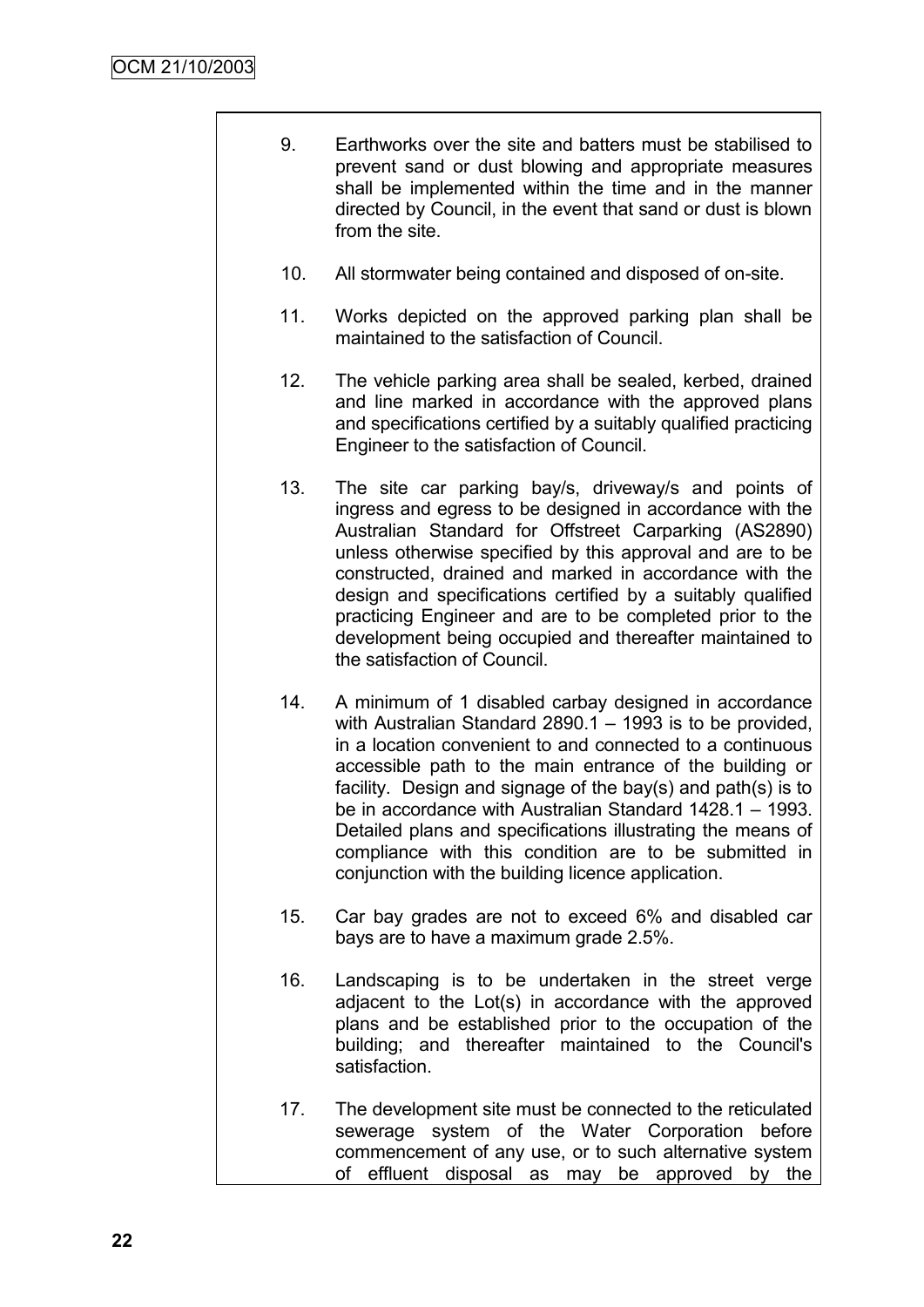Department of Health prior to commencement of any use.

CONDITIONS TO BE COMPLIED WITH PRIOR TO APPLYING FOR A BUILDING LICENCE

- 18. All stormwater drainage shall be designed in accordance with the document entitled "Australian Rainfall and Runoff" 1987 (where amended) produced by the Institute of Engineers, Australia and the design is to be certified by a suitably qualified practicing Engineer and designed on the basis of a 1:100 year storm event.
- 19. A landscape plan must be submitted to the Council and approved, prior to applying for building licence and shall include the following:-
	- (1) the location, number and type of existing and proposed trees and shrubs including calculations for the landscaping area being in conformity with the City of Cockburn Greening Plan;
	- (2) any lawns to be established;
	- (3) any natural landscape areas to be retained those areas to be reticulated or irrigated; and
	- (4) verge treatments.

#### Special Conditions

- 20. The development being redesigned so that vehicular access is only obtained from Rockingham Road and not at all from Paulik Way.
- 21. No more than 99 children are permitted at the centre at any time.
- 22. Provision of a minimum of 26 on-site car parking bays.
- 23. Provision of visual and acoustic screen walls to adjoining residential properties.
- 24. Submission of a dust management plan to the satisfaction of the Council prior to the commencement of works.
- 25. The applicant engaging a qualified engineer (with experience) to certify that the land does not contain any unsuitable landfill associated with or prior to development works and that the land is physically capable of development to the satisfaction of Council.
- 26. The applicant engaging a qualified environmental consultant to certify that the land does not contain any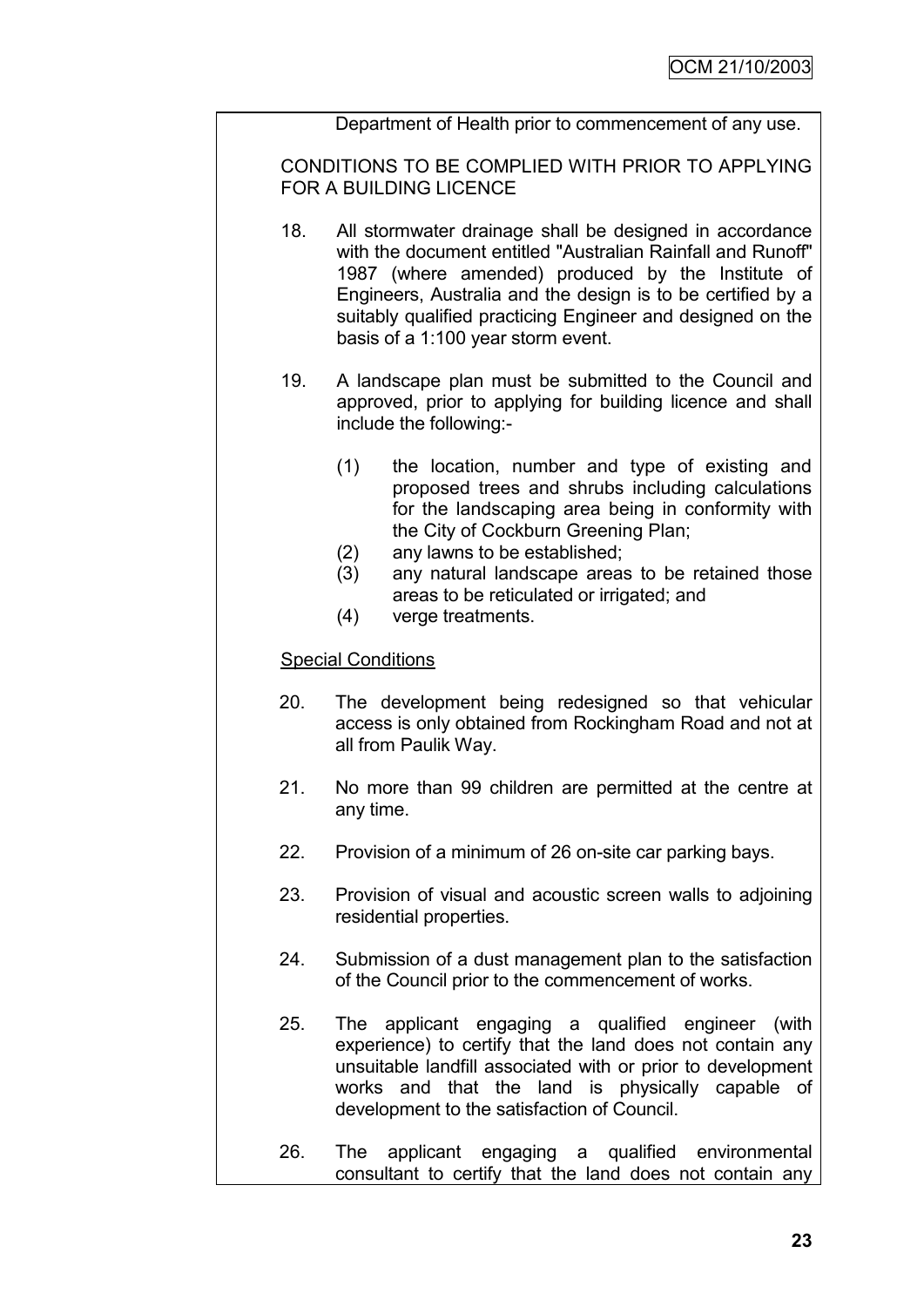contaminated material and if any contamination is found it must be remediated in accordance with EPA requirements and to the satisfaction of the Council prior to development.

27. All access and egress of earthworks and construction vehicles must be via Rockingham Road and not at all from Paulik Way.

# **Footnotes**

- 1. The development is to comply with the requirements of the Building Code of Australia. The proposal for the purpose of the BCA and must comply with:-
	- All boundary setbacks to be in accordance with the BCA;
	- Access & facilities for persons with disabilities are to be provided in accordance with the BCA to the site and within the building; and
	- All ablution facilities are to be in accordance with the BCA.
- 2. Detailed plans and specifications of the kitchen, dry storerooms, coolrooms, bar and liquor facilities, staff change rooms, patron and staff sanitary conveniences and garbage room, are to be submitted to and approved by the Council"s Health Services prior to the occupation of the premises. The plans to include details of:
	- (a) the structural finishes of all floors, walls and ceilings;
	- (b) the position, type and construction of all fixtures, fittings and equipment (including cross-sectional drawings of benches, shelving, cupboards, stoves, tables, cabinets, counters, display refrigeration, freezers etc.); and
	- (c) all kitchen exhaust hoods and mechanical ventilation systems over cooking ranges, sanitary conveniences, exhaust ventilation systems , mechanical services, hydraulic services, drains, grease traps and provision for waste disposal.

These plans are to be submitted separately to those submitted to obtain a building licence.

The application must be in accordance with the Health (Food Hygiene) Regulations 1993 and Chapter 3 of the Australian New Zealand Food Standards Code (Australia Only) and also include any information about the existing facilities to be retained and used. (refer to the attached form)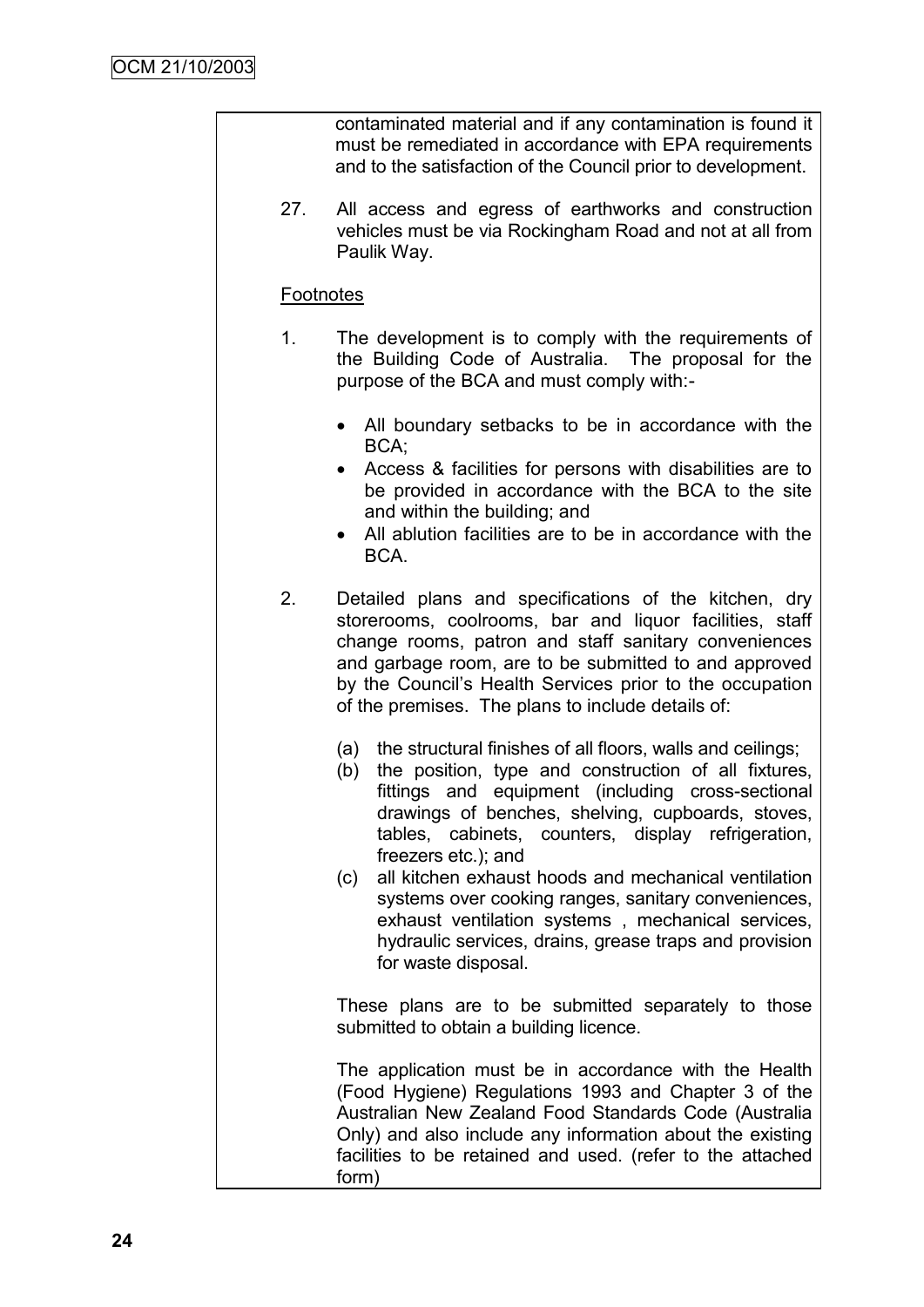- 3. Submission of mechanical engineering design drawings and specifications, together with certification by the design engineer that satisfy the requirements of the Australian Standard 3666 of 1989 fir Air Handling and Water Systems, should be submitted in conjunction with the Building Licence application. Written approval from the Council"s Health Service for the installation of air handling system, water system or cooling tower is to be obtained prior to the installation of the system.
- 4. The development is to comply with the *Environmental Protection Act 1986* which contains penalties where noise limits exceed that prescribed by the *Environmental Protection (Noise) Regulations 1997.*
- 5. The proposal be referred by the applicant to the EPA in relation to the works required to ensure the site is suitable for the intended use, given the previous use of the land for cement products which may have caused onsite contamination.
- (2) issue a Schedule 9 Notice of approval accordingly; and
- (3) advise those who lodged a submission of Council"s decision.

# **COUNCIL DECISION**

#### **Background**

| ZONING:    | MRS:                           | Urban                 |  |
|------------|--------------------------------|-----------------------|--|
|            | TPS3                           | <b>Mixed Business</b> |  |
| LAND USE:  | Vacant                         |                       |  |
| APPLICANT: | <b>Koltasz Smith</b>           |                       |  |
| OWNER:     | G & M & F & D Passalacqua      |                       |  |
| LOT SIZE:  | 3037sqm                        |                       |  |
| USE CLASS: | <b>Child Care Premises "A"</b> |                       |  |

The subject site was previously used for the manufacturing of cement slabs under the former light industrial zone of District Zoning Scheme No. 2.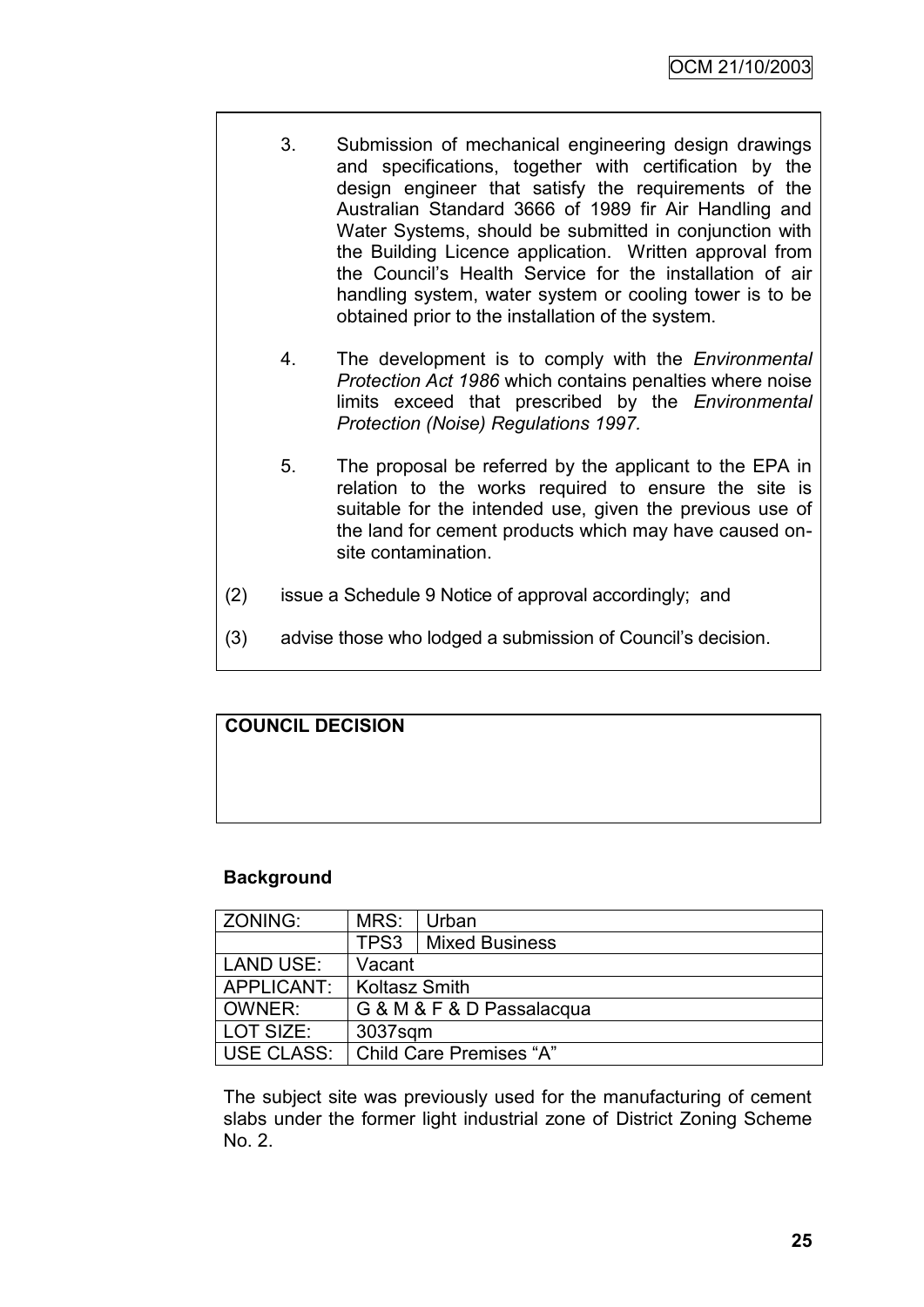# **Submission**

The applicant on behalf of ABC seeks approval to develop a child care centre on the land.

Information about the proposal includes:-

- The centre would cater for a maximum of 99 children up to five years of age;
- The hours of operation would be between 6:30am to 6:30pm Monday to Friday;
- Up to 16 qualified staff will care for the children;
- The target catchment for the centre includes Hamilton Hill and Spearwood residing within 2 kilometres;
- Access into the site is proposed from Paulik Way. Traffic consultant Transcore have reviewed the access/egress requirements for the site and this has been documented in a Traffic Impact Statement;
- The building area 720sqm is to be designed with an applied finish over rendered masonry and includes a typical gable roof, finished with colourbond-corrugated sheets. The design also includes verandah on the northern and eastern elevations and to reflect the residential character of the surrounding area;
- Car parking is provided at a rate of 1 car bay per 10 children. In this case 99 children require 10 bays and an additional 16 bays are provided for staff. A total of 26 bays are provided in accordance with TPS3.

Transcore have responded to the City"s traffic related issues which included:-

- 1. Establishment of the traffic generation from the development in context of the existing traffic volumes on Paulik Way;
- 2. Establishment of the impact of the development traffic upon the operation of the intersection of Rockingham Road and Paulik Way;
- 3. Provide additional information on the peak operating conditions of the development.

*"As stated in Transcore's Traffic Impact Statement, it was estimated that during the critical PM peak hour there would be 27 vehicle trips on Paulik Way west of the Child Minding Centre and 55 trips east of the Centre, entailing both in and out movements….*

*"This distribution assumption leads to an additional 50 vehicle trips on Paulik Way, south of Rockingham Road, during the critical PM peak hour. Although this represents a sizable percentage increase to the existing 58 vehicle trips observed during the City of Cockburn's traffic counts, the expected total level of traffic is still significantly low enough to be accommodated within the standard and nature of Paulik Way…."*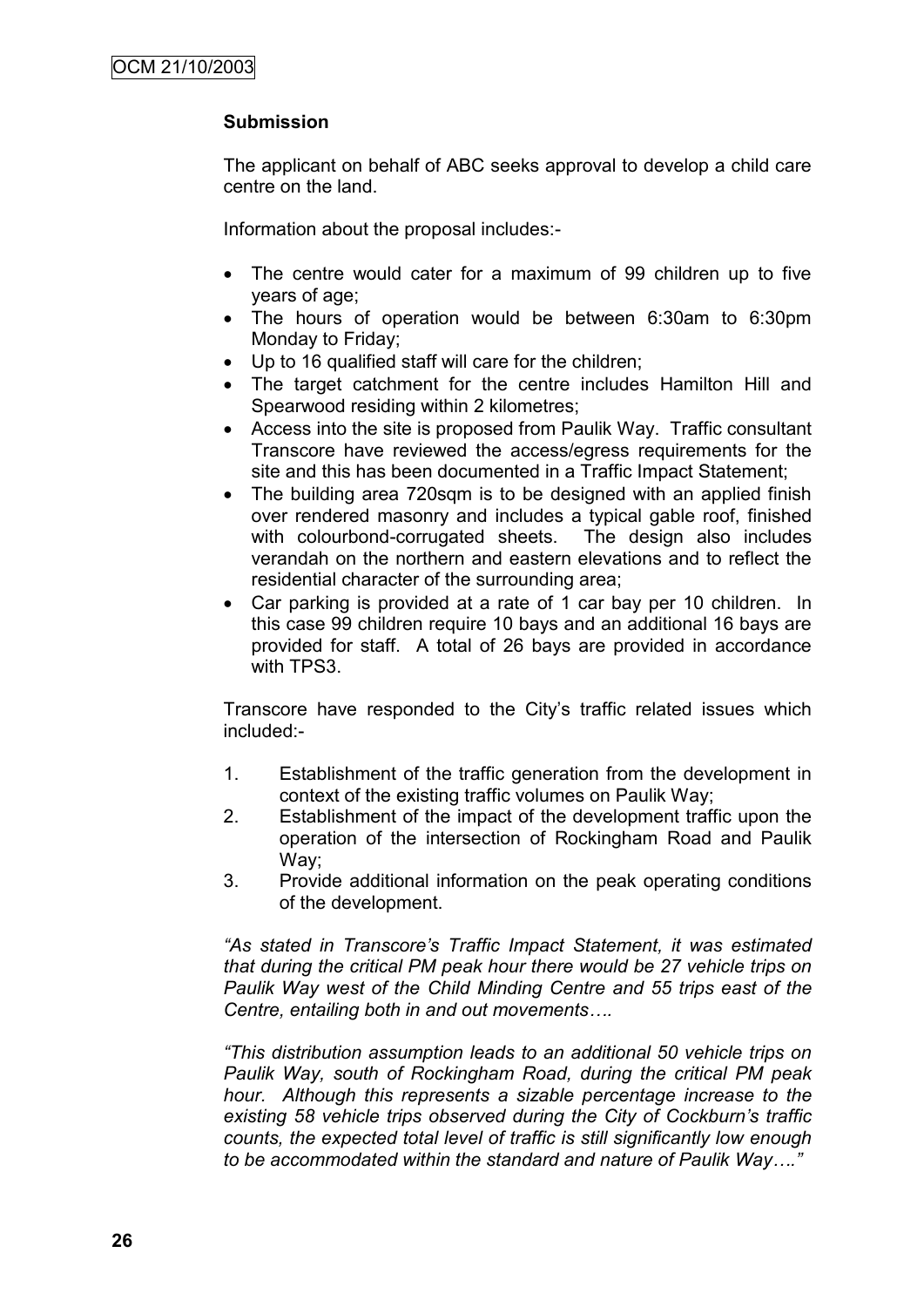The results of the traffic analysis for the intersection of Rockingham Road/Paulik Way indicate that with the addition of the Child Minding Centre traffic during the critical PM peak hour, the intersection would continue to operate with an overall level of Service of A which is the best level of service achievable. The analysis also indicated that the intersection would continue to have significant spare capacity to accommodate the additional traffic during the critical PM peak hour.

Transcore have stated subsequently that access from Paulik Way onto Rockingham Road is less desirable on safety grounds. A crossover for the Child Care Centre on Rockingham Road would need to entail both left and right turn movements and considering traffic volumes and mix of heavy vehicles, this would according to Transcore, result in undesirable hazardous situations.

According to Main Roads criteria Paulik Way is an access road that can carry up to 3,000 vehicles per day and traffic volumes on Paulik Way after the Child Care Centre development would be less than 1,000 vehicles per day.

*"Due to the reasonably low traffic volumes on Paulik Way, access and egress to the Child Care Centre can be provided in a much safer and more convenient way as against a crossover on Rockingham Road."*

# **Report**

The proposed development was advertised in accordance with Clause 9.4 of TPS3 by way of letters of notification of surrounding landowners and erection of an advertising sign. At the close of the advertising period 25 submissions were received of which 15 submissions opposed the proposal (60%) and 10 submissions did not object to the proposal (40%). In addition a petition was also signed objecting to the proposal by 42 residents.

The submissions objecting to the proposal raised the following concerns in order of most frequent concerns raised:

- 1. Increased impact of additional traffic in terms of noise etc. (10)
- 2. Noise from the large number of children and staff would disturb the quiet enjoyment of the area. (7)
- 3. Entry and exit should be from Rockingham Rd. (4)
- 4. Inadequate car parking that could result in on-street parking. (2)
- 5. Potential impact on business. (2)
- 6. Loss of property value. (1)
- 7. History of problems caused by Council approval of development on 153 Rockingham Rd (ie parking etc.) (1)
- 8. Potential impact on Street Trees that were not allowed to be removed except for entrance for cars. (1)
- 9. Potential reduced safety of more drivers speeding on local street.(1)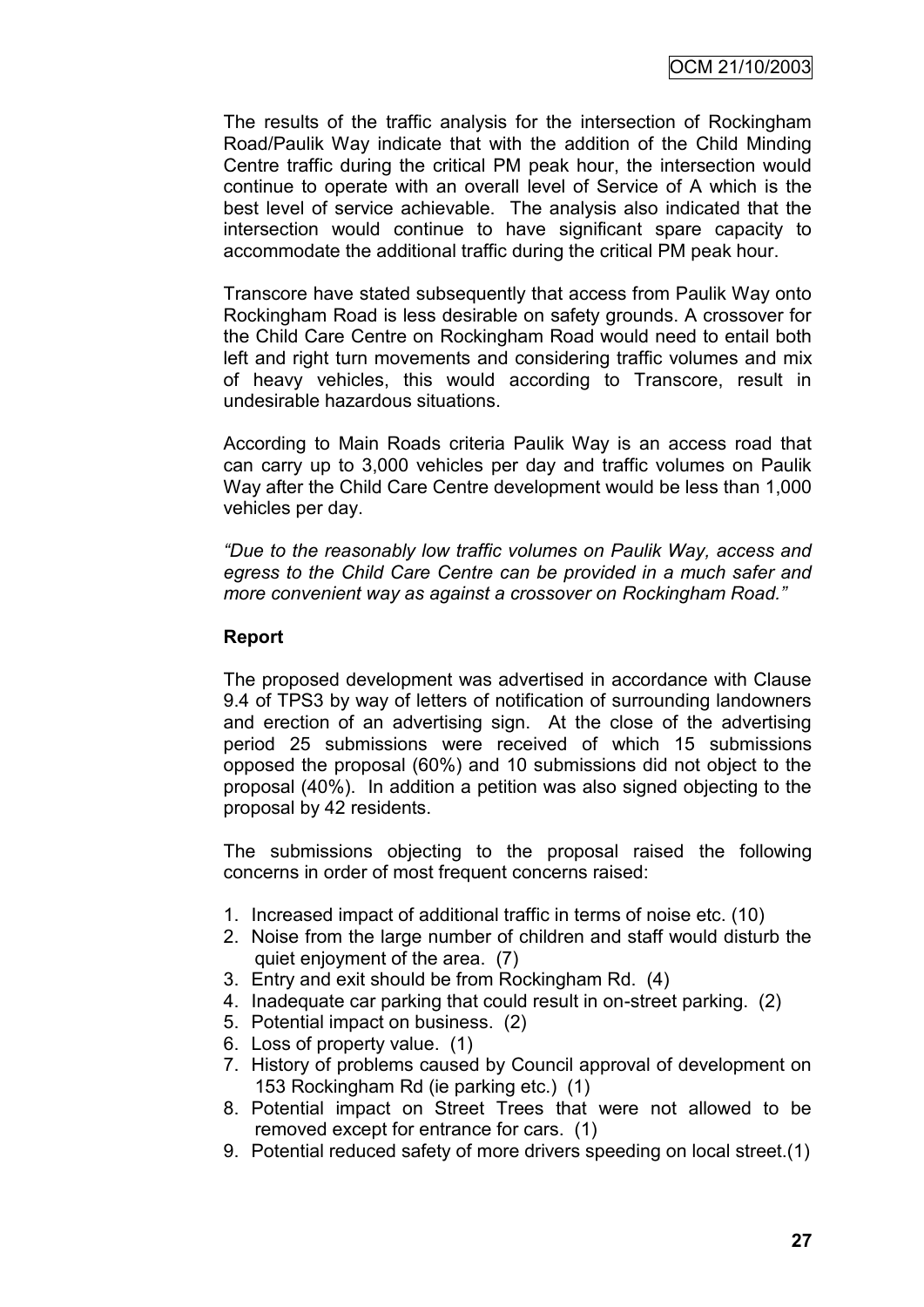The main concern from the submissions is the increase in traffic from a large scale child care centre involving 99 children and 16 staff. Paulik Way is situated at the rear of businesses fronting onto Rockingham Road and residents are keen to retain the quiet character of the street. There was a clear preference for access and egress to be obtained from Rockingham Road and not at all from Paulik Way. Notwithstanding that Paulik Way has the capacity to cater for the increased traffic and the supporting traffic impact statement the social impact of the increased traffic is a valid planning consideration in terms of the impact of the residential amenity of the street.

The use is compatible in terms of the Mixed Business zone and is significantly more appropriate than the previous concrete slab production activity that had previously created off-site impacts. Children would be kept occupied inside the building and would only be allowed to play outside during supervision periods. The proposal also complies with the car parking requirements of TPS3.

While the recommendations of Transcore are for access and egress to the Child Care Centre to be from Paulik Way, there are several businesses already along Rockingham Road in the vicinity of the development site that have their principal access and egress from Rockingham Road. Although Paulik Way would be a safer route, the resulting increase in traffic remains a major point of concern from the submissions received.

It is recommended that the proposal be approved subject to the design being amended to require access and parking along Rockingham Road with the play area in the middle of the lot and the building fronting directly onto Paulik Way with a front garden. No access should be permitted from Paulik Way.

#### **Strategic Plan/Policy Implications**

The Corporate Strategic Plan Key Result Areas which apply to this item are:-

- 2. Planning Your City
	- *"To ensure that the planning of the City is based on an approach which has the potential to achieve high levels of convenience for its citizens."*

#### **Budget/Financial Implications**

Council's decision is appealable. Legal representation may be required if an appeal is lodged with the Tribunal.

#### **Legal Implications**

Nil.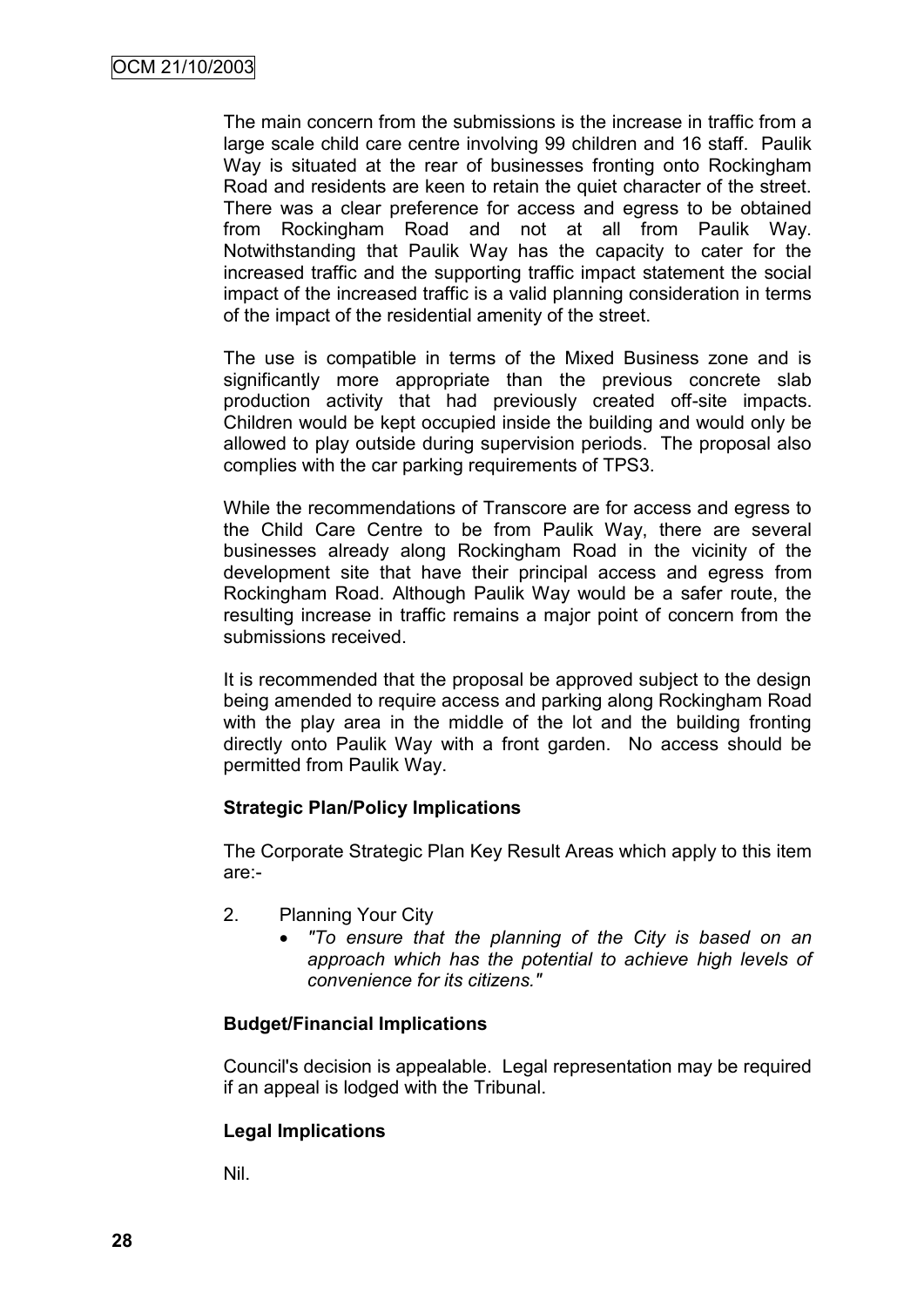# **Community Consultation**

Consultation was carried out in accordance with Clause 9.4 of Town Planning Scheme No. 3.

# **Implications of Section 3.18(3) Local Government Act, 1995**

Nil.

# **14.5 (OCM 21/10/2003) - OVERSIZED OUTBUILDINGS (218SQM) - LOT 5 TRANDRA COURT, BANJUP - OWNER/APPLICANT: WJ & KE SIMPSON (5519746) (ACB) (ATTACH)**

#### **RECOMMENDATION** That Council:

(1) grant approval for the proposed outbuildings on Lot 5 Trandra Court, Banjup subject to the following conditions:-

Standard Conditions

- 1. Development may be carried out only in accordance with the terms of the application as approved herein and any approved plan.
- 2. Nothing in the approval or these conditions shall excuse compliance with all relevant written laws in the commencement and carrying out of the development.
- 3. All stormwater being contained and disposed of on-site to the satisfaction of the Council.
- 4. No activities causing noise and/or inconvenience to neighbours being carried out after 7.00pm or before 7.00am, Monday to Saturday, and not at all on Sunday or Public Holidays.
- 5. Retaining wall(s) being constructed in accordance with a qualified Structural Engineer"s design and a building licence being obtained prior to construction.

#### Special Conditions

- 6. The sheds are to be located within the designated building envelope, approved by Council on 21 August 2003.
- 7. The shed shall be used for domestic and/or rural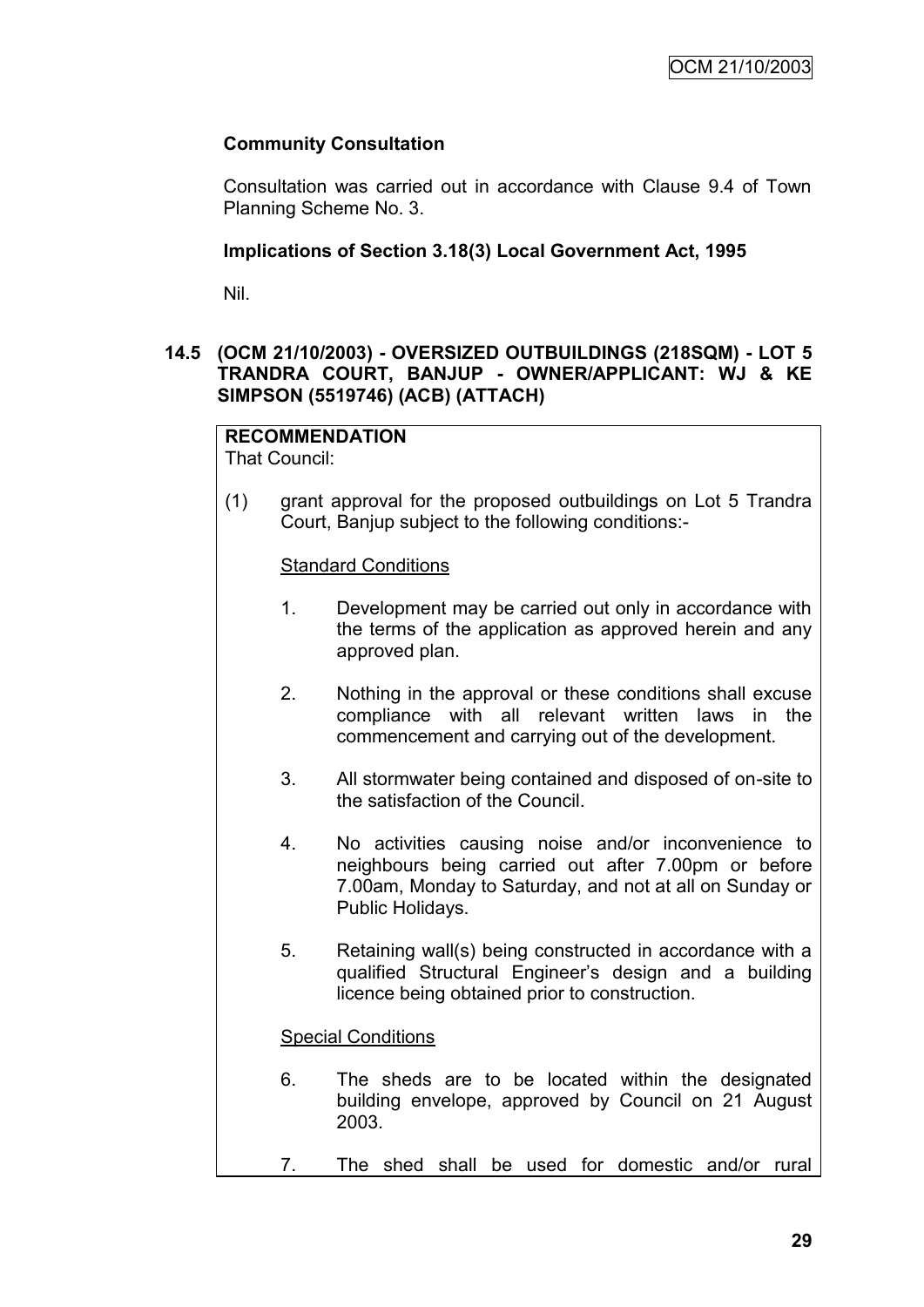purposes only associated with the property, and not for human habitation.

#### Footnotes

- 1. The development is to comply with the Building Code of Australia.
- (2) issue a Schedule 9 Notice of Determination on Application for Planning Approval to the applicant.

# **COUNCIL DECISION**

#### **Background**

| ZONING:           |             | MRS:   Rural - Water Protection |  |
|-------------------|-------------|---------------------------------|--|
|                   |             | TPS3:   Resource                |  |
| <b>LAND USE:</b>  | Residential |                                 |  |
| LOT SIZE:         | 2.1338ha    |                                 |  |
| AREA:             | $218$ sqm   |                                 |  |
| <b>USE CLASS:</b> | Permitted   |                                 |  |

#### **Submission**

The applicant proposes to erect two 9 metre by 12 metre  $(108m^2)$ colorbond sheds on the subject site. All structures are proposed to be located within the approved building envelope. The sheds are to be used for domestic purposes and will not be used for human habitation.

A locality map, a copy of the site plan and elevations are included in the agenda attachments.

#### **Report**

A shed is defined as an outbuilding under Town Planning Scheme No. 3. An outbuilding means a roofed structure that is enclosed on more than half of its perimeter used for domestic or rural purposes consistent with the Town Planning Scheme.

The subject land is zoned "Resource" under Town Planning Scheme No. 3. The intent of the Resource Zone is to provide for the protection of the Perth Metropolitan underground water resource in accordance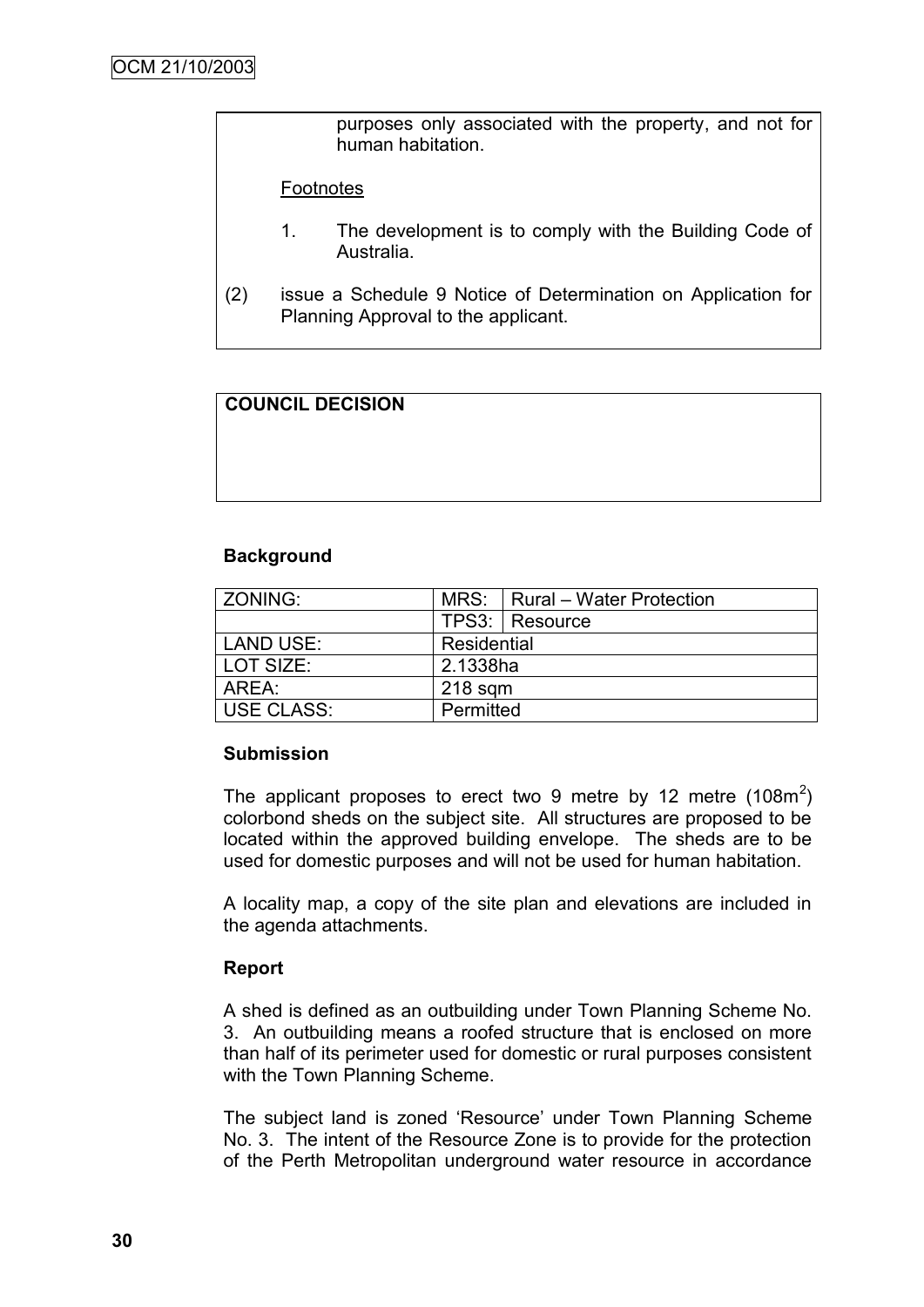with the requirements of Statement of Planning Policy No. 6 published by the Western Australian Planning Commission on 12 June 1998.

The proposed outbuildings fail to comply with Council Policy APD18, which specifies that the combined floor area of existing and proposed outbuildings and the wall height of proposed outbuildings in the Resource Zone are not to exceed  $200m^2$  and 4.5 metres height, respectively. Notwithstanding that the proposed sheds with an area of 216m<sup>2</sup> exceed the maximum size requirements, it is considered that an additional 16 $m<sup>2</sup>$  will not have an adverse effect on the visual amenity of the street and adjoining properties and is consistent with the intent of the zone.

For the reasons detailed above, it is recommended that Council approve the sheds subject to the conditions contained in the recommendation.

# **Strategic Plan/Policy Implications**

The Corporate Strategic Plan Key Result Areas, which apply to this item are:-

- 1. Planning Your City
	- *"To ensure that the planning of the City is based on an approach which has the potential to achieve high levels of convenience for its citizens."*
	- *"To ensure that the development will enhance the levels of amenity currently enjoyed by the community."*

The Planning Policies, which apply to this item are:-

APD18 Outbuildings

### **Budget/Financial Implications**

Nil

### **Legal Implications**

Nil

### **Community Consultation**

The City did not refer the proposal to adjoining landowners for comment as it was considered the proposal would not adversely affect the amenity of adjoining landholdings.

### **Implications of Section 3.18(3) Local Government Act, 1995**

Nil.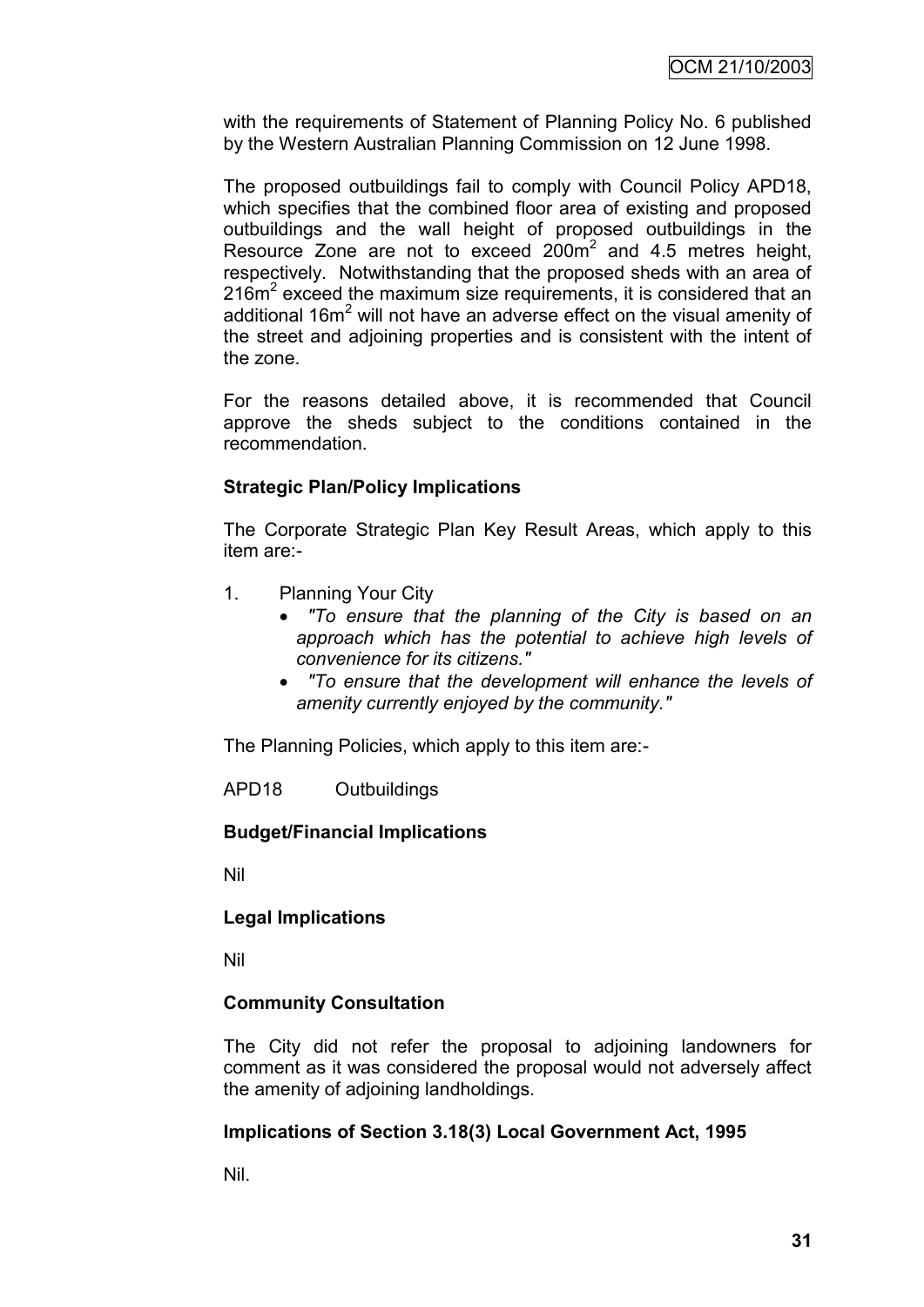**14.6 (OCM 21/10/2003) - FINAL ADOPTION - AMENDMENT NO. 8 - RE-CODING FROM RESIDENTIAL R20 TO R40 - LOTS 85 & 86 WINTERFOLD ROAD, HAMILTON HILL - OWNER: CHURCHES OF CHRIST IN WA (INC) - APPLICANT: THOMPSON MCROBERT EDGELOE (93008) (ACB) (ATTACH)**

**RECOMMENDATION** That Council:

- (1) adopt the recommendations made in the Schedule of Submissions attached to the Agenda;
- (2) adopt the amendment without modifications and in anticipation of the Hon. Minister"s advice that final approval will be granted, the documents be signed, sealed and forwarded to the Western Australian Planning Commission; and
- (3) advise the applicant and those who made submissions, of Council"s decision accordingly.

# **COUNCIL DECISION**

# **Background**

The background to this matter is outlined in Item 14.8 OCM20/05/03.

### **Submission**

The Scheme Amendment was referred to the Environmental Protection Authority ("EPA") in accordance with Section 7A(1) of the Act.

The EPA advised that under Section 48A of the *Environmental Protection Act* the overall environmental impact of the amendment would not be severe enough to warrant assessment under Part IV of the *Environmental Protection Act*, the preparation of an Environmental Review and the subsequent setting of formal conditions by the Minister for the Environment and Heritage. The amendment was subsequently advertised seeking public comment in accordance with the Regulations for not less than 42 days.

A copy of the proposed amendment map is included in the Agenda attachments.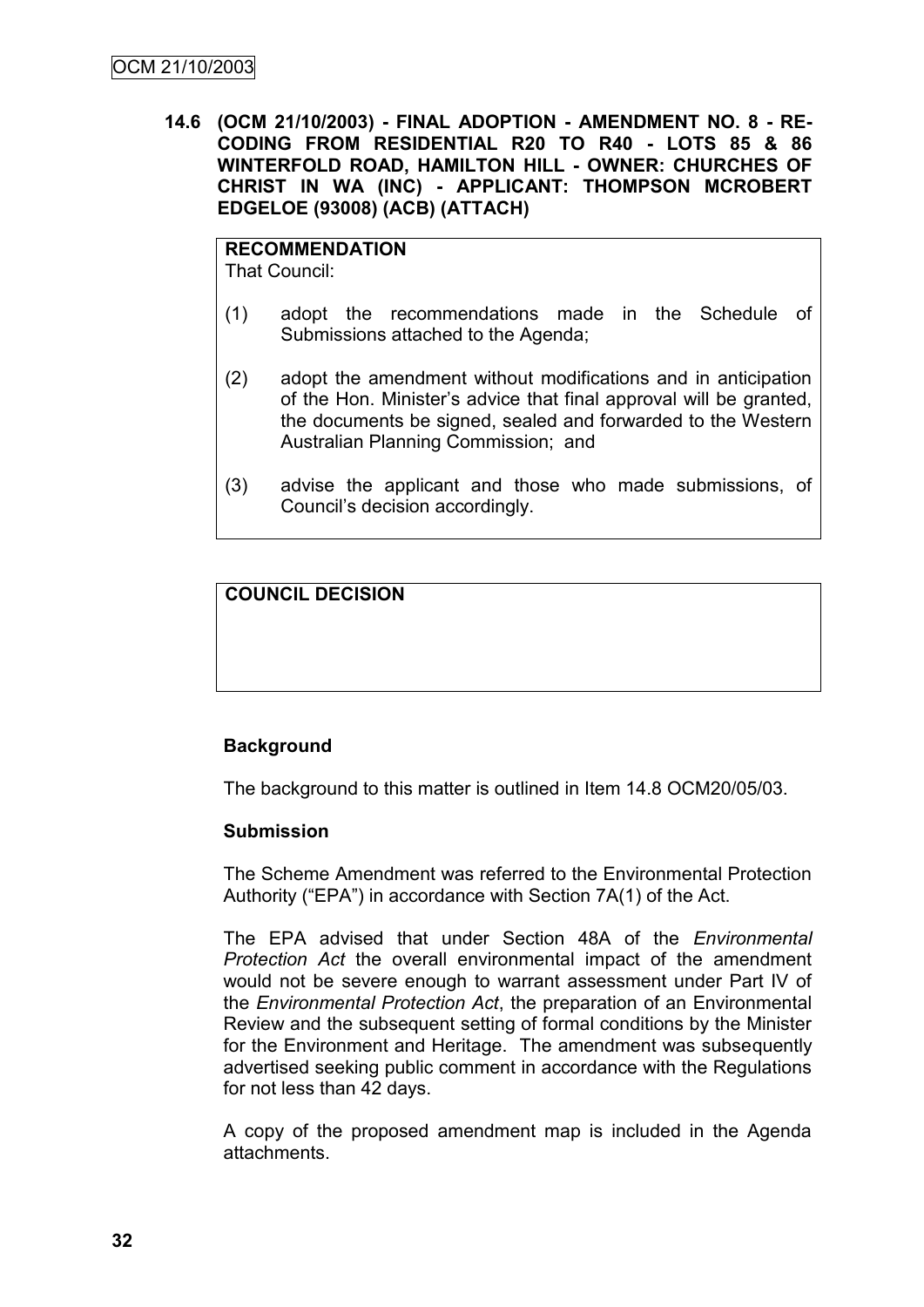## **Report**

The 42 day public consultation period for Amendment 8 concluded on 10 September 2003. At the close of the advertising period 1 submission was received. The owner of Lot 102 (No. 16) Dodd Street, Hamilton Hill (refer to site plan in Agenda attachments) objected to the rezoning on the basis that two storey houses or flats constructed on the subject site may result in an invasion of privacy by overlooking the rear boundary into Lot 102.

It is possible for two storey dwellings to be constructed on the subject site regardless of whether the land is rezoned to a higher density. Lot 85 currently has potential for 2 grouped dwellings and in fact a second dwelling can be constructed at the rear of the property at the present time without rezoning.

The new Residential Design Codes gazetted on 4 October 2002 *"provides a comprehensive basis for the control, through local government, of residential development throughout Western Australia."*  Element 8 deals with the protection of privacy, primarily the prevention of windows and outdoor living areas being overlooked by neighbours.

The applicant has not indicated whether the subject site will be developed with single or double storey dwellings. Any future second storey dwelling, however must comply with the Codes and therefore privacy can be dealt with as part of the development application process.

The objection is therefore dismissed, as privacy can be assessed at the detailed application stage.

It is recommended that the Council proceed to adopt the scheme amendment.

### **Strategic Plan/Policy Implications**

The Corporate Strategic Plan Key Result Areas which apply to this item are:-

- 2. Planning Your City
	- *"To ensure that the planning of the City is based on an approach which has the potential to achieve high levels of convenience for its citizens."*
	- *"To ensure that the development will enhance the levels of amenity currently enjoyed by the community."*
	- *"To foster a sense of community within the district generally and neighbourhoods in particular."*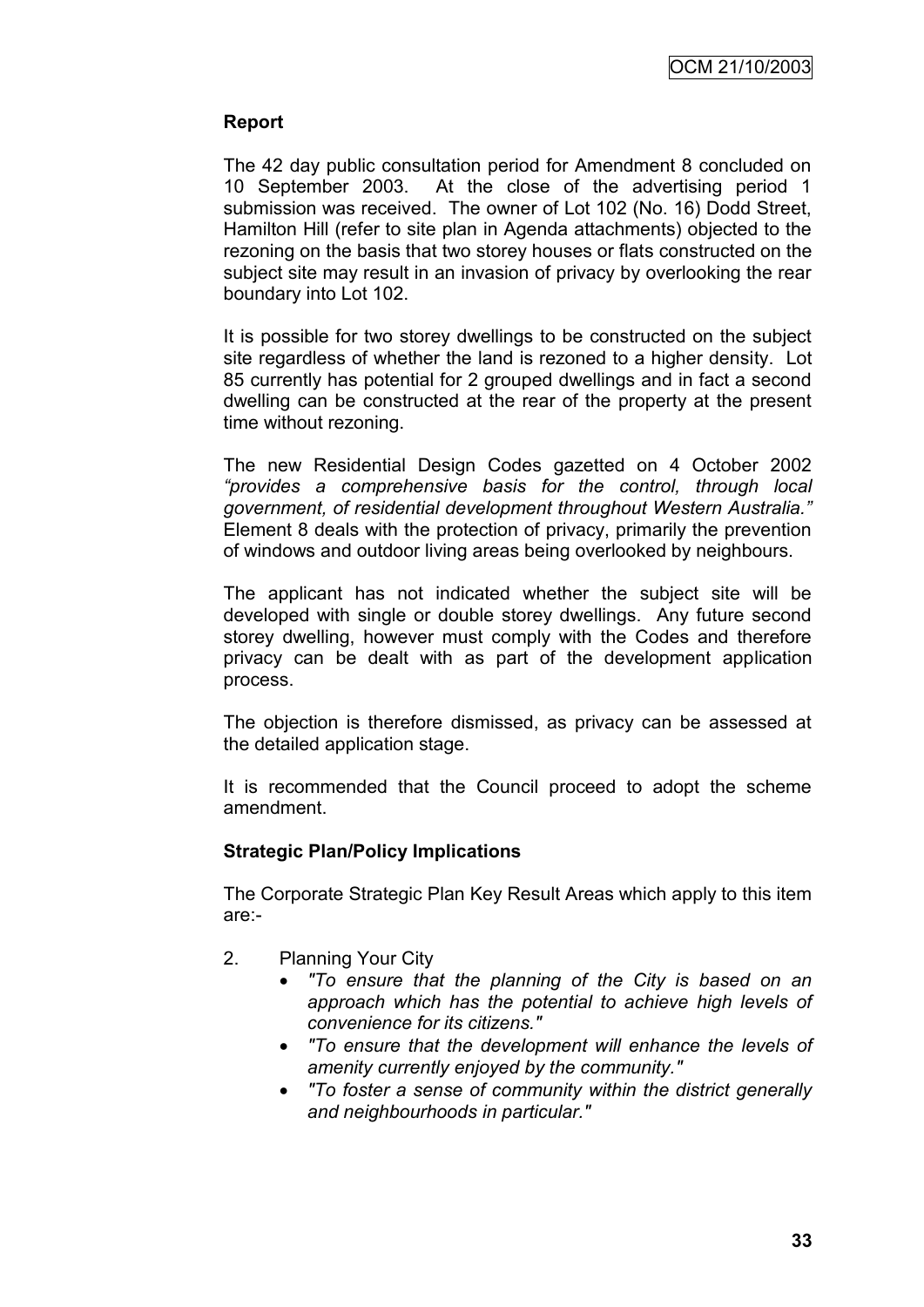### **Budget/Financial Implications**

Nil.

### **Legal Implications**

Nil.

### **Community Consultation**

Community consultation is required pursuant to the Town Planning Regulations

### **Implications of Section 3.18(3) Local Government Act, 1995**

Nil.

**14.7 (OCM 21/10/2003) - PROPOSED AMENDMENT TO TOWN PLANNING SCHEME NO. 3 - LOT 501 TROODE STREET, MUNSTER - OWNER: HOTLAND PTY LTD (UNDER CONTRACT TO AUSTRALAND) - APPLICANT: ROBERTS DAY GROUP (9658; 3315202) (JW) (ATTACH)**

#### **RECOMMENDATION** That Council:

(1) adopt the following amendment:-

TOWN PLANNING AND DEVELOPMENT ACT 1928 (AS AMENDED) RESOLUTION DECIDING TO AMEND CITY OF COCKBURN TOWN PLANNING SCHEME NO.3 (TPS3)

AMENDMENT NO. 9

Resolved that Council, in pursuance of Section 7 of the Town Planning and Development Act 1928 amend the above Town Planning Scheme by:-

- 1. rezoning lot 501 Troode Street, Munster from "SU 10 Special Use" to "DA 12 - Development Zone and Parks & Recreation Reserve' as depicted on the amendment map;
- 2. adding to the Eleventh Schedule "Development Areas" in the Scheme Text, "Development Area (DA 12), Troode Street, Development Zone" and appropriate provisions as follows:-
	- (i) An approved Structure Plan together with all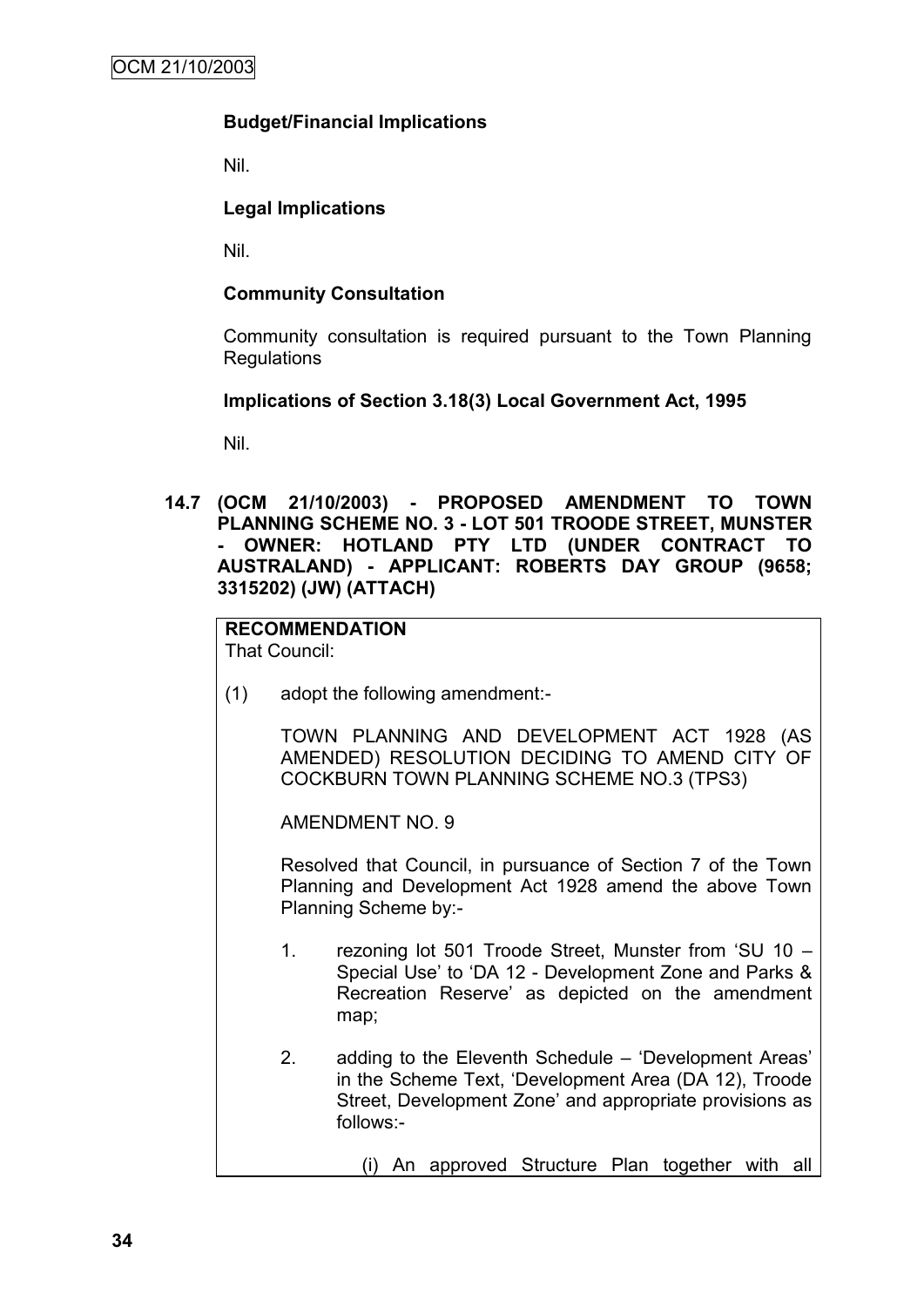|     | approved amendments shall apply to the land in<br>order to guide subdivision and development.                                                                                                                                                                                                                                                                                                                                  |  |  |  |
|-----|--------------------------------------------------------------------------------------------------------------------------------------------------------------------------------------------------------------------------------------------------------------------------------------------------------------------------------------------------------------------------------------------------------------------------------|--|--|--|
|     | (ii) To provide for Residential development.                                                                                                                                                                                                                                                                                                                                                                                   |  |  |  |
|     | (iii) The provision of the Scheme shall apply to the<br>zones and land uses classified under the Structure<br>Plan in accordance with Clause 4.3 and 6.2.6.3                                                                                                                                                                                                                                                                   |  |  |  |
|     | 3.<br>amending the Scheme Map accordingly.                                                                                                                                                                                                                                                                                                                                                                                     |  |  |  |
|     | Dated this day of 2003                                                                                                                                                                                                                                                                                                                                                                                                         |  |  |  |
|     | <b>Chief Executive Officer</b>                                                                                                                                                                                                                                                                                                                                                                                                 |  |  |  |
| (2) | sign the amending documents, and advise the WAPC of<br>Council's decision;                                                                                                                                                                                                                                                                                                                                                     |  |  |  |
| (3) | forward a copy of the signed document together with the<br>Structure Plan and report to the Environmental Protection<br>Authority in accordance with Section 7 (A) (1) of the Town<br>Planning and Development Act;                                                                                                                                                                                                            |  |  |  |
| (4) | following the receipt of formal advice from the Environmental<br>Protection Authority that the Scheme Amendment should not be<br>assessed under Section 48A of the Environmental Protection<br>Act, advertise the Amendment under Town Planning Regulation<br>25 without reference to the Western Australian Planning<br>Commission for consent to advertise;                                                                  |  |  |  |
| (5) | advise the proponent that the buffer to the wetland at the entry<br>off Troode Street is to be increased by reducing the width of the<br>road to 13m and realigning the northern portion in line with the<br>Southern portion.                                                                                                                                                                                                 |  |  |  |
| (6) | advertise the proposed Structure Plan for Lot 501 Troode Street,<br>Munster, subject to the Structure Plan being amended to the<br>satisfaction of the Director, Planning and Development, in<br>accordance with the provision of Clause 6.2 of Town Planning<br>Scheme No.3; at the same time as the advertising of<br>Amendment No.9 to TPS3, with the closing date for public<br>submissions being the same;                |  |  |  |
| (7) | notwithstanding (4) above, the Director of Planning and<br>Development may refer the Scheme Amendment to the Council<br>for its reconsideration following formal advice from the<br>Environmental Protection Authority that the Scheme<br>Amendment should not be assessed under Section 48A of the<br>Environmental Protection Act, to determine whether the Council<br>should proceed or not proceed with the Amendment; and |  |  |  |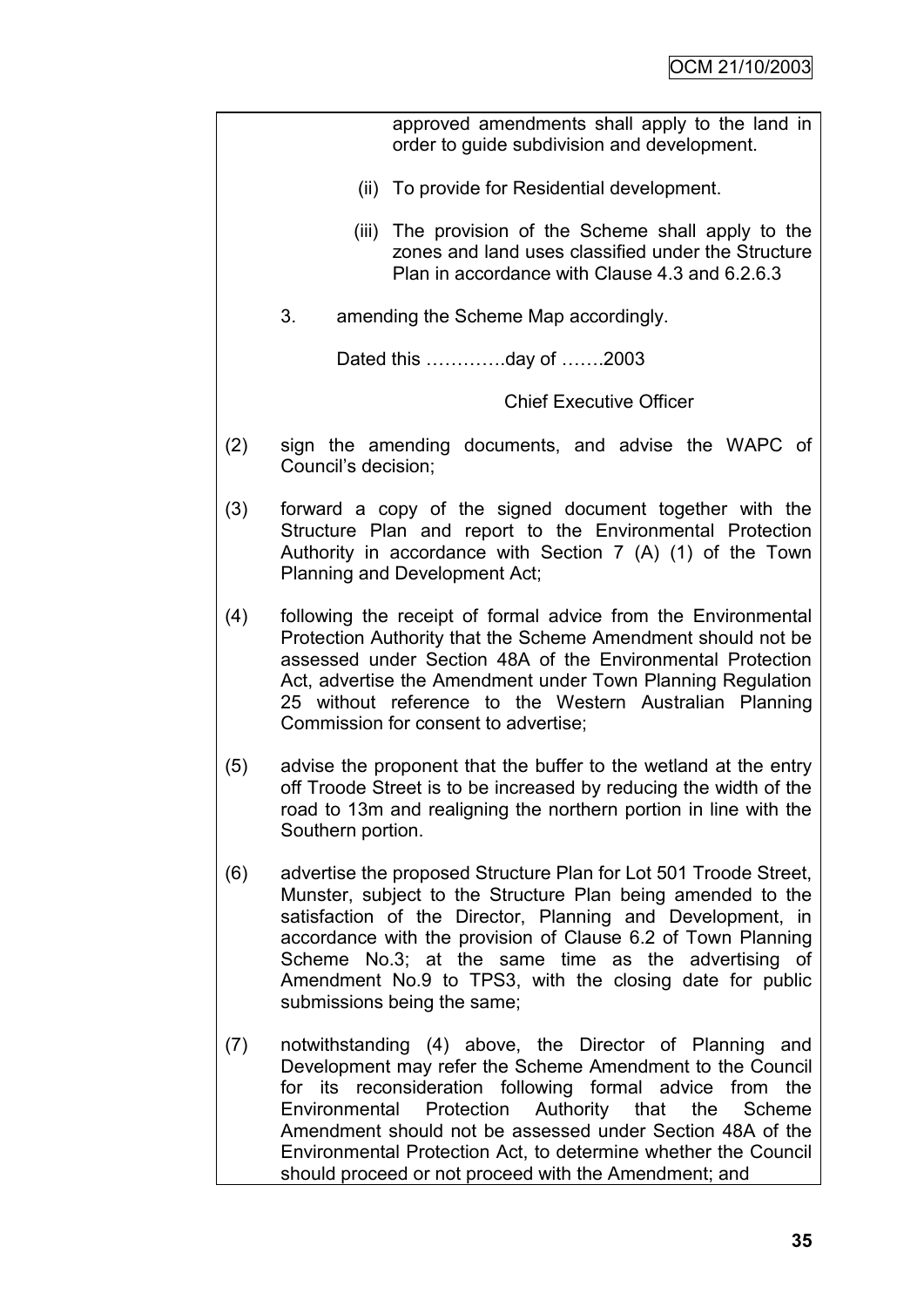- (8) following formal advice from the Environmental Protection Authority that the Scheme Amendment should be assessed or is incapable of being environmentally acceptable under Section 48A of the Environmental Protection Act, the Amendment be referred to the Council for its determination as to whether to proceed or not proceed with the Amendment; and
- (9) advise the applicant of the Council"s decision.

# **COUNCIL DECISION**

# **Background**

The owner of the Cable Water Ski Park is proposing to redevelop the land for residential development.

Council at its meeting held on 16 September 2003, resolved to:

- *"(1) receive the report;*
- *(2) defer consideration of the proposal to amend Town Planning Scheme No.3, in relation to Lot 501 Troode Street, Munster, to provide for the preparation of a Structure Plan to facilitate residential development until issues raised by the applicant in a facsimile dated 16 September 2003 have been considered by Council's Planning Department; and*
- *(3) request the Council's Planning Department to comment on the concerns raised by the applicant and these be included in a report to the next meeting of Council."*

A meeting was held on 25 September 2003 with the applicant and their consultants to discuss their letter of 16 September 2003. Where appropriate the report has been modified according to the outcome of the meeting. The recommendation remains unchanged.

### **Submission**

A submission has been received from Roberts Day on behalf of Australand to amend TPS3 for Lot 501 Troode Street, Munster. The Amendment proposes to rezone the land from "Special Use" to "Development Zone and Parks & Recreation Reserve".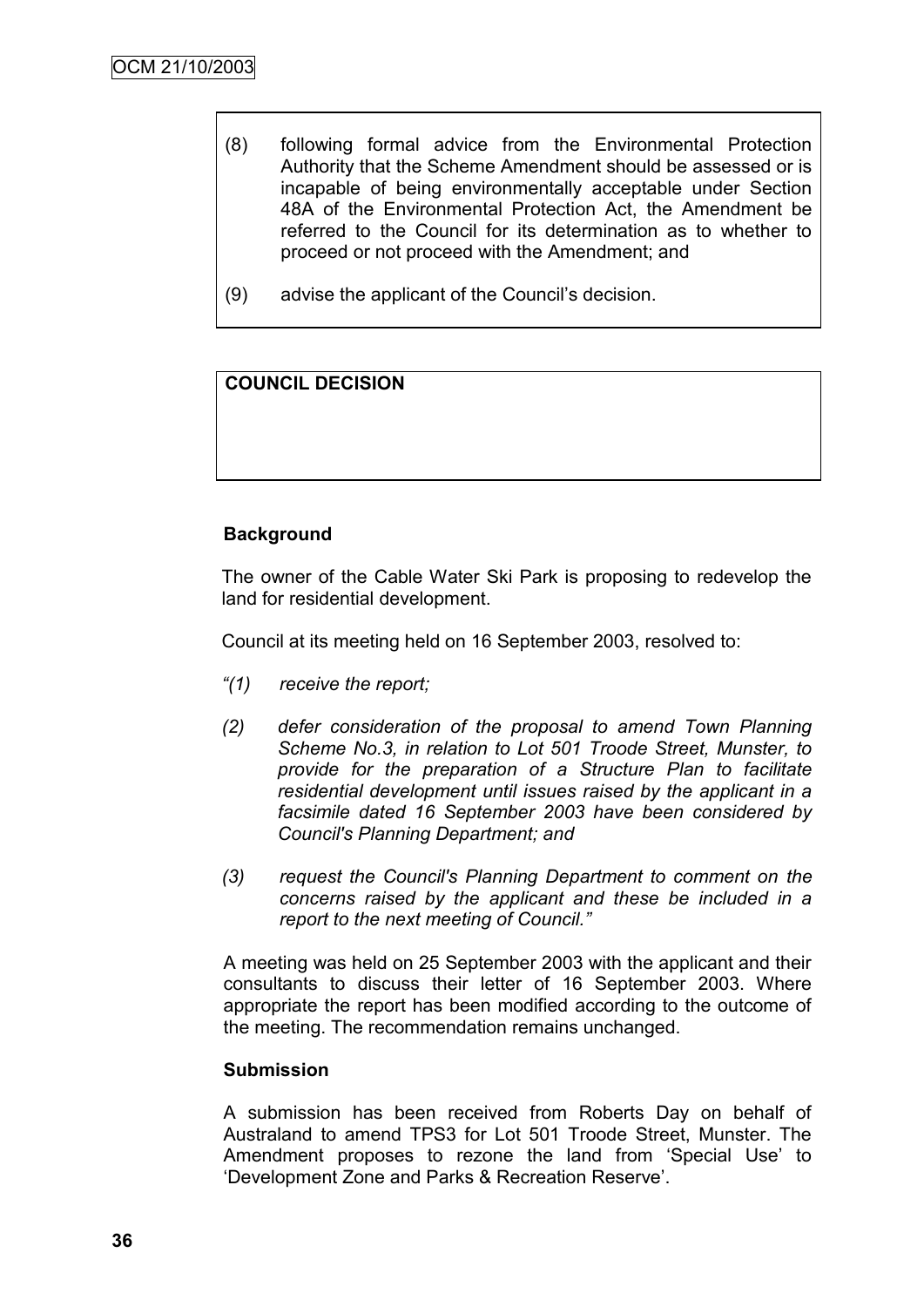A draft Structure Plan outlining the future subdivision and development of the land has also been submitted to Council, together with engineering and environmental details to supporting the rezoning.

Extensive discussions have been undertaken between the City officers, representatives from environmental authorities, the proponents and Bowman Bishaw Gorham (BBG) environmental consultants in regard to some outstanding issues presented in the Amendment documents and Structure Plan, relating to the wetland and Bush Forever sites located on the western and southern portions of the land. The Structure Plan and Amendment map were amended accordingly.

#### **Report**

Lot 501 Troode Street, Munster is zoned "Urban' under the Metropolitan Region Scheme and "Special Use 10 – Private Recreation" in Schedule 4 of Town Planning Scheme No. 3. TPS3 restricts the use of the subject land to "Water Ski Park".

The subject land is approximately 14.4 hectares and contains the "Cable Water Ski Park" consisting of two ski lakes and associated facilities. Wetland and Bush Forever Site No. 435 (approximately 33% of the land) are located on the western and southern portions of the site.

The applicant initially sought approval to amend TPS3 by rezoning the subject land from "Special Use" to "Development Zone" to facilitate future residential development as depicted in the Structure Plan and report received in May. As indicated in the Environmental Assessment Report prepared by BBG Environmental Consultants, the wetland to the south is protected by the Swan Coastal Plain Lakes Environmental Protection Policy and the wetland near the western boundary is a Resource Enhancement category sumpland (see agenda attachments).

The proposed Scheme Amendment and development proposal impacted on the Bush Forever site and wetlands. A meeting was held on 18 July 2003 between representatives from the Bush Forever Office, the Water and Rivers Commission and the City in order to achieve a consistent and considered response to the proposal. At the meeting, general agreement was made between Bush Forever Office and WRC that the Resource Enhanced Wetland (REW) boundary is taken as the current Bush Site boundary given that the original wetland boundary as indicated on the Water and Rivers Commission maps is no longer relevant because of the extensive clearing and earthworks undertaken on the site altering the topography.

The City has conveyed this consideration to the proponent after the meeting and requested the proponent further explore the opportunity to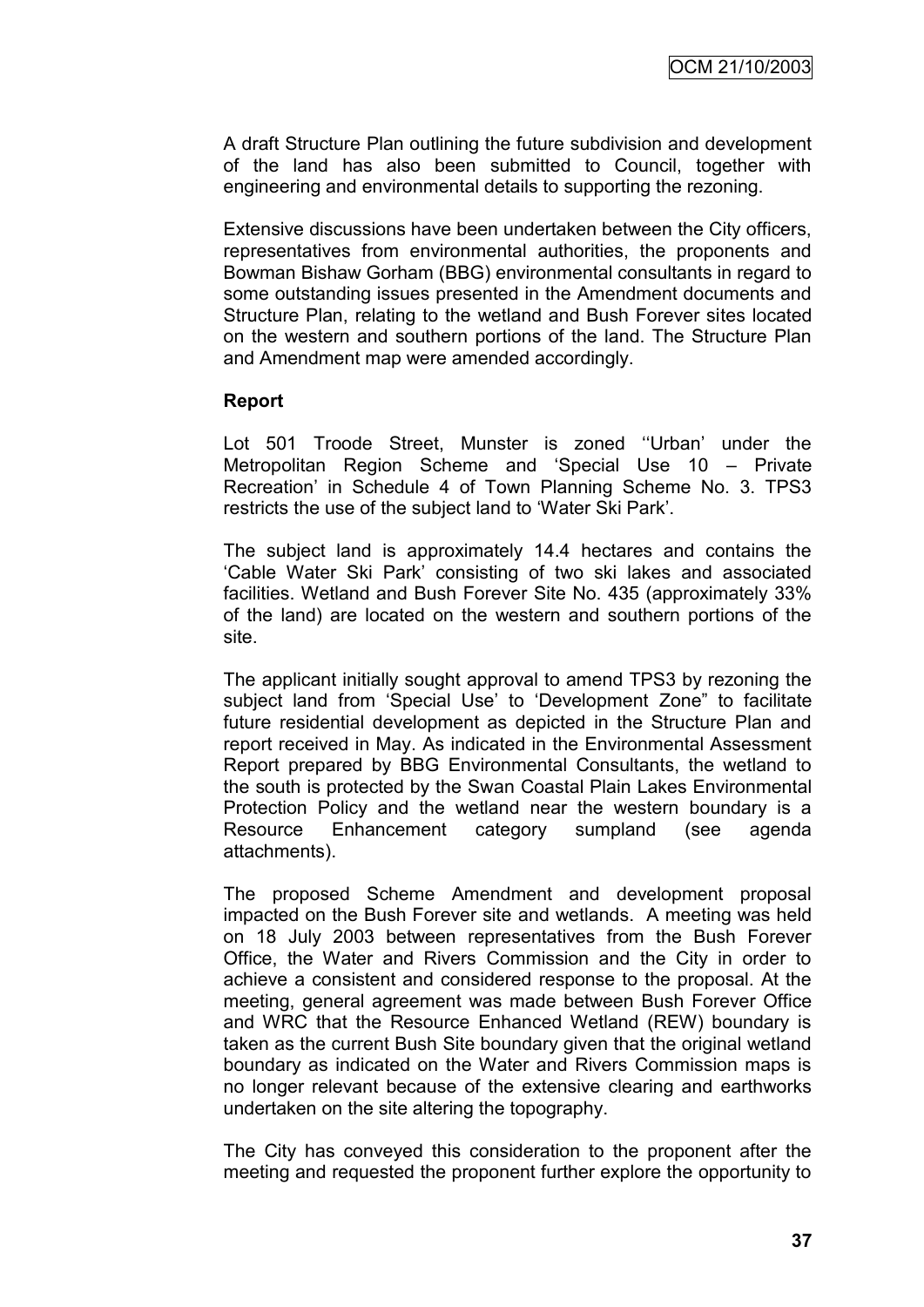achieve the required buffer and minimize the potential impact on the wetland from the development, in consultation with the Council and relevant environmental agencies.

Further discussions have been undertaken between the City officers, the proponent and environmental consultants from BBG in regard to various issues, with particular concerns on the above mentioned wetland and buffer issues. A site inspection was also undertaken to gain a better understanding on these issues. The proponent subsequently amended the TPS Amendment map and document as well as the Structure Plan, and submitted them on 29 August 2003 to seek Council's support.

The revised TPS3 amendment map indicates rezoning of the subject land from 'Special Use' to 'Parks & Recreation Reserve" for the Bush Forever site and 'Development Zone' for the balance. City officers support the inclusion of the Bush Forever site and wetland area as "Parks and Recreation", which will give statutory force to protect the environmental values present on site.

The originally submitted Structure Plan provided minimal wetland buffers, but following discussions with the City the lot layout and road network were amended to provide increased setbacks. The proposal also intends to utilise a portion of the cleared Bush Forever site at the southwest corner of the lot for grouped housing development (see Agenda attachments). The proponent has argued that the proposal was considered reasonable given that approximately 33% of the land (Bush Forever site) is to be set aside for conservation and rehabilitation of approximately 1.5ha of the site as part of the development. This trade off is considered acceptable.

An Environmental assessment was undertaken by Council"s Environmental Officer providing comments on the manner in which the proponents delineate the wetland boundary and the development layout. The assessment shows that a Drainage and Nutrient Management Plan needs to be prepared to reduce the risk of the development adversely impacting on the wetland and to reduce the long term maintenance liability on the Council. It is fair to say that this area of open space will form an integral part of the Packham wetland chain, for which Council is already responsible. The identified values are as follows:

- part of a regionally significant wetland system in regard to the saline influenced vegetation associations;
- part of a Nationally and Internationally significant wetland system in regard to the calcite and dolomite muds and the mineralisation processes occurring within the wetlands;
- the wetlands are likely to be visited by birds protected.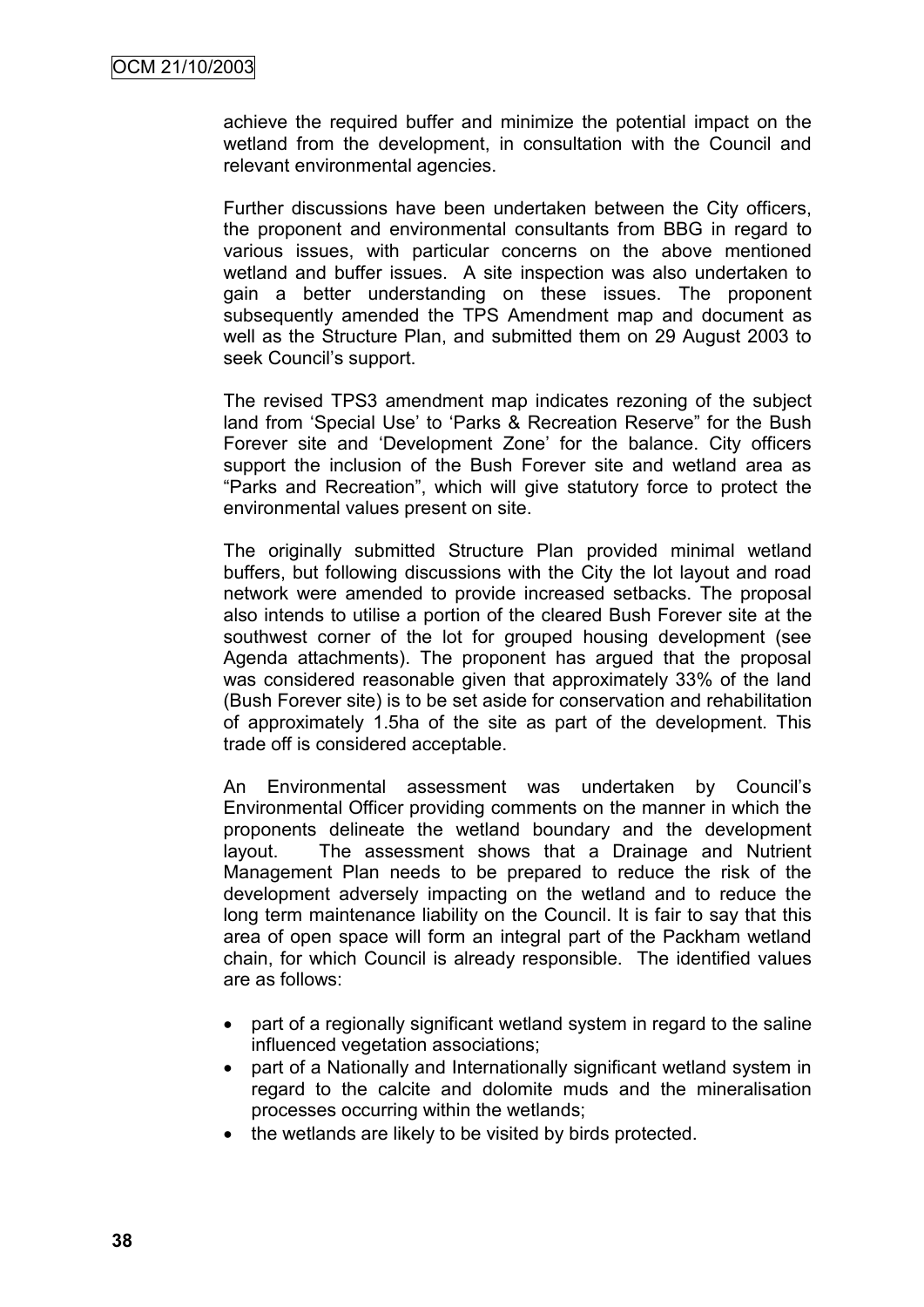- The heteroform vegetation complexes within the wetland contain *Melaleuca rhaphiophylla, M.cuticularis, Suaeda australis, Juncus kraussii and Gahnia grifica*;
- The wetland also provides a visual amenity of remnant vegetation and seasonal open water.

In light of the assessment it is considered that a 50m buffer to minimise the risk of weed invasion and protection of bird habitat be provided in accordance with the submitted plan, and where a lesser distance is proposed that this setback be used to improve aesthetics and as a barrier against the degradation of the wetland values.

It is recommended that the alignment of the entry road off Troode Street be modified because the current plan provides an insufficient buffer. The minimum acceptable separation would be for this section of the road to be moved in an easterly direction so as to be in line with the southern portion of the road. The road reserve width could also be reduced to 13m marginally increasing the width of the buffer.

It is recommended the environmental assessment be made available to the proponents, and the Structure Plan and report be amended subject to further consideration by the proponent to demonstrate that the development will achieve the desired environmental merits. The Structure Plan and report will also need to be reviewed and amended accordingly to address other planning issues such as road network, laneway development, POS provision and drainage issues etc. in consultation, and to the satisfaction of the Director, Planning and Development before the proposal be advertised for public comments.

It is recommended that TPS3 amendment for Lot 501 Troode Street, Munster be initiated by Council and referred to the EPA together with the Structure Plan and report to ensure that sufficient information be provided to enable the EPA to set the appropriate level of assessment. The advertising of the Structure Plan is to be undertaken at the same time as the advertising of the Amendment No. 9 to TPS3, with the closing date for public submissions being the same. During the advertising period, the Structure Plan and reports will be assessed in detail and form the basis of a report to Council.

At the conclusion of the public comment period for both Amendment No.9 and the Structure Plan, Council Planning officers will provide a combined set of comments and recommendations to Council based on the internal assessment from Council officers and submissions received from the public and agencies.

### **Strategic Plan/Policy Implications**

The Corporate Strategic Plan Key Result Areas which apply to this item are:-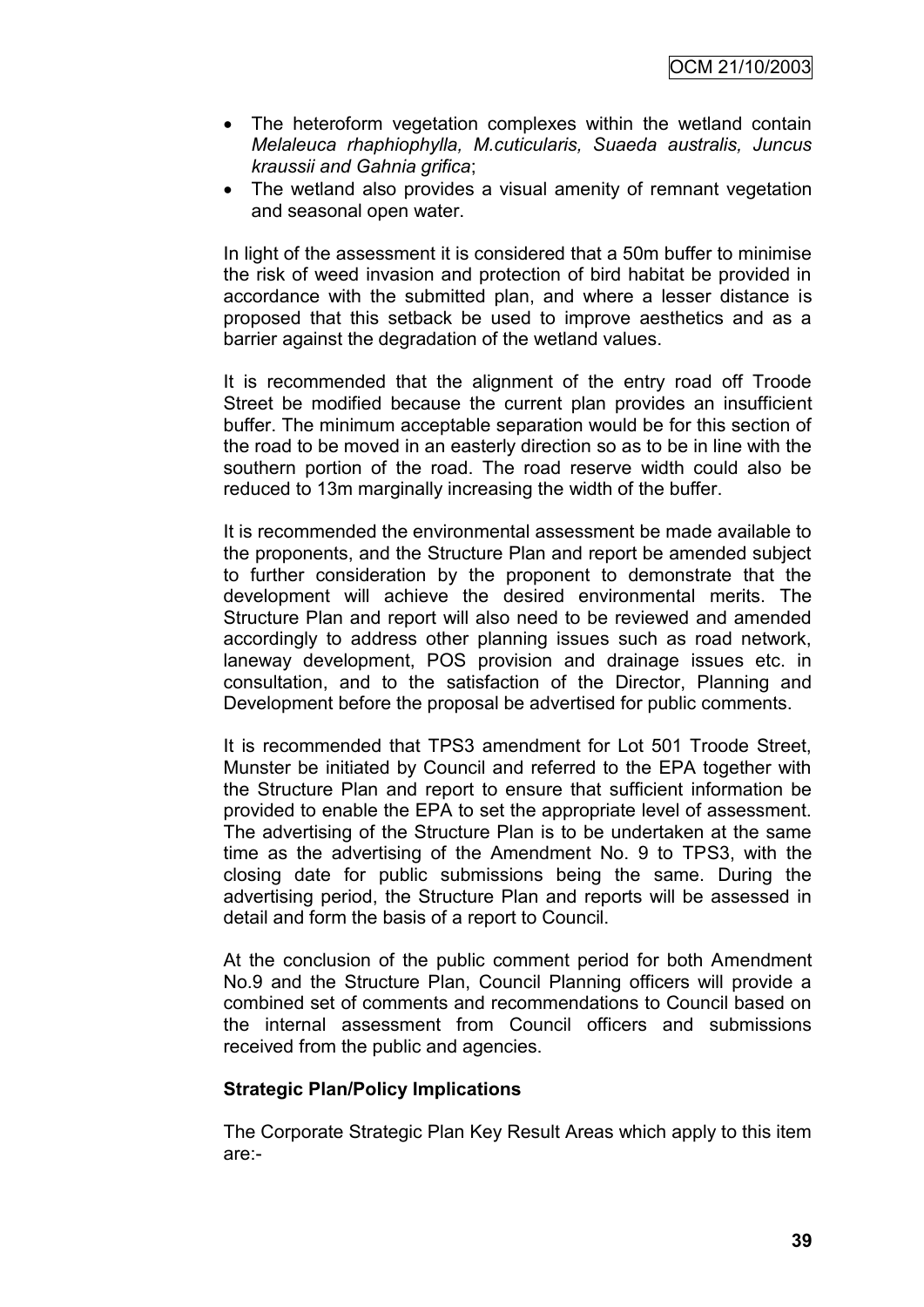- 1. Managing Your City
	- "To deliver services and to manage resources in a way that is cost competitive without compromising quality."
- 2. Planning Your City
	- "To ensure that the planning of the City is based on an approach which has the potential to achieve high levels of convenience for its citizens."
	- "To ensure that the development will enhance the levels of amenity currently enjoyed by the community."
- 3. Conserving and Improving Your Environment
	- "To conserve the quality, extent and uniqueness of the natural environment that exists within the district."
	- "To ensure that the development of the district is undertaken in such a way that the balance between the natural and human environment is maintained."
- 4. Facilitating the needs of Your Community
	- "To facilitate and provide an optimum range of community services."

The Planning Policies which apply to this item are:-

- SPD3 Native Fauna Protection
- SPD5 Wetland Conservation Policy
- APD4 Public Open Space
- APD20 Design Principles for Incorporating Natural Management Areas Including Wetlands and Bushlands in Open Space and / or Drainage Areas
- APD26 Control Measures for Protecting Water Resources in Receiving Environments

### **Budget/Financial Implications**

N/A

### **Legal Implications**

The provisions of TPS No.3 Metropolitan Region Scheme

### **Community Consultation**

To be undertaken as part of the Amendment process.

### **Implications of Section 3.18(3) Local Government Act, 1995**

Nil.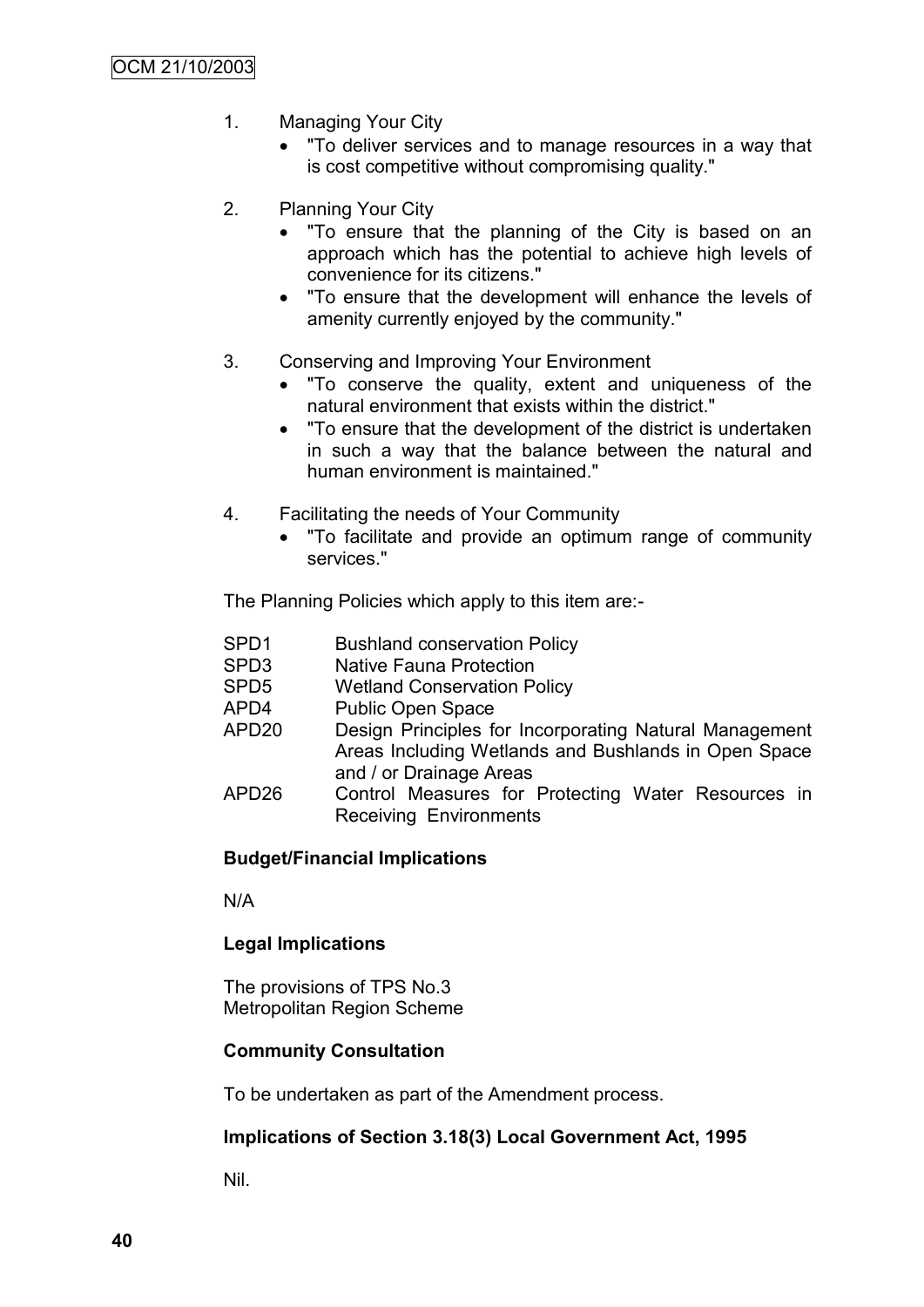### **14.8 (OCM 21/10/2003) - BUSINESS PLAN - DEVELOPMENT COSTS, DEVELOPMENT AND SALE OF 9 RESIDENTIAL LOTS - LOT 9050 BARTRAM ROAD, SUCCESS (6000473) (KJS) (ATTACH)**

# **RECOMMENDATION**

That Council:

- (1) proceed with the major land transaction being the development and sale of nine (9) residential lots on portion of Lot 9050 Bartram Road, Success, subject to no objections to the proposal being received by the close of business on 15 October 2003;
- (2) accept the fee proposal to undertake the civil works provided by Gold Estates of Australia (1903) Ltd for the amount of \$249,405; and
- (3) transfer \$249,405 from the Land Development Reserve Fund to meet the costs of the civil works and a further \$40,000 for the future upgrade of Bartram Road paid as a bond to the Council"s Engineering and Works Department to enable the clearance of the subdivision to be given by the local government.

# **TO BE CARRIED BY ABSOLUTE MAJORITY OF COUNCIL**

**COUNCIL DECISION**

# **Background**

Council at its meeting held on 19 August 2003 resolved to prepare a Business Plan to enter into a major land transaction, being the development and sale of nine (9) residential lots on portion of Lot 9050 Bartram Road, Success, pursuant to section 3.59 of the Local Government Act 1995.

### **Submission**

GHD engineering consultants for Gold Estates have submitted a Costs Schedule for the civil works associated with the development.

### **Report**

The Business Plan was prepared in accordance with the Local Government Act. An advertisement was placed in the West Australian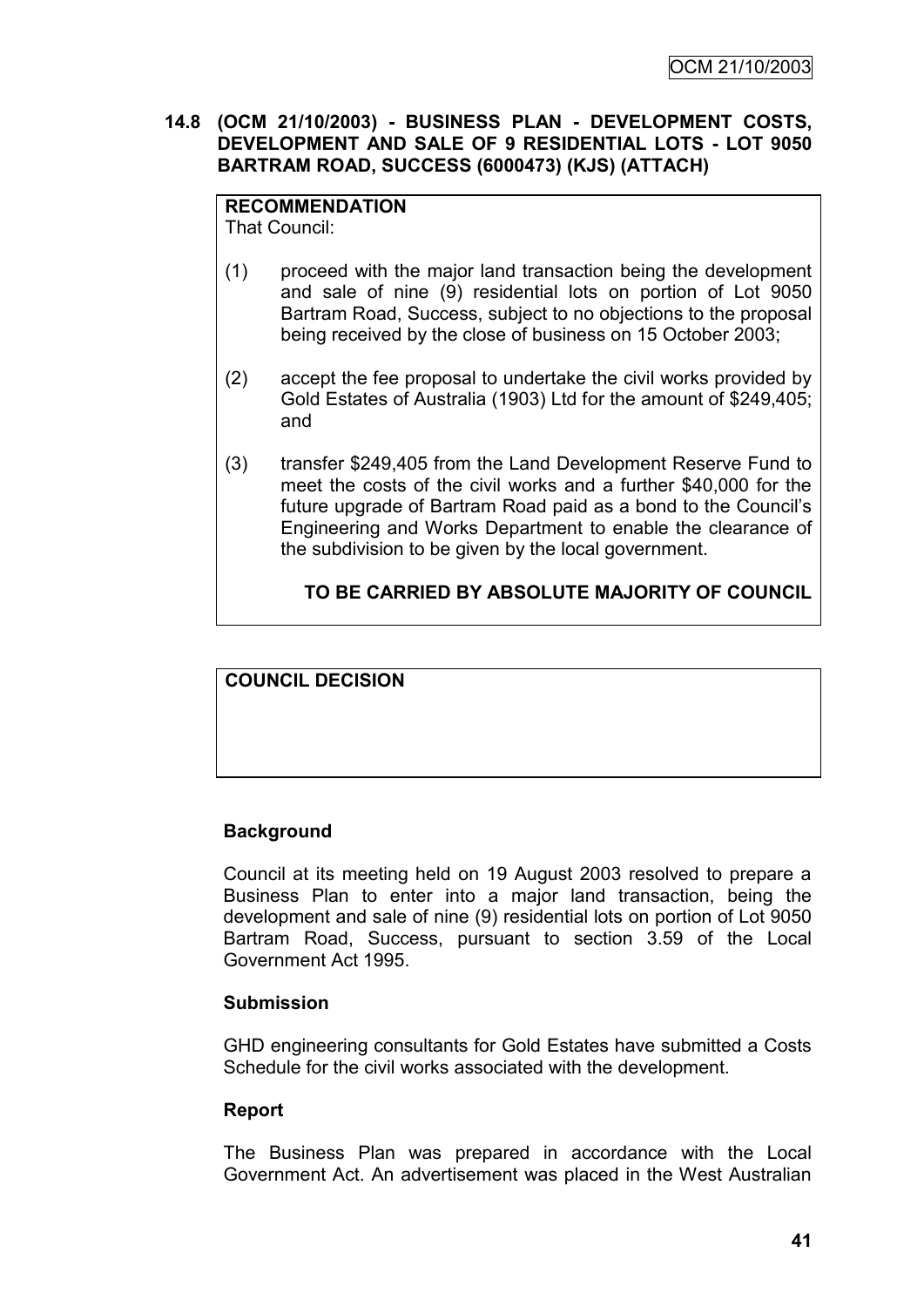on 3 September 2003 stating that the Business Plan had been prepared and was available to the public to comment on. At the conclusion of the 6 week period there have been no submissions received.

Gold Estates will be awarding a contract for the civil works for Stage 5 of the development known as Magnolia Gardens. This development consists of 53 lots, 9 of which will transfer to the City pursuant to a previous land exchange agreement.

GHD consulting engineers prepared a schedule of rates and quantities to undertake the civil works associated with the City"s 9 lots. GHD are the project consulting engineers and the unit rates are those used by the successful contractor for the overall project. The rates and quantities were then independently checked on behalf of the City by a second consultant.

The civil works amount to \$249,405 with the possibility of some slight variation in regard to a contribution to Success Lakes Development Area 2. An amount of \$40,000 is required to be paid to the Council Engineering and Works Department as a Road Bond, so that the clearances can be issued by the Council for the subdivision relating to the future upgrade of Bartram Road which adjoins the 9 lots. This upgrade is a condition of the WAPC subdivision approval. This money represents 50% of the estimated cost of the upgrade. Once the land on the north side of Bartram Road is subdivided, the balance can be sought as a condition of subdivision.

A report has been prepared by Property Resources Consulting on how best to market the 9 lots, given the requirements of the Local Government Act. Section 3.58 states that a local government can only dispose of property to the highest bidder at a public auction or the most acceptable tender in a public tender process.

If the local government wants to dispose of property outside the previous two options, then it must give state-wide public notice of the proposed disposition, describe the property, give details of the disposition and invite submissions within a date at least 2 weeks after the date of the notice. The advertisement also requires the name of the purchaser, the purchase price and the value as determined by a licensed valuer. The City has received approaches by Richard Noble, L J Hooker Atwell, and Re-Max Realty to market the lots.

The PRC report recommends that the lots be sold by public auction in 2 tranches of 4 and 5 lots.

The agents who have registered an interest should be asked for competitive submissions which should be considered in the light of the total fee payable by the City. PRC recommend that the auction be held in early 2004.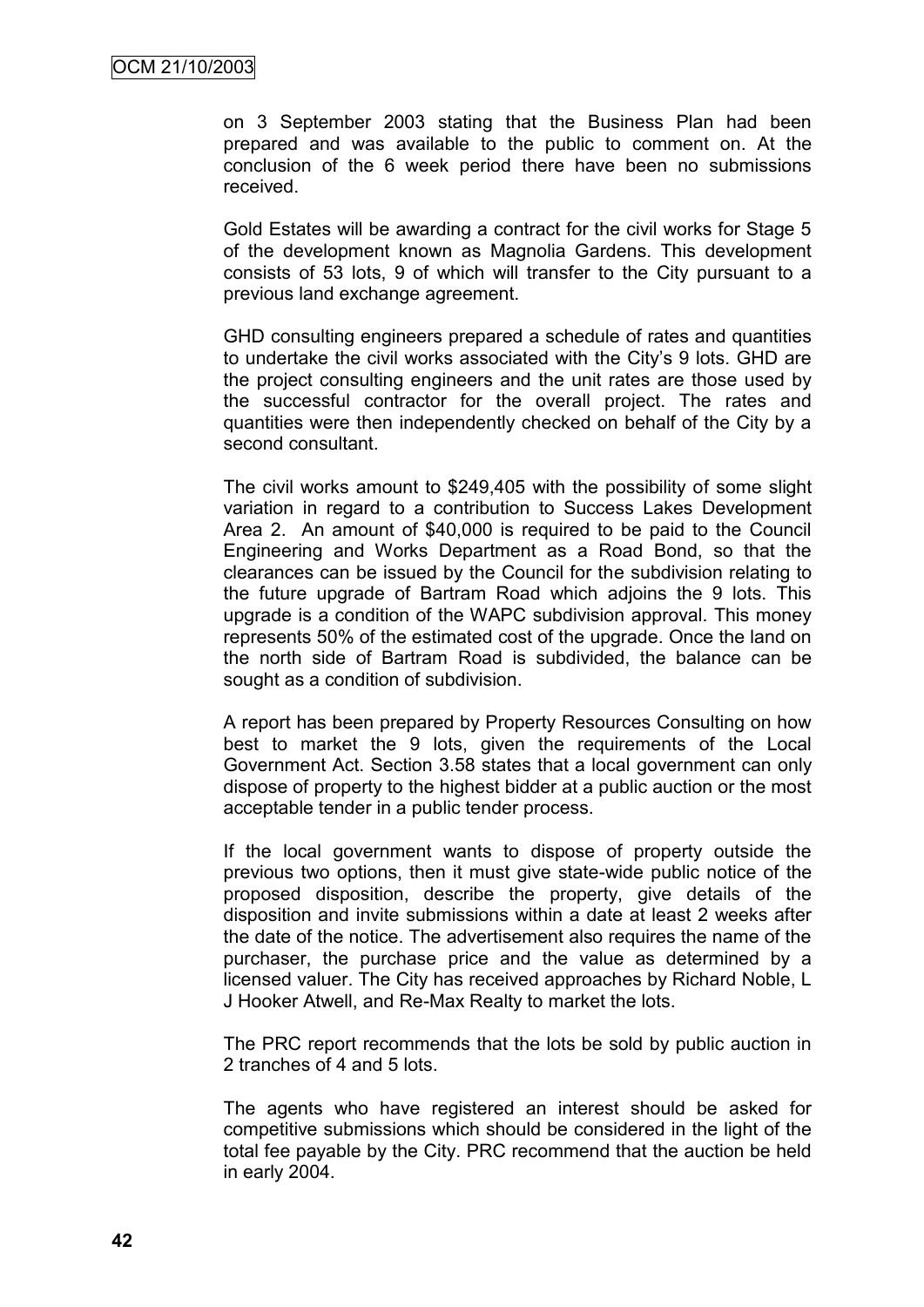The City, unlike large property developers, has no need to pre-sell lots as it is not borrowing money to develop further stages of the development. Council purchasing policy requires at least 3 fee proposals in these instances.

Given that titles to the nine (9) lots will not be available until early 2004, the selling agent can be appointed at a future Council meeting.

### **Strategic Plan/Policy Implications**

The Corporate Strategic Plan Key Result Areas which apply to this item are:-

- 1. Managing Your City
	- *"To conduct Council business in open public forums and to manage Council affairs by employing publicly accountable practices."*

### **Budget/Financial Implications**

\$289,405 to be transferred from the Land Development Reserve Fund to meet the costs of the civil works and future upgrade of Bartram Road.

#### **Legal Implications**

Nil.

### **Community Consultation**

Business Plan advertised for 6 weeks. No submissions received.

### **Implications of Section 3.18(3) Local Government Act, 1995**

Nil.

#### **14.9 (OCM 21/10/2003) - PROPOSED CONCRETE BATCHING PLANT - LOT 28; 57 HOWSON WAY, BIBRA LAKE - OWNER: CEPTRE NOMINEES PTY LTD & CAREW NOMINEES PTY LTD - APPLICANT: W LUKIC (4109349) (VM) (ATTACH)**

#### **RECOMMENDATION** That Council:

(1) grant approval for the proposed Concrete Batching Plant on Lot 28; 57 Howson Way, Bibra Lake, subject to the following conditions: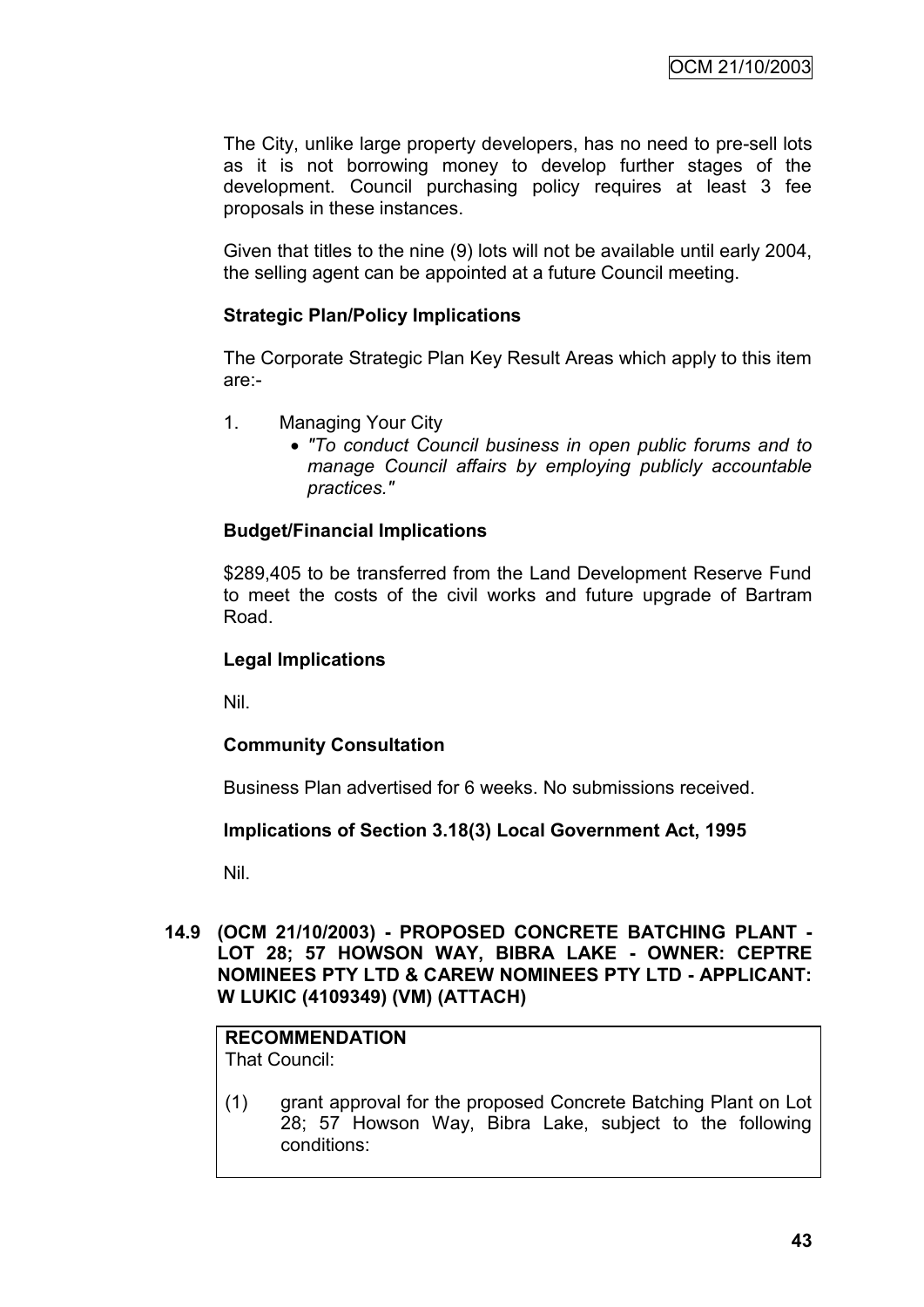### Standard Conditions

- 1. Development may be carried out only in accordance with the terms of the application as approved herein and any approved plan.
- 2. Nothing in the approval or these conditions shall excuse compliance with all relevant written laws in the commencement and carrying out of the development.
- 3. Retaining wall(s) being constructed in accordance with a suitably qualified Structural Engineer's design and a building licence being obtained prior to construction.
- 4. The premises shall be kept in a neat and tidy condition at all times by the owner/occupier to the satisfaction of the Council.
- 5. A plan or description of all signs for the proposed development (including signs painted on a building) shall be submitted to and approved by the Council as a separate application. The application (including detailed plans) and appropriate fee for a sign licence must be submitted to the Council prior to the erection of any signage on the site/building.
- 6. Landscaping and tree planting to be undertaken in accordance with the approved plan prior to the occupation of the site.
- 7. The gradient of cut and fill batters within a development which is set aside for drainage to be retained in a natural state are not to exceed 1 in 3, comprise clean fill and be stabilised, and areas which are proposed to be grassed and maintained abutting a natural area are to be separated by a physical barrier to the specification and satisfaction of the Council.
- 8. Earthworks over the site and batters must be stabilised to prevent sand or dust blowing, and appropriate measures shall be implemented within the time and in the manner directed by the Council in the event that sand or dust is blown from the site.
- 9. All stormwater being contained and disposed of on-site to the satisfaction of the Council.
- 10. An approved effluent disposal system to the satisfaction of Council's Health Service and/or the Department of Health must be installed prior to the occupation of any habitable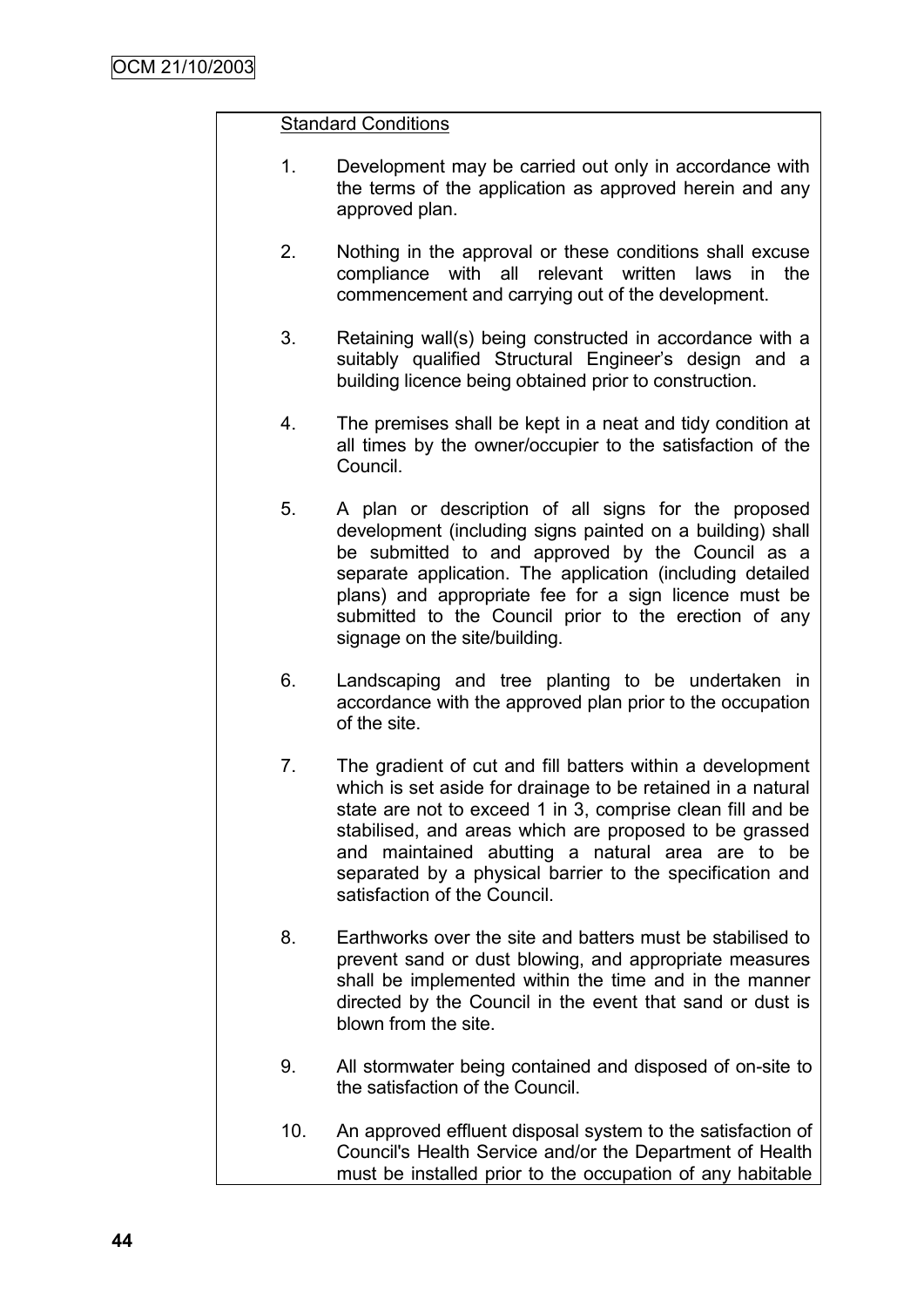building to be erected on the land. (Council"s Health Service)

- 11. A minimum of one disabled carbays designed in accordance with Australian Standard 2890.1 - 1993 is to be provided in a location convenient to, and connected to a continuous accessible path to, the main entrance of the building or facility. Design and signage of the bay(s) and path(s) is to be in accordance with Australian Standard 1428.1 - 1993. Detailed plans and specifications illustrating the means of compliance with this condition are to be submitted in conjunction with the Building Licence application.
- 12. Works depicted on the approved parking plan shall be maintained to the satisfaction of the Council.
- 13. The vehicle parking area shall be sealed, kerbed, drained and line marked in accordance with the approved plans and specifications certified by a suitably qualified practicing Engineer to the satisfaction of the Council.
- 14. Access onto the site shall be restricted to that shown on the plan approved by the Council.

Conditions to be Complied with Prior to Applying for a Building **Licence** 

- 15. A landscape plan must be submitted to the Council and approved, prior to applying for building licence and shall include the following:-
	- (1) the location, number and type of existing and proposed trees and shrubs, including calculations for the landscaping area being in conformity with the City of Cockburn Greening Plan
	- (2) any lawns to be established
	- (3) any natural landscape areas to be retained;
	- (4) those areas to be reticulated or irrigated; and
	- (5) verge treatments

### Conditions to be Complied with Prior to Occupation

16. The carrying on of the development must not cause a dust and smoke nuisance to neighbours. The developer is required to submit a Dust Management Plan in accordance with the Council"s Guidelines for the Preparation of Dust Management Plans for development sites within the City of Cockburn. The Plan is to be approved by the Council"s Health Services prior to the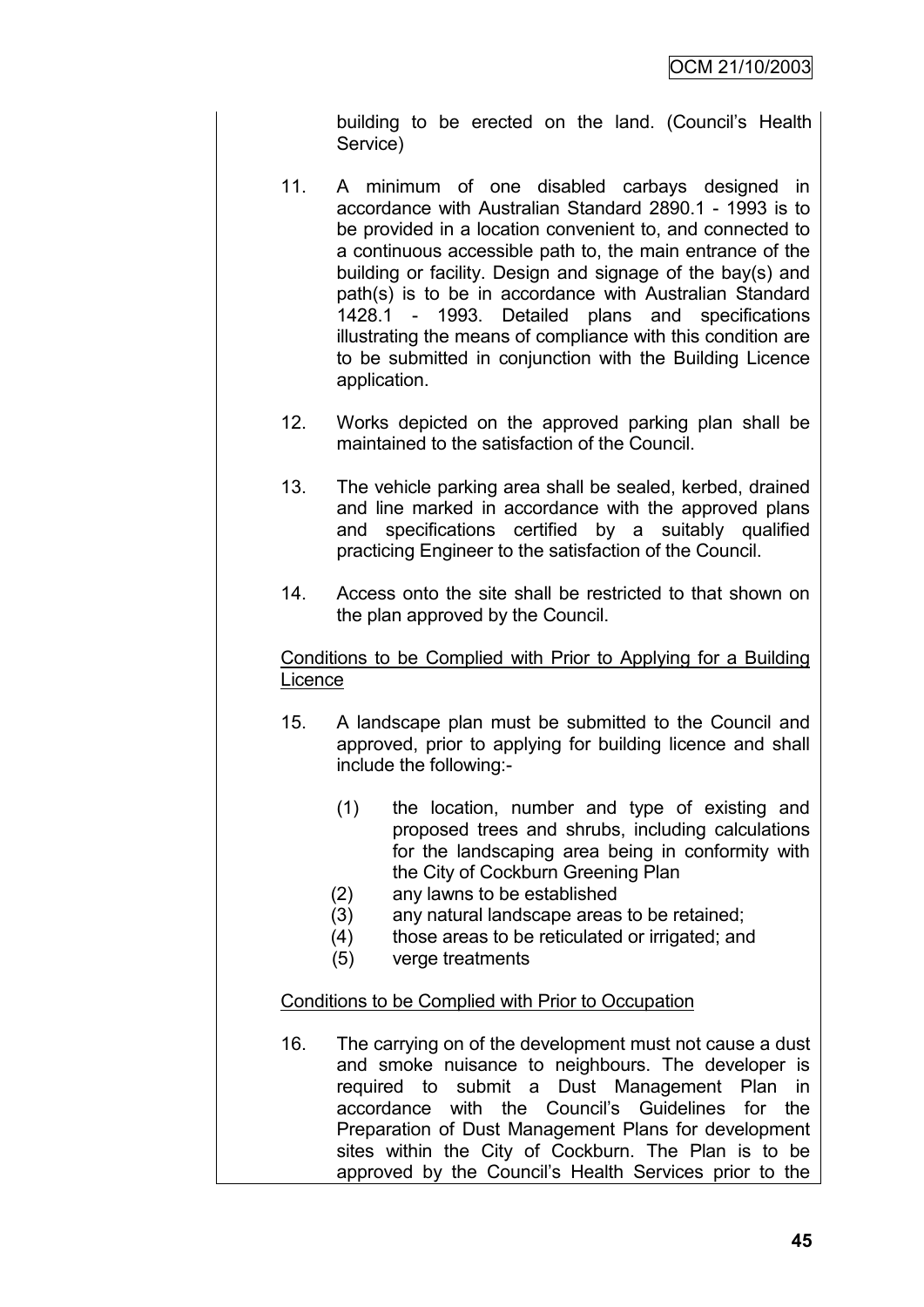commencement of earthworks and complied with during the life of the development. The burning of vegetation is prohibited.

- 17. All stormwater drainage shall be designed in accordance with the document entitled "Australian Rainfall and Runoff" 1987 (where amended) produced by the Institute of Engineers, Australia, and the design is to be certified by a suitably qualified practicing Engineer, to the satisfaction of the Council.
- 18. The landscaping must be completed in accordance with an approved detailed landscape plan, prior to the occupation of any building.
- 19. Landscaping is to be undertaken in the street verge adjacent to the Lot(s) in accordance with the approved plans and be established prior to the occupation of the building; and thereafter maintained to the Council's satisfaction.

### Special Conditions

20. The internal roadways to be sealed to Council"s satisfaction to ensure dust emissions from trucks are not a nuisance.

# **Footnotes**

- 1. This approval is issued by the Council under its Town Planning Scheme, and approvals or advice by other agencies may be required, and it is the responsibility of the applicant to ensure that all other approvals/advice are issued prior to commencing development or use of the land, and a copy of the approval/advice should be provided to the Council.
- 2. Until the Council has issued a Certificate of Classification under Regulation 20 of the Building Regulations 1989, there shall be no approval to use the building for the purposes of the development herein conditionally approved and the land shall not be used for any such purpose.
- 3. The development is to comply with the requirements of the Building Code of Australia.
- 4. Access and facilities for disabled persons is to be provided in accordance with the requirements of the Building Code of Australia.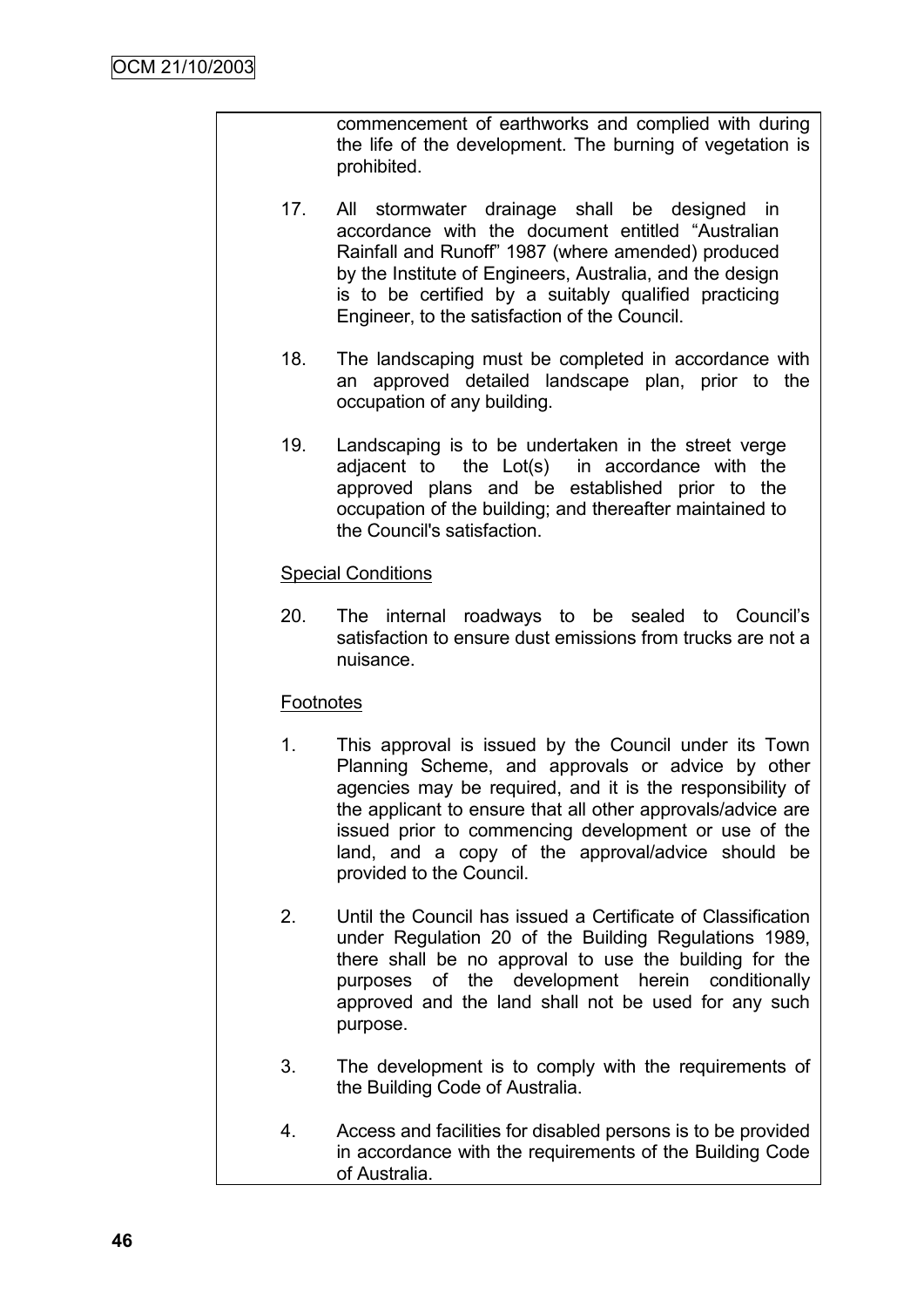- 5. The operations should comply with all environmental standards as specified in any works approvals, licence, conditions of approval applied under the *Environmental Protection Act 1986*.
- 6. The Council takes no responsibility or liability in respect to maintenance and reinstatement of any verge area landscaped as a condition of approval.
- 7. The development is to comply with the *Environmental Protection Act 1986* which contains penalties where noise limits exceed the prescribed by the *Environmental Protection (Noise) Regulations 1997*.
- (2) issue a Schedule 9 Notice of Determination on Application for Planning Approval to the applicant accordingly; and
- (3) advise those who lodged submissions of Council"s decision.

# **COUNCIL DECISION**

# **Background**

At the Council meeting held on 16 September 2003, it was resolved to defer this item to allow Elected Members more time to consider the submissions lodged in relation to the application.

| ZONING:            | MRS:                            | Industrial |  |
|--------------------|---------------------------------|------------|--|
|                    | TPS3:                           | Industry   |  |
| EXISTING LAND USE: | Vacant                          |            |  |
| LOT SIZE:          | 2.4281ha                        |            |  |
| l AREA:            | Approx. $1970m^2$ of site works |            |  |
| USE CLASS:         | Industry General (licensed) 'D' |            |  |

### **Submission**

Council has received an application dated 7 July 2003, from the landowner(s) of the subject property, Ceptre Nominees Pty Ltd & Carew Nominees Pty Ltd, for planning approval to develop a concrete batching plant on the site.

The proposed development includes the following site works: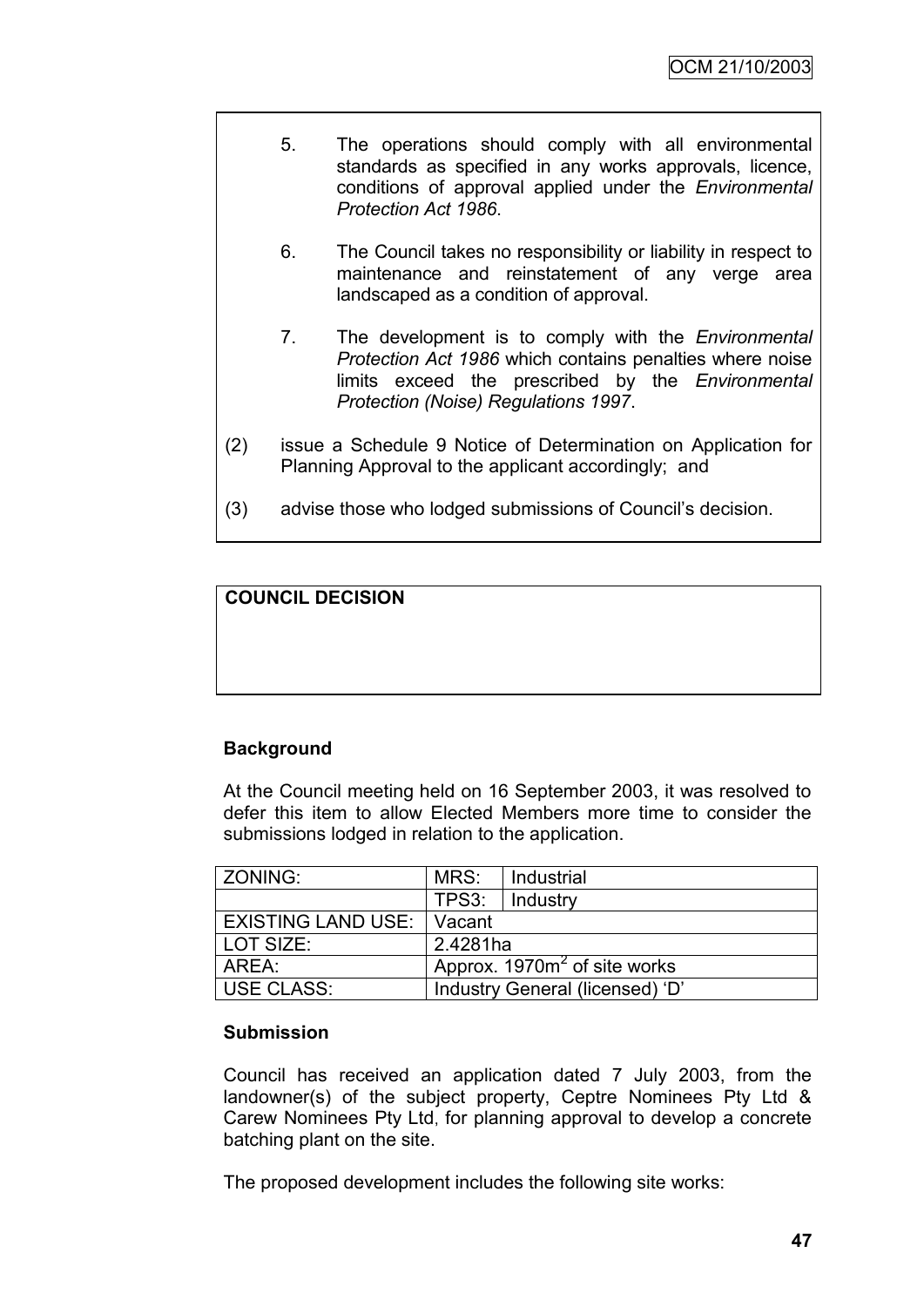- Entrance to the site being gained from Howson Way. Provision of a wide driveway (approximately 11m wide) and bitumen crossover.
- Minor site works to create the necessary falls for process water and stormwater management.
- Significant retaining wall structures may be required along the Western boundary.
- Excavation for mass concrete footings for silo, hoppers and below ground sumps and compensating basins.
- The development of the eastern portion of the site with a concrete batching plant incorporating cement storage silos (up to 19m in height), weigh hoppers (with dust covers), water tank, conveyors for the mixing of cement, sand and aggregate.
- Ancillary structures including a slump stand, sumps, water tanks etc.
- Construction of product storage bins (tilt up concrete panels) with dust covers to 6m in height.
- A site office building incorporating a despatch office, lunchroom and toilet.
- Appropriate landscaping to Council requirements.
- Concrete seal portions of the site for vehicle and truck parking, loading and movements.

As part of the Development Application the applicant provided the following documents:

- Copy of Environmental Protection Authority Code of Practice 1991 Concrete Batching Plants.
- Description of Concrete Batching Plant and elevation drawings.

### **Report**

The application complies with the car parking, building setbacks, building height/scale, landscaping and amenity provisions of Town Planning Scheme No. 3.

Concrete batching or cement products manufacturing land use require a license under the Environmental Protection Regulations 1987. As a license is required by the Department of Environmental Protection, the proposed use is a prescribed premises (No. 77) under Schedule 1 of the Regulations.

The subject site is zoned "Industry" under the City of Cockburn Town Planning Scheme No.3. An "Industry General (licensed)" use is a "D" use within an Industry Zone under the Zoning Table of the Scheme. The Scheme specifies that a "D" use means that the use is not permitted unless the Council has exercised its discretion by granting planning approval. The application has been referred to Council for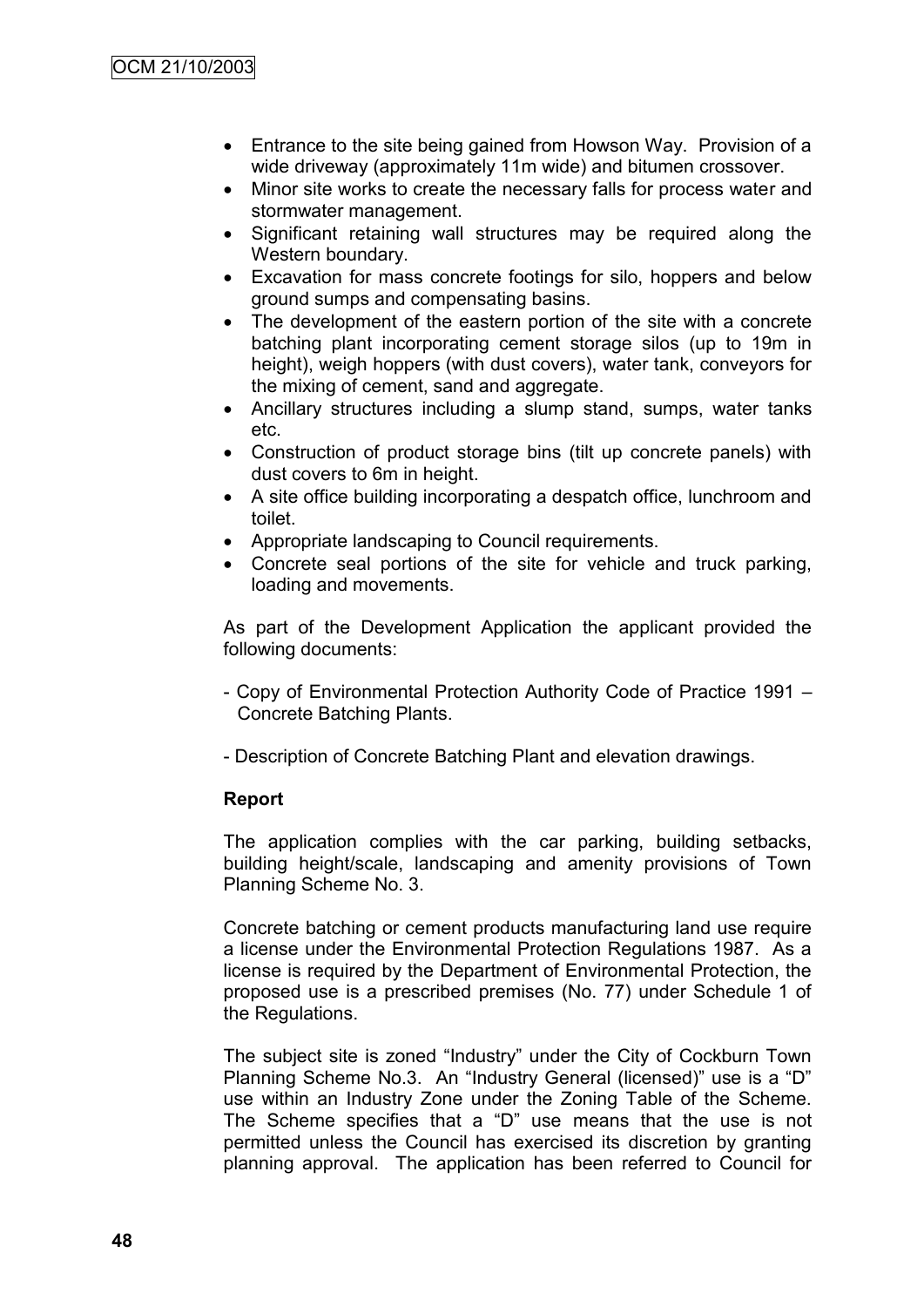determination following receipt of submissions in objection from landowners of neighbouring properties.

Submission objections relate primarily to the potential for dust pollution from a concrete batching plant and the inappropriate location of the concrete batching plant in relation to existing neighbouring land uses, especially a grain storage premises and wool storage premises.

It is noted that the applicant has lodged a Works Approval Application "Notice of Intent" to the Department of Environment (DOE) for approval as required by the legislation.

In addressing the concerns of dust pollution, the applicant has provided Council with a copy of the Department of Environmental Protection (DOE) Works Approval Application, which provides details on concrete batching dust management on-site. Verbal discussions between Council Health Services and staff of DOE indicate that the proposed concrete batching plant and dust management measures are acceptable in terms of the Environmental Code of Practice for Concrete Batching Plants. DOE has advised that the proposed noise emissions from the Concrete Plant have been thoroughly addressed and that the proposed dust emissions should be no greater than the current use of the lot. DOE officers also advised on 29 August 2003 that the Works Approval Application submitted is awaiting final approval. The DOE on 15 September 2003, issued the Works Approval for the Concrete Batching Plant (copy attached to the Agenda).

To further explain the operations of the proposal with regards to the emission of dust from the operation, the applicant submitted a letter dated 2 September 2003 and this forms an attachment to this Agenda report.

### **Conclusion**

As the application complies with the provisions of the City of Cockburn Town Planning Scheme No.3 and staff at the Department of Environment have verbally indicated that the proposal is acceptable, it is recommended that the application be conditionally approved. Conditions can be imposed to address the concerns of submissioners such as the implementation of a Dust Management Plan and the sealing of internal roads to address the impacts of dust and noise nuisance from the premises to adjoining properties.

### **Strategic Plan/Policy Implications**

The Corporate Strategic Plan Key Result Areas which apply to this item are:-

1. Managing Your City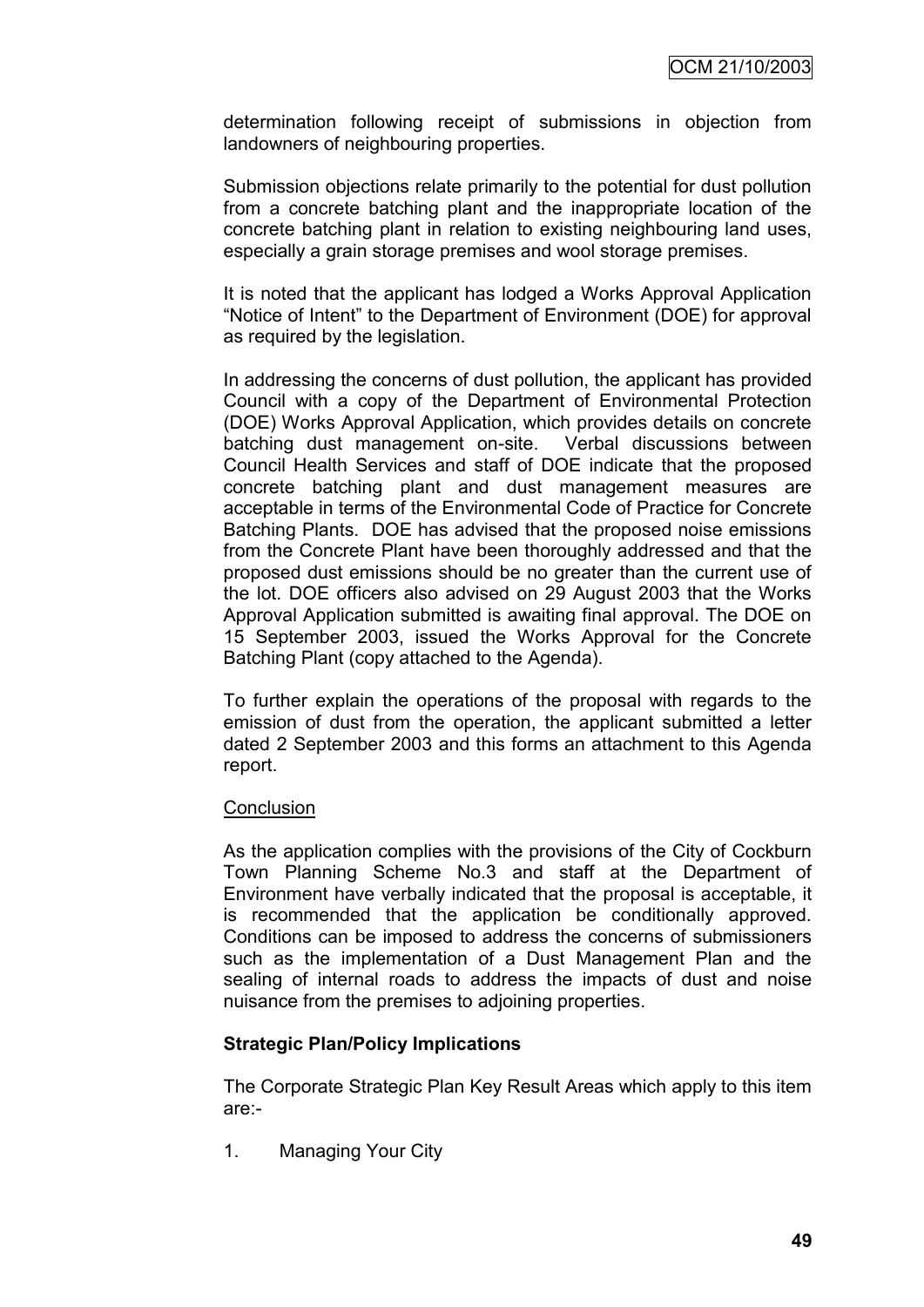- *"To conduct Council business in open public forums and to manage Council affairs by employing publicly accountable practices."*
- 2. Planning Your City
	- *"To ensure that the development will enhance the levels of amenity currently enjoyed by the community."*
	- *"To foster a sense of community within the district generally and neighbourhoods in particular."*
- 3. Conserving and Improving Your Environment
	- *"To conserve the character and historic value of the human and built environment."*
	- *"To ensure that the development of the district is undertaken in such a way that the balance between the natural and human environment is maintained."*

The Council Policies which apply to this item are:-

APD17 Standard Development Conditions And Footnotes

### **Budget/Financial Implications**

N/A

### **Legal Implications**

N/A

# **Public Consultation**

In accordance with the requirements of the Scheme, the proposal was advertised for comment in accordance with Clause 9.4.3. At the conclusion of the advertising period on 4 August 2003, five submissions were received, all objecting to the proposal. In relation to the Council Meeting held on 16 September 2003, the adjoining landowner submitted a further letter of objection to the proposal. A copy of the submissions is included in the Agenda attachments.

### **Implications of Section 3.18(3) Local Government Act, 1995**

Nil.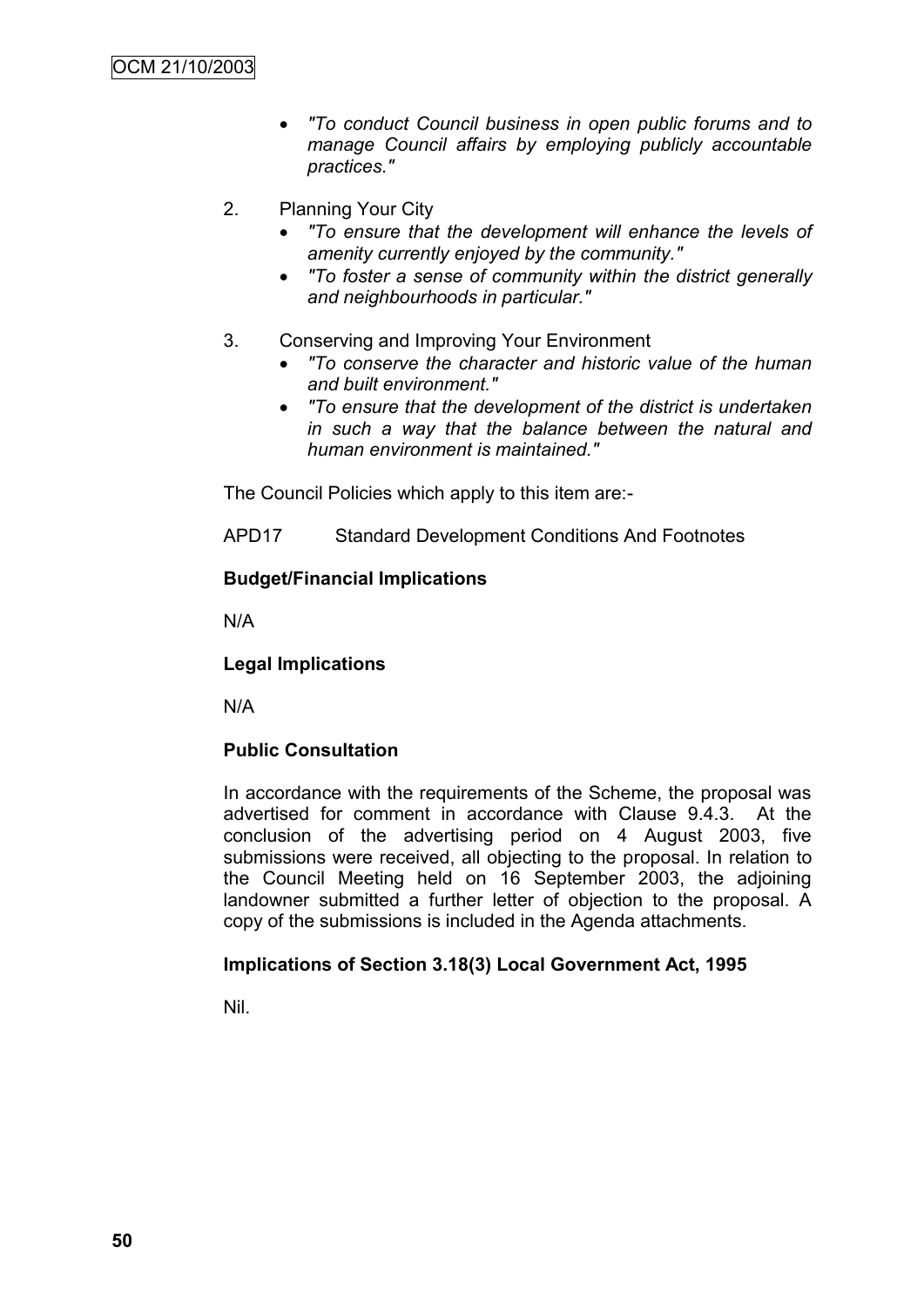### **14.10 (OCM 21/10/2003) - RETROSPECTIVE APPROVAL - SHED PARAPET WALL HEIGHT - LOT 612 (51) FORILLION AVENUE, BIBRA LAKE - OWNER: M & A ASCIC - APPLICANT: M ASCIC (1118029) (CP) (ATTACH)**

### **RECOMMENDATION**

That Council:-

- (1) refuse the application to permit the construction of a parapet wall for the shed on Lot 612 (51) Forillion Avenue, Bibra Lake, as outlined in the application for the following reasons:
	- 1. Given the ground level of the subject land, there is ample scope to design a shed to meet the needs of the owner without it impacting on the amenity of the adjoining property. As such, there is insufficient justification to warrant approval of the application in the circumstances;
	- 2. The adjoining property owners have objected to the proposal and have requested that the wall be reduced in height to that shown on the approved building licence.
- (2) require the applicant to reduce the parapet wall height to the level shown on the approved building licence plans (RL50.04) within 28 days of the date of this decision.
- (3) issue a Schedule 9 Notice of Determination on Application for Planning Approval – Refusal.
- (4) advise the submitter of this decision.

# **COUNCIL DECISION**

### **Background**

| l ZONING:         | MRS:                        | ⊟ Urban                              |  |
|-------------------|-----------------------------|--------------------------------------|--|
|                   |                             | TPS3: Residential (R-20)             |  |
| LAND USE:         | <b>Residential dwelling</b> |                                      |  |
| l LOT SIZE:       | 600m <sup>2</sup>           |                                      |  |
| <b>USE CLASS:</b> |                             | Residential Building = Use Class "D" |  |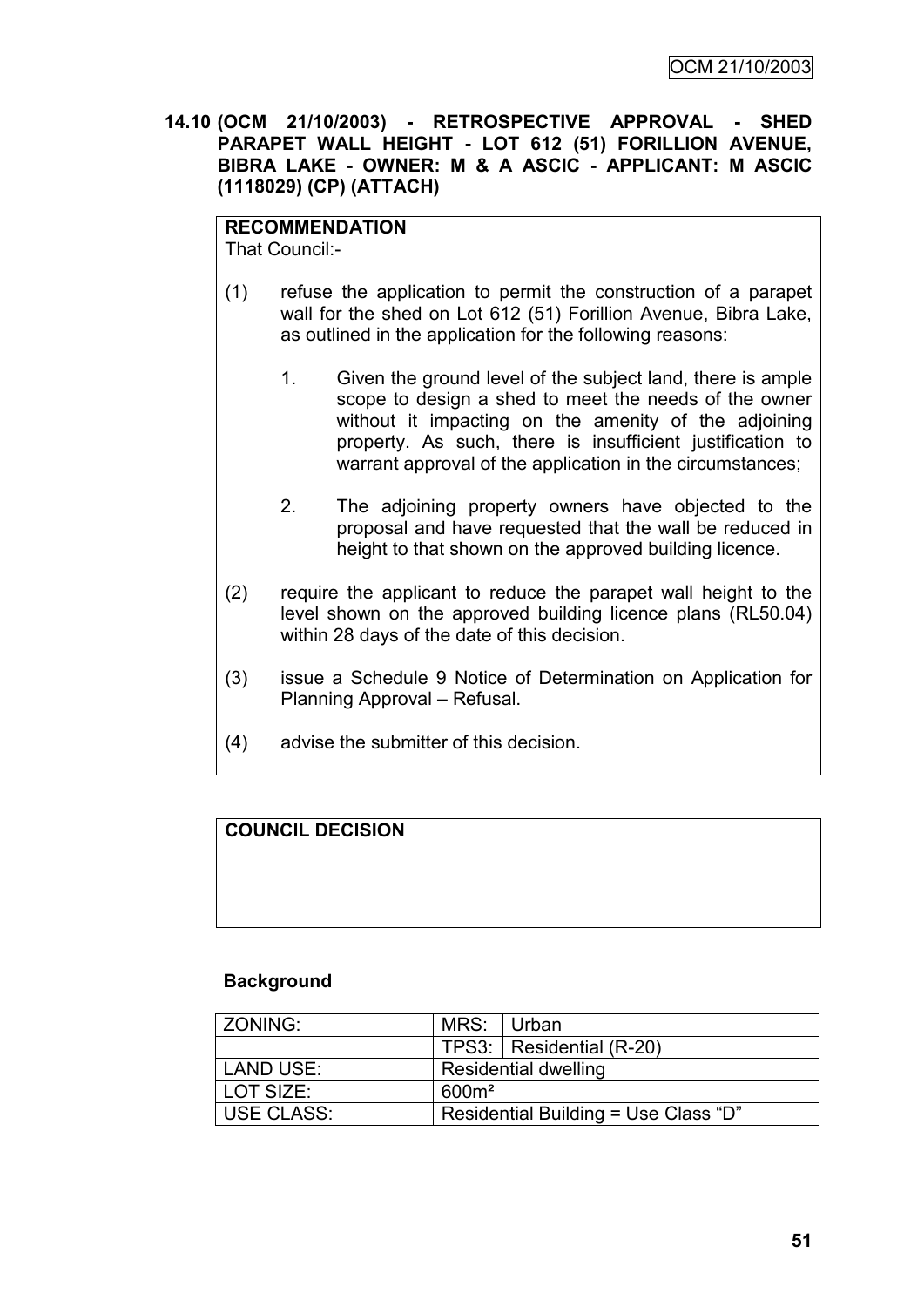On 15 April 2003 a building licence was issued by the City for the construction of a dwelling and shed on Lot 612 Forillion Avenue, Bibra Lake.

The rear wall of the shed was proposed to be constructed abutting the common boundary with Lot 613 (53) Forillion Avenue, which is land up to 1.9m higher than the subject site. The shed is proposed to be constructed of two levels, with the lower level being excavated below natural ground level abutting the boundary. The top of the parapet wall was proposed to extend up to 1.67m above the height of the top of the boundary retaining wall. An existing colourbond fence on top of the retaining wall would have then screened the parapet wall from view from 53 Forillion Avenue.

Construction of the dwelling and shed proceeded, but is yet to be completed.

Upon the City receiving a complaint from an owner of the adjoining property at 53 Forillion Avenue, Council staff inspected the subject land and verified the height of the parapet wall for the shed exceeded that permitted in the building licence. It appears the parapet wall has been constructed approximately 38cm above the maximum height permitted in the building licence.

The current application has been submitted by the applicant to remedy the situation and legitimise the wall height to that which exists at present.

Photographs of the wall are contained in the agenda attachments, taken from both sides of the common boundary.

### **Submission**

An application has been received to vary the requirements of the Residential Design Codes (the "R-Codes") to the extent of permitting the parapet wall of the shed to be erected to a height of 2.05m above the level of the existing retaining wall on the boundary, for a length of 5m along the common boundary. The common boundary is 28.6m in length.

The applicant submits the original design of the two storey shed did not take account of his height and as such was designed too low to be functional.

The application documents and building plans are contained in the agenda attachments.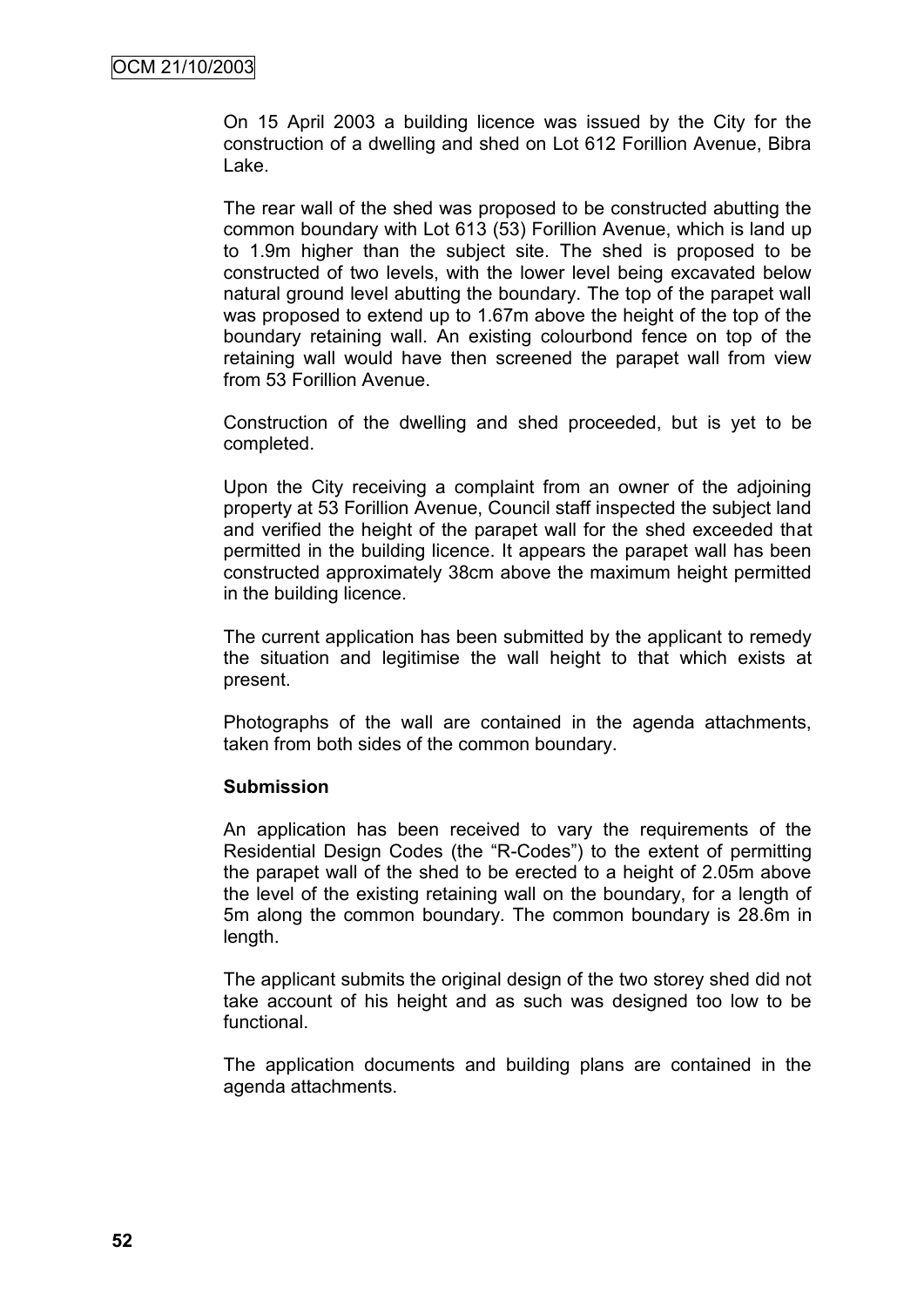## **Report**

The application was advertised for comment and attracted one submission objecting to the proposal. The submission was received from the owners of Lot 613 (53) Forillion Avenue, being the adjoining, more elevated land to the south. The submitters wish to have the wall reduced in height to that on the approved building plans. A copy of the submission is contained in the agenda attachments.

In assessing the application, the Council is to have regard to the following (particularly relevant) R-Code performance objectives to ensure that the development will:

- *Not have significant adverse effect on the amenity of the adjoining property; and*
- *Ensure that direct sun to major openings to habitable rooms and outdoor living areas of adjoining properties is not restricted.*

The photographs in the agenda attachment illustrate the extent of the parapet wall extending above the height of the colourbond boundary fence.

The wall protrudes above the fence by approximately 25cm (or 2 courses of brick), for a length of 5m along a boundary that is 28m in length. The extent of wall visible above the fence will not have any measurable adverse impact on the adjacent outdoor living area on Lot 613 as it is located on the northern side of that lot. The visual impact is not considered significant given the relatively minor extent of wall visible above the fence, continuing for only 5m along the boundary which is 28m in length.

The visual impact of the wall viewed from the adjoining property is a matter of concern to the submitters, as evidenced by the objection received. Notwithstanding the submitters view only the top 25cm of wall, they could maintain a legitimate expectation that any shed constructed on the lower land on Lot 612 would have walls not visible above the height of the boundary fence. Such an expectation and the objection received need to be considered on balance against the justification for, and adverse effects of the proposal in deciding the application, particularly given that the approval was issued in accordance with the plans submitted by the applicant.

It is considered that given the difference in ground level between the two properties, there is ample scope for a shed of a reasonable size to be erected on the subject land without the need to be visible from Lot 613. The applicant is entitled to excavate the site, as he has done, to achieve a two level shed design, but in doing so has caused the shed to be built higher than the building licence approval because of an alleged drafting error in the plans. Given the objection of the neighbours to this, it is considered reasonable in this instance to refuse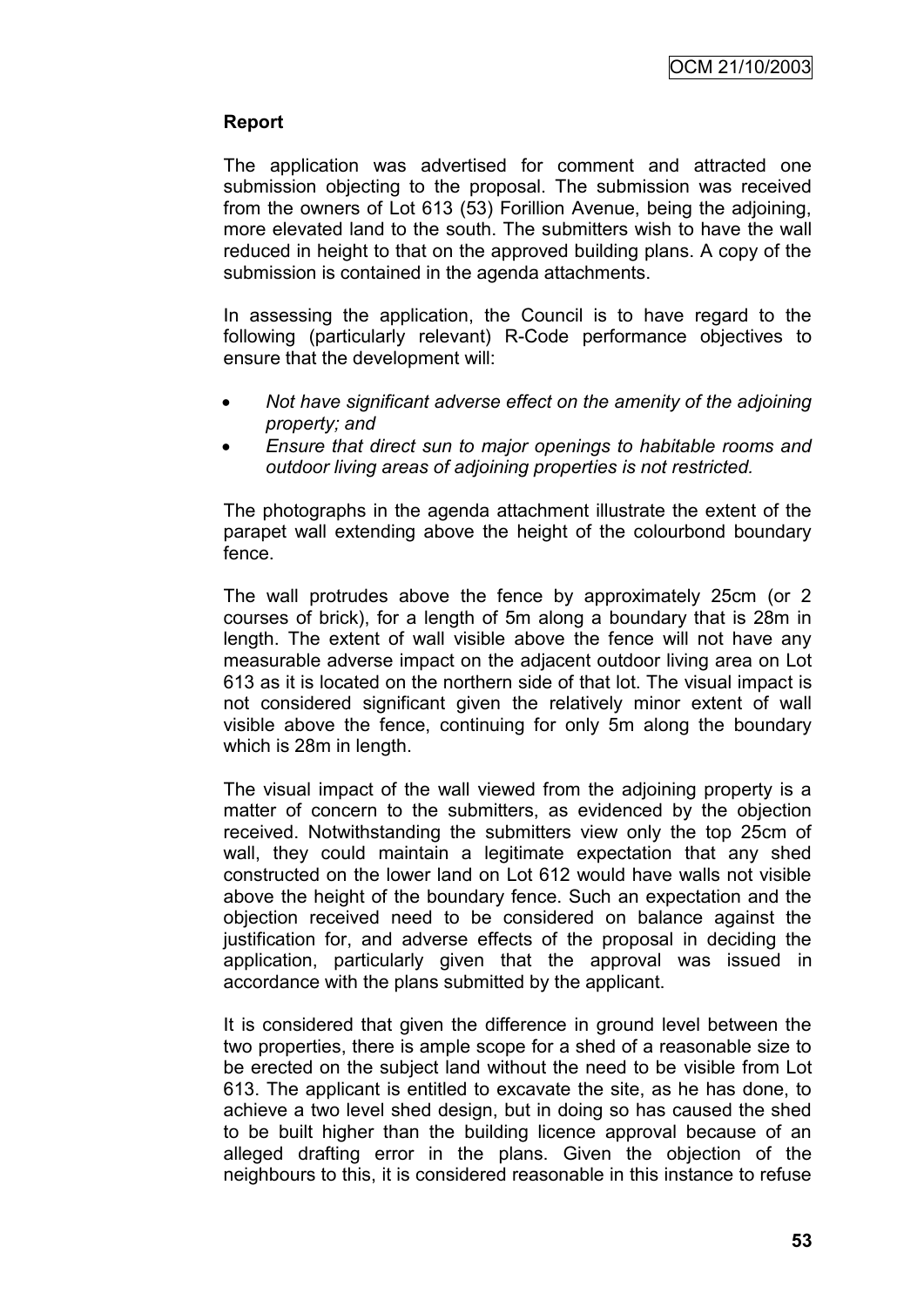the current application and require the wall to be reduced in height accordingly.

### **Strategic Plan/Policy Implications**

The Corporate Strategic Plan Key Result Areas which apply to this item are:-

- 1. Managing Your City
	- *"To conduct Council business in open public forums and to manage Council affairs by employing publicly accountable practices."*
- 2. Planning Your City
	- *"To ensure that the planning of the City is based on an approach which has the potential to achieve high levels of convenience for its citizens."*
	- *"To ensure that the development will enhance the levels of amenity currently enjoyed by the community."*
- 3. Conserving and Improving Your Environment
	- *"To conserve the quality, extent and uniqueness of the natural environment that exists within the district."*
	- *"To conserve the character and historic value of the human and built environment."*

### **Budget/Financial Implications**

Nil

# **Legal Implications**

Possibility of an appeal and the cost of defending the Council decision.

### **Community Consultation**

Advertised for comment to the potentially affected party.

### **Implications of Section 3.18(3) Local Government Act, 1995**

Nil.

### **14.11 (OCM 21/10/2003) - COOLBELLUP NEW LIVING PROGRAM RECODING SELECTED MULTIPLE UNIT SITES - PROPOSED TOWN PLANNING SCHEME AMENDMENT (93014) (MR) (ATTACH)**

**RECOMMENDATION** That Council: (1) adopt the following modifications to Amendment 14:-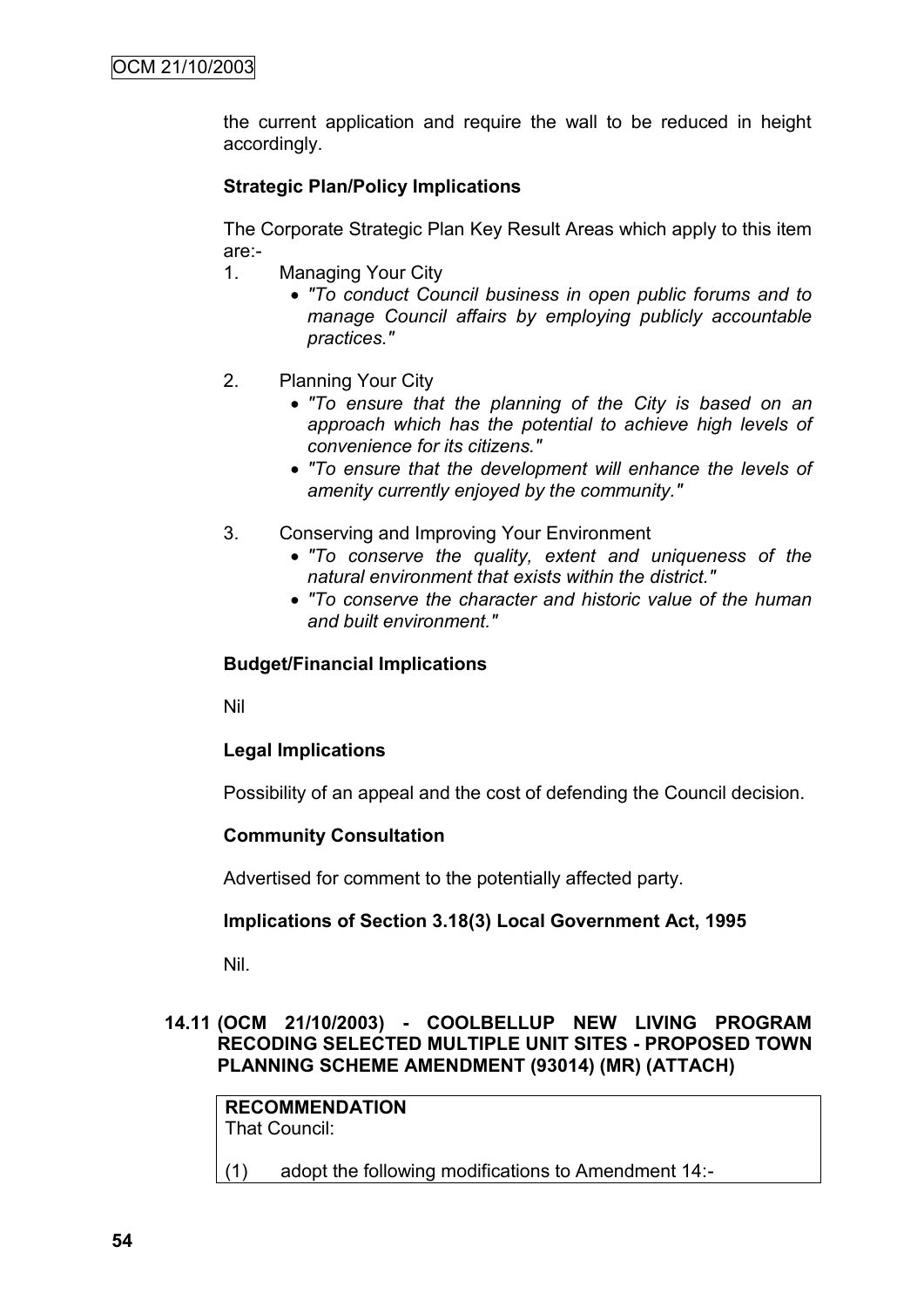TOWN PLANNING AND DEVELOPMENT ACT 1928 (AS AMENDED) RESOLUTION DECIDING TO AMEND CITY OF COCKBURN TOWN PLANNING SCHEME NO. 3.

AMENDMENT NO. 13

Resolved that Council, in pursuance of section 7 of the Town Planning and Development Act 1928 (as amended) to amend the above Town Planning Scheme as follows:-

Amending the Scheme Maps as depicted on the Amendment Map by:-

- 1. Recoding 15 Rosalind Way, Coolbellup (known as Gunya Apartments) from R40 to R60.
- 2. Recoding 32 Malvolio Road, Coolbellup (known as Orara Apartments) from R40 to R60.
- 3. Recoding 68 Cordelia Avenue, Coolbellup (known as Wirrana Apartments) from R50 to R60.
- 4. Recoding 1 (Lot 204) Curan Street and 71 (Lot 135) Coolbellup Avenue from R20 to R30 inclusive of the adjoining Pedestrian Accessway.

Dated this Tuesday 19<sup>th</sup> day of August 2003

Chief Executive Officer

- (2) sign the modified documents, and advise the WAPC of Council"s decision;
- (3) following the receipt of formal advice from the Environmental Protection Authority that the Scheme Amendment should not be assessed under Section 48A of the Environmental Protection Act, advertise the amendment under Town Planning Regulation 25 without reference to the Western Australian Planning Commission;
- (4) notwithstanding (3) above, the Director of Planning and Development may refer a Scheme or Scheme Amendment to the Council for its consideration following formal advice from the Environmental Protection Authority that the Scheme Amendment should not be assessed under Section 48A of the Environmental Protection Act, as to whether the Council should proceed or not with the Amendment;
- (5) following formal advice from the Environmental Protection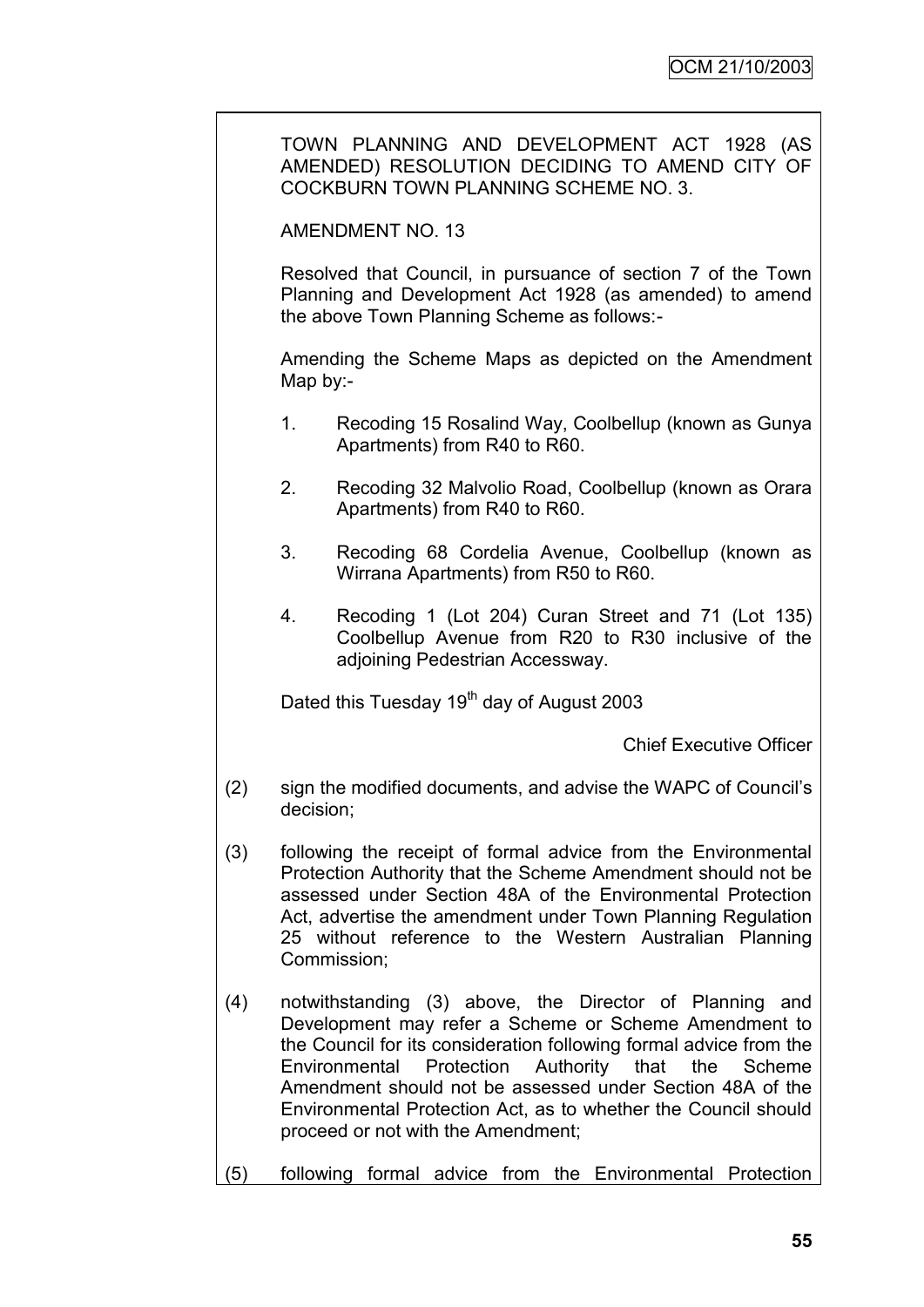Authority that the Scheme Amendment should be assessed or is incapable of being environmentally acceptable under section 48(A) of the Environmental Protection Act, the Amendment be referred to the Council for its determination as to whether to proceed with the Amendment.

### **COUNCIL DECISION**

### **Background**

The three sites are currently occupied by three apartment blocks built by the Department of Housing and Works more than 30 years ago.

### **Submission**

The Planning Group acting on behalf of the Department of Housing and Works and project partners Mirvac Fini, have three apartment sites for refurbishment identified on the Master Plan for Coolbellup. The following sites are proposed to be recoded to higher residential density code and re-subdivided to enable further development.

#### 15 Rosalind Way, Coolbellup (Gunya Apartments)

The site currently contains  $2 \times 3$  storey brick and tile apartment buildings set within large landscaped surrounds. The buildings house 30 three bedroom apartments that will be refurbished.

Subdivision of the site is proposed to create three new lots over an existing car park that would be relocated behind the existing apartments. One lot will contain the existing apartment buildings which will be refurbished for sale to the general public. The other two lots will be vacant lots to accommodate future grouped housing. An amendment is required to the residential density code to recode the site from R40 to R60 to facilitate site subdivision and redevelopment. This will yield an additional two green title lots with an additional four (3 bed) grouped houses.

### 32 Malvolio Road, Coolbellup (Orara Apartments)

The site currently contains a large 3 storey brick and tile apartment building set on landscaped surrounds housing 18 (2 bed) apartments that will be refurbished.

Subdivision of the site is proposed to create three new lots over an existing car park and clothes line area that would be relocated behind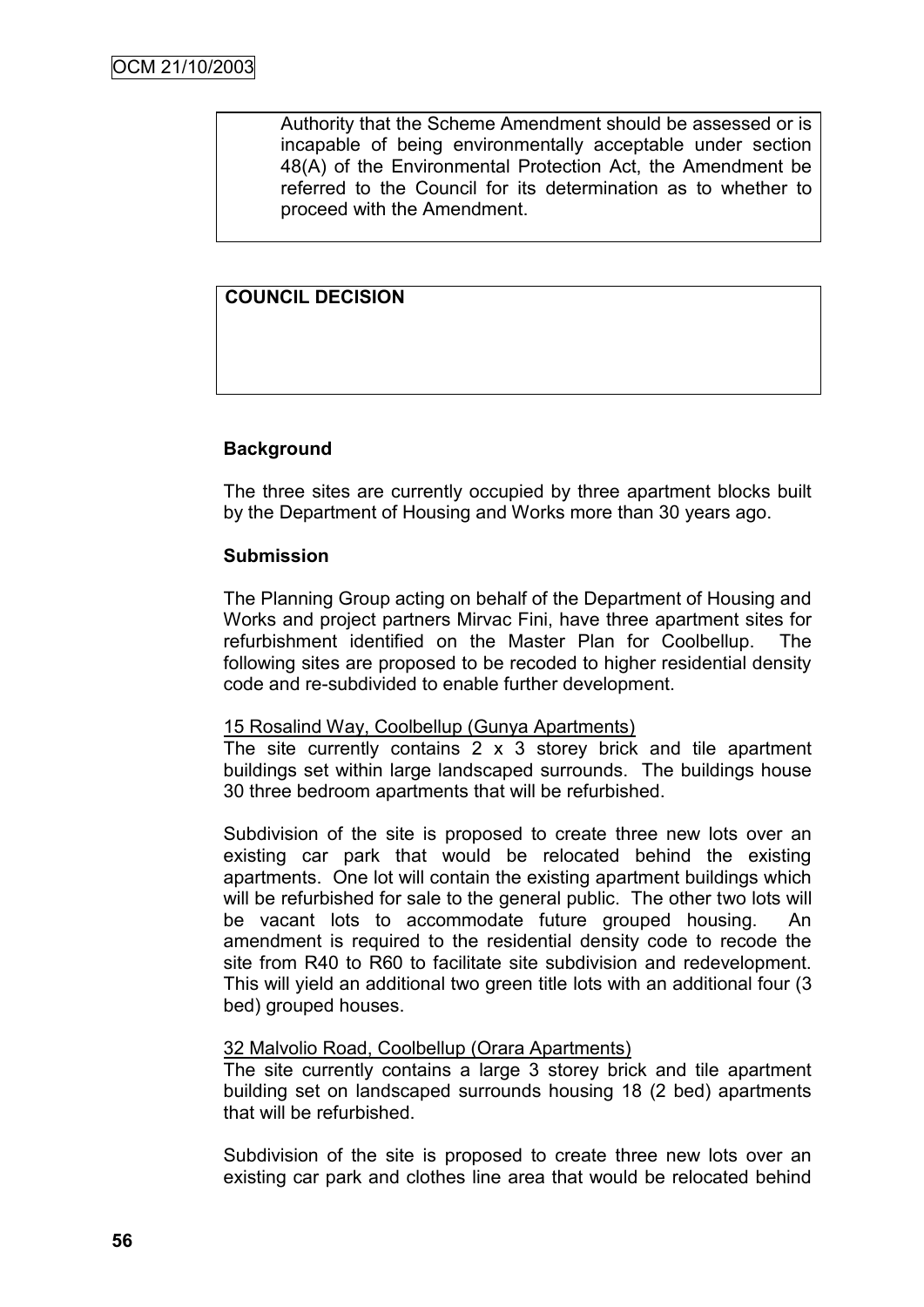the existing apartments. One lot will contain the existing apartment buildings, which will be refurbished for retention by the Department of Housing and Works. The other two lots will be vacant lots to accommodate future grouped housing developments. An amendment to the residential density code for the site is required from R40 to R60 to facilitate resubdivision and development. This will yield an additional two green title lots with an additional three (2 bed) grouped houses.

#### 68 Cordelia Avenue, Coolbellup (Wirrana Apartments)

The site currently contains two 3 storey brick and tile buildings and one 2 storey brick and tile building. The 2 storey building houses 8 single bed apartments while the 3 storey buildings have a total of 36 (3 bed) apartments.

Subdivision of the site is proposed to create two new lots over an existing car park that would be relocated behind the existing apartments. One lot will contain the existing apartment building. One of the buildings will be demolished while the other two buildings will be refurbished for retention by the Department of Housing and Works. The other will be a vacant lot to accommodate a future grouped housing development.

An amendment to the residential density code designated for the site on the scheme maps from R50 to R60 to facilitate site resubdivision and redevelopment. This will yield an additional nine (2 bed) grouped houses.

The applicant has provided the following justification for the change in residential density for the three sites which has been summarised as follows:-

- The current density controls recognise the three sites as a higher density than the majority of the surrounding residential area, which is predominantly coded R20.
- The proposed density increase will bring the existing development into compliance with the site area requirements of the Residential Design Codes and enable some further infill development.
- The increased density is consistent with the goals of Liveable Neighbourhoods and State Sustainability Strategy and the New Living Program and Coolbellup Master Plan. The goals are urban consolidation within older residential areas, revitalisation of older areas, greater lot sizes and housing type for improved choice and affordability, higher density development closer to commercial centres and public transport, reduced public housing in Coolbellup, physical improvements that will enhance the amenity of the area.
- The proposed subdivision and development will be compatible with existing development on adjoining land.
- There are no physical or servicing constraints.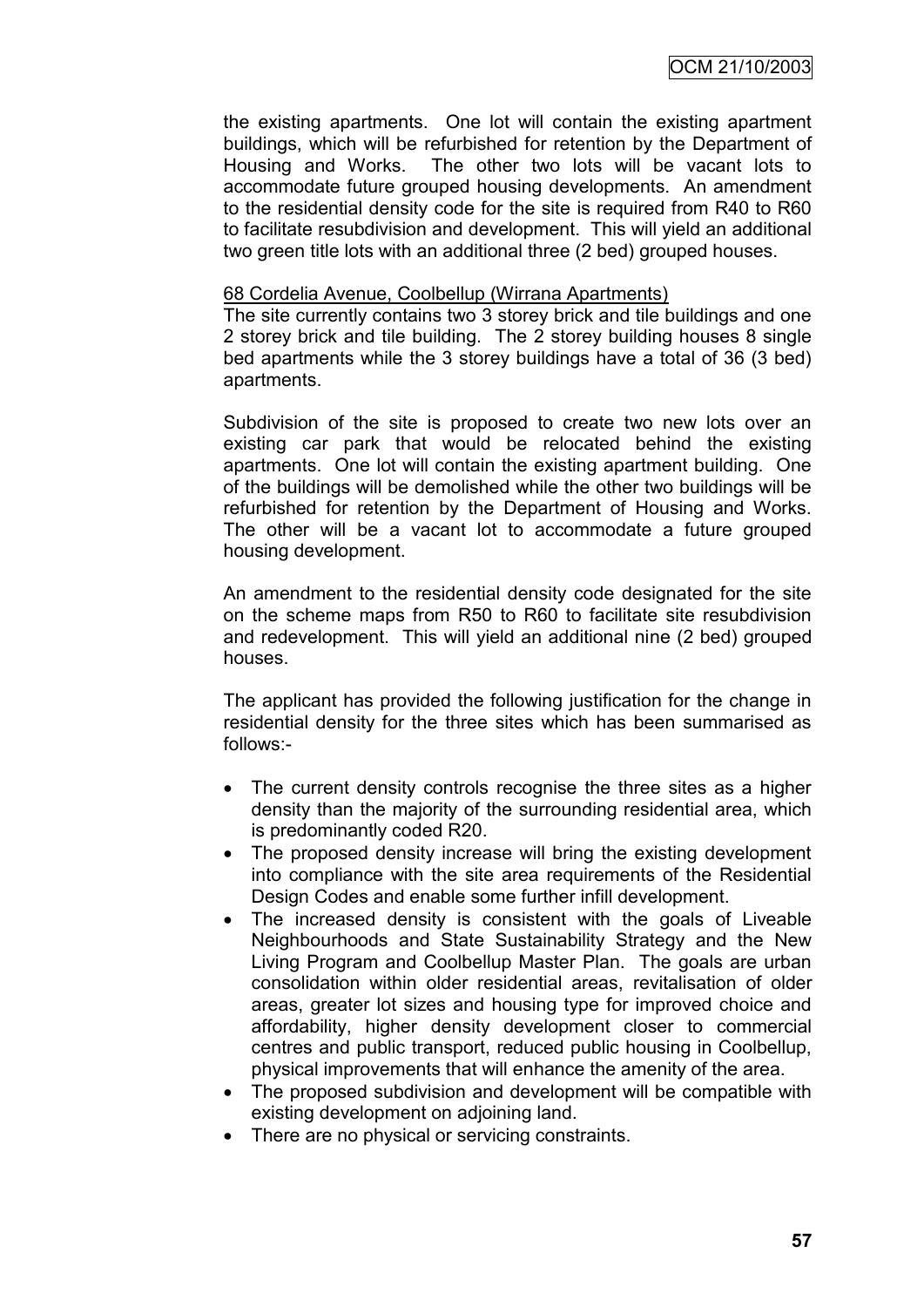- The scheme amendment and subdivision application are being progressed concurrently to streamline the planning approval process.
- The Western Australian Planning Commission has been requested to consider the subdivision applications submitted for the three sites and approved the applications on completion of the scheme amendment process.

# **Report**

An amendment to Town Planning Scheme No. 3 (TPS) is required to facilitate the redevelopment plans for these three apartment sites. There are several sound planning reasons presented by the applicant in support of the proposed increase in residential density for these sites. The demolition of sections of the apartments and retention of other apartments enables a greater mix of residential density that has the following benefits:-

- Improved transition of residential density from multiple dwellings to grouped housing to single housing form.
- More efficient use of large areas of otherwise vacant land that has not been put to optimum use.
- Improved management and maintenance of land.
- The existing development complies with the Residential Design Code requirements.

The additional residential development on the Wirrana Apartment site and adioining residential lots (privately owned) could facilitate the closure of a pedestrian accessway that links Curan Street with Coolbellup Avenue. This matter was not outlined in the applicant"s submission but was discussed with Council staff. The City held preliminary discussions with the private owners of the two adjoining lots. This has opened the possibility of reclassifying the PAW as a Right of Way to enable vehicular access to the rear of lots.

For this to occur, an increase in residential density from R20 to R30 is needed to facilitate increased residential development on 1 Curan Street and 71 Coolbellup Avenue. A ROW will retain a pedestrian access link to the Coolbellup Shops from Curan Street while improving surveillance and security for pedestrians and reduce the potential of crime and vandalism.

If the Council agrees to proceed with the scheme amendment (as modified), the proposal will be referred to the EPA in accordance with legislative requirements. Upon receipt of comments, the scheme amendment will be advertised for public comment before being considered for final adoption by Council.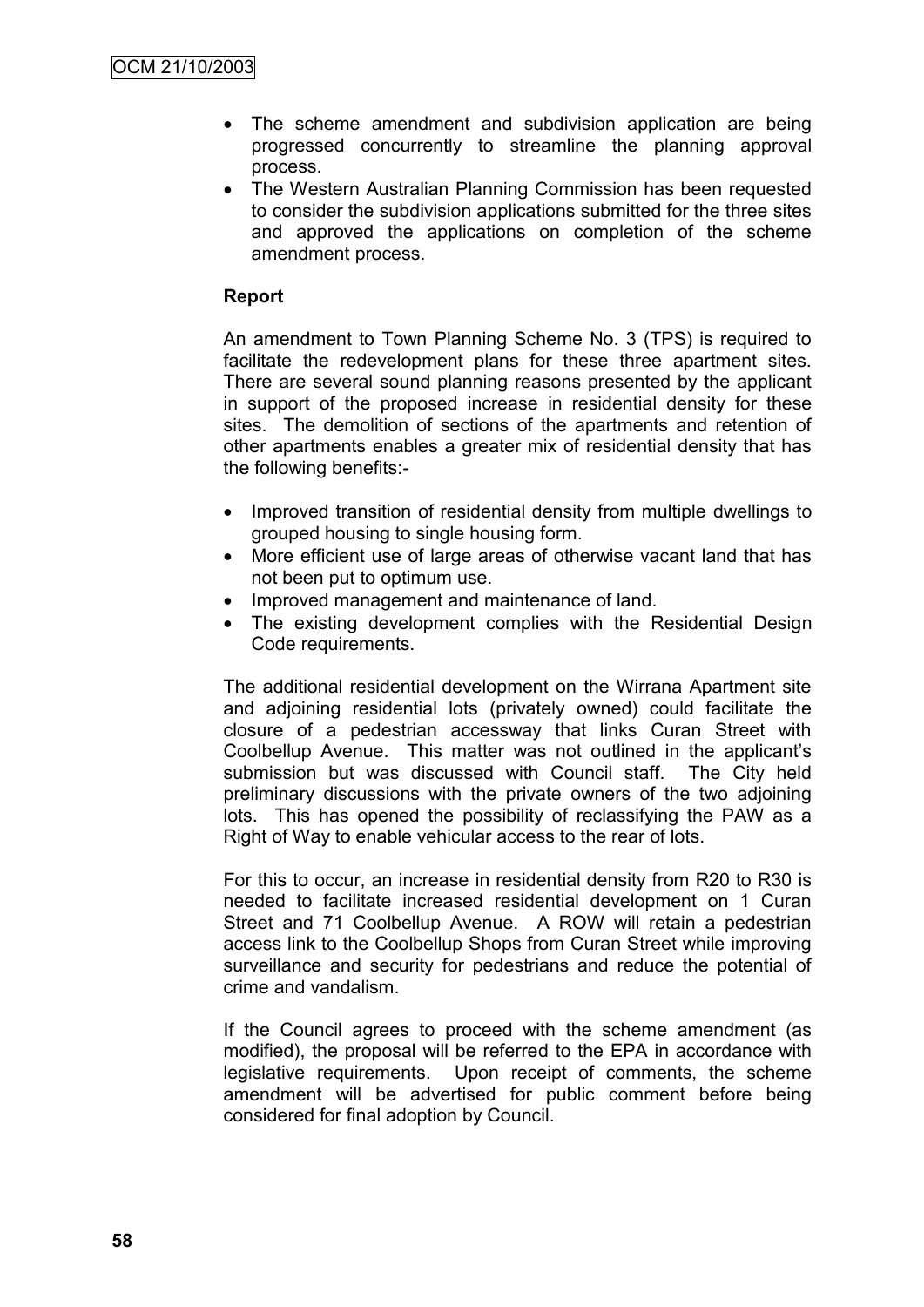# **Strategic Plan/Policy Implications**

The Corporate Strategic Plan Key Result Areas which apply to this item are:-

- 2. Planning Your City
	- *"To ensure that the planning of the City is based on an approach which has the potential to achieve high levels of convenience for its citizens."*

### **Budget/Financial Implications**

Costs incurred relate to the administration, advertising of the scheme amendment documents and reporting to the Council. Application fees are \$4,400 in accordance with the Planning Regulations.

### **Legal Implications**

City of Cockburn Town Planning Scheme No 3. Town Planning & Development Act 1928 (as amended) Metropolitan Region Scheme Planning Regulations

### **Community Consultation**

The proposed Scheme Amendment would be subject to community consultation requirements as set out in the Planning Regulations.

### **Implications of Section 3.18(3) Local Government Act, 1995**

Nil.

### **14.12 (OCM 21/10/2003) - GROUPED DWELLING (3 STOREY DWELLING) - 5 AIRLIE PLACE, COOGEE - OWNER: D & G NORMAN - APPLICANT: ARKITEKTURA ARCHITECTS (3300331) (ACB) (ATTACH)**

#### **RECOMMENDATION** That Council:

- (1) defer the application for a 3 storey residential dwelling on Lot 719 (5) Airlie Place Coogee, pending the receipt of revised plans;
- (2) approve any revised plans received which show the proposed boundary wall located on the southern boundary being redesigned to comply with the Acceptable Development Standard 3.3.2 (A2) of the Residential Design Codes, subject to the following conditions: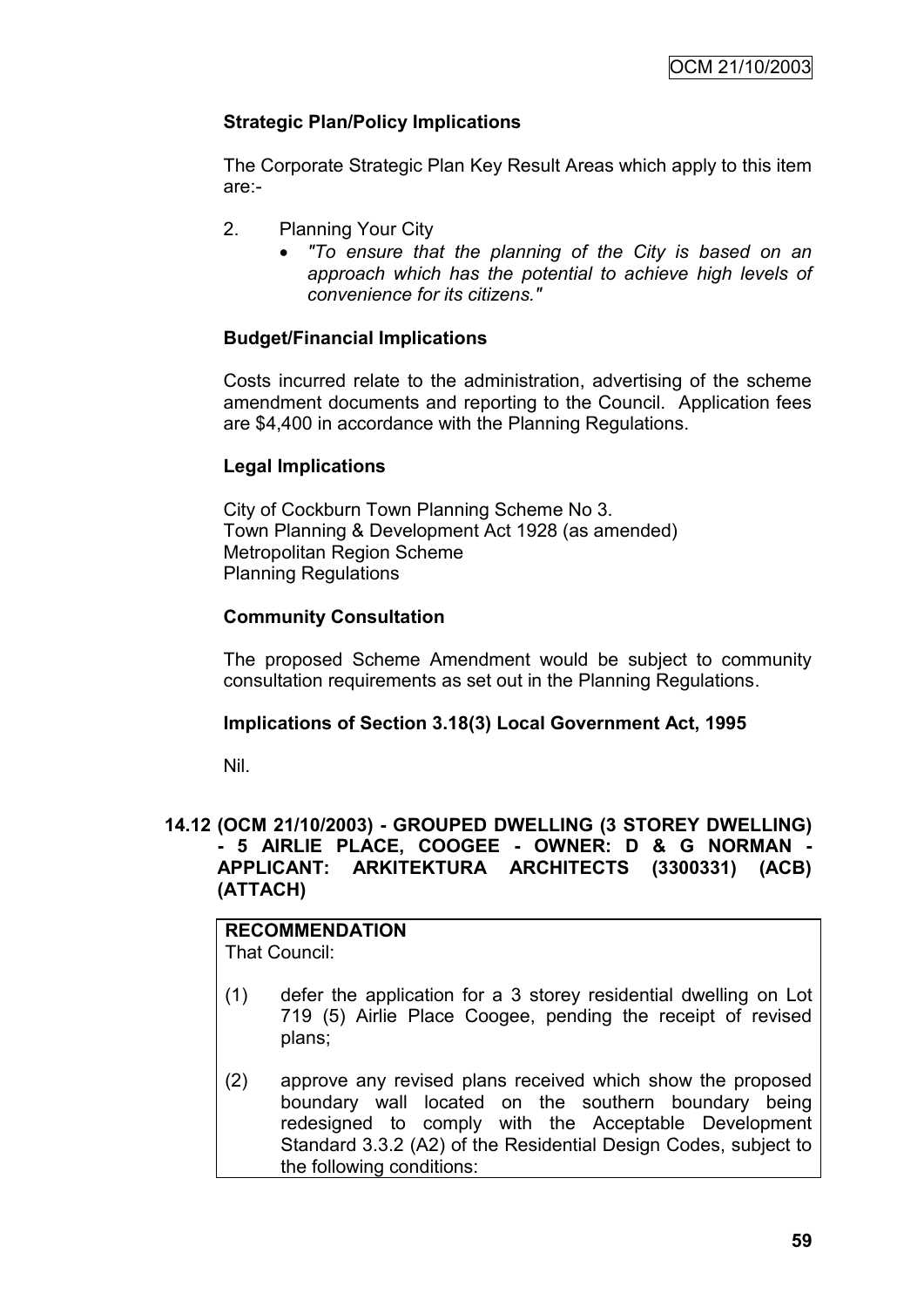### Standard Conditions

- 1. Development can only be undertaken in accordance with the terms of the application as approved herein and any approved plans.
- 2. Nothing in the approval or these conditions shall excuse compliance with all relevant written laws in the commencement and carrying out of the development.
- 3. No wall, fence or landscaping greater than 0.75 metres in height measured from the natural ground level at the boundary, shall be constructed within 1.5 metres of a vehicular accessway unless such wall or fence is constructed with a 2 metre truncation.
- 4. All stormwater being contained and disposed of on-site.
- 5. No activities causing noise and/or inconvenience to neighbours being carried out after 7.00pm or before 7.00am, Monday to Saturday, and not at all on Sunday or Public Holidays.
- 6. Retaining wall(s) being constructed in accordance with a qualified Structural Engineer"s design and a building licence being obtained prior to construction.

### **Footnotes**

- 1. The development is to comply with the requirements of the Building Code of Australia.
- (3) reconsider any revised plans received which show the proposed boundary wall located on the southern boundary complying with the performance criteria set out under clause 3.3.2 (A2) of the Residential Design Codes, to the satisfaction of the Principal Planner.

# **COUNCIL DECISION**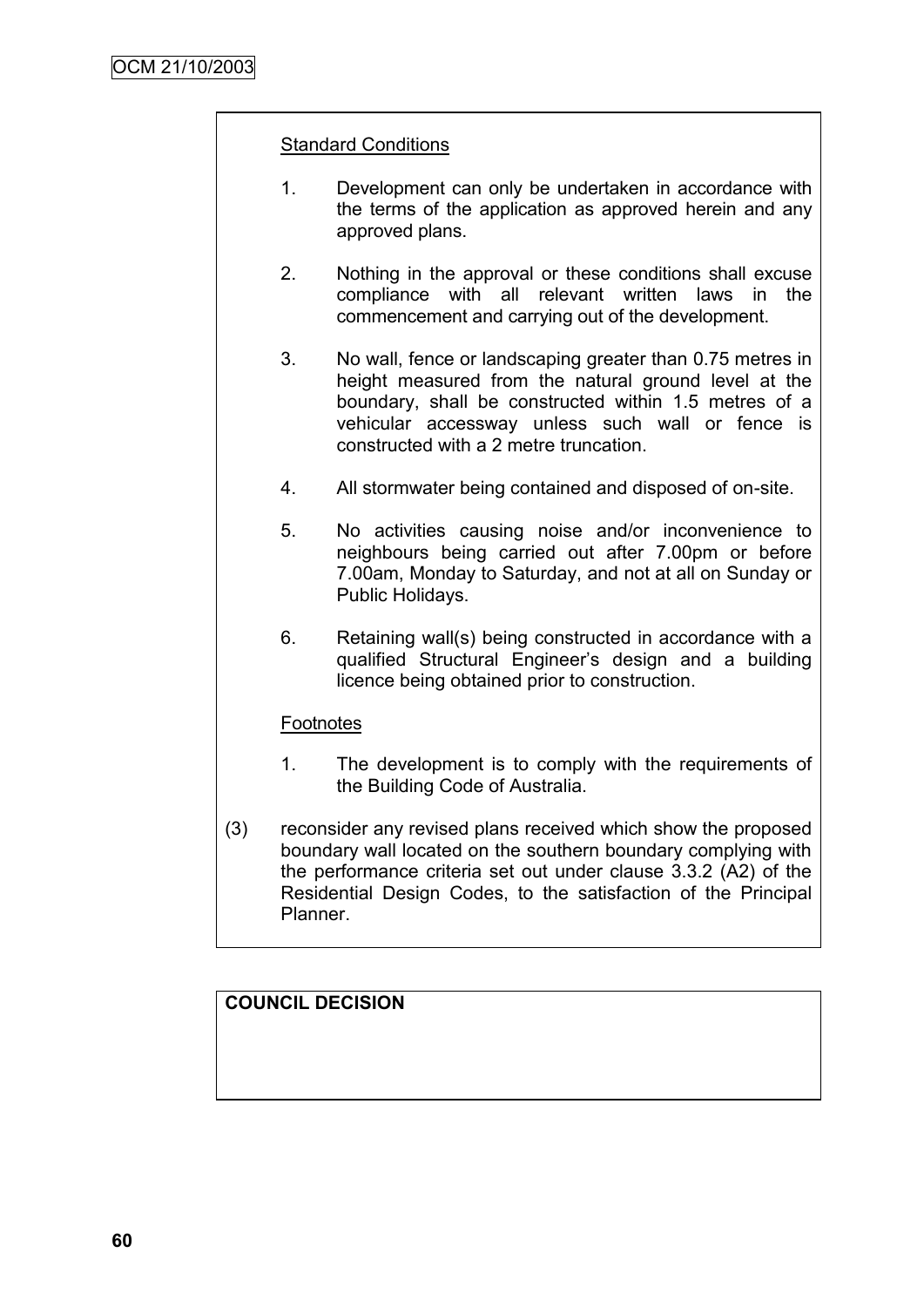### **Background**

| ZONING:           | MRS: Urban                 |                         |  |
|-------------------|----------------------------|-------------------------|--|
|                   |                            | TPS3:   Residential R20 |  |
| LAND USE:         | Existing 2 storey dwelling |                         |  |
| l LOT SIZE:       | 944m <sup>2</sup>          |                         |  |
| AREA:             | 441.94m <sup>2</sup>       |                         |  |
| <b>USE CLASS:</b> | Permitted                  |                         |  |

In 1994 the City approved a two storey residential dwelling on the land. This dwelling has been constructed and is sited within the northeast portion of the site.

### **Submission**

The applicant proposes to construct a second dwelling on the  $944m<sup>2</sup>$ site. The new dwelling will be sited on a  $444m<sup>2</sup>$  parcel of land and retain the existing dwelling on a 500 $m<sup>2</sup>$  parcel of land.

The proposed dwelling does not comply with the Acceptable Development requirements of the Residential Design Codes and the applicant seeks assessment under the Performance Criteria which has been summarised as follows:

- 1. No windows of the dwelling from a habitable room have a view of the street and the approach to the dwelling. The applicant provides the following justification:
	- This is due to the constraints of the site and the shape of the new lot*.*
	- The only habitable room with a view to the street is the study and this is not set back sufficiently from the boundary therefore is to be of translucent glazing.
- 2. The garage door occupies more than 50% of the frontage at the setback line as viewed from the street. The applicant provides the following justification:
	- This is due to the constraints of the site and the shape of the new lot*.*
- 3. The eaves overhang to the dining room is projecting within the 0.75m setback. The applicant provides the following justification:
	- An eaves overhang of 0.8m was incorporated into the design in order to provide sun protection.
- 4. The northwest wall of the study is 0.7m from the common boundary to the existing residence rather than the required 1.1m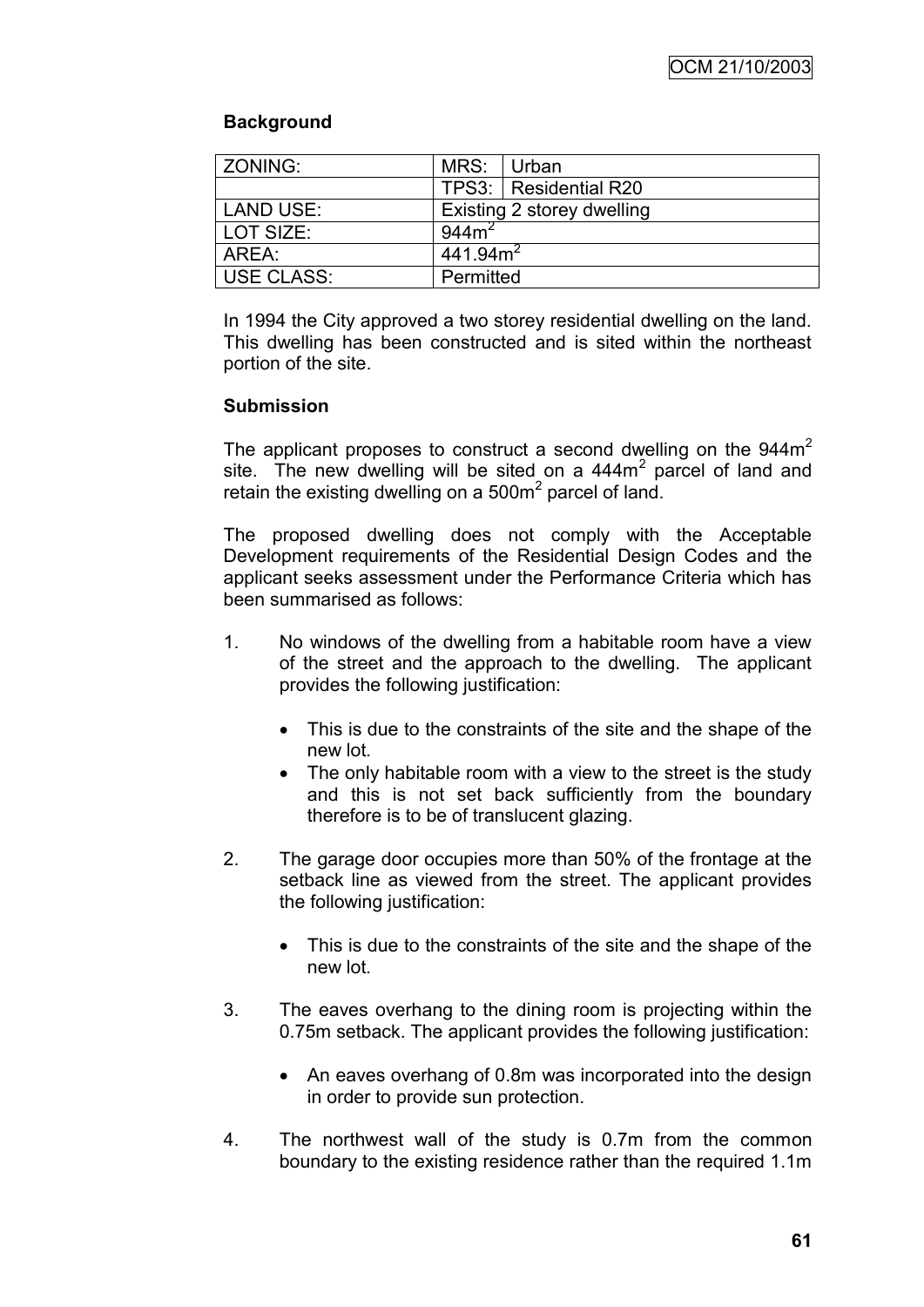as per Table 2 of the Residential Design Codes. The applicant provides the following justification:

- This is due to the constraints of the site and the shape of the new lot*.*
- 5. The boundary wall to the south exceeds the allowable height of 3.0m and exceeds the allowable length of 9m. The applicant provides the following justification:
	- This is due to the constraints of the site and the shape of the new lot*.*
	- Design tries to maximise panoramic ocean views to the west as well as the desire to position external living areas to the north.
	- The only windows of the adjoining residence that will be affected are a glass block ensuite window and a WC window on the first floor. The bedroom window on the first floor will not be affected by the shadow.
	- Design minimises stairs for elderly applicants.
- 6. The boundary wall to the study and WC on the first floor exceeds the 3m height limit. The applicant provides the following justification:
	- The shape of the new lot as well as the steep gradient to the site has forced that particular section of wall to exceed the required height limit.
- 7. The driveway occupies more than 40% of the frontage of the property. The applicant provides the following justification:
	- The nature of the site and subsequent shape of the new lot does not allow enough flexibility to be able to comply with the required criteria.
- 8. Filling within 1m of a common boundary on the northwest corner, and along the southern boundary exceeds the 0.5m limit above natural ground level. The applicant provides the following justification:
	- There is a fall of 5m from the east to the west of the new lot.
- 9. The first floor terrace is 5m from the rear boundary instead of the required 7.5m. The applicant provides the following justification:
	- The metal horizontal louvres adjacent to the terrace wall and 1m above finished floor level provide adequate screening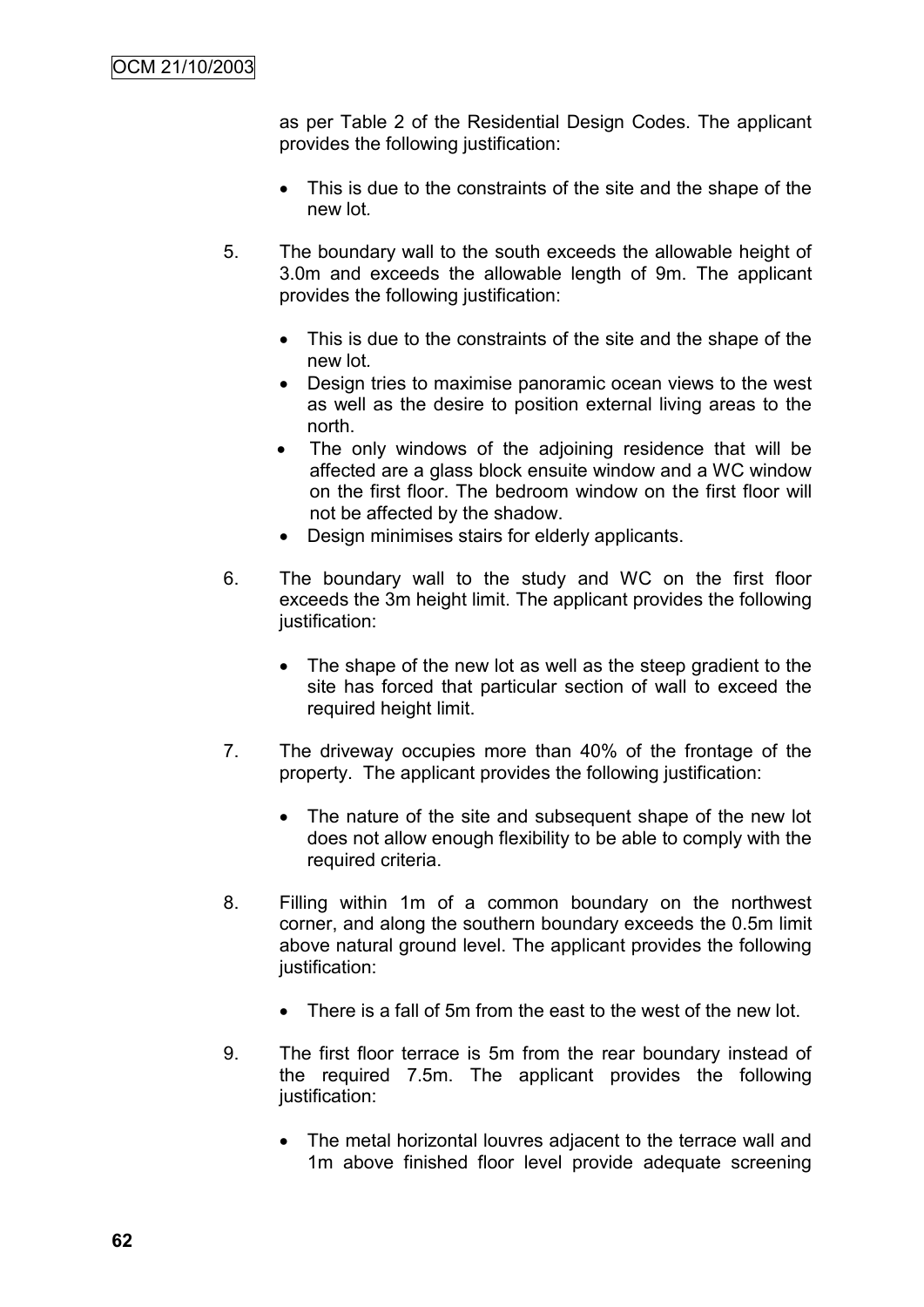thus eliminating any overlooking into the rear outdoor area of the adjoining properties at No. 6 & No. 8 Howick Court.

- 10. The windows to the living room & bedroom 1 are within the 6m direct line of site within the cone of vision. The applicant provides the following justification:
	- The horizontal metal louvres adjacent to the windows of the living room and bedroom 1 provide screening to the rear yard of No, 3 Airlie Place. This maintains the visual privacy to the adjacent properties. The vertical screen adjacent to the window at bedroom 1 prevents any overlooking downwards into the rear yard of No, 3 Airlie Place.

A copy of the submission made by the applicant is attached in the Agenda attachments. This provides an expanded justification to the variations under the performance criteria. In addition, a copy of the site plans, floor plans, elevations and cross sections of the proposal are included in the Agenda attachments.

### **Report**

The subject lot is situated on the west side of Airlie Place and has views overlooking Cockburn Sound. The existing two-storey dwelling would be retained on a separate lot, alongside the proposed second dwelling. The locality itself is characterised by large houses of single and two-storey construction, with an increasing number of three storey houses.

The subject lot has a steep slope to the rear, with a crossfall from RL 20 on the left front corner to RL 15 in the left rear corner. The lower level cellar and storeroom is proposed at RL 15.7 while the first floor garage and bedrooms (3) are proposed at RL 18.2 and 18.3. The second floor comprises of living area, kitchen, dining and outdoor terrace at RL 21.04 which is lower than the first floor level of the existing residence.

The proposal seems to take advantage of the awkward lot configuration and slope by building into it at different levels, but this only serves to raise the height of the building and pose problems with adherence to setbacks.

The most notable aspect of the design is extra long wall proposed along the southern boundary giving a three-storey appearance from the rear of the lot.

Subject to Council approval the land with an area of  $944m<sup>2</sup>$  can facilitate 2 grouped dwellings pursuant to Town Planning Scheme No. 3. The proposal does not comply with the Acceptable Development requirements of the Residential Design Codes and therefore the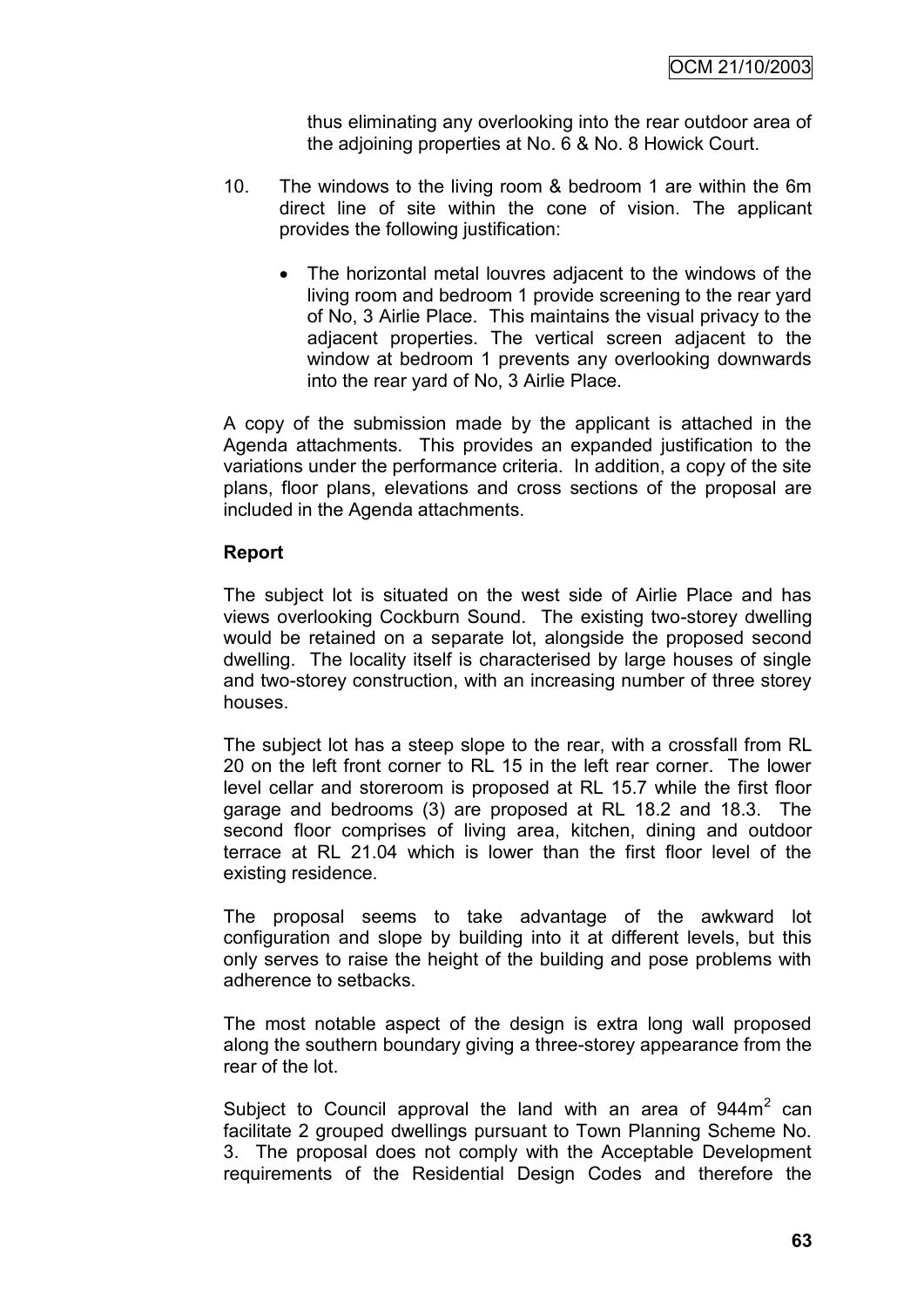applicant has requested this proposal be assessed against the Performance Criteria.

As part of the assessment process, three adjoining neighbours were notified and given the opportunity to comment on the development. Letters were sent to the owners of No. 3 Airlie Place, No. 6 Howick Court and No. 8 Howick Court, Coogee. All owners objected to the proposal.

The owners of No. 3 Airlie Place initially did not raise any objections but on closer inspection of the plans lodged a late objection. They were surprised that a second dwelling could be approved on the subject site and had the following concerns:

- The parapet wall along the southern boundary of the subject site will create shade for the morning over the whole north section of their home, reducing the daylight considerable to at least 3 rooms and balcony,
- The height of the parapet wall, positioned along the boundary with a height of 8 metres, almost as high as the apex of their roof will create strong wind turbulence during the west and south westerly winds, which occur most days,
- The view to the north will be considerably reduced and a wall will be the focus,
- Devalue property.

The owners of No. 6 and No. 8 Howick Court also objected to the proposal. These allotments are located to the west and significantly below the natural ground level of the subject site. The following summarises the grounds of objection:

- Invasion of privacy,
- Devalue property,
- Feeling of being 'boxed in' by the proximity of a 3 storey dwelling above, so near to the back fence,
- Reason for purchase was that it was not directly overlooked from the rear,
- The proposed dwelling will be too close to the rear boundary and entertaining areas,
- The proposed dwelling will minimise the sunlight coming into the garden and windows throughout the day.

Although the City did not directly notify the owners of Lot 721 (6) Airlie Place, Coogee, an objection was received for the following reasons:

- "Ugly" aesthetics of a high parapet wall,
- Already subject to immense wind pressure from the ocean during winter months and any further channelling by such structures may cause damage to the property and fences,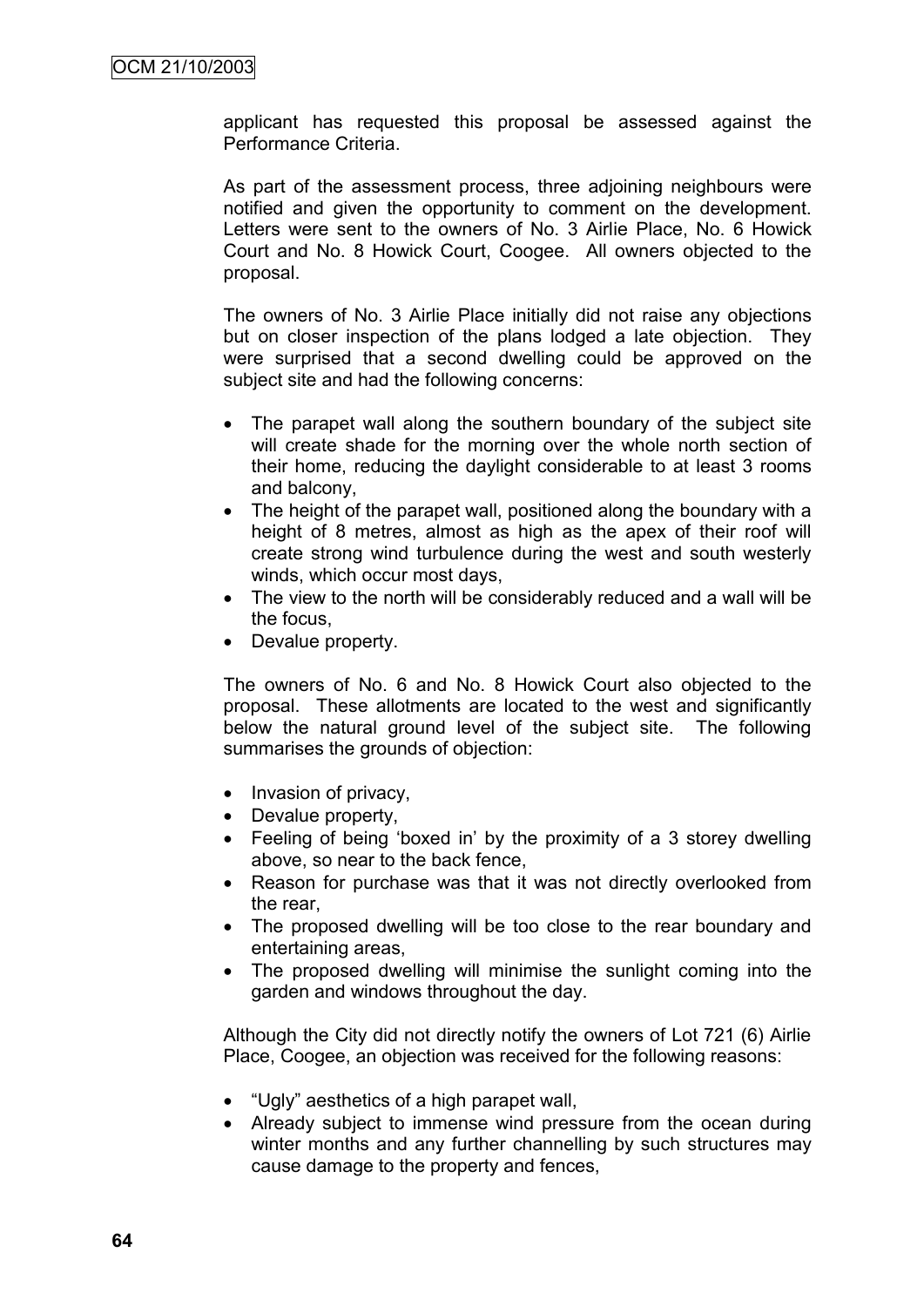- Would prefer the parapet be located on the northern boundary where wind deflection would most likely be absorbed by the existing house on the property.
- Increase in vehicular movements on a small cul-de-sac.

The main concerns associated with the proposal are the potential loss of privacy for the neighbouring properties, the bulk of the wall and the overshadowing caused by the 6.5 to 8 metre parapet wall.

The surveillance off the street, garage door width and vehicular access width are minor issues, which have been addressed adequately by the applicant.

#### *Privacy*

The proposal includes a series of vertical and horizontal louvres to eliminate overlooking into the rear outdoor area of the adjoining properties at No. 6 and No. 8 Howick Court and the rear yard of No. 3 Airlie Place (refer sections A-A, B-B & E-E).

The applicant has not provided detailed specifications of the louvres. The applicant has advised that the louvres will be angled away from the dwelling and fixed to ensure privacy is achieved.

The City has previously consented to similar mechanisms for ensuring privacy only to encounter that once constructed, the louvres did not provide adequate screening. The owner is prepared to provide a written undertaking that should the louvres (once constructed) provide inadequate screening, the louvres be replaced with adequate screening to the City's satisfaction, whether it be by obscuring windows, replacing louvres, etc.

It is considered that the applicant has satisfactorily addressed this design aspect.

#### *Height and Bulk*

The proposed dwelling exceeds the maximum building height specified under Element 7 of the Residential Design Codes. The Codes stipulate a height of 6m to the top of the external wall (roof above), 7m to the top of the external wall (concealed roof) and 9m to the top of a pitched roof.

The parapet wall has a maximum height of 8m and the apex of the pitched roof at the west elevation has a height of 9.5m. By comparison the Codes permit a boundary wall not higher than 3.0m with an average of 2.7m up to 9m in length up to one side boundary. It is considered that the height and location of the wall will have an adverse impact on No. 3 Airlie Place. The impact of the wall height is emphasised as a result of its location on the boundary line. The impact will be less if the wall is either reduced in height and length in accordance with the Codes or is setback from the side boundary.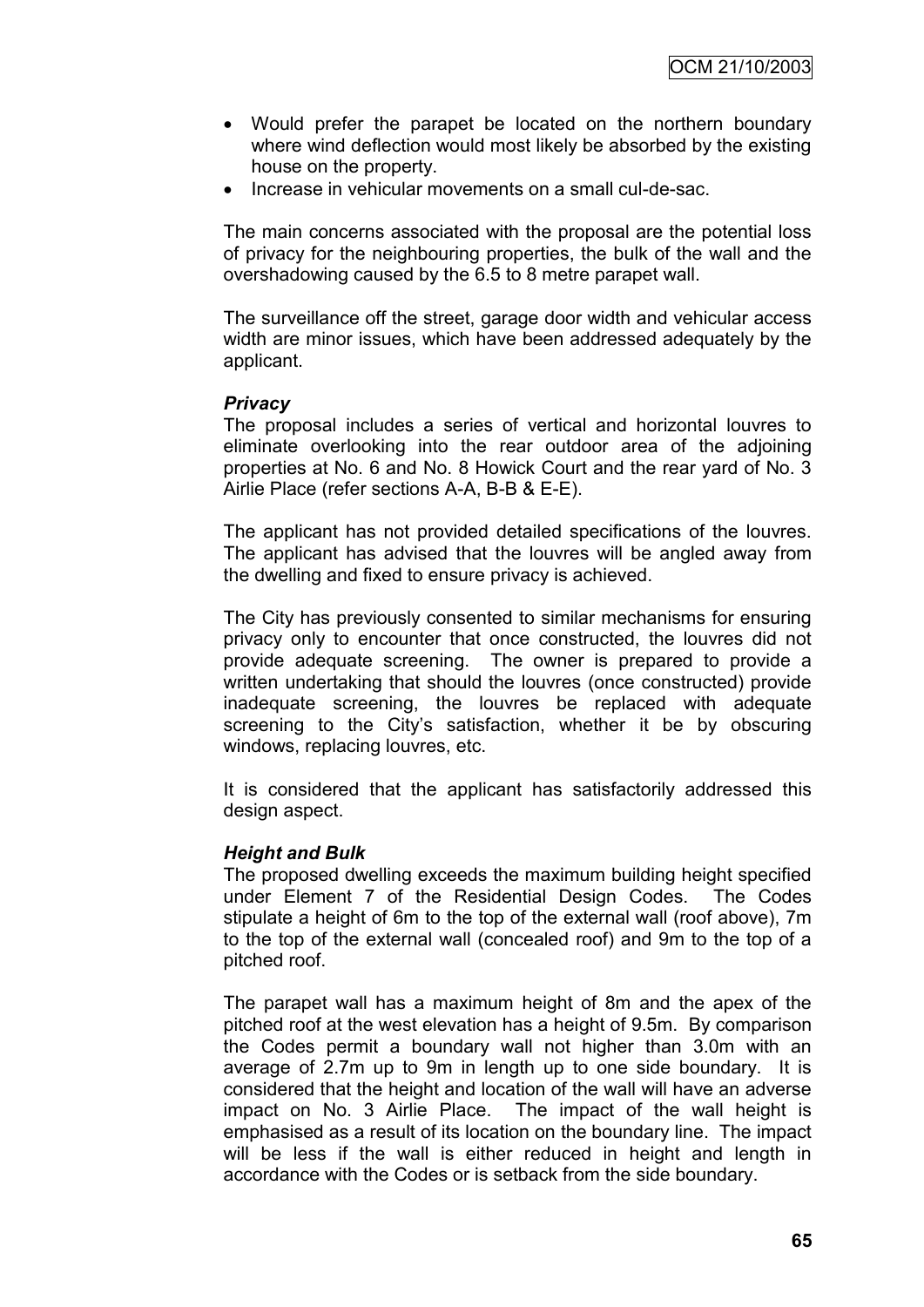#### *Setbacks*

Bedrooms must have a set back, in direct line of sight within the cone of vision from the boundary, a minimum of 4.5m. Similarly, terraces are required to be set back a minimum of 7.5m from the boundary. The bedrooms comply with the rear setback but not the side setback. The terrace does not comply with the rear setback. It is considered that the applicant has addressed privacy by providing vertical and horizontal screening along the rear and side of the dwelling to restrict views within the cone of vision from all major openings.

#### *Overshadowing*

In relation to the 6.5 to 8 metre high parapet wall between No. 3 and No. 5 Airlie Place, the adjoining landowner has objected to this wall. The Residential Design Codes specify the sites most vulnerable to overshadowing are sites on the south side of a development site, especially if they are lower or on a south-facing slope. The applicant has demonstrated that the proposal will result in overshadowing of the adjoining property (refer site plan and section D-D). It is considered that overshadowing will have a greater impact on the adjoining property than that depicted on the site plan given the location of the property being lower and on a south-facing slope.

### *Conclusion*

Coogee is an area of large houses on steep topography and the area is predominantly single residential in nature. Although the applicant has generally addressed the design elements, which do not comply with the Acceptable Development requirements of the Residential Design Codes, it is considered that the design of the dwelling will have an adverse impact on the amenity of the adjoining property (No. 3 Airlie Place). In addition, it is considered that the building bulk and scale of the proposal at the southern boundary will have an adverse impact.

While the site is capable of siting a second dwelling, the design should be amended to provide an equitable solution to the adjoining property. It is considered that the southern boundary wall and the height of the dwelling is inappropriate and it is recommended that the design be modified for compliance with either the acceptable development criteria or the performance criteria of the Residential Design Codes. Either way the onus is on the applicant to ensure compliance with the Codes by way of revised plans.

### **Strategic Plan/Policy Implications**

The Corporate Strategic Plan Key Result Areas, which apply to this item are:-

2. Planning Your City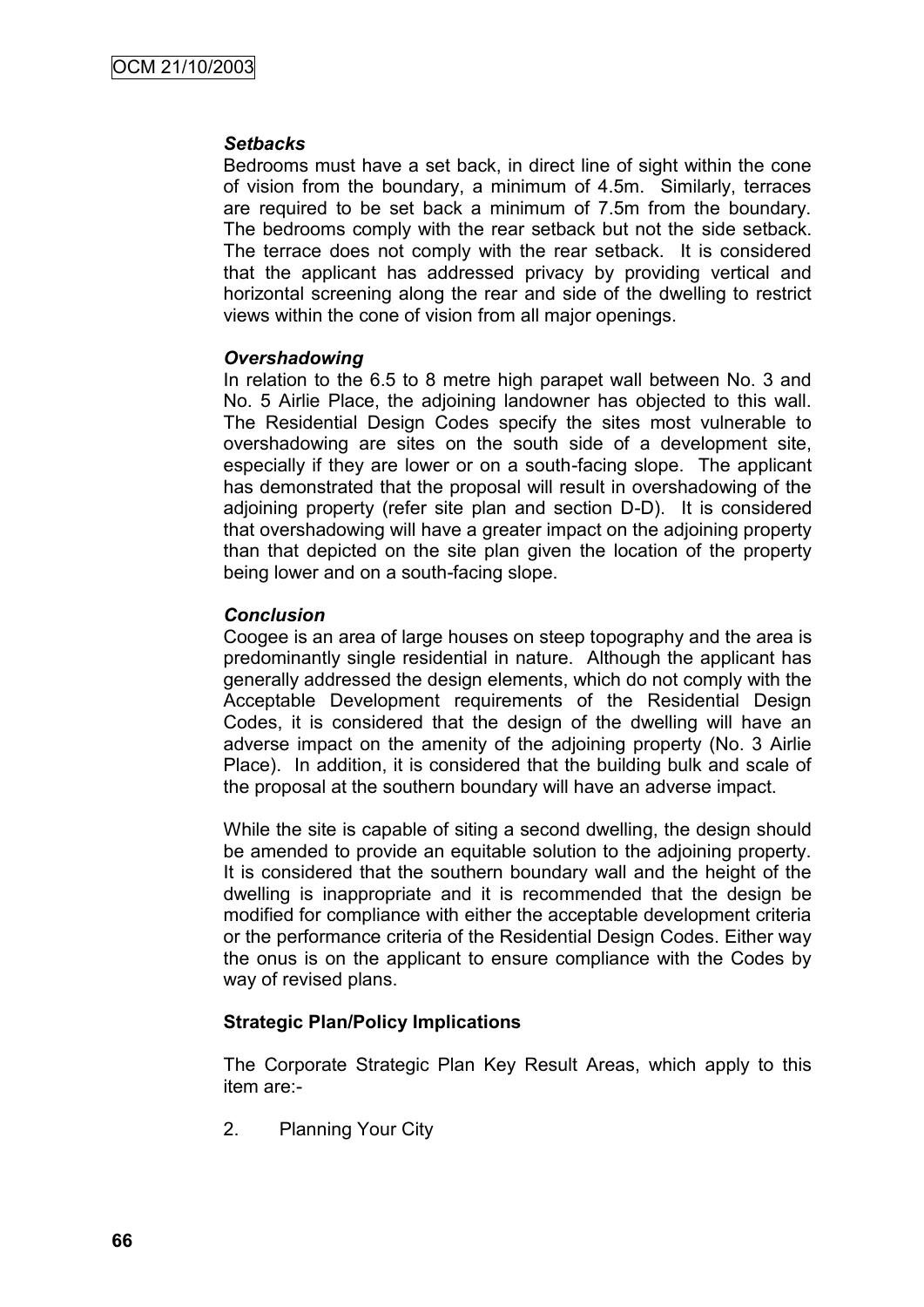- *"To ensure that the planning of the City is based on an approach which has the potential to achieve high levels of convenience for its citizens."*
- *"To ensure that the development will enhance the levels of amenity currently enjoyed by the community."*
- *"To foster a sense of community within the district generally and neighbourhoods in particular."*

The Planning Policies, which apply to this item are:-

| APD8  | <b>Strata Titles</b>                                 |
|-------|------------------------------------------------------|
| APD9  | <b>Retaining Walls</b>                               |
| APD10 | Discretion to Modify Development Standards           |
| APD17 | <b>Standard Development Conditions and Footnotes</b> |
| APD32 | <b>Residential Design Codes</b>                      |
| APD33 | Town Planning Scheme No. 3 Provisions                |
|       |                                                      |

#### **Budget/Financial Implications**

Nil.

#### **Legal Implications**

Nil.

#### **Community Consultation**

The City notified the affected owners of the proposal under cover of letter dated 9 July 2003.

#### **Implications of Section 3.18(3) Local Government Act, 1995**

Nil.

### **14.13 (OCM 21/10/2003) - CITIES FOR CLIMATE PROTECTION (9132; 4911) (PS) (ATTACH)**

| <b>RECOMMENDATION</b> |  |
|-----------------------|--|
| That Council:         |  |

- (1) adopt the Regional Community Greenhouse Strategic Plan for the purpose of enabling the Coordinator to progress key strategies contained within the Plan;
- (2) receive the 2001 Greenhouse Emissions Inventory;
- (3) support the future abatement actions outlined within the 2001 Greenhouse Emissions Inventory; and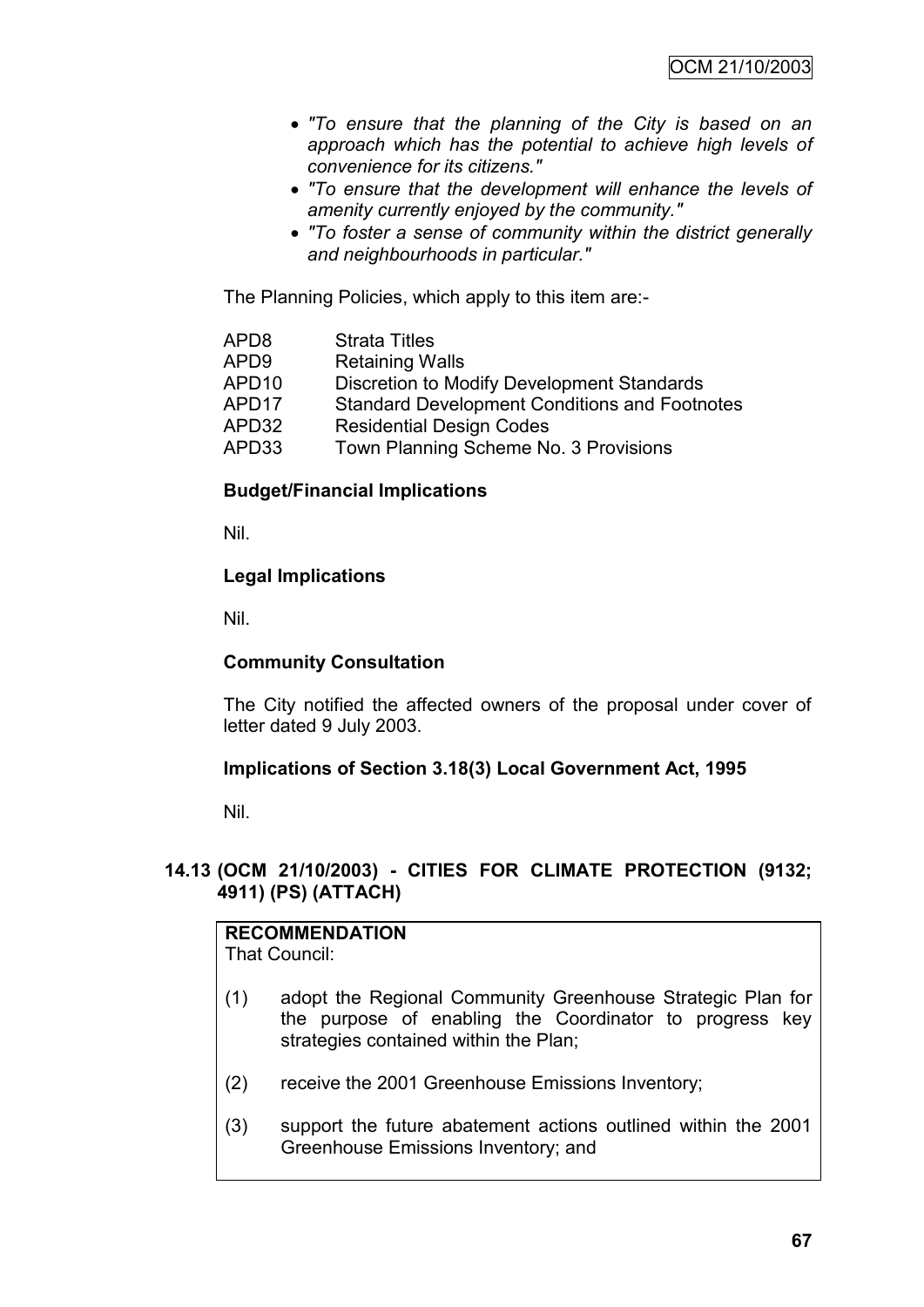(4) join the Cities for Climate Protection Plus program.

### **COUNCIL DECISION**

### **Background**

The City of Cockburn has been progressing towards the implementation of the Cities for Climate Protection program. This program is being managed by the International Council for Local Environmental Initiatives and aims to assist Local Government Authorities with establishing Local Action Plans to provide long term reductions in greenhouse emissions within Council operations and across the community.

The program is based on the implementation of 5 stages, or milestones, as follows:

Milestone 1 - conduct an emissions inventory of current Council and community activity and a forecast of greenhouse emissions growth in the future.

Milestone 2 - establish an Emissions Reduction Goal for both the corporation and the community.

Milestone 3 - develop a Local Action Plan.

Milestone 4 - implement the Local Action Plan.

Milestone 5 - monitor and report on the implementation of the Local Action Plan.

Milestone 1 was completed in 1999, followed by the completion of Milestone 2 in December 1999. With the completion of Milestone 2, Council accepted a recommendation for a 20% reduction on 1996 levels by 2010, on both corporation and community targets. This was followed by the completion of Milestones 3 and 4 on the 7 December, 2001.

Milestone 3 was completed with the adoption of the Corporate Local Action Plan and the Draft Regional Community Greenhouse Strategic Plan. The Corporate Local Action Plan deals with reducing greenhouse emissions from Council activities and facilities. This encompasses buildings, vehicles, streetlights and waste. The Draft Regional Community Greenhouse Strategic Plan is a co-operative regional approach through the Southern Metropolitan Regional Council, with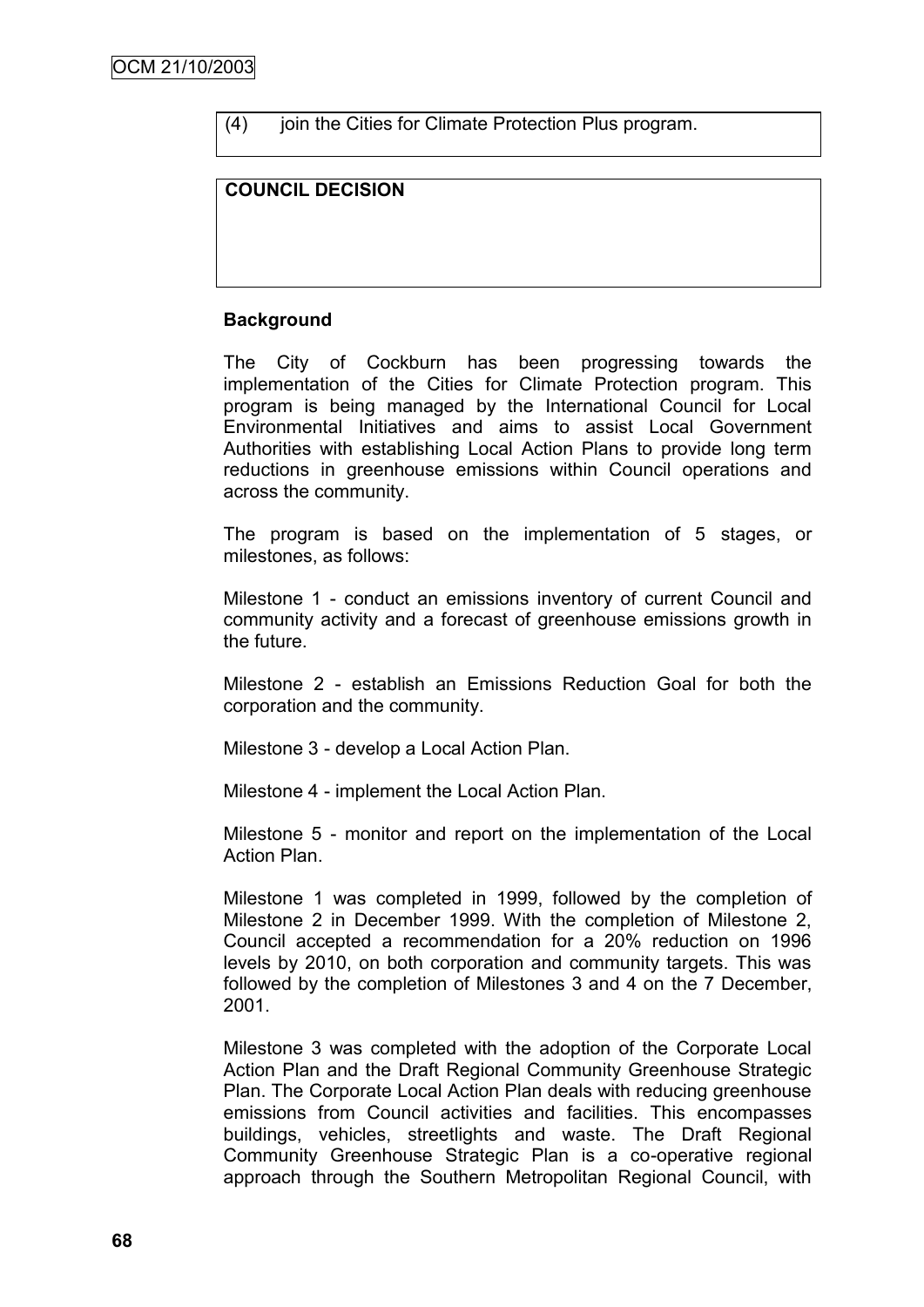Canning, East Fremantle, Fremantle, Kwinana, Melville and Rockingham. This plan deals with reducing greenhouse emissions within the community through the residential, commercial, industrial and transport sectors. The Draft Regional Community Greenhouse Strategic Plan was adopted by Council on the 31<sup>st</sup> October, 2000.

There has some notable achievements Implementing Milestones 4, such as:

- The appointment of the Greenhouse Gases Project Co-ordinator, Dr Stephanie Jennings, to implement Regional Community Greenhouse Strategic Plan.
- Retrofitting the Administration Building which resulted in a reduction of 83 tonnes of  $CO<sub>2</sub>e$  per year.
- Establishment of a Greenhouse Emission Reduction Reserve Fund (GERRF) to fund further auditing and retrofitting of Council facilities
- A number of Greenhouse Gas Reduction achievements

#### **Submission**

N/A

### **Report**

### Regional Community Greenhouse Strategic Plan

The implementation of the Draft Regional Community Greenhouse Strategic Plan has been co-ordinated by Dr Stephanie Jennings. One of the first duties for Dr Stephanie Jennings was to finalise the Draft Regional Community Greenhouse Strategic Plan. The final version was completed and is now presented to Council for endorsement (see attached). The content and actions are similar to the adopted draft version, with the notable difference of the inclusion of an Annual Regional Action Plan for 2003 (Appendix 1) that outlines the programs for this calendar year.

Part of Dr Jennings work is to apply for external funding to assist with the implementation of the Regional Community Greenhouse Strategic Plan. Already she has been successful in obtaining \$30,000 joint funding from the Sustainable Energy Development Office, to undertake the Regional residential pilot project -Green Houses. The main objective of the pilot project is to develop, implement and evaluate a community program that achieves sustained reductions in household energy consumption in a manner that can be replicated in a larger program in the future. The project aims to test the success of goal setting techniques together with different communication paths to achieve behaviour change associated with home energy use.

The adoption of the Strategic Plan carries no financial implications as the implementation of the plan is currently funded until at least the end of this financial year.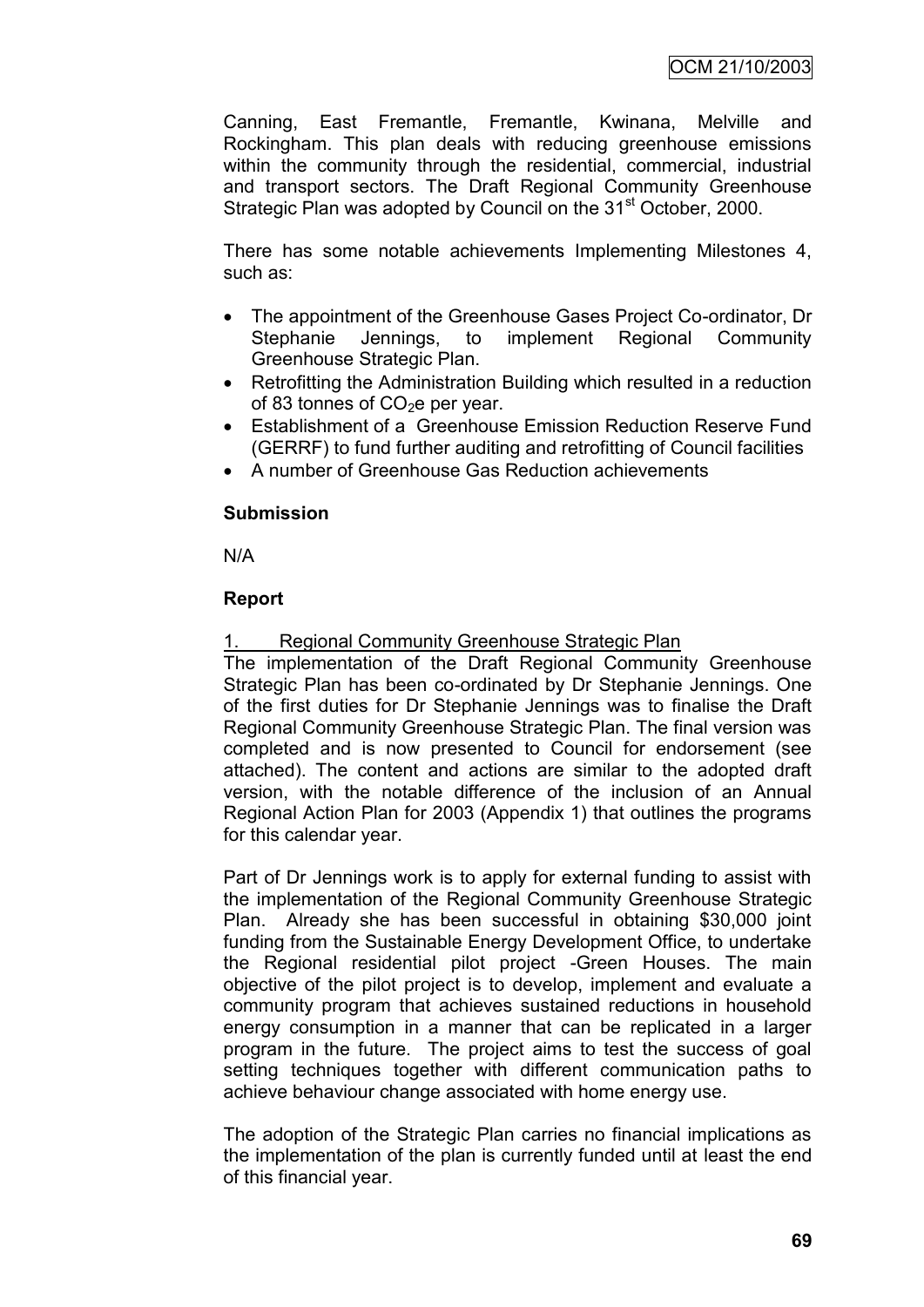### Greenhouse Emission Inventory

The completion of Milestone 5 required undertaking an inventory of the corporation"s greenhouse emissions, similar to what was undertaken to complete Milestone 1. The completion of the 2001 Greenhouse Emissions Inventory report (see attached), verified by the Cites for Climate Protection Office, resulted in the City receiving Milestone 5.

The report revealed that the corporation's greenhouse emissions had increased by 35% since 1996. In 1996 the corporation emitted 7543.7 tonnes CO2e, by 2001 this increased to 10202.6 tonnes CO2e. There were increases in greenhouse emissions in all sectors, building, vehicle fleet, streetlights, water and waste. As a growing City this outcome was not entirely unexpected. The City"s population has grown by 15% since 1996 and consequently the City"s staff and infrastructure has grown to support the needs of the community.

The report outlines a number of abatement activities undertaken to date, as well as a number of future abatement activities to be undertaken in the next two years. Proposals in regard to activities in future years requiring funding will be submitted to Council for consideration as part of the normal budget process.

#### 3. Cities for Climatic Protection Plus

With the completion of Milestone 5 the City of Cockburn has the opportunity to join CCP Plus. The aim of CCP™ Plus is to provide an avenue for Councils, that have completed the five milestones, to continue to engage with Cities for Climate Program™ (CCP) and maintain the benefits of being an active participant in the program. CCP™ Plus will continue to develop sustainable strategies for continued abatement activities within Councils and their communities, as well as create opportunities for knowledge exchange regionally, nationally and internationally.

The benefits of the program are similar to the CCP program,

- Access funding opportunities provided to CCP™ Program Councils by the Federal government
- Access to modules provided to CCP™ Program Councils by the Federal government
- Resource material produced, such as case studies highlighting the economic, environmental and social benefits of greenhouse action, newsletters, e-mail bulletins, CCP™ Snapshot etc.
- Continued access to the CCP™ software
- Technical services support, including support for the CCP™ software and electronic tools
- Access to expertise and networks of Councils to exchange information and ideas.
- Invitations to CCP™ forums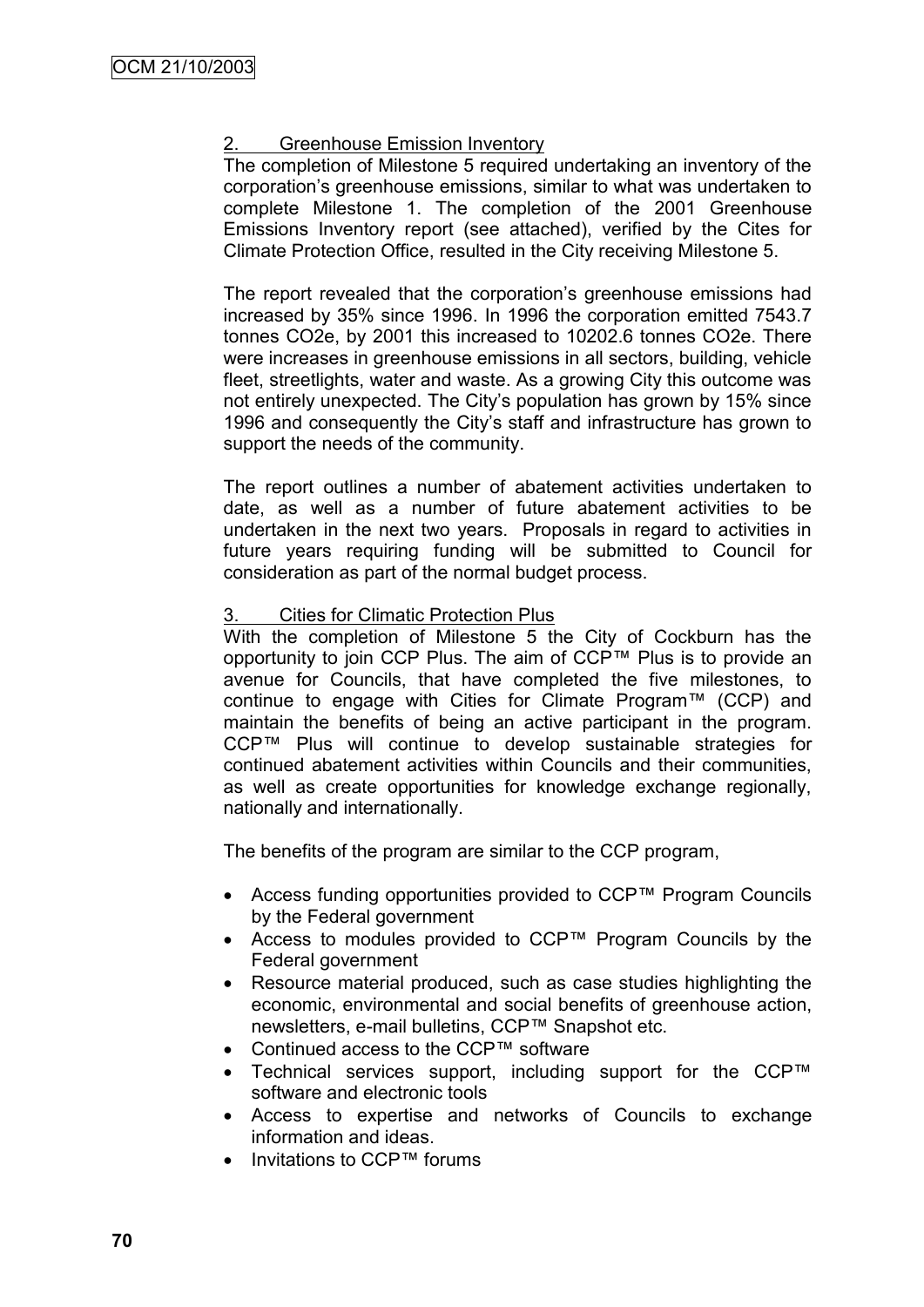CCP™ Plus is only available to Councils in Australia that have completed the five milestones of the CCP™ Program. There are no costs to join, but there are a number of commitments required when joining the program,

- 1. To allocate appropriate staff time to undertake commitments 2 and 3 as a minimum
- 2. To participate in the annual measures report, aimed to capture information on greenhouse abatement actions taken by CCP™ Program Councils, including greenhouse emissions, financial savings and investments.
- 3. To play an appropriate advocacy role for CCP™ as a leading Council committed to greenhouse abatement

Environmental Management Service is already undertaking commitments 1 and 2 within current budget allocations as part of the CCP program. The third commitment, which can be accommodated within current funding, requires the support of the Council. To date the relationship with CCP has been beneficial to the Council, and to the City staff with assistance in the undertaking, and planning for, greenhouse emission reductions. It would be appropriate as a leader in reducing greenhouse emissions, to support the CCP endeavours to encourage and support other Councils to join and complete the program.

### **Strategic Plan/Policy Implications**

The Corporate Strategic Plan Key Result Areas which apply to this item are:-

- 3. Conserving and Improving Your Environment
	- *"To ensure that the development of the district is undertaken in such a way that the balance between the natural and human environment is maintained."*
	- *"To manage the City's waste stream in an environmentally acceptable manner."*

#### **Budget/Financial Implications**

Funds for the actions required under the Plan for 2003/04 have been provided for in the Budget. Proposals in regard to activities in future years requiring funding will be submitted to Council for consideration as part of the normal budget process.

#### **Legal Implications**

Nil.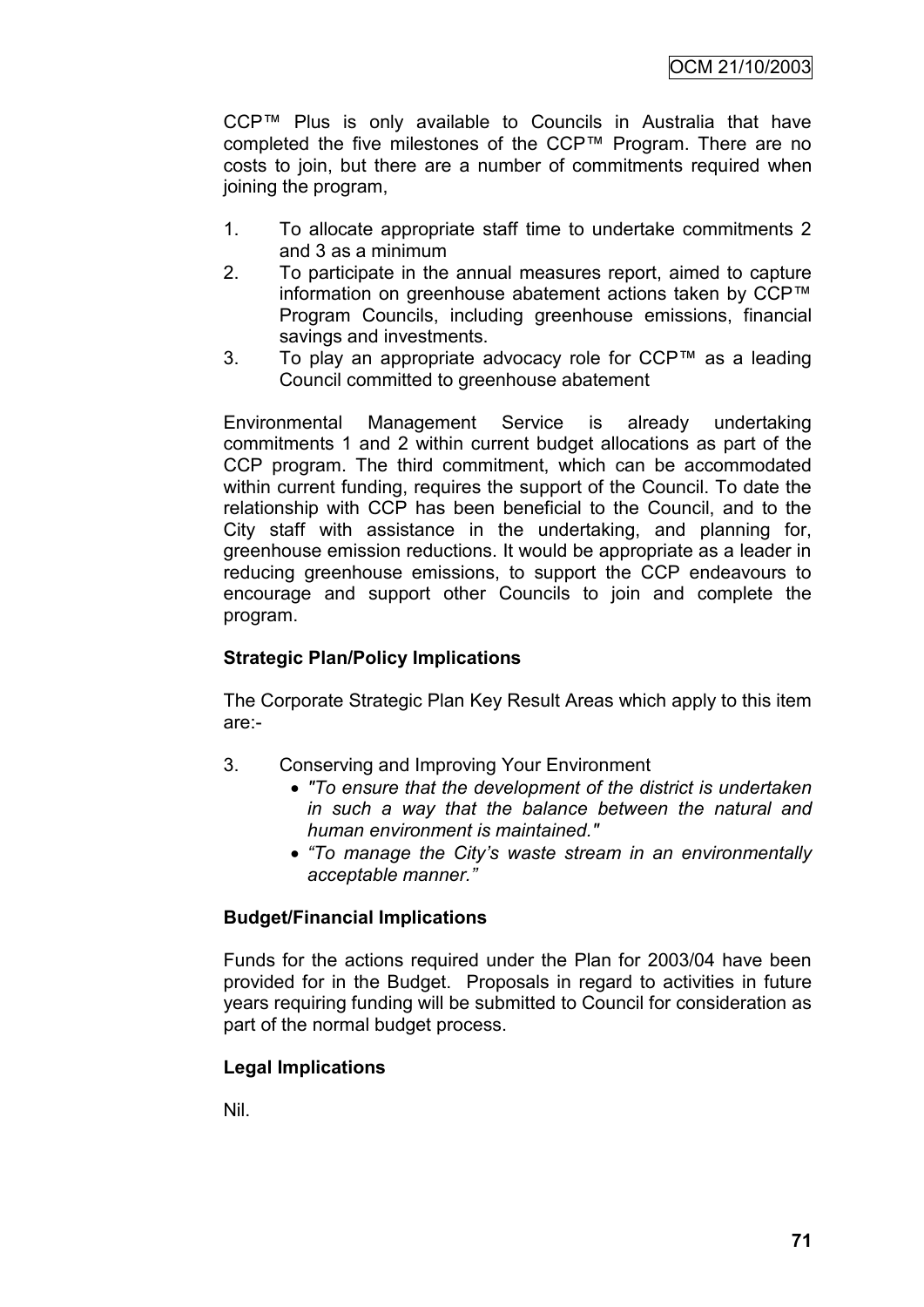### **Community Consultation**

N/A

### **Implications of Section 3.18(3) Local Government Act, 1995**

Nil.

### **14.14 (OCM 21/10/2003) - CITY OF COCKBURN LANDOWNER BIODIVERSITY GRANT SCHEME (6134) (CB) (ATTACH)**

#### **RECOMMENDATION**

That Council:

- (1) receive the report;
- (2) approve and endorse the Landowner Biodiversity Conservation Grant Scheme for Landowners in the Rural, Rural Living and Resource zones and;
- (3) authorise the approval of grants to a maximum of \$1,500 per individual or \$3,000 per group, having regard to the criteria set out in the Report.

### **COUNCIL DECISION**

### **Background**

At the Council meeting on 17 June 2003, Council agreed to:

- *1. support the concept of providing incentives for the owners of privately owned land within the Rural, Rural Living and Resource zones within the district to retain bushland as part of a strategy to protect and maintain biodiversity;*
- *2. include \$10,000 on the Budget for the 2003/04 Financial Year for a Biodiversity Incentive Strategy.*
- *3. support the trialling of the Cockburn Biodiversity Incentive Strategy for privately owned properties within the district, in relation to grants;"*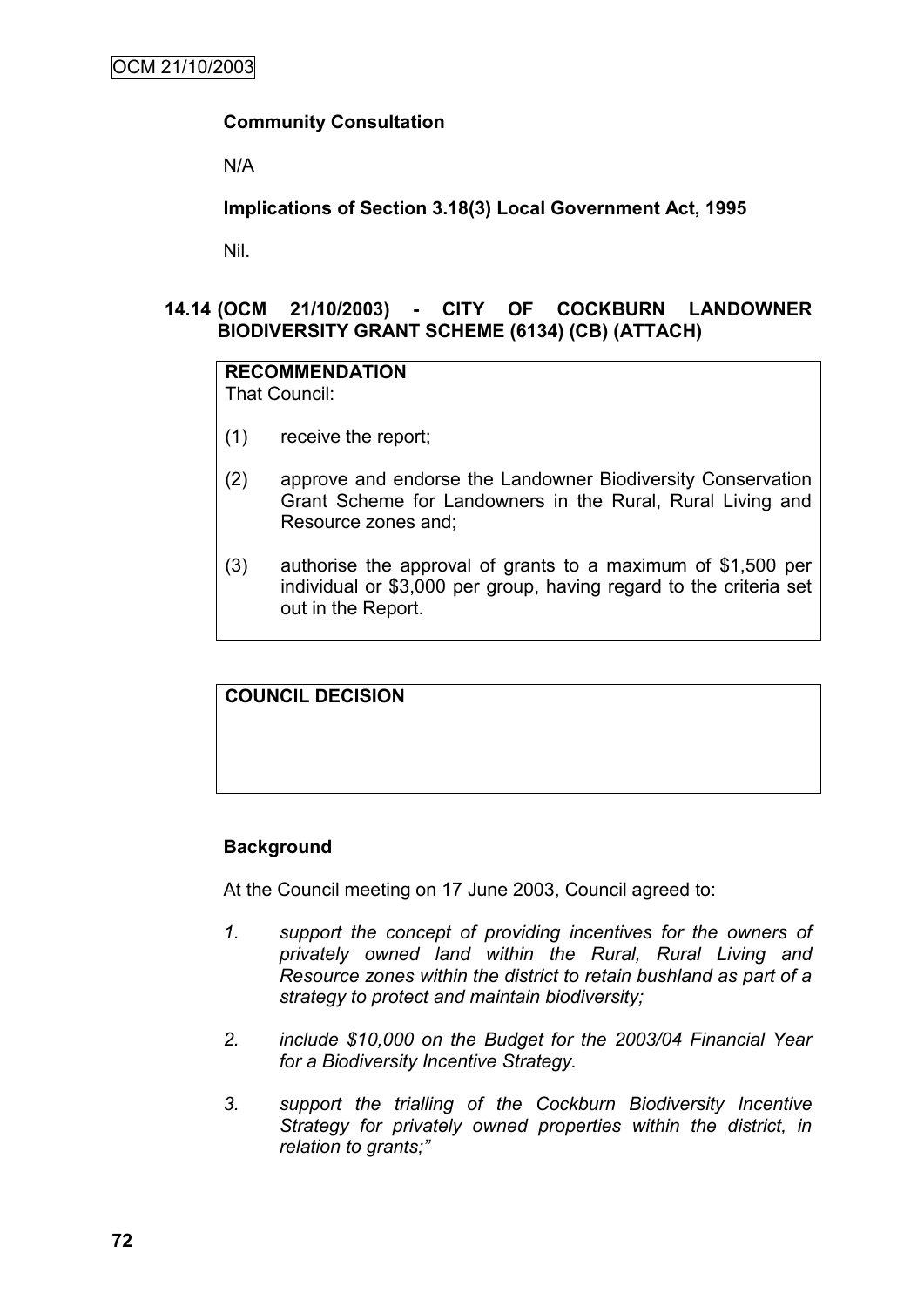A condition of this decision to allow the trial of a grant scheme was that a report be submitted to Council, detailing the final strategy with regard to the grant scheme.

#### **Submission**

Councils Environmental Services Department is proposing to commence and trial a grant system to determine landowner interest in biodiversity management and to promote Council's progress towards adopting an incentives strategy. It is intended that a total of \$15,000 be distributed via the grant scheme to landowners in the rural, rural living and resource zones within the district. The total pool is to be made up of \$10,000, which was allocated in the 2003/04 Budget, plus a further \$5,000 from Cockburn's share of the successful grant application from Round 2 of the Perth Biodiversity Project Grants.

With Council approval, the grants are to be advertised in early November 2003 with applications being received up to the end of November 2003.

This is the first year that these grants are to be funded. This initial round of funding is seen as a trial to gauge the support for the scheme. If they are well received, the proposal may be put to Council to extend the grant scheme in future years.

#### **Report**

The Landowner Biodiversity Conservation Grants are intended to give financial support to landowners living in the rural, rural living and resource zones who wish to conserve and enhance the natural bushland and wetland areas on their property. Only landowners in these areas will be eligible for grant funding.

Below is a brief overview of how the grant scheme will operate. A full copy of the grant brochure and application form is included in the Agenda attachments. The package gives further details on how the scheme is to be administered. It is intended that the final package to be sent to landowners will be as per the Agenda attachment but double sided and folded in booklet form.

- The grants will be advertised in the local newspapers and in Councils own newsletter, Cockburn Soundings, in early November 2003.
- Grant applications will be made by completing an application form, which is to include a brief overview of the works to be undertaken and the reasons for doing so.
- Projects must be of benefit to the natural environment on the property and must promote the conservation of the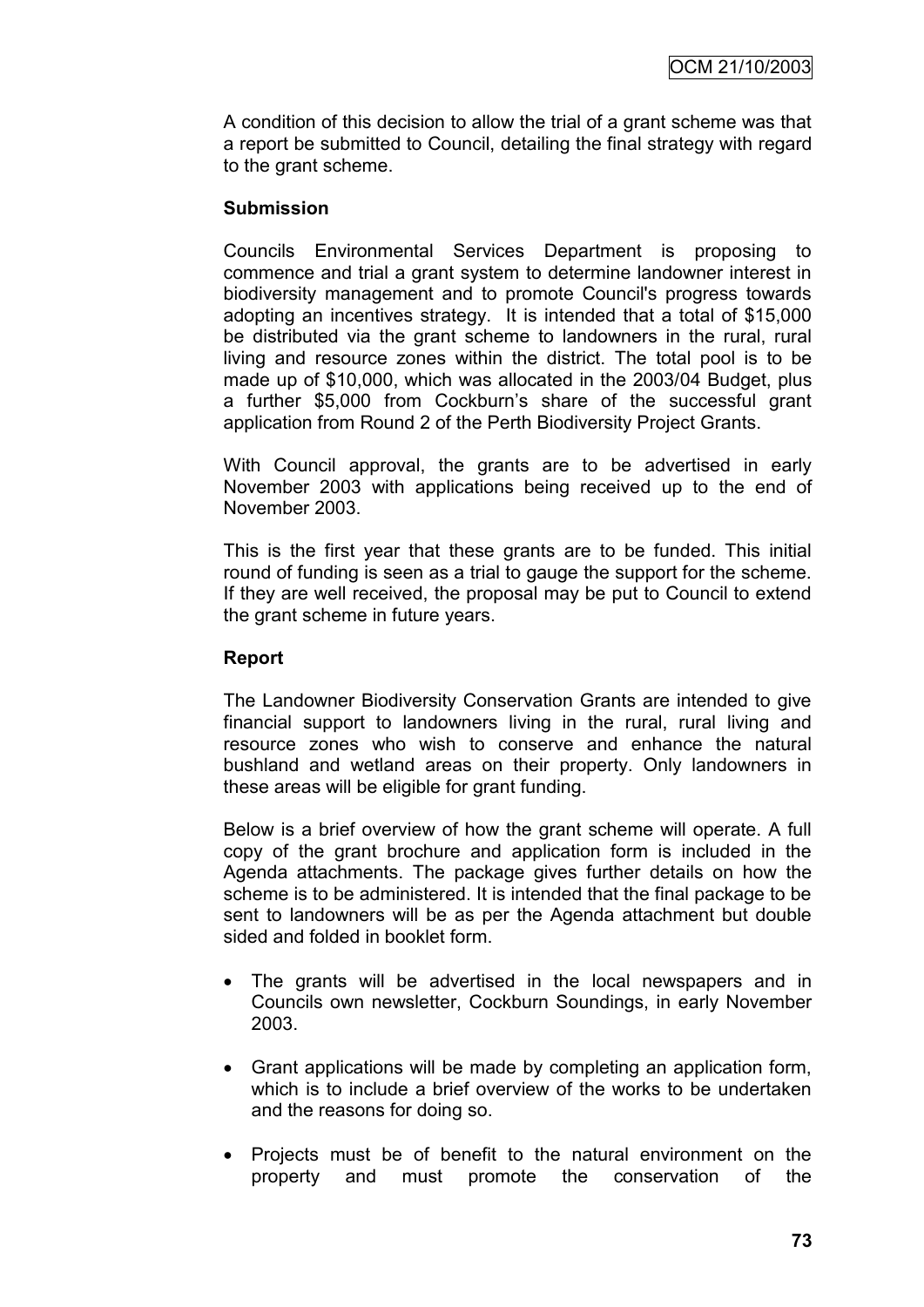bushland/wetland. Eg, fencing to protect bushland, revegetation with endemic species, wetland water quality improvement.

- Landowners must contribute equally to the project either financially or in-kind. Eg, If landowners are applying for a grant to fence a piece of bushland to exclude stock, the grant may be for the materials with the In-kind portion being the labour component.
- It will be a requirement that any funds that are allocated must be spent and reported on by the end of the same financial year, this being the  $30<sup>th</sup>$  June the following year.
- Grants are to be limited to \$1,500 for individual landowners or \$3,000 if groups of landowners are making a joint application.
- Examples of projects that may be funded could include, funds to carryout weed control work, erection of fencing to keep out stock, revegetation to link bushland areas, erosion control and dieback control.
- Grants will be allocated on order of merit until the funding pool is exhausted. Inspection and assessment of the bushland/wetland on the property may be required to determine eligibility. A staff member from Councils Environmental Services Section will assess applications and undertake inspections should they be required. The decisions made regarding the allocation of funds by Council staff are final and no further correspondence will be entered into.
- As a condition of the funding successful applicants will be asked to abide by the funding conditions and complete a simple management agreement.
- Preference will be given to properties with large remnant bushland or wetland areas that are of good biodiversity value. Smaller areas of bushland will be considered if linked to adjoining properties or green corridors or if the conservation value of the area in question is extremely high.
- Projects must feature physical on-ground works such as weed control, fencing or revegetation.
- All revegetation work must utilise local plant species.
- Projects/Works must be technically sound, i.e., the project must be technically achievable with the funds requested with the prospect of excellent outcomes.
- Priority will be given to landowners with no existing protection. If for example a conservation covenant has been taken out over the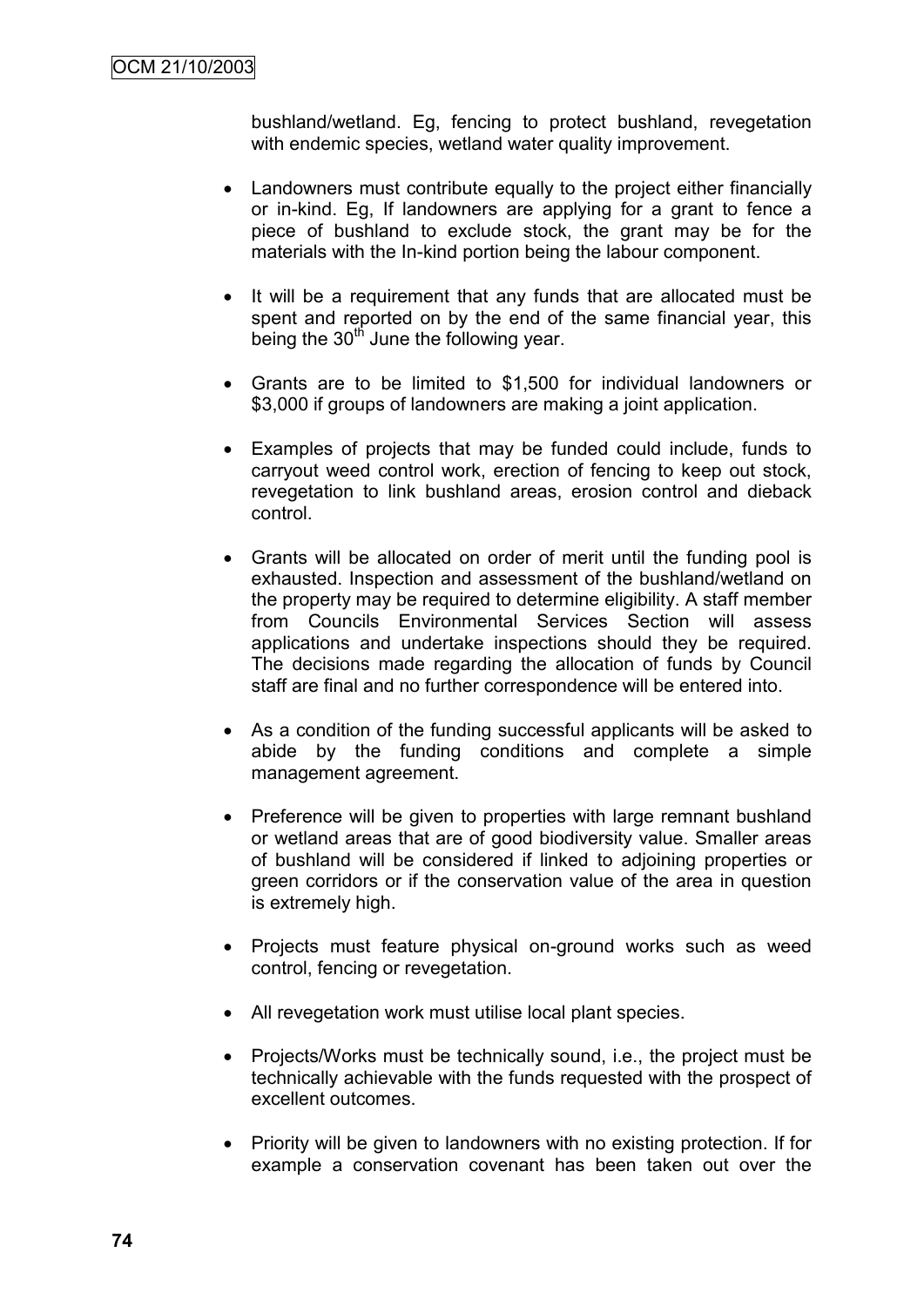property one would expect that the bushland is in good hands. By allocating the funds to properties with no existing protection additional bushland or wetland areas can be conserved by the grant funding.

- Once a landowner has received funding for a successful application they will be ineligible to apply for another grant for a period of two years. No new applications will be accepted until a landowner has successfully acquitted a previously funded project.
- A final report on the outcomes is to be completed by the landowner on finalisation of project.

This is the first year that these grants are to be funded. This initial round of funding is seen as a trial to gauge the support for the scheme. If the grants are well received Council approval will be sought to offer grants to landowners on an annual basis.

It is recommended that Council adopt the Biodiversity Grant documentation and that the scheme be advertised during the month of November 2003.

The Manager Planning Services will provide a list of successful grant applicants to Councillors in the Elected Members Newsletter.

### **Strategic Plan/Policy Implications**

The Corporate Strategic Plan Key Result Areas which apply to this item are:-

- 2. Planning Your City
	- *"To foster a sense of community within the district generally and neighbourhoods in particular."*
- 3. Conserving and Improving Your Environment
	- *"To conserve the quality, extent and uniqueness of the natural environment that exists within the district."*

#### **Budget/Financial Implications**

Funding of \$10,000 was included in the 2003/04 budget for this purpose. Grant money of \$5,000 has also been received from the Perth Biodiversity Project.

### **Legal Implications**

None foreseen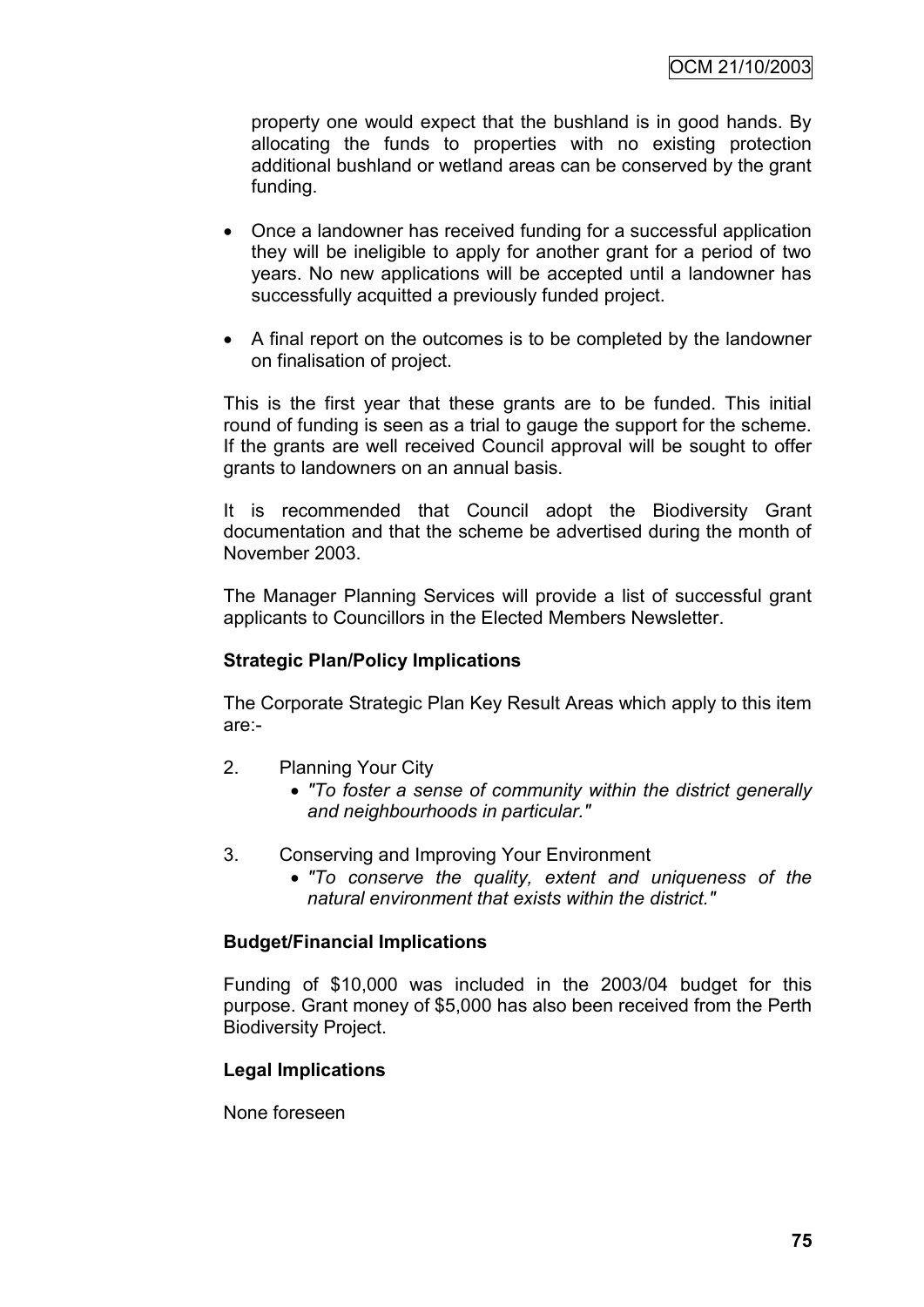### **Community Consultation**

Undertaken as part of the preparation of the landowners incentive strategy.

In excess of 97 survey questionnaires were returned out of 338 circulated, a response rate of 28%. Refer to 17 June 2003, Agenda attachment.

#### **Implications of Section 3.18(3) Local Government Act, 1995**

Not applicable. However, the WA Local Government Association is currently preparing a comprehensive document for local government "Perth Biodiversity Project", to which the Council will need to have due regard.

#### **14.15 (OCM 21/10/2003) - RE-CONSIDERATION OF SPECIAL CONDITION 9 - DEMOLITION OF JANDAKOT WOOL SCOURING BUILDINGS AND SITE REMEDITION APPROVAL - LOT 1 & 5 PARKES STREET & (NO 1) PARKES STREET, JANDAKOT (4412998, 4313401) (MR)**

### **RECOMMENDATION**

That Council:

- (1) not require the applicant to retain the 1937 wool scouring plant (machinery) approx 2 x 8m with a plaque which was proposed to be relocated into a small building following the completion of earthworks;
- (2) grant a revised approval to the demolition of buildings and remediation of the site known as Jandakot Wool Scourers at 29 Parkes Street, Jandakot subject to the following conditions:-

#### Standard Conditions:

- 1. Development may be carried out only in accordance with the terms of the application as approved herein and any approved plan.
- 2. Nothing in the approval or these conditions shall excuse compliance with all relevant written laws in the commencement and carrying out of the development.
- 3. No activities causing noise and/or inconvenience to neighbours being carried out after 7.00pm or before 7:00am, Monday to Saturday, and not at all on Sunday or Public Holidays.
- 4. The carrying on of the demolition and earthworks must not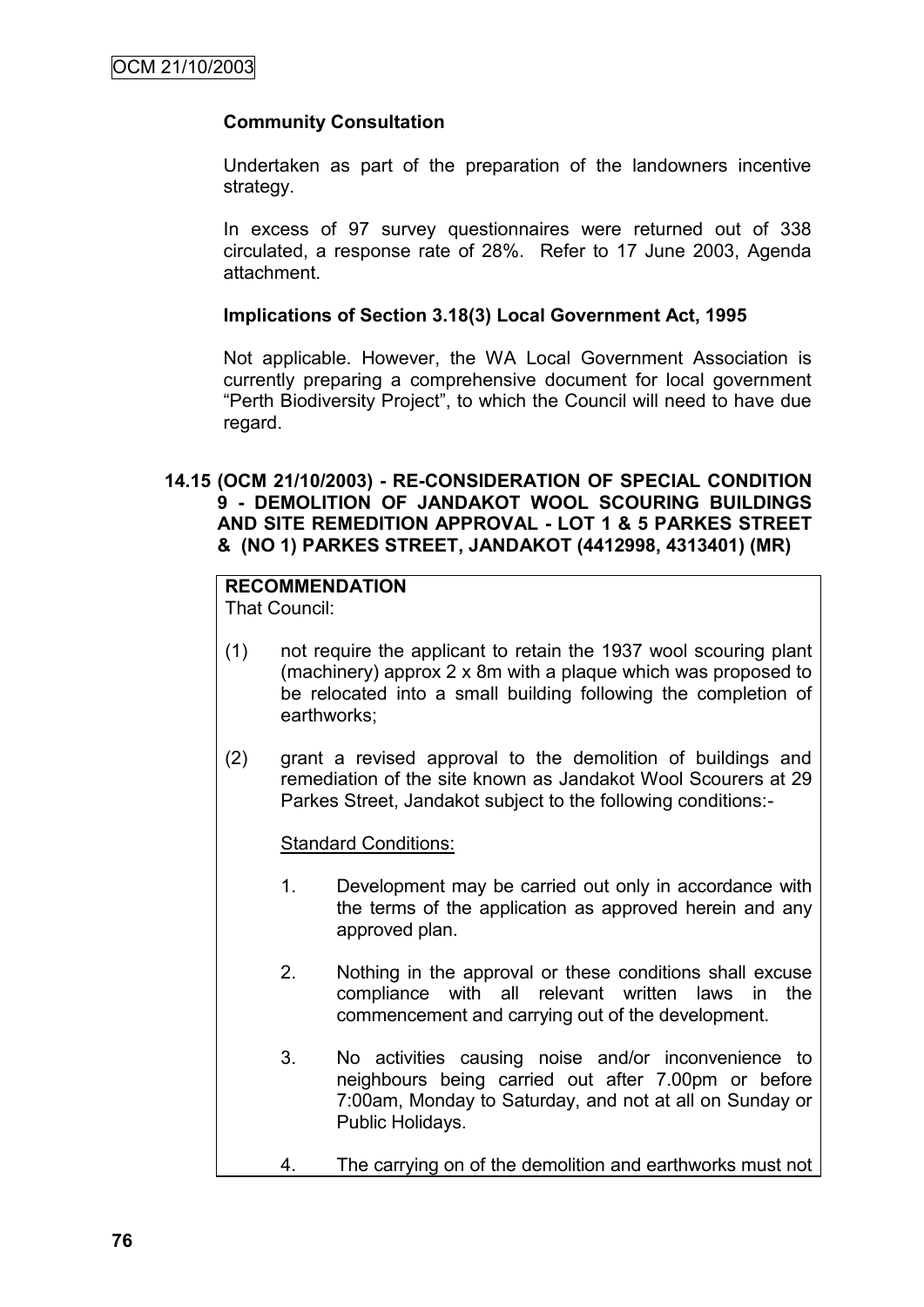cause a dust nuisance to neighbours. The developer is required to submit a Dust Management Plan in accordance with the Council"s Guidelines for the Preparation of Dust Management Plans for development sites within the City of Cockburn. The plan is to be approved by the Council"s Principal Health Officer prior to the commencement of earthworks and complied with during the life of the development. The burning of vegetation is prohibited.

- 5. Earthworks over the site and batters must be stabilised to prevent sand or dust blowing, and appropriate measures shall be implemented within the time and in the manner directed by Council in the event that sand or dust is blown from the site.
- 6. All stormwater being contained and disposed of on-site.
- 7. The applicant engaging a suitably qualified practicing Engineer to certify that the whole of the lot subject to earthworks is suitable for development to the satisfaction of the Council prior to applying for subsequent development approval and a Building Licence.

### Special Conditions

- 8. The removal of any soil or material deposited onto Hammond Road and Parkes Street being to the satisfaction of the City's Engineering Services.
- 9. The applicant engaging an artist to develop artworks near Yangebup Lake, to recognise the former Jandakot Wool Scourers site, upon the completion of earthworks. A plaque must also be mounted on the artwork to recognise the significance of the place. These works are to be carried out at the cost of the applicant in consultation with the Council and with community input.
- 10. No clearing of vegetation or earthworks is to occur within 50 metres of Lake Yangebup as depicted "in red" on the approved plans.
- 11. A maximum batter or slope of 1:6 being provided along the 50-metre perimeter described in special condition 10.
- 12. All contaminated soil and material must be removed from the site and disposed off in accordance with the specifications of the Department of Environmental Protection, to the satisfaction of the Council.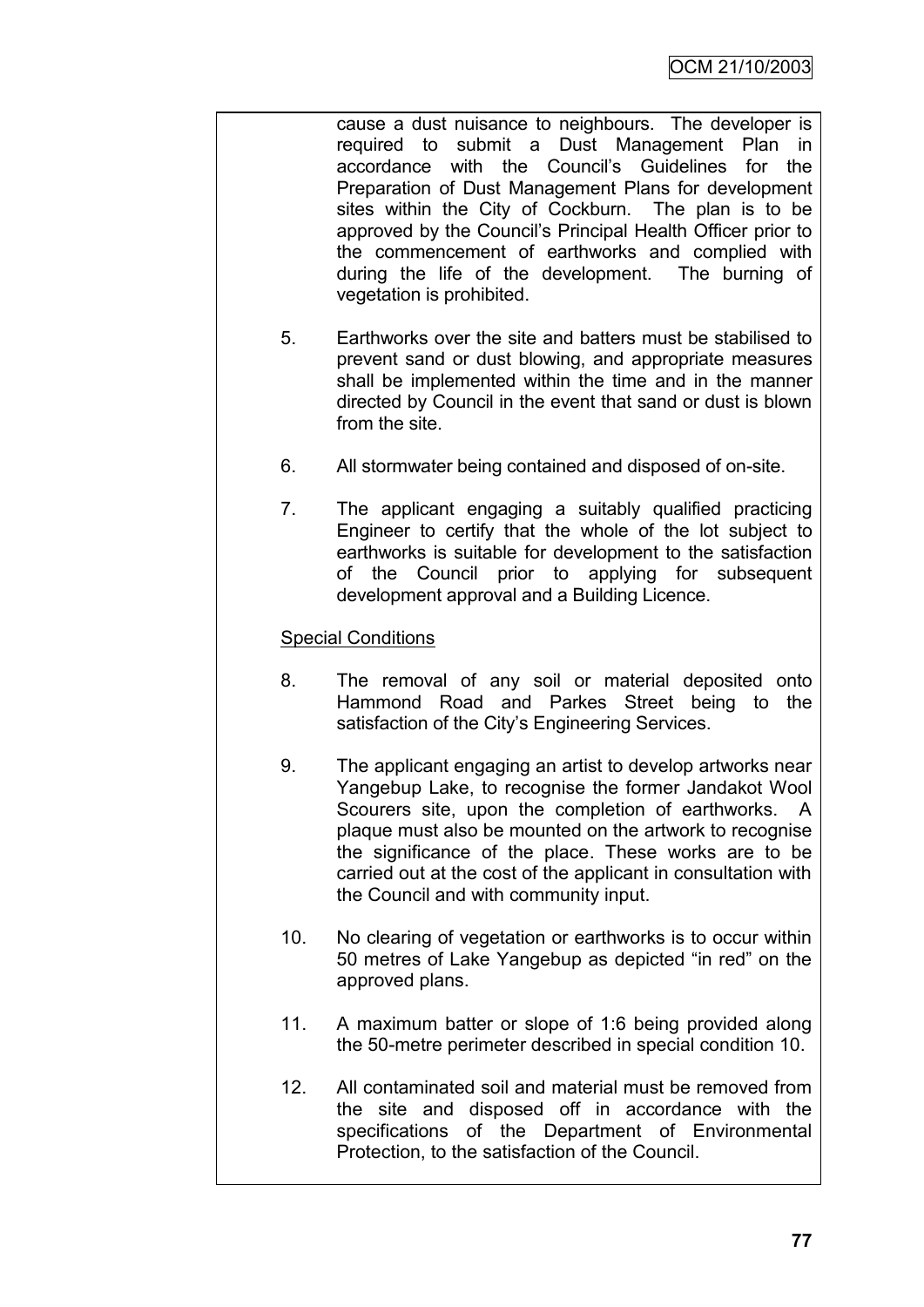13. A final report prepared by a suitably qualified Environmental Consultant must be undertaken to outline the suitability of the site for mixed business development following the completion of site remediation and earthworks.

### Footnote

1. In relation to Special Condition 9, the artworks must be made from durable materials to withstand the elements. The work should be safe for the public and be vandal proof as practicable.

(3) issue a Schedule 9 notice of approval accordingly.

### **COUNCIL DECISION**

### **Background**

| ZONING:          | MRS: Urban                         |                                                           |  |
|------------------|------------------------------------|-----------------------------------------------------------|--|
|                  |                                    | DZS2:   Mixed Business                                    |  |
| <b>LAND USE:</b> |                                    | <b>Existing Industrial Buildings and Settlement Ponds</b> |  |
| APPLICANT:       | David Barnao & Co                  |                                                           |  |
| OWNER:           | Jandakot Wool Scouring Co. Pty Ltd |                                                           |  |
| LOT SIZE:        | 27ha                               |                                                           |  |
| USE CLASS:       | Demolition - Use not Listed        |                                                           |  |

Council at its Ordinary Meeting on 18 March 2003, resolved to approve the redevelopment and site remediation of the Jandakot Wool Scourers site subject to various conditions which included Special Condition 9 as follows:-

*"9. The 1937 wool scouring plant (machinery) approx 2 x 8m being retained together with a plaque and relocated into a small building approved by Council, following the completion of earthworks. Explanatory text relating to history of the area must also be displayed."*

The Jandakot Wool Scourers is a place that has been entered onto the City"s Municipal Heritage Inventory as having historic, scientific and social significance. The wool scouring started on the site in 1927 and more recently was decommissioned and relocated to the Kwinana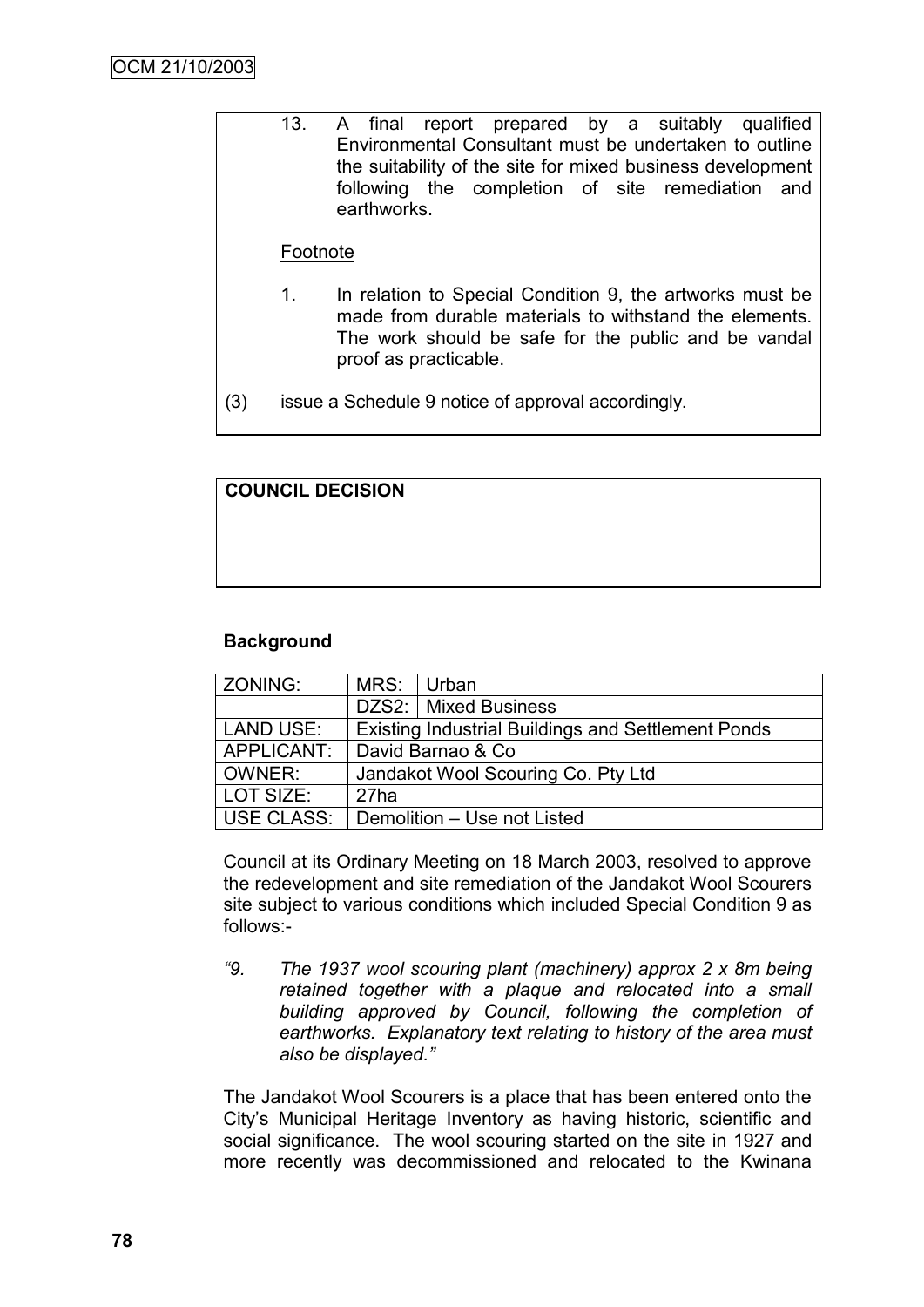Industrial Heavy Industrial strip. The Management Category of the Site is "C" which simply stated:-

Council"s Heritage Architect has reconsidered his earlier recommendations which were incorporated into the planning approval for the site remediation and no longer believes that the retention of the equipment is desirable.

#### **Submission**

The applicant seeks the Council"s consent to delete Special Condition 9 on the basis of further advice from Council"s Heritage Architect as follows:-

"The original proposal in the heritage assessment was to move the old wool scouring item of equipment to a different location on the Jandakot site and have it located under a simple roof.

*The wool scrubber plant equipment was re-assessed and it is considered that it would be a hazard if used in its present form. It would be an attraction for vandalism and there are too many areas that would be unsafe for children or the general public.*

*As a result of re-assessing the old scouring equipment plant, it is recommended that:-*

- *1. An area near the lake be reserved for the information centre regarding the Wool Scourers site*
- *2. A simple roof on 4 columns be erected to cover the information*
- *3. Plaques giving information regarding the Wool Scourers site be erected under the roof*
- *4. The plaques should be mounted on an artwork prepared by a Local community group using parts from the original scrubber*

*Telling the history of the site is important. The plaques to explain what happened have been done in many other places throughout the State.*

*The location of the site identification proposed to be by the lake could be used by the new occupants of the site and local residents.*

*The reduction of vandalism on sites such as this becomes a major headache for Council and therefore it is proposed that this a) is kept as simple as possible; and b) has community involvement.*

*It is expected that the cost of the artist's fee for the sculpture would be in the total budget for the erection of the shelter and seating on part of the site development."*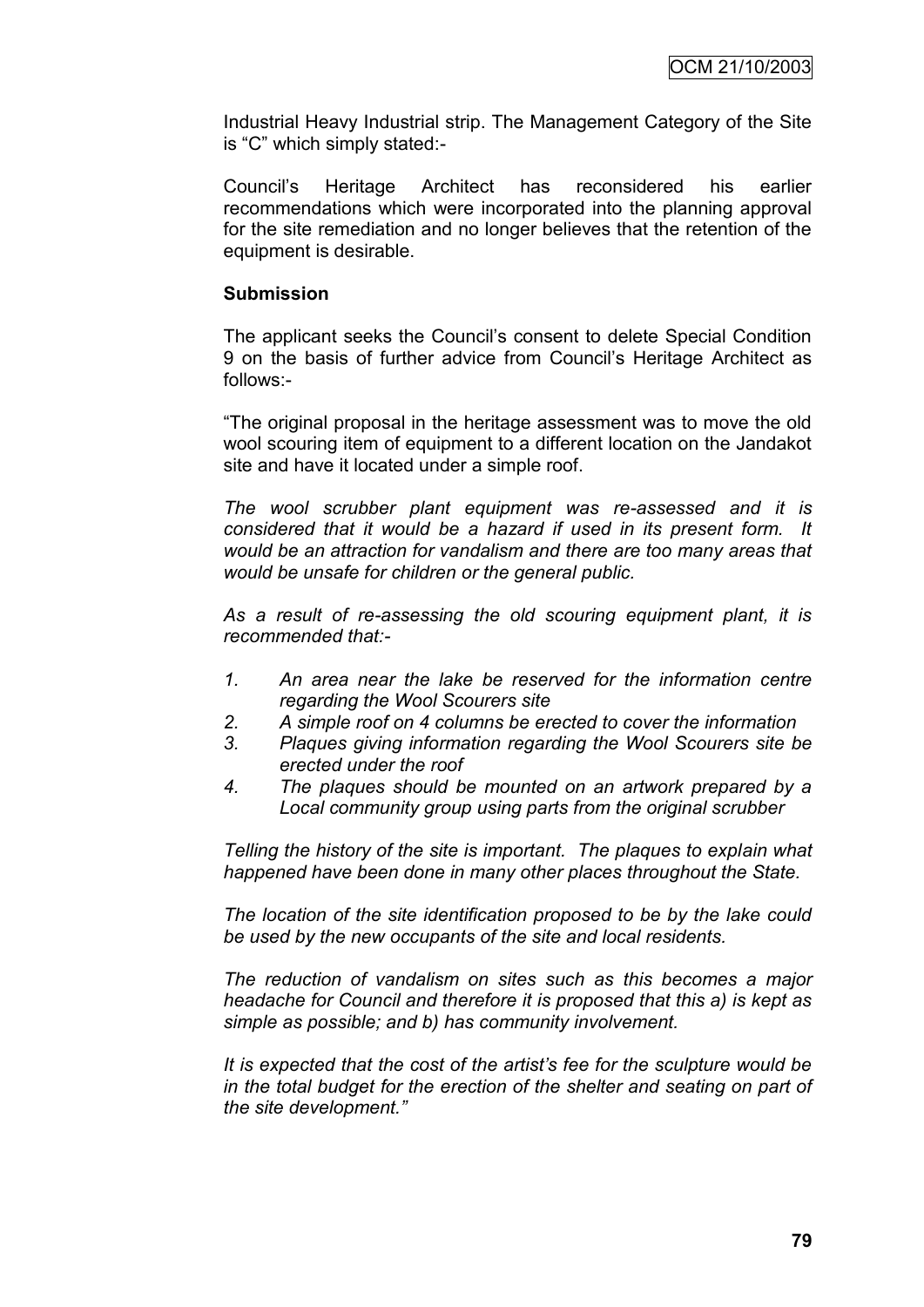### **Report**

The alternative suggestions from Council"s Heritage Architect are considered reasonable under the circumstances with the exception of erecting a roof structure which isn"t considered necessary. For example there are existing examples of weatherproof sculptures along a heritage trail around Yangebup Lake that are not covered by roof structures. The artworks must be made from durable materials to withstand the elements. The work should be safe for the public and be as vandal proof as practicable. The existing trail around part of Yangebup Lake could form a completed loop to link with the proposed artworks following the Western Australian Planning Commission acquiring reserved land on the site of the former Jandakot Wool Scourers.

### **Strategic Plan/Policy Implications**

The Corporate Strategic Plan Key Result Areas which apply to this item are:-

- 2. Planning Your City
	- *"To ensure that the planning of the City is based on an approach which has the potential to achieve high levels of convenience for its citizens."*

#### **Budget/Financial Implications**

Council's decision is appealable. Legal representation will be required if an appeal is lodged with the Tribunal.

#### **Legal Implications**

Nil

#### **Community Consultation**

The proposed demolition of the wool scouring buildings was previously advertised for public comment earlier this year by a display advertisement in the local newspapers circulating in the district. No submissions of objection were received.

#### **Implications of Section 3.18(3) Local Government Act, 1995**

Nil.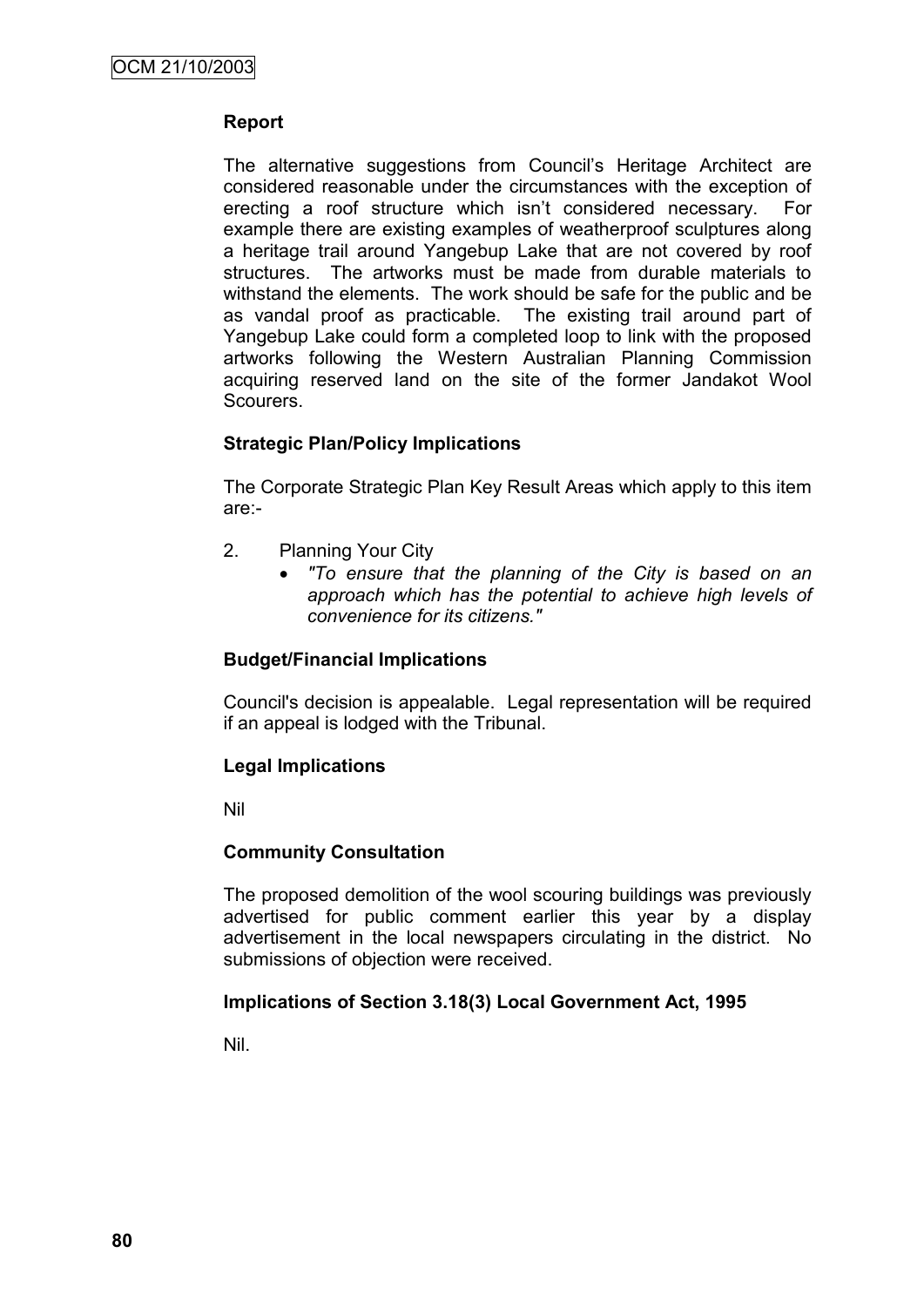**14.16 (OCM 21/10/2003) - PROPOSED SUBDIVISION - LOT 10 (222) HAMILTON ROAD, SPEARWOOD - OWNER: M & K DONJERKOVICH - APPLICANT: D DONJERKOVICH (123032) (ACB) (ATTACH)**

#### **RECOMMENDATION**

That Council:

- (1) advise the Western Australian Planning Commission it does not support subdivision of Lot 10 Hamilton Road Spearwood (WAPC Ref: 123032) for the following reasons:
	- 1. The land is within a Department of Environmental Protection odour buffer to the Watsons Abattoir in Spearwood where further subdivision is not encouraged.
	- 2. The proposed subdivision would create a residential size lot ( $759m^2$ ) in a locality which is zoned Rural in Council's Town Planning Scheme that would conflict with the intent and purpose of that zone.
	- 3. The proposal is ad hoc and if approved, could set a precedent for further subdivision of a similar kind, which collectively would jeopardise present planning objectives.
	- 4. The subject land forms part of a large area, which requires comprehensive planning (including agreement to an overall road pattern, the allocation of land for recreation and other public uses, provision for essential infrastructure and equitable arrangements for developer contributions), and approval to the subdivision would be premature and prejudice the overall planning for the area.
	- 5. The proposal creates unsewered lots. This is contrary to the Government Sewerage Policy for the Perth Metropolitan Region.
- (2) advise the applicant that it would be prepared to reconsider its position following the completion of Odour Modelling of Watsons Plant and the preparation of a Structure Plan for the area.

### **COUNCIL DECISION**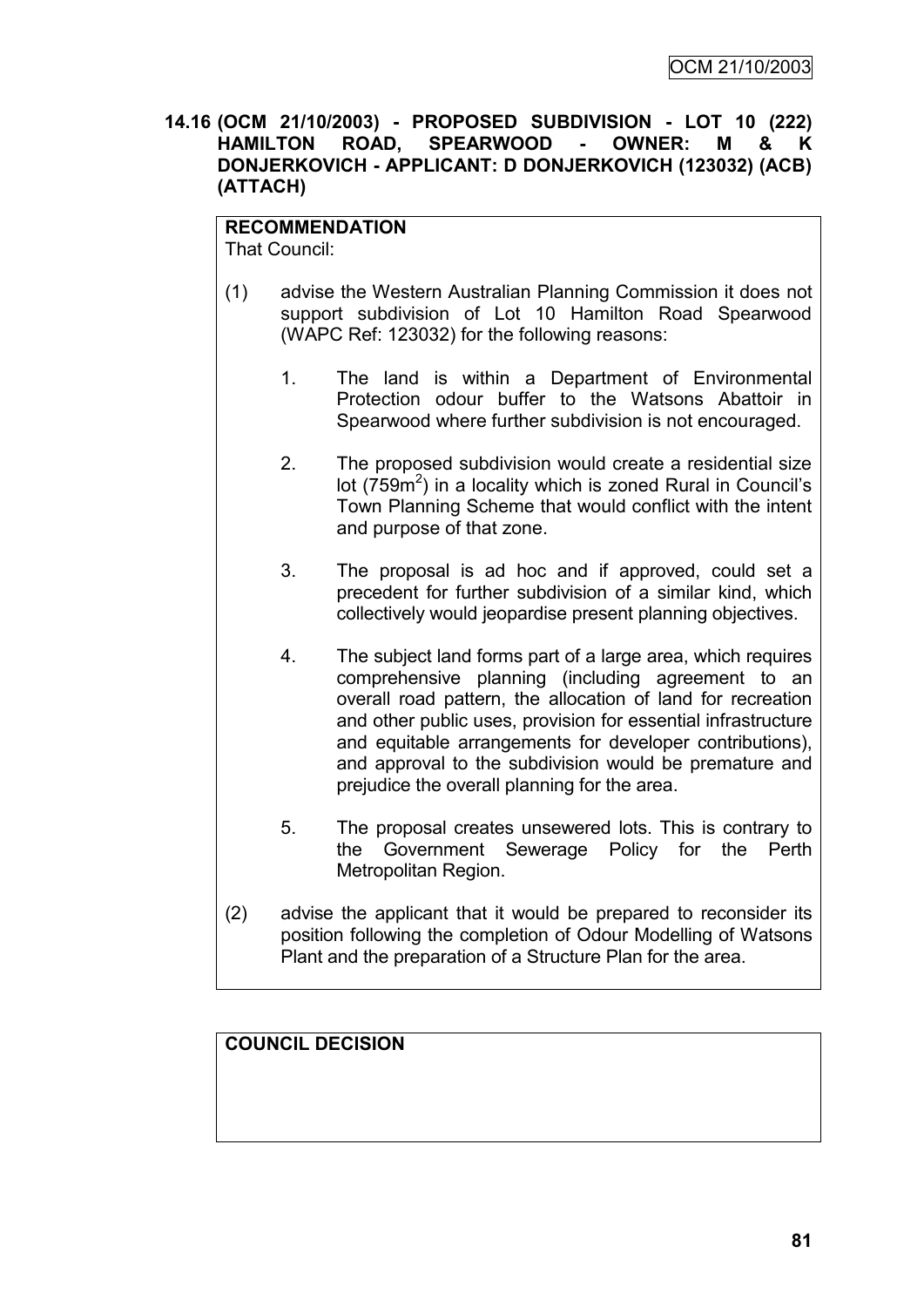### **Background**

| ZONING:           | MRS:                                                     | Urban                           |  |
|-------------------|----------------------------------------------------------|---------------------------------|--|
|                   | TPS3:                                                    | Rural                           |  |
| <b>LAND USE:</b>  |                                                          | 3 houses (1 x house and duplex) |  |
| LOT SIZE:         | 8827m <sup>2</sup>                                       |                                 |  |
| AREA:             | Proposed Lot $1 - 8068m^2$ and proposed Lot 2 - $759m^2$ |                                 |  |
| <b>USE CLASS:</b> | N/A                                                      |                                 |  |

The landowner previously applied for subdivision of Lot 10 in March 1998 (WAPC Ref: 106661). This application facilitated a similar lot configuration to that currently proposed with lot areas of 1015 $m<sup>2</sup>$  and  $7812m<sup>2</sup>$  lot. At the time this application was made, the land contained a single residence on the proposed  $7812m<sup>2</sup>$  lot and a duplex on the 1015 $\mathrm{m}^2$  site.

On 16 March 1998, Council recommended refusal of the application.

On 19 May 1998, the Commission refused this subdivision application (WAPC Ref: 106661) for the following reasons:

- *1. "The Commission is not prepared to approve a subdivision in an area which requires comprehensive planning including agreement in relation to the appropriate land uses, acceptable*  road pattern and the equitable provision of infrastructure *services and the allocation of land for recreation and other possible uses.*
- *2. The proposal creates unsewered lots. This is contrary to the Government Sewerage Policy for the Perth Metropolitan Region.*
- *3. Approval to the subdivision would create an undesirable precedent for the further subdivision of other lots of a similar size in the Rural Zone of this locality."*

#### **Submission**

The applicant has resubmitted the subdivision application to excise the duplex from Lot 10 and requests this application be referred to Council for special consideration.

The current application is similar to that previously refused by the Commission on 19 May 1998 (WAPC Ref: 106661), the only difference being the proposed lot areas of 759m<sup>2</sup> and 8068m<sup>2</sup>.

The applicant requests Council be mindful of the following when considering the application: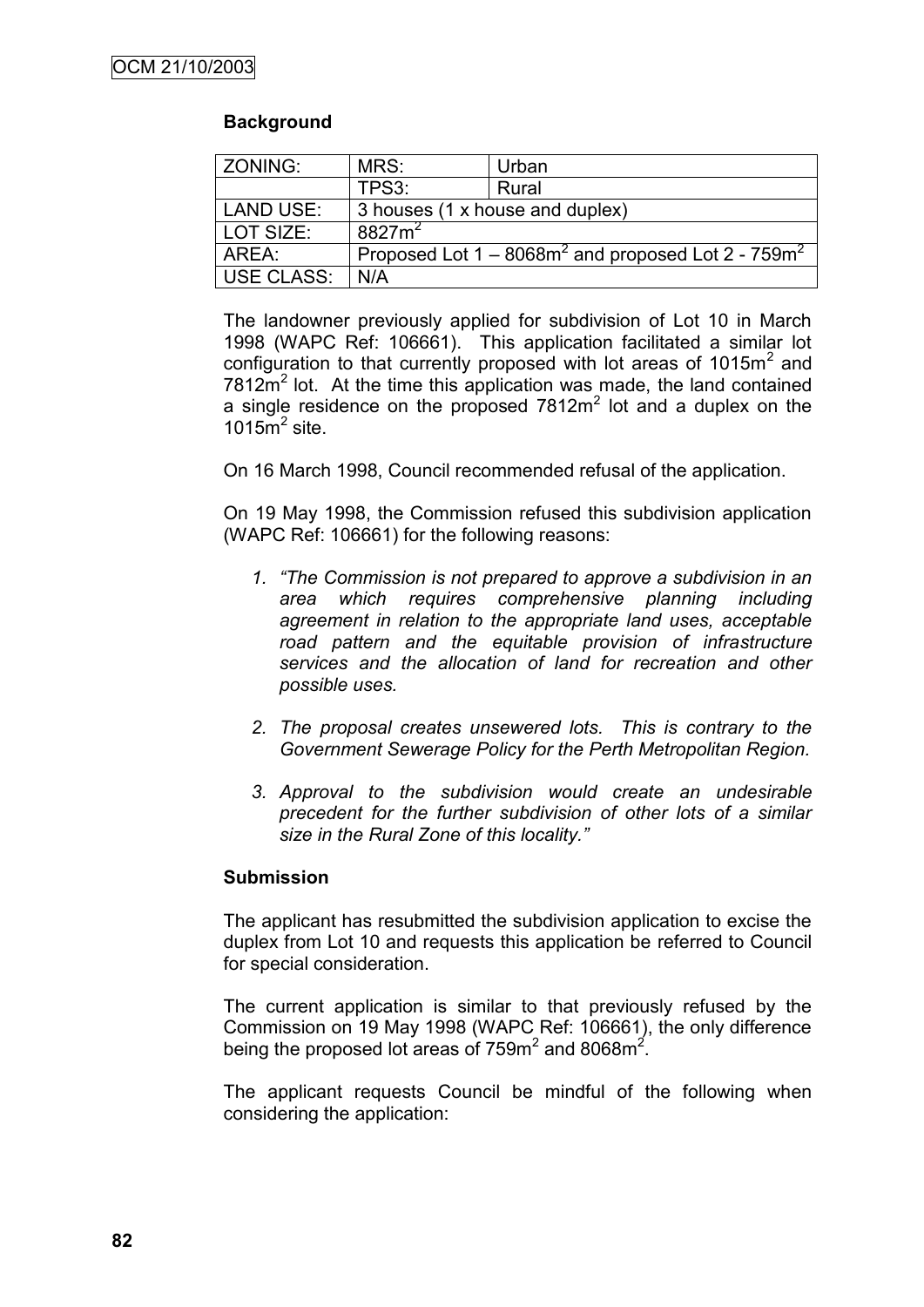OCM 21/10/2003

- The existing duplex dwelling is a modern and well maintained building on Hamilton Road which is not likely to be subject to any proposed roads or any order for demolition,
- A number of subdivisions in the subject area have been approved by the Western Australian Planning Commission ("WAPC")(Lot 303 in 1989), Lot 97 in 1996, Lot 8 in 1999 and Lot 7 in 2000),
- The subiect land is a vacant market garden that has no value other than for redevelopment.
- The application is made on compassionate grounds.
- Subdivision will allow the sale of the duplex to pay for medical and legal expenses resulting from an accident that the landowner had in January 2000 at the Hamilton Hill Shopping Centre. The owners had no plans to subdivide until this accident occurred.
- Subdivision will prevent the need to sell the family home and property, which has been the home of the landowner for over 37 years.

A locality map and a copy of the subdivision plan associated with the subdivision application are included in the Agenda attachments.

#### **Report**

The land contains a single residential dwelling on the southwest corner and a duplex on the northwest corner of the property. The remainder of the land is a vacant market garden. The land is relatively flat.

The land is zoned "Rural" under Town Planning Scheme No. 3 and is affected by an odour buffer around the Watsons Abattoir in Spearwood which has been the subject of modelling by Watsons in recent years. The odour buffer constrains a large pocket of rural land in Spearwood.

The subdivision of this rural market garden property into separate ownerships has the potential to adversely affect the planning of the area by compromising or limiting future design and land use options by the fragmentation of land ownership, where assembling land for development becomes more complicated by the multiplicity of land owners.

The following addresses the points raised above by the applicant:

#### *Existing Duplex*

Notwithstanding the existing duplex is well maintained and unlikely to have proposed roads designed through the property or orders for demolition, support of the subdivision is premature in lieu of an adopted structure plan.

It is noted that the subdivision will not cause a change in land use or intensity of existing residential development on the subject site given the existence of two dwellings, however it will result in a lot currently in single ownership being converted into multiple ownership. Multiple ownership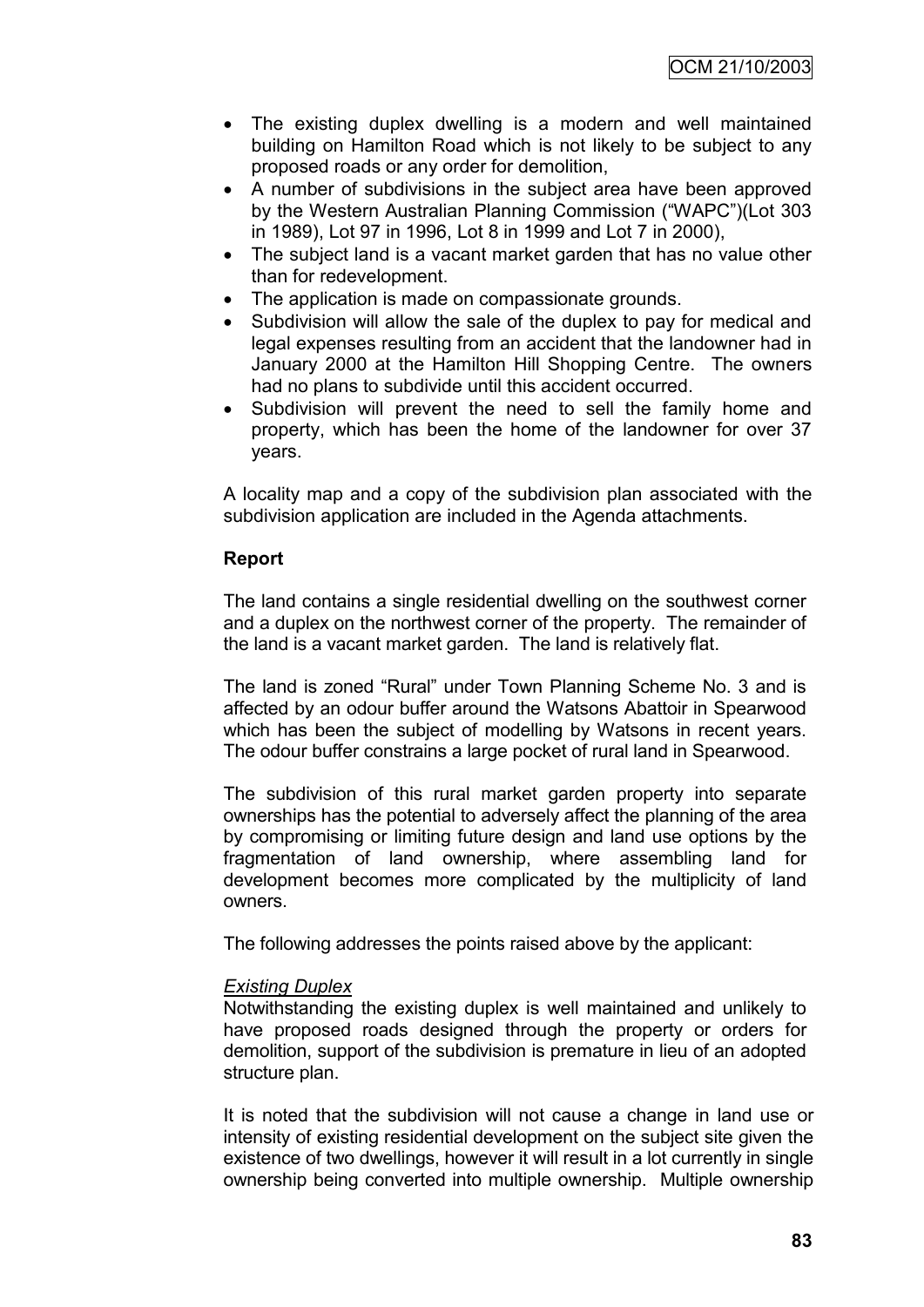causes potential complications in future planning, development and cost sharing arrangements.

#### *Other permitted subdivisions*

There have been other subdivisions permitted within the immediate vicinity.

*Lot 303* – No information found

*Lot 97 –* WAPC Ref: 99838 Approved by WAPC 8/5/1996

*Lot 8 –* WAPC Ref: 108682 Supported by Council 12/11/1998, Refused by WAPC 7/1/1999, upheld by Hon. Minister 16/6/1999

*Pt Lot 7* – WAPC Ref: 113287 to create Lot 304 Not supported by Council, Refused by WAPC 7/8/2000, upheld by Hon. Minister 23/3/2002

In general, these subdivisions were refused by the WAPC and upheld on Appeal.

#### *Redevelopment Potential*

Redevelopment of the land is premature. Subdivision is not supported until such time as:

- The Watsons Foods close down its abattoir and rendering plant in Hamilton Road, Spearwood.
- The odour buffer is subsequently reviewed following the above works and / or reduced,
- The Packham Urban Development Structure Plan is reviewed and adopted, and
- Some or all of the land (inclusive of 222 Hamilton Road) to the south and east of Watsons is rezoned from Rural to Residential.

#### *Compassionate Grounds*

Council includes a specific reference to compassionate considerations within Policy APD7 as follows:-

*"That Council will not make recommendations in support of an application referred to it by the WAPC, on compassionate or hardship grounds as these are irrelevant matters that are not taken into account by the Western Australian Planning Commission."*

The reference to compassionate and hardship grounds in this Policy has been included because of the recognition of past ad hoc decisions made by the Council in respect to subdivision proposals that were not based on planning grounds. The determination of such application on compassionate grounds is therefore not a planning consideration.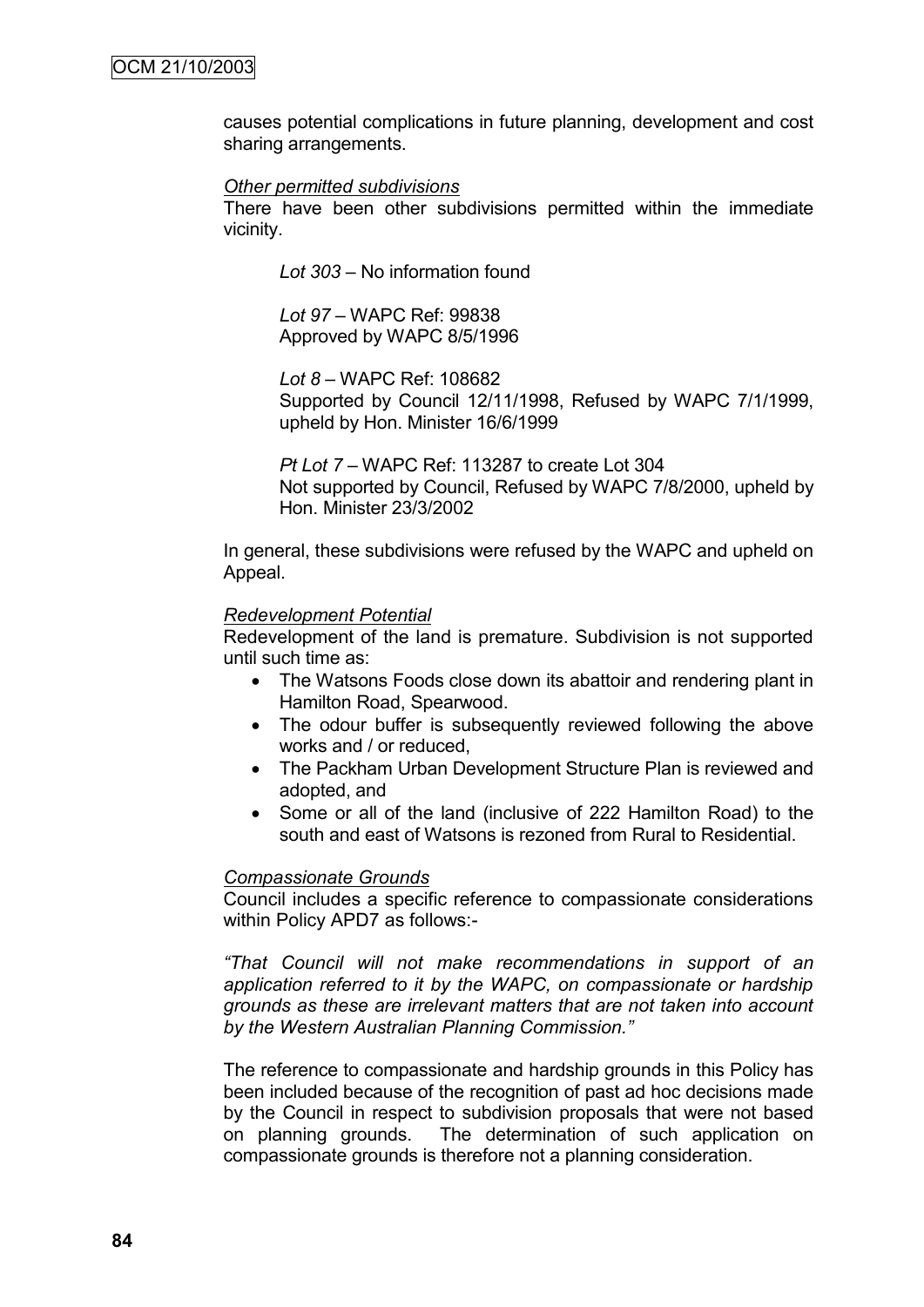### **Strategic Plan/Policy Implications**

The Corporate Strategic Plan Key Result Areas, which apply to this item are:-

- 2. Planning Your City
	- *"To ensure that the planning of the City is based on an approach which has the potential to achieve high levels of convenience for its citizens."*
	- *"To ensure that the development will enhance the levels of amenity currently enjoyed by the community."*
	- *"To foster a sense of community within the district generally and neighbourhoods in particular."*

The Planning Policies, which apply to this item are:-

| APD3   | Packham Urban Development Area                       |  |  |  |
|--------|------------------------------------------------------|--|--|--|
| APD6   | Residential Rezoning and Subdivision Adjoining Midge |  |  |  |
|        | <b>Infested Lakes</b>                                |  |  |  |
| APD7   | <b>Rural Subdivision Policy</b>                      |  |  |  |
| APD16A | Standard Subdivision Conditions and Reasons<br>for   |  |  |  |
|        | Refusal                                              |  |  |  |
| APD22  | <b>Watsons Buffer</b>                                |  |  |  |
|        |                                                      |  |  |  |

### **Budget/Financial Implications**

N/A

### **Legal Implications**

Nil.

#### **Community Consultation**

Council Policy APD22 required Council to advise Watsons Food of the proposal for information only.

### **Implications of Section 3.18(3) Local Government Act, 1995**

Nil.

### **15. FINANCE AND CORPORATE SERVICES DIVISION ISSUES**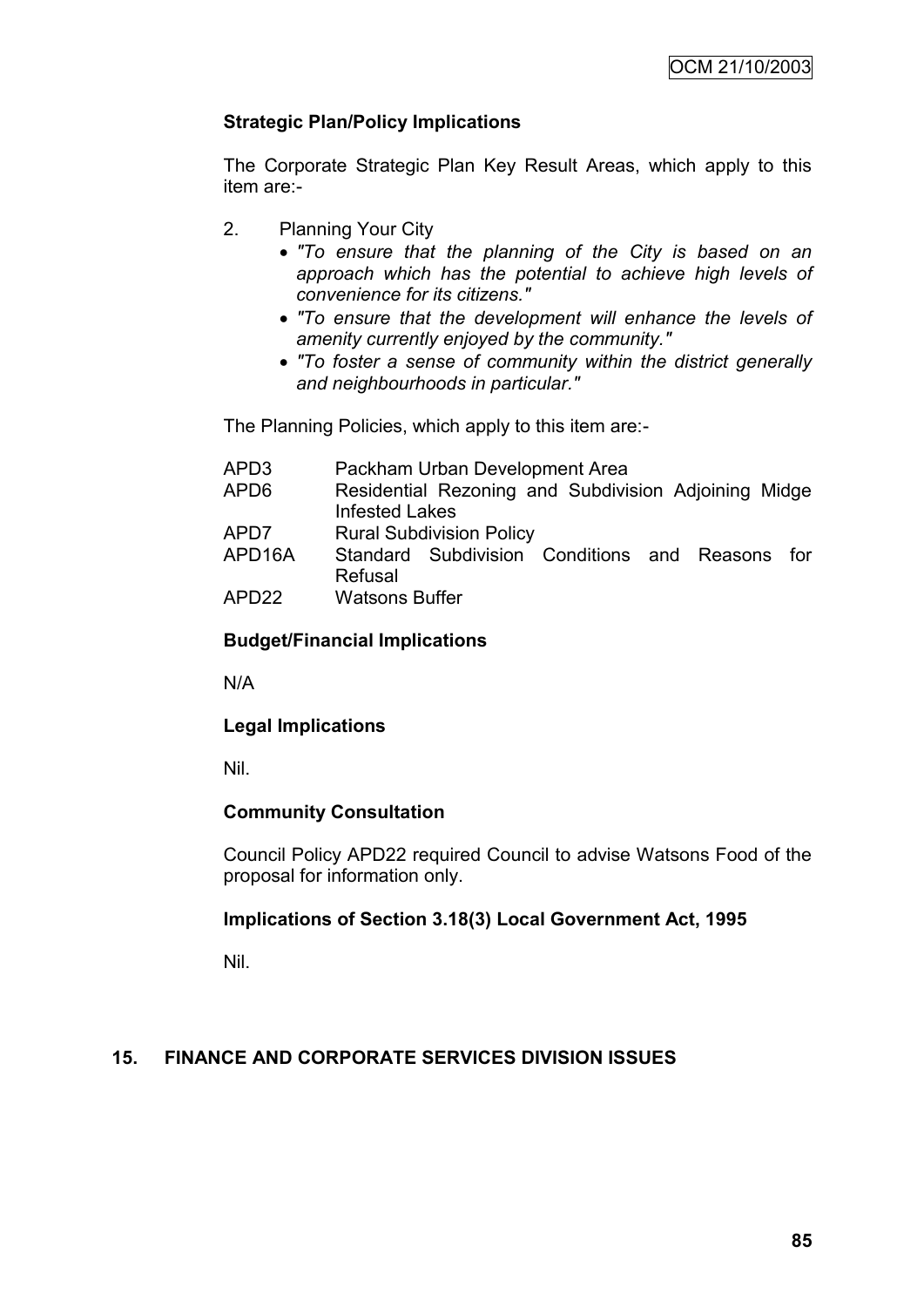### **15.1 (OCM 21/10/2003) - LIST OF CREDITORS PAID (5605) (KL) (ATTACH)**

### **RECOMMENDATION**

That Council receive the List of Creditors Paid for September 2003, as attached to the Agenda.

### **COUNCIL DECISION**

#### **Background**

It is a requirement of the Local Government (Financial Management) Regulations 1996, that a List of Creditors be compiled each month and provided to Council.

#### **Submission**

N/A

**Report**

N/A

**Strategic Plan/Policy Implications**

N/A

#### **Budget/Financial Implications**

N/A

**Legal Implications**

N/A

#### **Community Consultation**

N/A

**Implications of Section 3.18(3) Local Government Act, 1995**

Nil.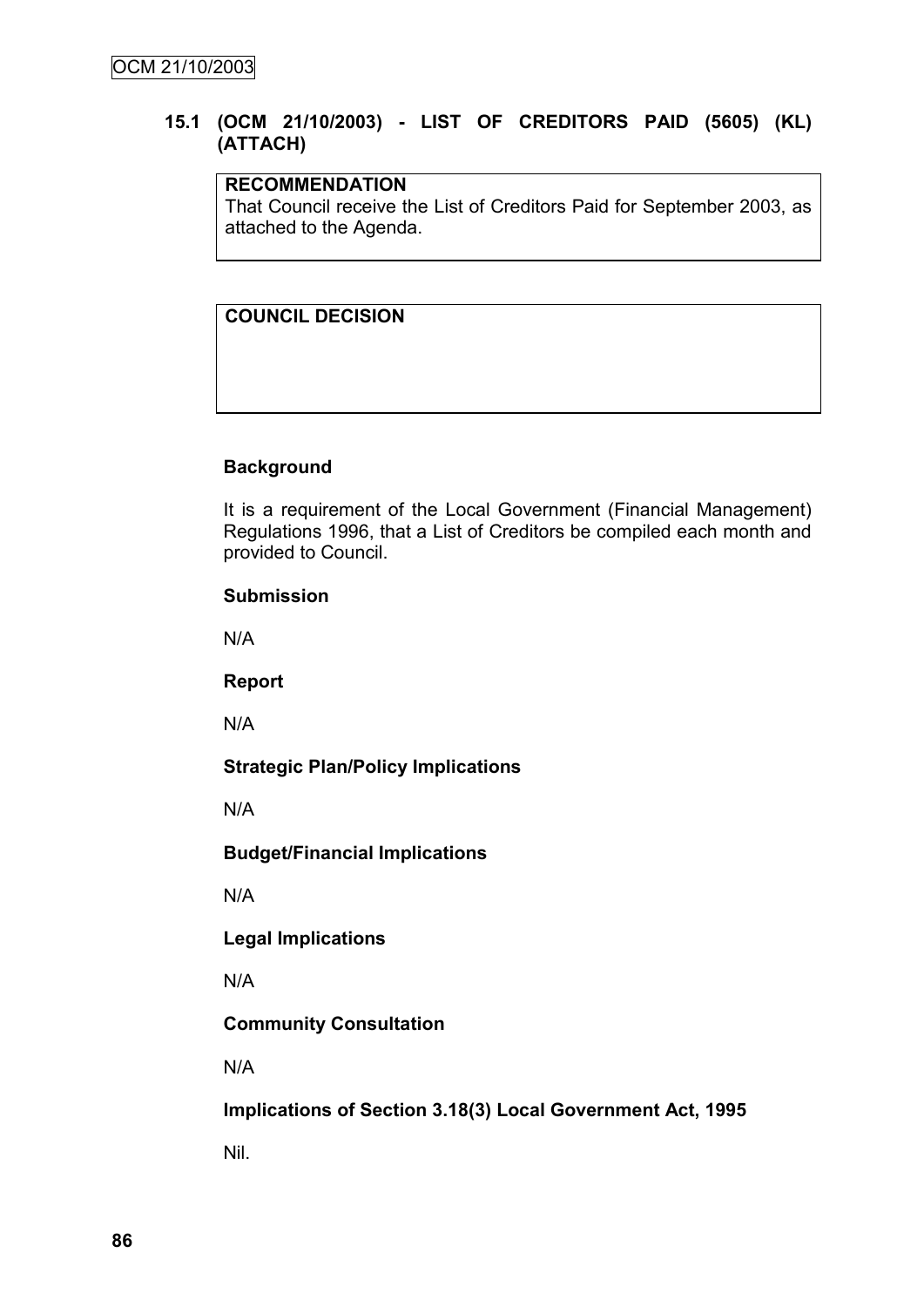### **16. ENGINEERING AND WORKS DIVISION ISSUES**

#### **16.1 (OCM 21/10/2003) - OFFICE ACCOMMODATION FOR THE SOUTHERN METROPOLITAN REGION COUNCIL (4904) (BKG) (ATTACH)**

## **RECOMMENDATION** That Council advises the Southern Metropolitan Regional Council that: (1) it does not support the business plan recommendation to consider the option of buying a property at this stage; (2) it supports the Southern Metropolitan Regional Council leasing office space for a period of up to 4 years to accommodate the

staff numbers anticipated in that time frame subject to:

- (a) the lease payments being competitive to allow the SMRC to carry out its functions;
- (b) the building having adequate on-site parking and being readily accessible from a main road;
- (c) the building being located within the boundaries of the regional Council.

# **COUNCIL DECISION**

### **Background**

The Southern Metropolitan Regional Council currently rents office space from the City of Melville at their offices in Melville. The Chief Executive Officer, Manager of Finance, Manager Engineering, Media/Publicity Officer and 2 clerical staff are located there.

There is also staff located at Canning Vale where the Regional Resource Recovery Centre operates.

The lease of the office space from the City of Melville expires in June 2004.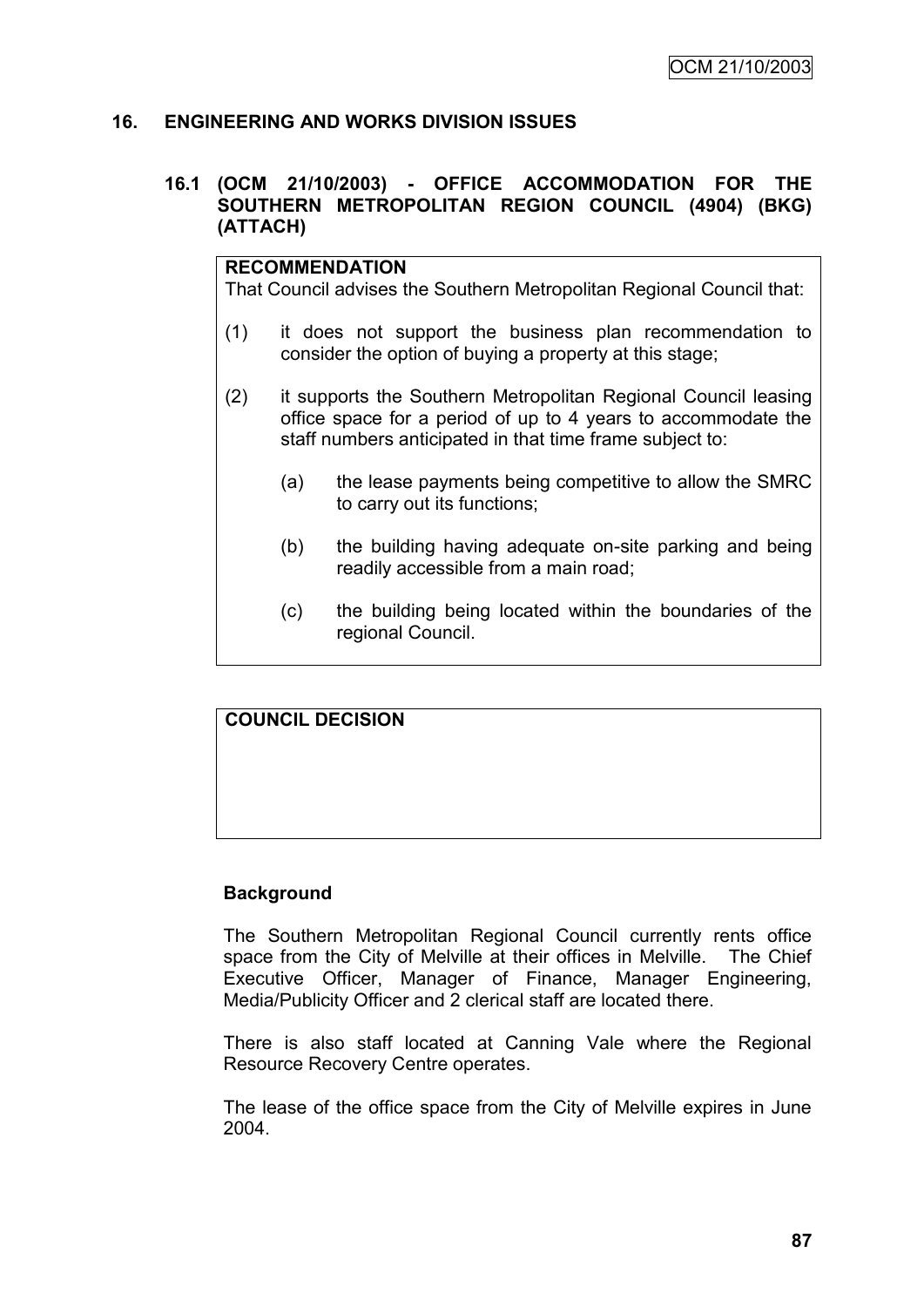The Regional Council resolved at its meeting held in May 2003, to adopt a business plan addressing the methodology for obtaining a permanent office accommodation building for the SMRC and seek comment and support from Member Councils.

#### **Submission**

The business plan prepared by the Chief Executive Officer of the SMRC is attached to the Agenda.

#### **Report**

In the covering letter from the Chief Executive Officer of the SMRC, he states:

*"The business plan financial assumptions allow for commercial rent of \$140 per square metre (not including out goings). Based on this estimate the SMRC could purchase a building valued at \$1.5M resulting in member councils investing in a valuable asset rather than lost rental payments over a 30 year period.*

*The business plan summary and recommendations are as follows.*

- *1. That the SMRC consider the option to buy a property that meets its selection criteria.*
- *2. that member councils be invited to comment on the proposal and indicate their decision to enter into a Project Participants Agreement.*
- *3. that the Selection Criteria in the business plan be endorsed.*
- *4. that the SMRC secure loan borrowings for the capital purchase and that the annual net cost to the SMRC should not exceed \$114,000.*
- *5. that a committee of the Regional Council comprising of Project Participants Regional Councillors and officers be established with delegated authority to call, select, offer to purchase, negotiate and accept proposals relating to the project.*

*The future role outlined in the SMRC strategic plan is the catalyst for this important milestone of the SMRC. With the RRRC project now almost completed the SMRC is regarded as a permanent entity within the region that will continue to grow and embrace its regional purpose as outlined in the Establishment Agreements.*"

In the business plan the requirement for a 500 square metre building is based on accommodating 21 staff. This is an increase of 14 staff over the next 5 years. This assumes another secondary waste processing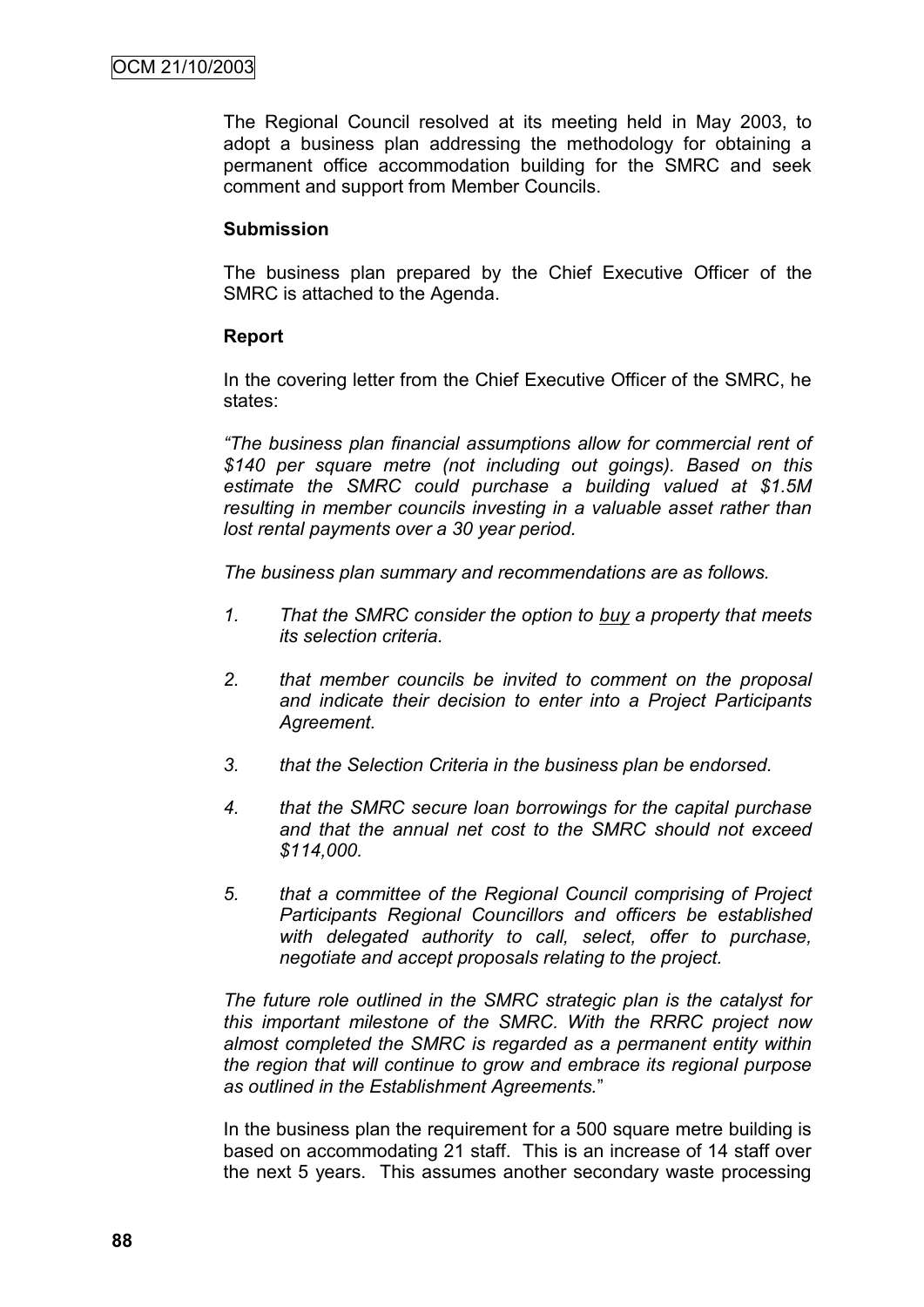plant will be built to cater for Kwinana and Rockingham and that the Regional Council will take over the collection of the green and yellow top bins from individual councils.

It is only a proposal at this stage that this occur so it is considered premature to lease or purchase office space to accommodate this number of staff.

Consideration should be given to providing for say an additional 5 staff at this stage.

The area required would then be:

| 12 staff @ 13 square metres    | $=$ |     |   | 156 square metres |
|--------------------------------|-----|-----|---|-------------------|
| Common area toilets etc        | $=$ | 80  |   |                   |
| <b>Councillor Meeting Room</b> | $=$ | 60  | " | "                 |
|                                |     | 296 | " | "                 |

or say 300 square metres.

With not knowing the anticipated expansion of the organisation, it is recommended that the Regional Council lease office space for the next 4 years.

The location of the building should be based on best value, ie acceptable standard of building at the most affordable price.

It should be readily accessible by main roads and have adequate onsite parking.

Negotiations are proceeding with the City of Melville to lease space within the Council owned buildings, however the rent may be greater than the \$140 per square metre used as a guide and other options may need to be explored.

#### **Strategic Plan/Policy Implications**

One of the objectives of the Corporate Plan is to deliver services and to manage resources in a way that is cost effective without compromising quality.

#### **Budget/Financial Implications**

The current rental payments at the City of Melville is:

| 155 square metres $@$ \$125 | = | \$19,375 |
|-----------------------------|---|----------|
| outgoings is                |   | \$19,500 |
|                             |   | \$38,875 |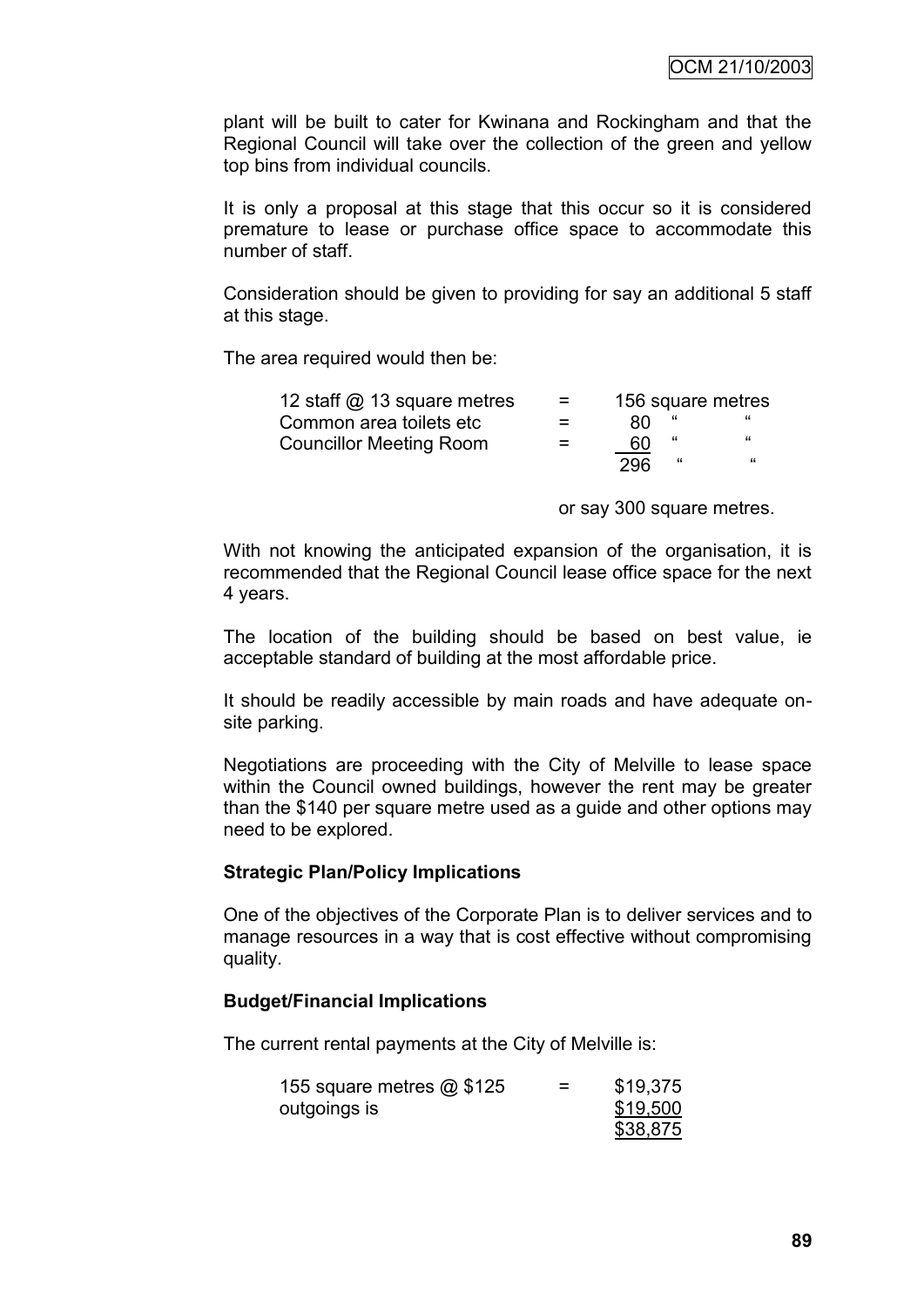The proposal is to lease or buy for \$114,000 per annum plus outgoings say  $\frac{$30,000}{$1,1,000}$  "

 $$144.000$ 

If it is assumed Cockburn is responsible for 20% of the cost, its additional contribution will be an additional \$21,000 per annum. This will equate to the rubbish rate increasing by \$1.00.

It is hoped that a building of up to 300 square metres in area can be leased for around \$150 per square metre.

#### **Legal Implications**

N/A

#### **Community Consultation**

N/A.

#### **Implications of Section 3.18(3) Local Government Act, 1995**

The private sector does own buildings and make them available for lease.

#### **16.2 (OCM 21/10/2003) - TENDER NO. 26/2003 - ARCHITECTURAL SERVICES - CONSTRUCTION AND/OR EXTENSION OF COUNCIL ADMINISTRATION OFFICES AND ELECTED MEMBERS' AREA (4602) (JR) (ATTACH)**

#### **RECOMMENDATION**

That Council accept the tender from T & Z Pty Ltd for Tender No. 26/2003 – Architectural Services – Construction and/or Extension of Council Administration Offices and Elected Members" Area for the sum of \$210,500.

### **COUNCIL DECISION**

#### **Background**

Council has resolved to budget for funds in the 2003/04 and 2004/05 financial years to facilitate additions to the Administration Centre to cater for a more functional civic (Elected Member) area and for future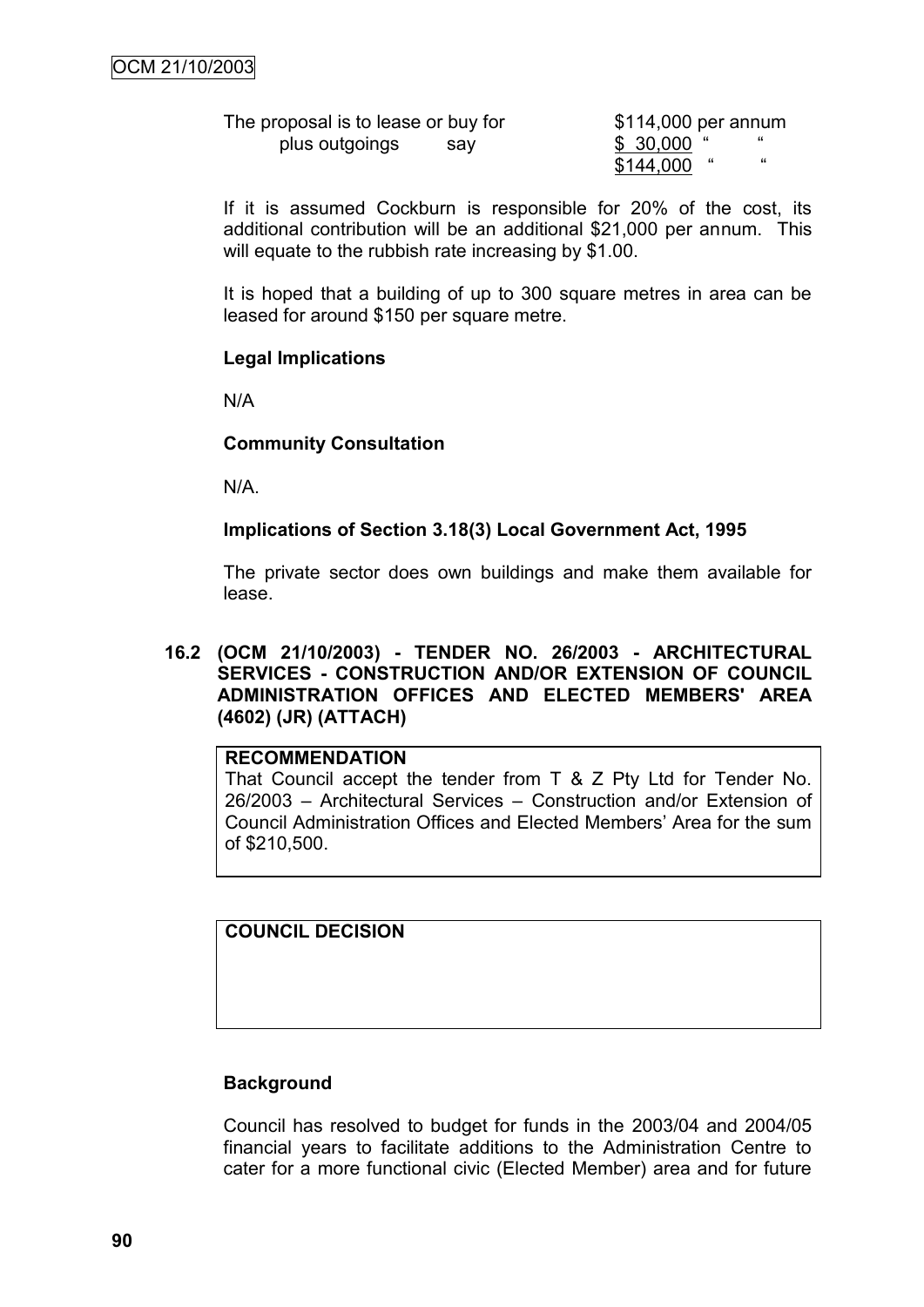administrative requirements. In this regard, an amount of \$1million has been allocated on the 2003/04 Budget for the first stage. \$178,708 has also been carried forward from the 2002/03 Budget for a number of projects related to the proposed work, viz – disability access, Council Chamber refurbishment, carpet replacement and cashier security screens.

Council has also resolved to engage an architectural firm, by tender, to develop initial preliminary schematic design options and costings and to provide a full suite of architectural services in respect of the selected option.

### **Submission**

In accordance with Council"s decision, tender documentation was prepared and tenders called for the provision of architectural services to facilitate extensions/additions to the existing Administration Centre  $\mathsf{to}$ :

- Provide a modern Elected Members' area; and
- Provide for increased staff accommodation.

At close of tenders, ten (10) submissions were received as summarised in the Agenda attachment.

### **Report**

All tenderers are well-established architectural firms, each of which is very capable of delivering the contract. They all satisfactorily meet the Compliance Criteria as required by the tender documentation. All tenderers supplied information to allow for an assessment under the following criteria:-

|           |                                                         | Weighting |
|-----------|---------------------------------------------------------|-----------|
| $\bullet$ | Interpretation, Methodology, Implementation             | 35%       |
|           | • Experience and Qualifications of Management and Staff | 25%       |
|           | • Demonstrated Experience and Performance of Tenderer   |           |
|           | in this Type of Work                                    | 20%       |
| $\bullet$ | Cost Criteria based on Price Submission                 | 20%       |

The intent of the contract is for the successful tenderer to be the lead consultant and employ specialist sub-consultants for the structural/civil engineering, mechanical engineering, electrical engineering, etc. The tendered prices generally reflected this, although to varying extents with regard to the smaller sub-consultancies such as acoustics, environmental, interior design and landscaping, some of which weren"t identified. Some of these are undertaken in-house by the lead consultant. One tenderer (Design Inc.) did not include all the subconsultants in their pricing but attached details of their sub-consultants. They also based their pricing on a \$2.5m total budget, whilst the other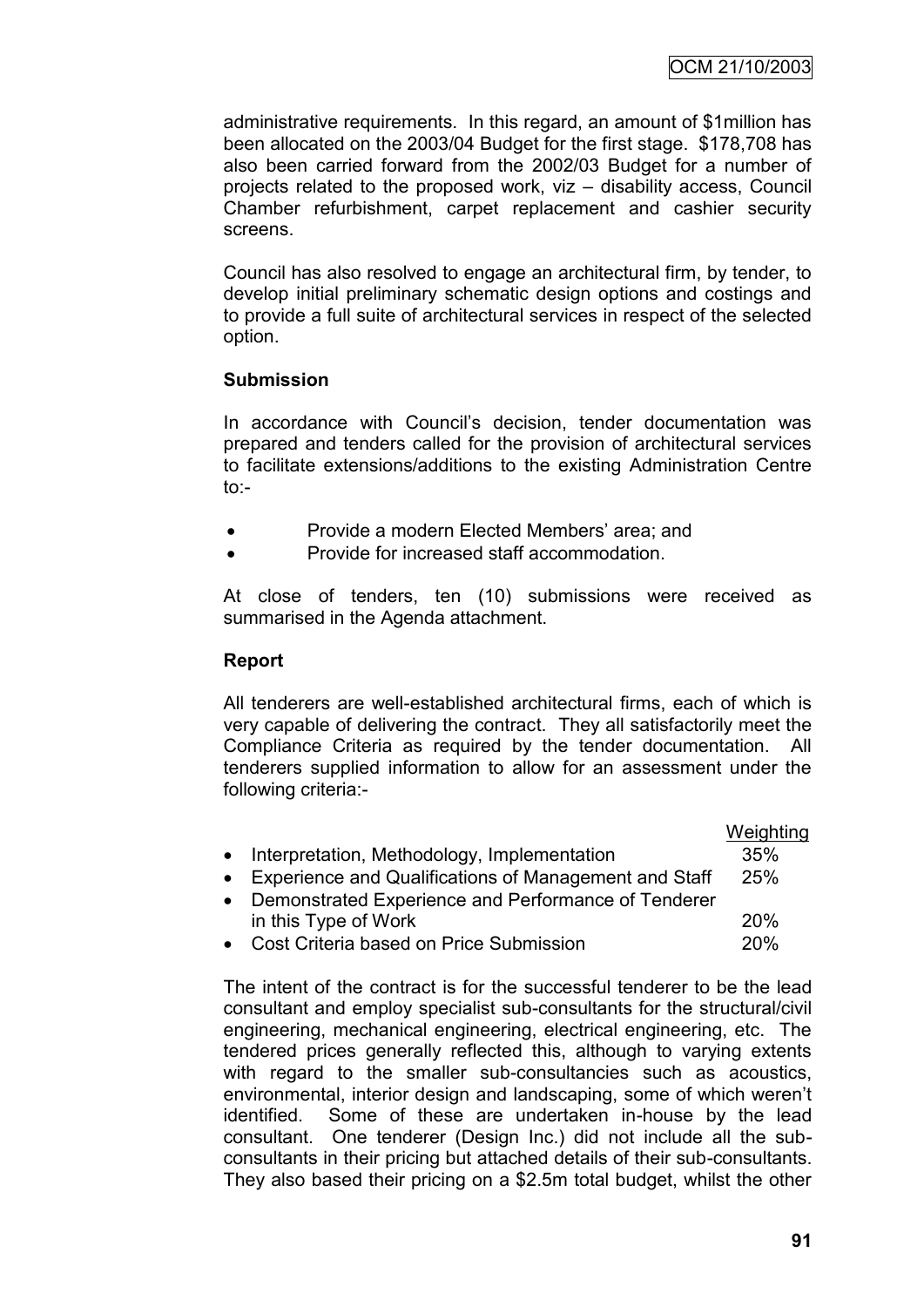tenderers based their pricing on a budget of around \$3m. It is difficult to determine final sub-consultant requirements without an identified concept plan, however most submissions provided a full allowance for these.

The tenders were assessed by the Director Community Services and the Manager Engineering in accordance with the above criteria and weightings. As the tender documentation did not clearly spell out what sub-consultancies were to be allowed for, what the total budget for the works is and to specifically include sub-consultant fees in the tender price, the tendered prices were adjusted for equitable comparison purposes for a \$3m. total budget and submitted prices included for subconsultants where these were not included in the tender price. These adjusted prices were then used for the Cost Criteria Assessment.

The weighted criteria assessment provided the following results, the figure in brackets being the results where the tender price was not adjusted:-

| T & Z Pty Ltd                                  | 93.2% | $(90.6\%)$ |
|------------------------------------------------|-------|------------|
| James Christou & Partners                      | 91.0% | $(88.5\%)$ |
| <b>Holton Connor Architects &amp; Planners</b> | 91.0% | $(88.1\%)$ |
| <b>Bollig Design Group Pty Ltd</b>             | 90.9% | $(88.0\%)$ |
| <b>Peter Hunt Architects</b>                   | 90.7% | $(87.9\%)$ |
| <b>GHDA Pty Ltd</b>                            | 87.8% | $(85.0\%)$ |
| <b>Bernard Seeber Pty Ltd</b>                  | 81.8% | $(78.9\%)$ |
| Design Inc Perth Pty Ltd                       | 81.1% | $(82.3\%)$ |
| Bateman Grundmann Wilson                       | 75.8% | $(72.9\%)$ |
| Jones Coulter Young Pty Ltd                    | 75.5% | (72.5%)    |

Based on the information made available and the assessment, the tender providing the best value to Council is from T & Z Pty Ltd and is therefore recommended.

Following a request from Deputy Mayor Richard Graham pursuant to Council Delegation SES3, acceptance of the tender is referred to Council for a decision.

#### **Strategic Plan/Policy Implications**

A Corporate Strategic Plan commitment is to construct and maintain community buildings, which are owned or managed by the Council, to meet community needs.

#### **Budget/Financial Implications**

There are adequate funds on the current Budget to cover the cost of the contract.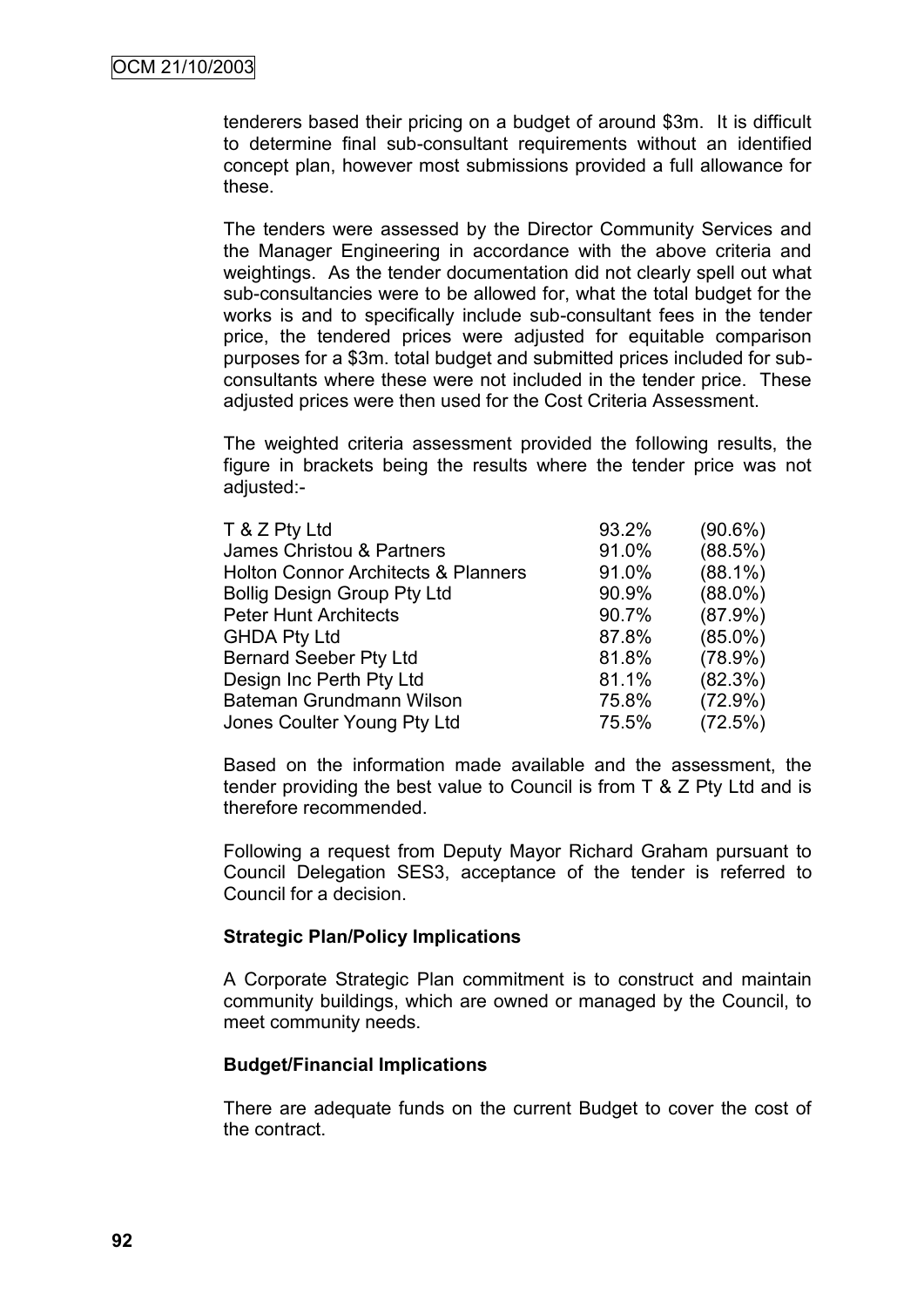### **Legal Implications**

Nil.

### **Community Consultation**

N/A

### **Implications of Section 3.18(3) Local Government Act, 1995**

Nil.

### **17. COMMUNITY SERVICES DIVISION ISSUES**

### **17.1 (OCM 21/10/2003) - PORTUGUESE CULTURAL AND RECREATIONAL CENTRE W.A. INC. (1961) (RA)**

### **RECOMMENDATION**

That Council approve an application for a restricted club liquor licence by the Portuguese Cultural and Recreational Centre W.A. Inc. for use at the Old Jandakot Primary School for the following trading hours:

6pm to 10pm Thursday; 6pm to 12 midnight Friday; 10am to 12 midnight Saturday; and 10am to 10pm Sunday,

subject to all requirements of the City's Health Department and the Department of Racing, Gaming and Liquor and any associated costs being met by the Association.

### **COUNCIL DECISION**

### **Background**

The Old Jandakot Primary School operates under the control of a Management Committee of the same name. A long term user of the facility is the Portuguese Cultural and Recreational Centre W.A. Inc. which run a number of services from the site including radio station 91.3 CC FM from a separate building on the site.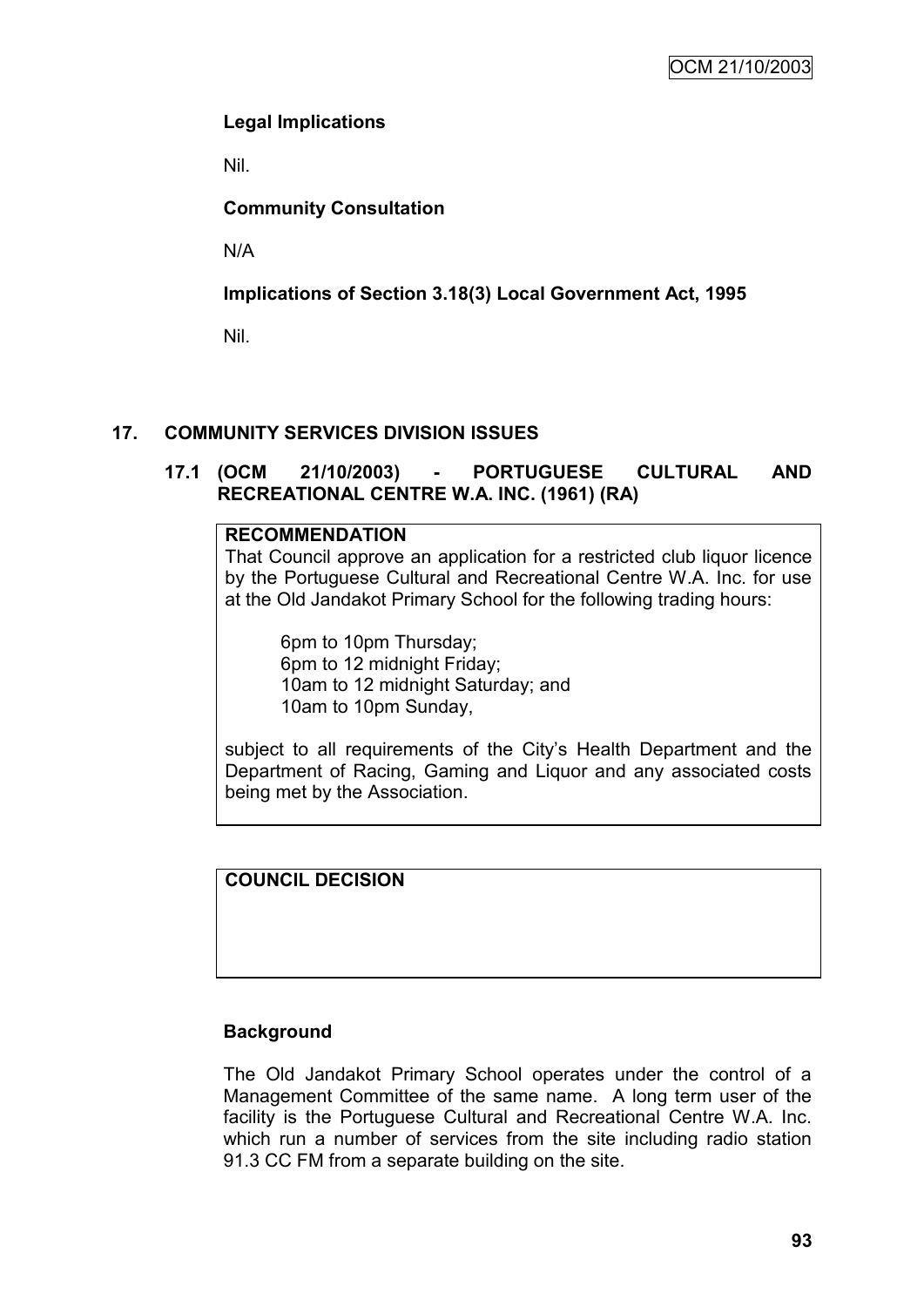#### **Submission**

The Association has written to the City seeking approval for a restricted club liquor licence to operate from a portion of the Old Jandakot Primary School site.

#### **Report**

Council has a policy that requires sporting clubs and associations seeking a club liquor licence to enter a lease with the City prior to approval for a liquor licence being given. The case of the Old Jandakot Primary School is somewhat different to the intent of the policy in that the Portuguese Association is not a sporting club seeking a liquor licence for club change rooms over which it can be reasonably expected to have control. The existing Management Committee has agreed to the proposal for the use of the premises by the Association with a restricted liquor licence. They do however, wish to remain as managers of the facility.

Funds raised by the Association through a liquor licence are to be used for the radio station and aged services offered by the Association.

The club has requested a restricted liquor licence for the following trading hours:

6pm to 10pm Monday to Thursday inclusive; 6pm to 12 midnight on Friday nights; 10am to 1am on Saturdays; and 10am to 10pm on Sundays.

These periods seem excessive for an Association that intends to provide a service that is socially and club orientated. A more appropriate range of trading hours is suggested to be Thursday 6pm to 10pm; Friday 6pm to 12 midnight; Saturday 10am to 12 midnight; Sunday 10am to 10pm. Written confirmation from the association has been received agreeing to these times.

It is recommended that Council advise the Liquor Licensing Authority that it agrees to the issuing of a club-restricted licence to the Portuguese Cultural and Recreational Centre W.A. Inc for these hours.

There is also a requirement for the Association to have exclusive use of the premises for the periods that the liquor licence applies. While the request is for the licence to apply to the building used for the radio station which is under the control of the Association, it is considered preferable for the liquor licence period to be outside the usual building usage times.

For the Association to operate a club restricted licence, there are a number of Health Department requirements to be met. The Club has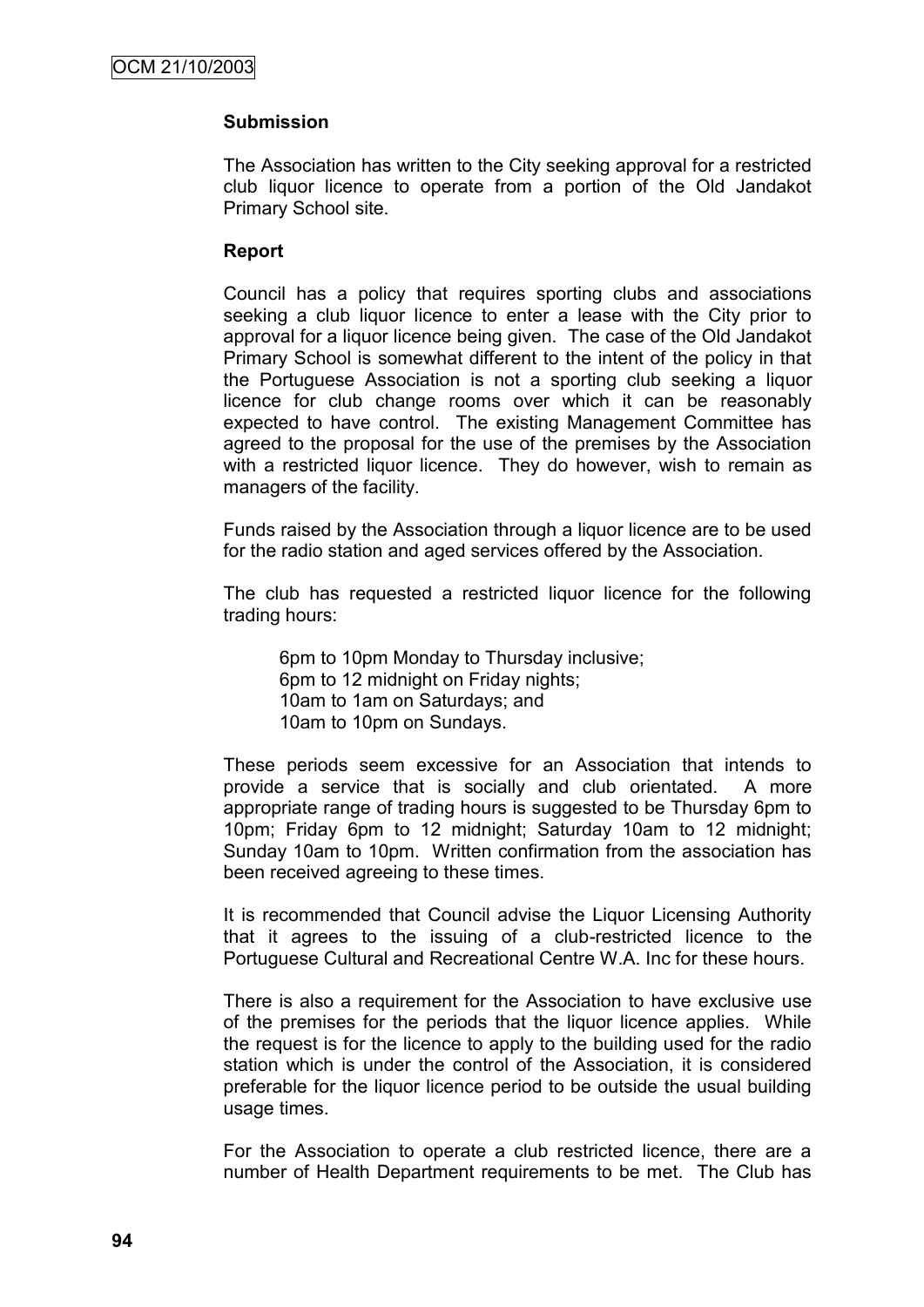met with officers of the City"s Health Department and been made aware of these requirements.

### **Strategic Plan/Policy Implications**

Key Result Area "facilitating a range of services response to the community needs" refers.

### **Budget/Financial Implications**

N/A

#### **Legal Implications**

The Portuguese Cultural and Recreational Centre W.A. Inc. will be the holders of the liquor licence and hence carry the associated legal responsibility.

### **Community Consultation**

Not deemed appropriate or necessary given that the request is coming from a community association and that the Old Jandakot Primary School is located in an isolated industrial area.

### **Implications of Section 3.18(3) Local Government Act, 1995**

Nil.

#### **17.2 (OCM 21/10/2003) - APPOINTMENT OF COMMITTEE MEMBERS - ABORIGINAL ADVISORY COMMITTEE (8978) (CC)**

#### **RECOMMENDATION**

That Council appoints the following individuals to the Aboriginal Advisory Committee:

- Community Representatives Lorna Corbett, Brad Collard, Susan Pickett, Roma Pickett, Janine Riley & Kirk Garlett
- Youth Representatives Tenika Calgaret & Eric Michael
- Community Service/Aboriginal Organisation Representatives Dean Wynne (Burdiya), Alana Loo (Waalitj), Fiona Hill (Community Policing) & Gail Beck (ATSIC Councillor)
- Gail Bowman (Social Services Manager) as advisor with Cassandra Cooper (Cultural Development Coordinator) as deputy.

### **TO BE CARRIED BY ABSOLUTE MAJORITY OF COUNCIL**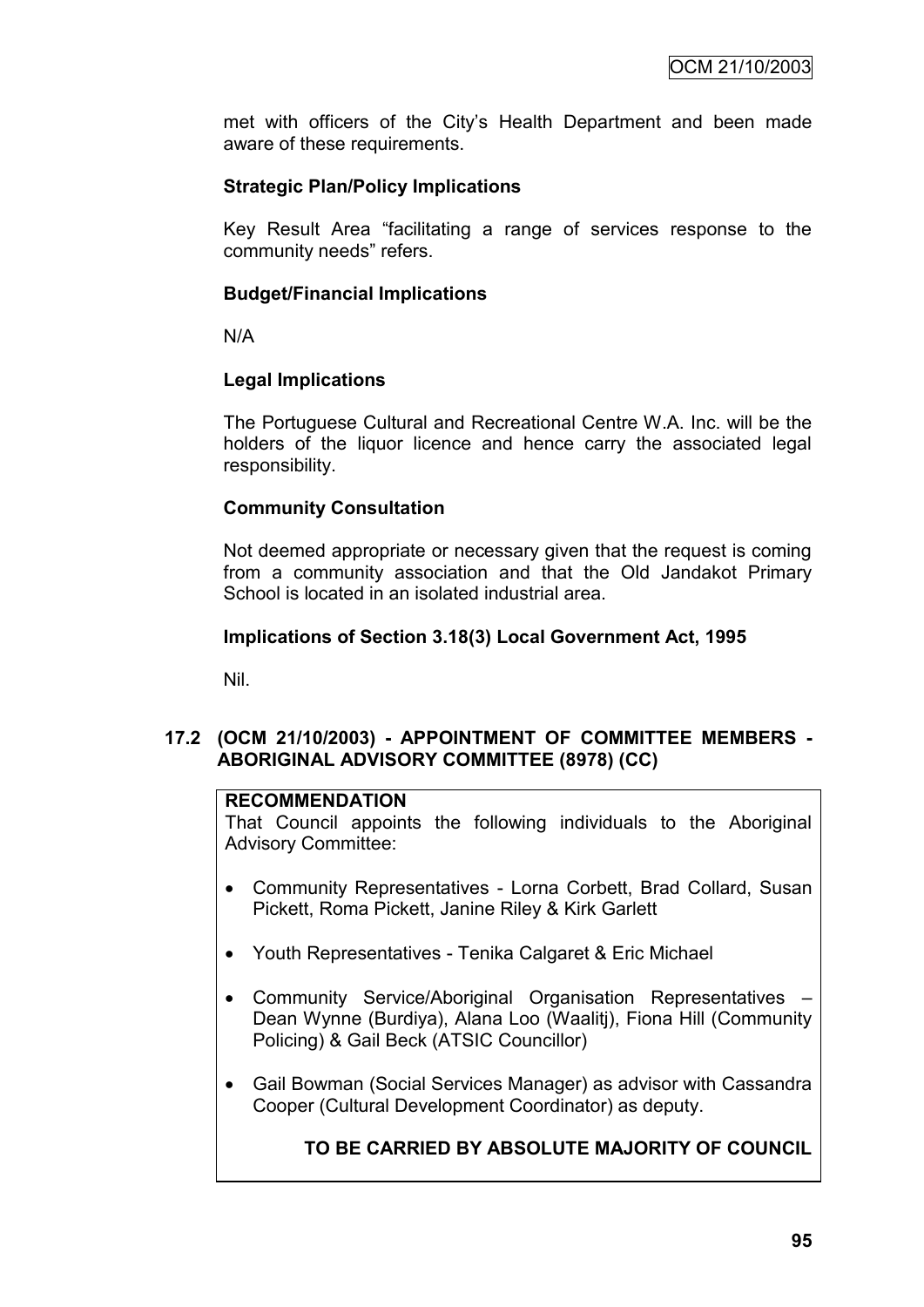### **COUNCIL DECISION**

#### **Background**

Currently the City has no Aboriginal people represented on any of the Council appointed Advisory Committees. The City has attempted to gain Aboriginal representation on a number of occasions and has not succeeded in gaining more than short-term representation.

The Aboriginal Advisory Committee has been set up to provide a structure to assist the City of Cockburn develop a strong and proactive partnership with the local Aboriginal community.

Informal Working Party Meetings held regularly in the last twelve months have seen the development of a Terms of Reference for this committee and the committee structure has also been determined.

Prior to the AGM being held on 2 October, there was a series of advertisements in local papers calling for nominations as well as five community information sessions held in different areas of the district to make the community aware of the committee and its functions. Different community groups were also targeted and involved in discussion regarding the formation of the committee.

This Council appointed committee will support and generate awareness of the Nyungar culture within the Cockburn district and promote understanding and recognition within the wider community.

As with other Council appointed committees, the Aboriginal Advisory Committee will have the ability to make recommendations to Council within the scope of the terms of reference.

The membership of this committee shall comprise of:

- Councillor or deputy
- City Cockburn Social Services Manager (or deputy)
- ATSIC Councillor
- Two Youth Members
- Six community members
- Three Aboriginal Representatives from community service providers and aboriginal organisations.
- Other representatives as *invited* to attend.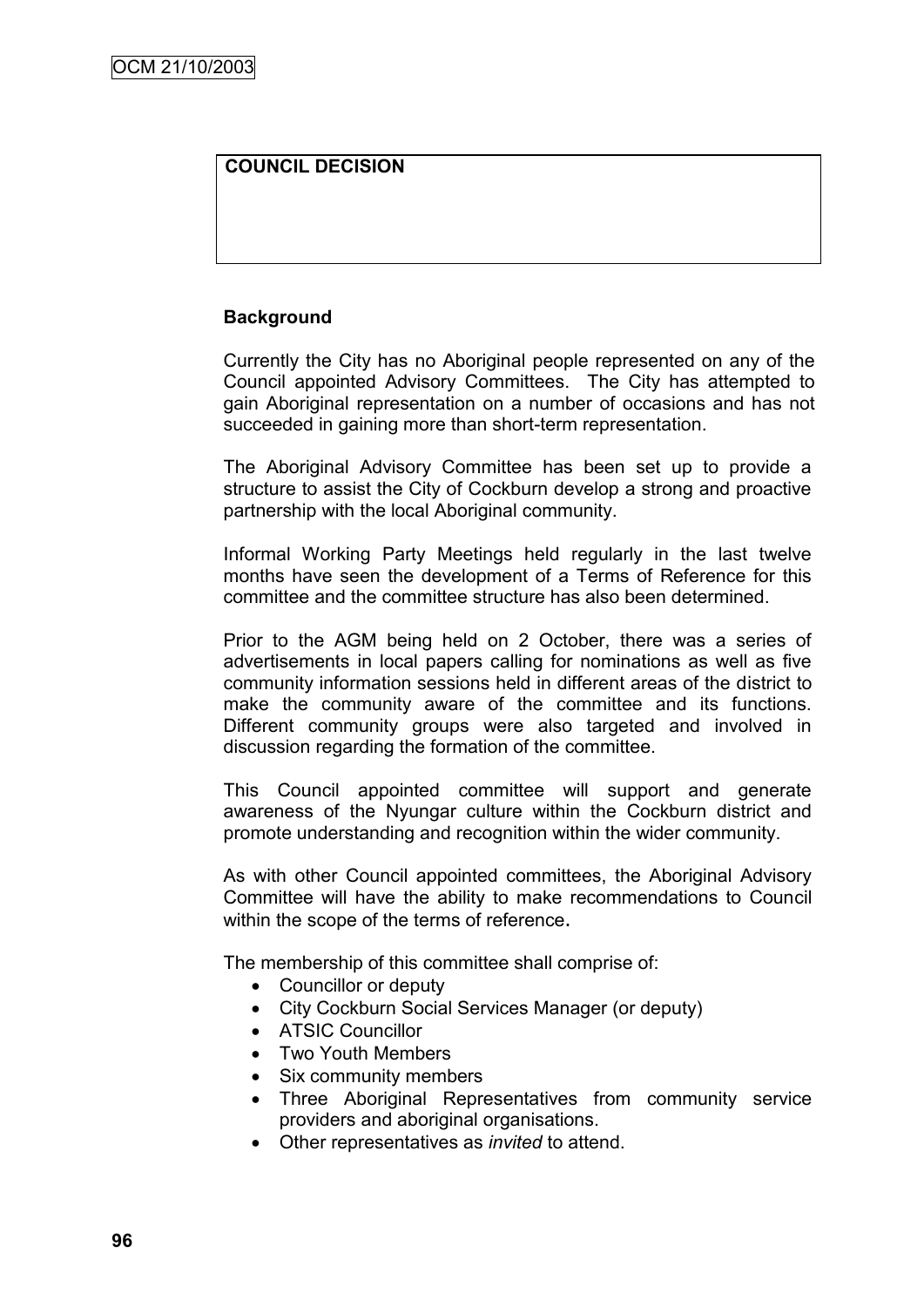Council appointed Councillor Val Oliver with Ian Whitfield as deputy to this committee at the April 2003 meeting.

### **Submission**

N/A

### **Report**

The Aboriginal Advisory Committee will be a council appointed committee under section 5.9 (2) (c) of the Local Government Act 1995.

The Terms of Reference for this committee were ratified at the April 2003 meeting of Council.

The main objectives of the committee are:

- To provide an advisory role in the development of relevant policy and programs through consultation with the wider Aboriginal Community.
- To develop strong links with other Aboriginal and Torres Strait Islander people within the City of Cockburn and surrounding areas.
- To inform the community of Aboriginal achievements and issues through regular community gatherings, newsletters and other media.
- To provide an advisory role regarding strategies to build a stronger local community by recognising the importance of family kinship networks.
- To advise and assist in the development of suitable programmes and employment opportunities for Aboriginal people.
- To advise and assist regarding cultural projects and work collaboratively in seeking access to additional funding.
- To provide and maintain a forum for the flow of information between the Aboriginal community and Council.
- To advise the City of Cockburn regarding the development of strategies that will promote respect and recognition of the Nyungar culture.
- To provide an advisory role regarding the development and implementation of policy and programmes that respect and recognise Nyungar culture and issues, using the appropriate protocols.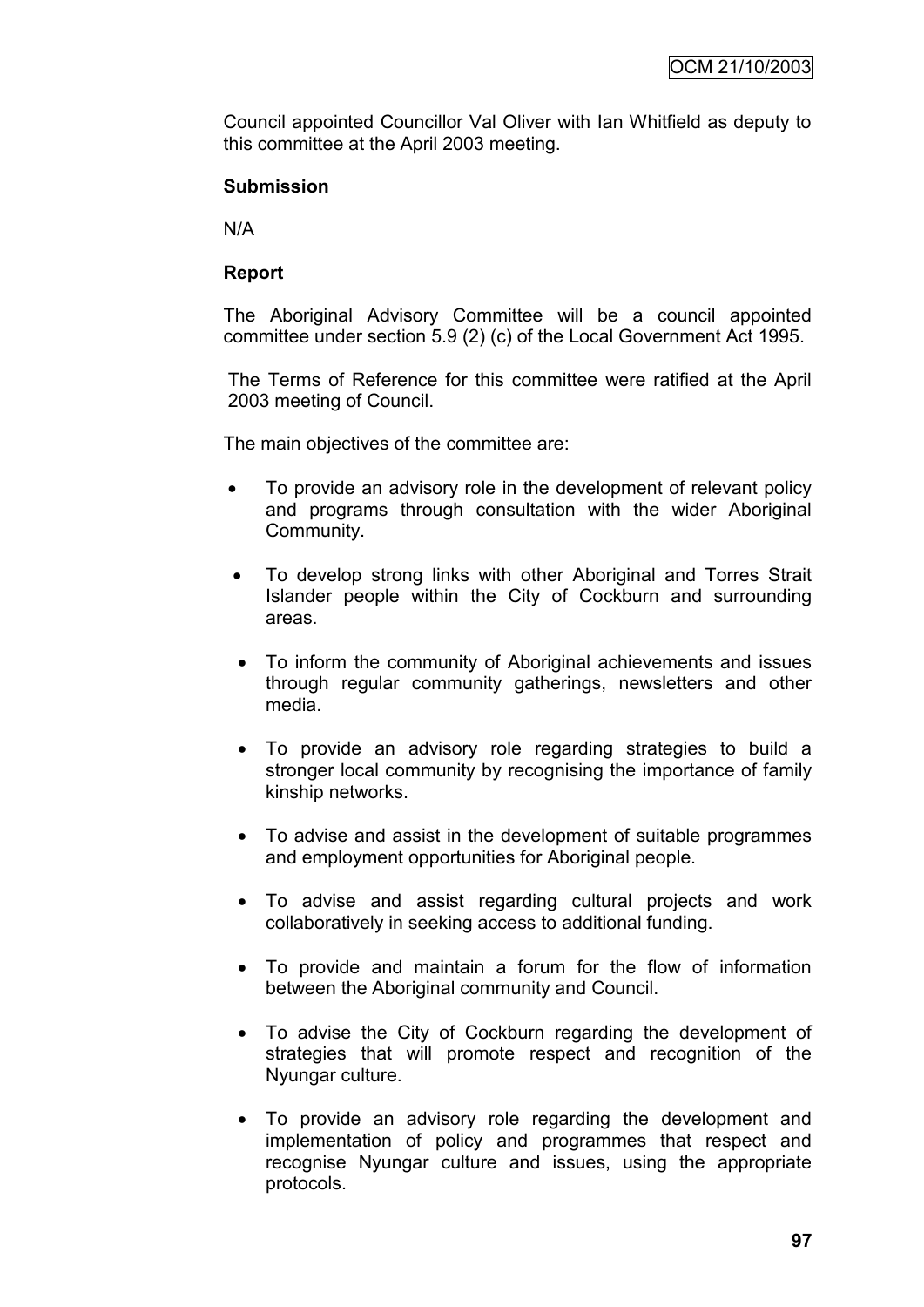To advise the City of Cockburn regarding the development of strategies that promote a broader understanding, awareness and participation by Council through promoting and valuing Nyungar culture.

### **Strategic Plan/Policy Implications**

Key Result Areas "Facilitating the needs of your community" refer.

#### **Budget/Financial Implications**

Nil

#### **Legal Implications**

Sec. 5.10(1)(a) of the Local Government Act, 1995, refers.

#### **Community Consultation**

N/A.

### **Implications of Section 3.18(3) Local Government Act, 1995**

Nil.

### **17.3 (OCM 21/10/2003) - APPOINTMENT OF COMMITTEE MEMBERS - COCKBURN SPORTS WALK OF FAME SELECTION COMMITTEE (8153) (RA) (ATTACH)**

## **RECOMMENDATION**

That Council:

(1) appoint the following as members of the Cockburn Sports Walk of Fame Selection Committee:

two(2) Elected Members, namely and and and the state of the state of the Bill Wallington, the state of the state of the state of the state of the state of the state of the state of the state of the state of the state of the state of the state of the sta nominee of the Cockburn Recreation Advisory Committee, and Adrian Jarvis, Recreation Services Coordinator as advisor; and

(2) adopts the Terms of Reference for the Sports Walk of Fame Selection Committee as attached to the Agenda.

**TO BE CARRIED BY ABSOLUTE MAJORITY OF COUNCIL**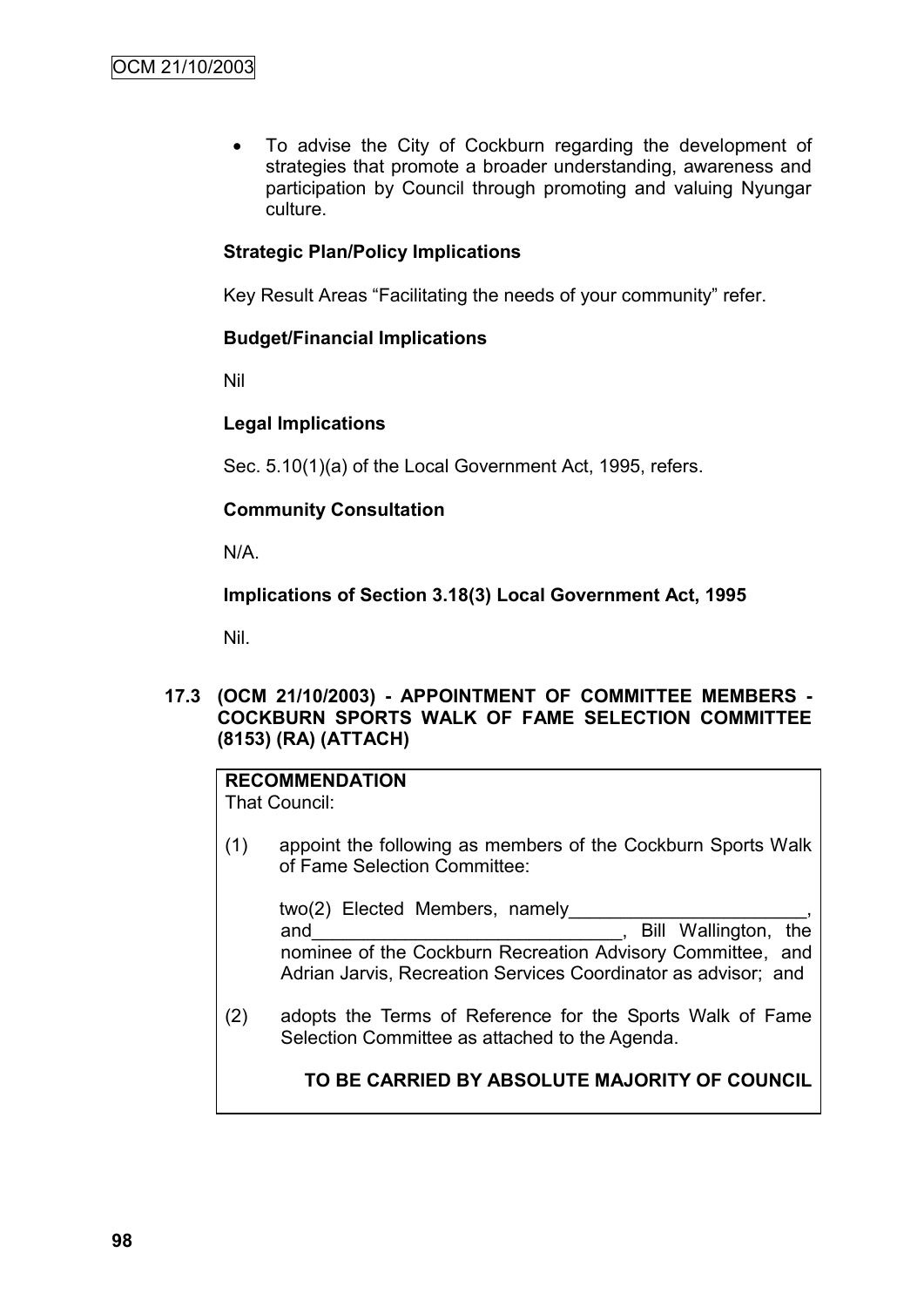### **COUNCIL DECISION**

### **Background**

At the Council meeting of December 2002, a group was formed to determine the Cockburn Sporting Walk of Fame criteria and parameters. The committee has determined a number of Eligibility and Selection Criteria for inclusion into the Walk of Fame. Recommendations were also made as to the makeup of the Cockburn Walk of Fame Selection Committee.

#### **Submission**

N/A

#### **Report**

Subsequent to the December 2002 Council meeting, the Steering committee for the Cockburn Sports Walk of Fame has discussed and recommended a number of issues for consideration by Council for the Walk of Fame, including the Terms of Reference, a copy of which is attached to the agenda.

It was agreed that the initial induction would include no more than twenty (20) successful inductees. Thereafter, inductions would be held every two (2) years.

### **Strategic Plan/Policy Implications**

"Facilitating the Needs of Your Community" refers.

#### **Budget/Financial Implications**

An amount of \$25,500 has been placed on the 2003/04 annual budget for this project.

### **Legal Implications**

Sec. 5.10(1)(a) of the Local Government Act, 1995 refers.

### **Implications of Section 3.18(3) Local Government Act, 1995**

Nil.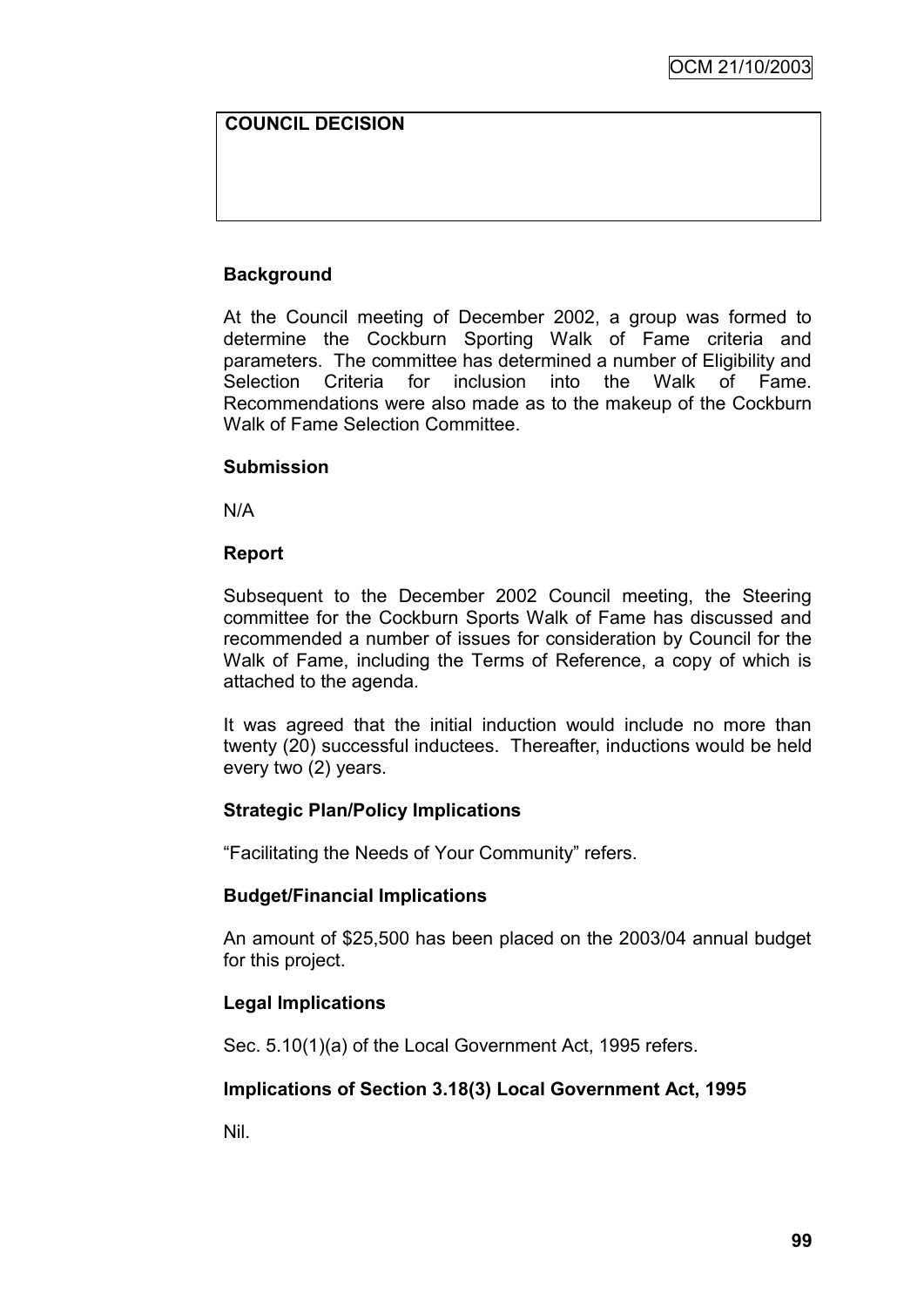#### **17.4 (OCM 21/10/2003) - COCKBURN COMMUNITY NEEDS STUDY (RA) (9621)**

#### **RECOMMENDATION**

That Council accept the tender submitted by Research Solutions (Options A) for Tender No. 38/2003 to undertake the City of Cockburn Community Needs Study at a total cost of \$54,978 including GST.

### **COUNCIL DECISION**

### **Background**

Elected Members were advised of the calling of tenders for the Cockburn Community Needs Study 2003. Pursuant to Council Delegation SES3, the Deputy Mayor has requested this tender be referred to Council for determination.

The request for tender was advertised on Saturday 13 September 2003 and closed on 2 October 2003.

#### **Submission**

Tenders were received from nine applicants, two of whom also submitted an alternative proposal.

#### **Report**

The tenders received were firstly assessed against the compliance criteria and all were found to comply and hence were then assessed against the following qualitative criteria:-

| <b>Description of Qualitative Criteria</b>                                                          | Weighting |
|-----------------------------------------------------------------------------------------------------|-----------|
| 1. Demonstrated experience in completing similar<br>projects.                                       | 10%       |
| 2. Skills and experience of key personnel.                                                          | 15%       |
| 3. A demonstrated understanding of the required<br>tasks.                                           | 10%       |
| 4. An outline of the Study approach, proposed<br>methodology and statistical techniques to be used, | 25%       |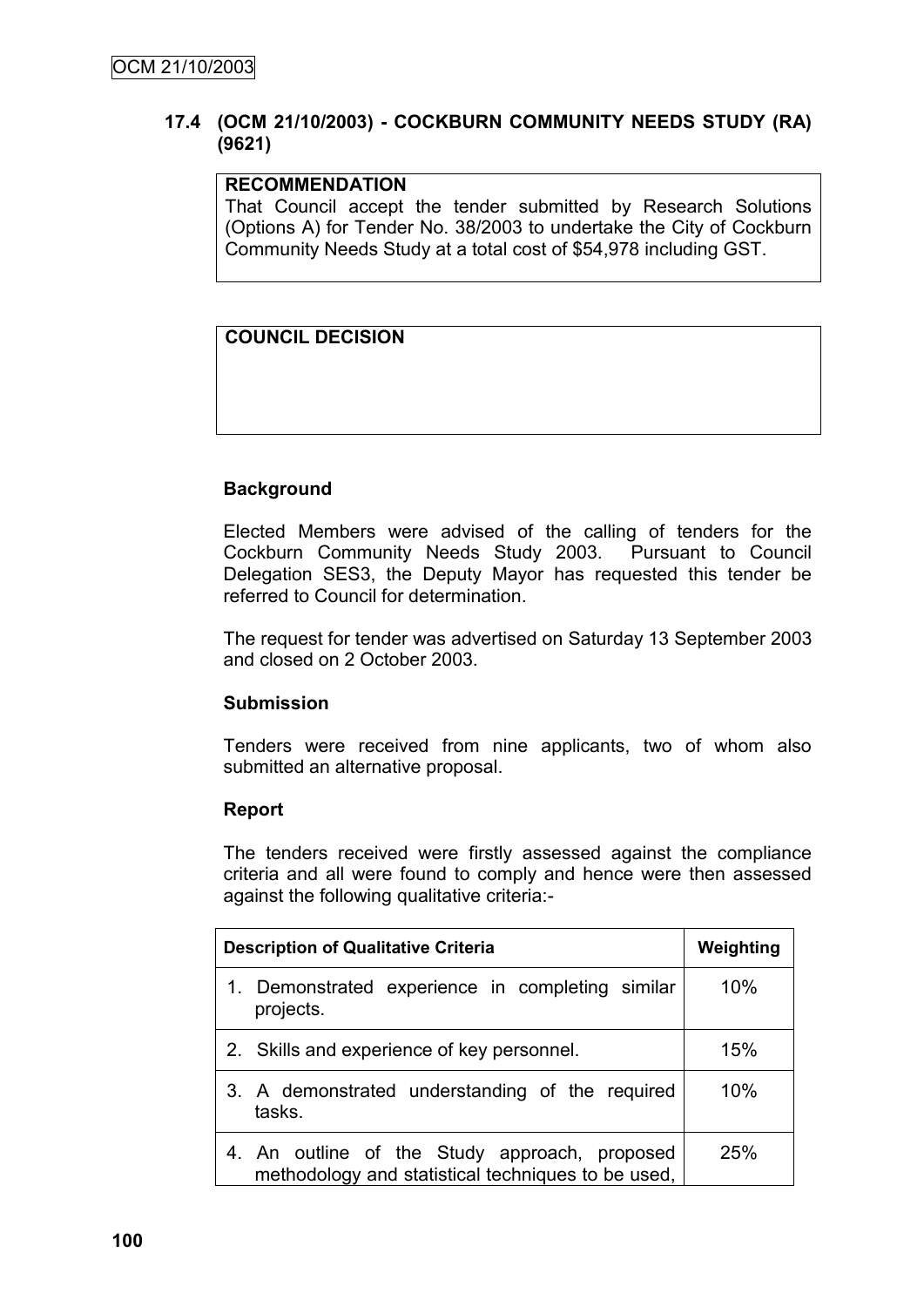| <b>Description of Qualitative Criteria</b>               | Weighting |
|----------------------------------------------------------|-----------|
| including the expected integrity of the data<br>produced |           |
| 5. Tendered price                                        | 40%       |

The assessment made under these criteria as determined by the Director Community Services, Manager Community Services and the Customer Services Manager are averaged as follows:-

|                                  | <b>Assessment</b> | <b>Contract Sum</b><br>Including G.S.T. |
|----------------------------------|-------------------|-----------------------------------------|
| Australian Market Intelligence   | 60%               | \$99,550                                |
| <b>Research Solutions (B)</b>    | 60.6%             | \$90,739                                |
| <b>Creative Links</b>            | 49.6%             | \$81,070                                |
| South Metro Growth Link          | 44.6%             | \$71,500                                |
| Market Equity (A)                | 69.3%             | \$62,315                                |
| C.S.S. Strategic Management      | 56.3%             | \$61,600                                |
| <b>Research Solutions (A)</b>    | 75%               | \$54,978                                |
| Market Equity (B)                | 71.3%             | \$52,767                                |
| Human Science                    | 59%               | \$48,400                                |
| Estill                           | 55%               | \$46,893                                |
| <b>Patterson Market Research</b> | 74.6%             | \$34,023                                |

A closer assessment of the two highest ranked submissions from Research Solutions (Option A) and Patterson Market Research, identifies a more thorough approach to the exercise from the recommended tenderer, which in turn is considered will provide Council with an overall better outcome.

#### **Strategic Plan/Policy Implications**

- Key Result Area "Meeting the Needs of Your Community" refers.
- Policy SES3 "Evaluation of Tenders" refers.

### **Budget/Financial Implications**

Funds provided for in the 2003/04 Budget for Community Consultation.

### **Legal Implications**

Sec. 3.57 of the Local Government Act, 1995 and Part 4 of the Local Government (Functions and General) Regulations, 1996 refer.

### **Community Consultation**

This is in itself, a community consultation process.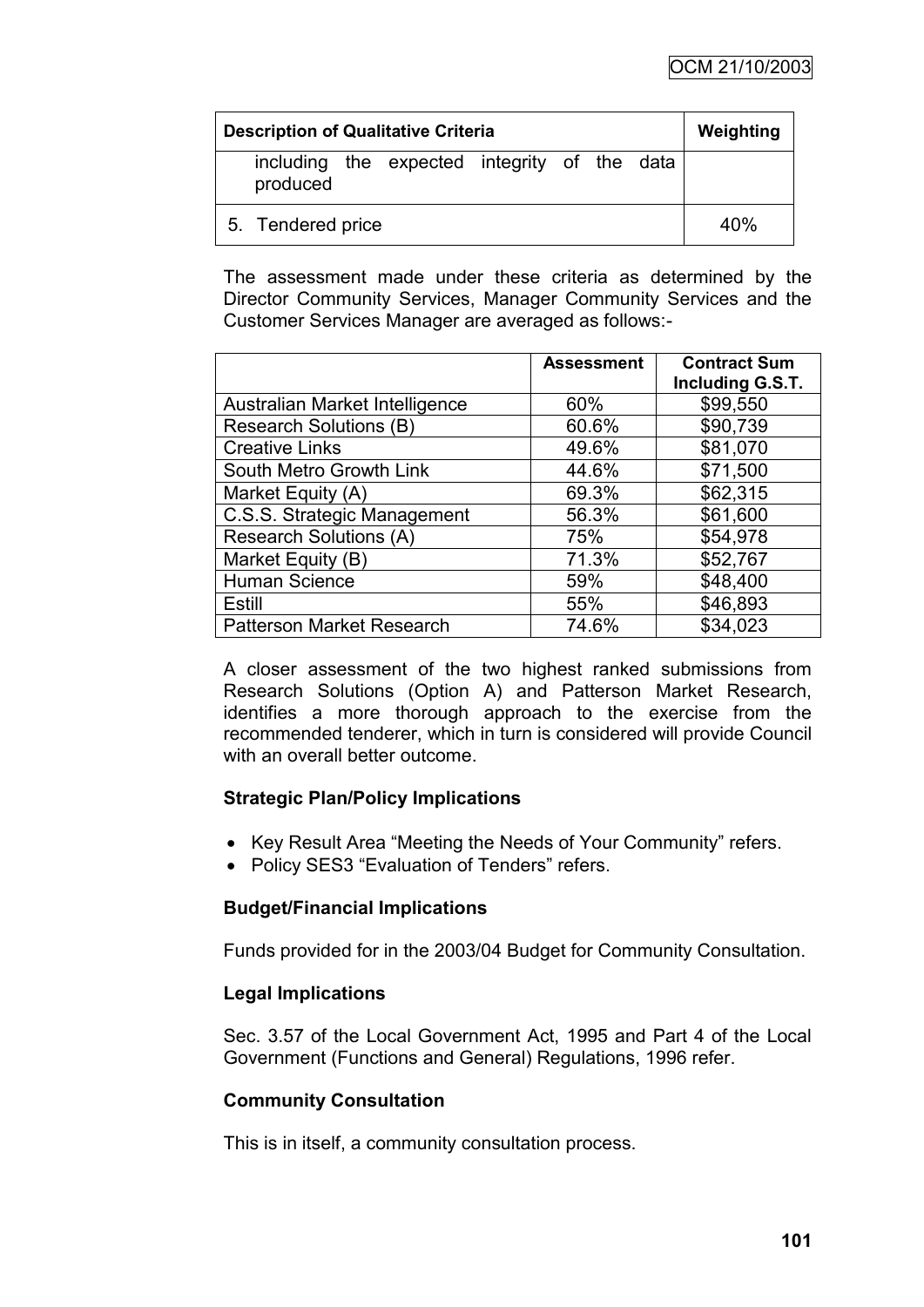### **Implications of Section 3.18(3) Local Government Act, 1995**

Nil.

### **18. EXECUTIVE DIVISION ISSUES**

Nil

### **19. MOTIONS OF WHICH PREVIOUS NOTICE HAS BEEN GIVEN**

**19.1 (OCM 21/10/2003) - DONATION TO AUSTRALIAN MEDICAL PROCEDURES RESEARCH FOUNDATION (PERTH NALTREXONE CLINIC) (5300; 8954) (GB) (ATTACH)**

# **RECOMMENDATION**

That Council:-

- (1) does not provide a \$10,000 donation to the Australian Medical Procedures Research Foundation at this stage;
- (2) requests the South West Group and the South Metropolitan Zone of the Local Government Association to receive a presentation from Dr O"Neill on the programme, with a view to expediting the scientific research currently being undertaken regarding the safety and effectiveness of the programme; and
- (3) review its position upon the release of results of further scientific research currently being undertaken into the Naltrexone Implant Programme.

**COUNCIL DECISION**

#### **Background**

By Notice received on 7 October 2003, Deputy Mayor Graham submitted the following Notice of Motion for consideration:-

"*That Council donate \$10,000 to the Australian Medical Procedures Research Foundation (AMPRF) with funds to be identified as part of the December 2003 Budget Review*."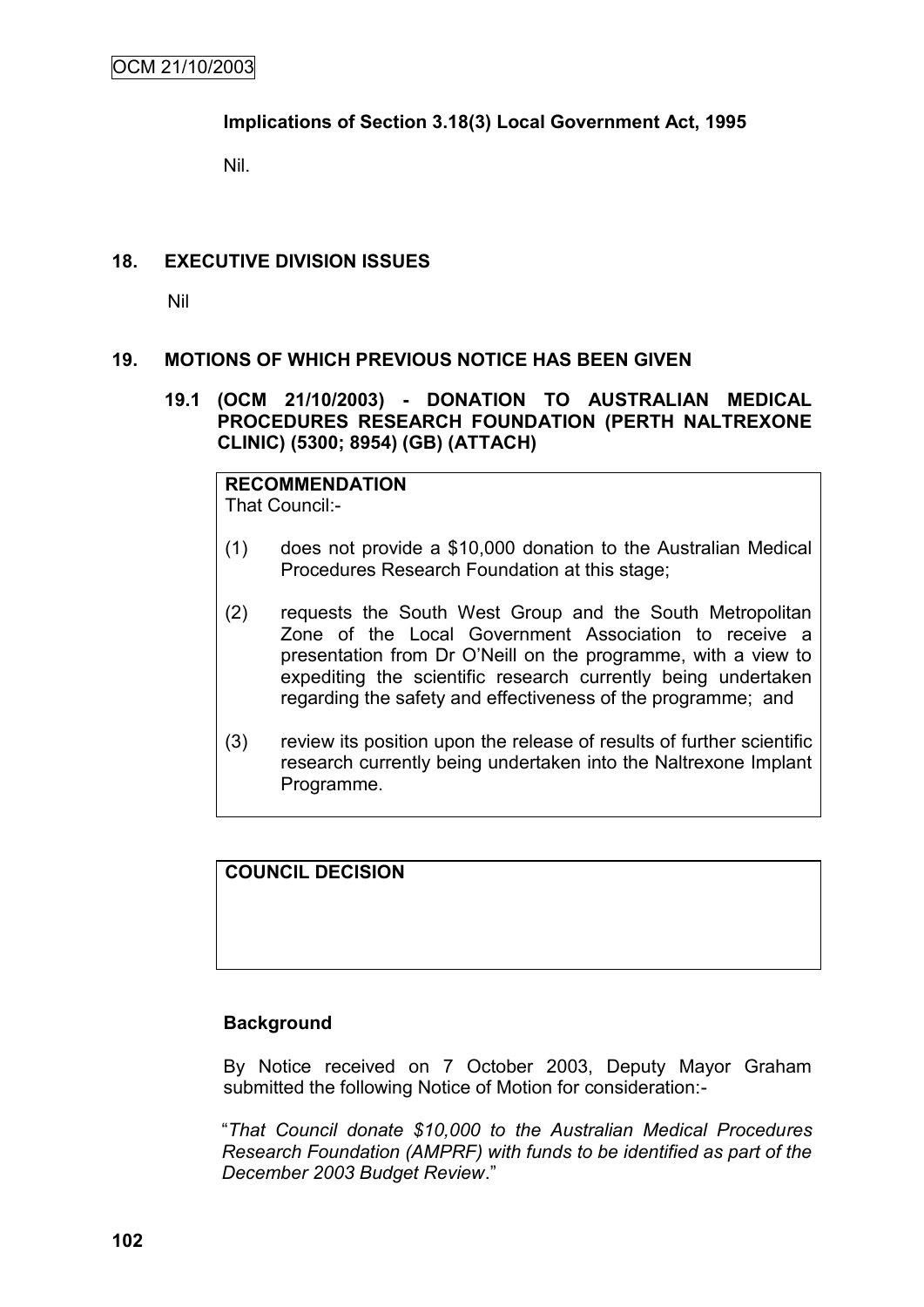## **Submission**

Dr George O"Neill made a presentation to some Elected Members and staff on behalf of the Australian Medical Procedures Research Foundation (AMPRF) on Tuesday 23 September 2003.

This presentation was precipitated by correspondence from Dr O"Neill seeking proportionate (10%) costs of the clinic servicing clients from the Cockburn District, which Dr O"Neill stated has been in the vicinity of \$600,000.

At the presentation, Dr O"Neill also stated he was keen to solicit support for his programme and any lobby avenues available for Council to promote it would be of great assistance.

The Perth Naltrexone Programme is part of the AMPRF and offers Naltrexone in both oral tablet form and 3.5g implants for the treatment of opiate dependency. The clinic has a number of education programs including computer, employment and self-concept training. There is a chaplain who provides group bible studies, one to one counselling and a Christian Based 12 step program. There is also general counselling available. Where possible, the clinic provides residential care primarily for clients who agree to have Naltrexone implants. The clients are required to pay a fee for the service but payment options are available. The Perth Naltrexone Programme run by Dr O"Neill states that the use of 3.5g Naltrexone implants has become the preferred option for controlling opiate dependence.

The AMPRF state that greater than 95% of the patients who continue with their implants, are free from opiate dependence for at least six months. There has been no information provided regarding long-term outcomes.

As Naltrexone implants are not registered with the Therapeutic Goods Administration for human use, the AMPRF state that most patients who have Naltrexone implants are treated under the Special Access Scheme. The AMPRF state that this scheme involves the patient and the doctor confirming that they understand the treatment is not yet registered by the Therapeutic Goods Administration and that the condition being treated might lead to premature death.

#### **Report**

Naltrexone in the oral form is used by many alcohol and drug rehabilitation services as one method to assist clients to stop their use of narcotic drugs including heroin. There is however, general agreement from drug professionals that the effectiveness of Naltrexone treatment is very much dependent upon: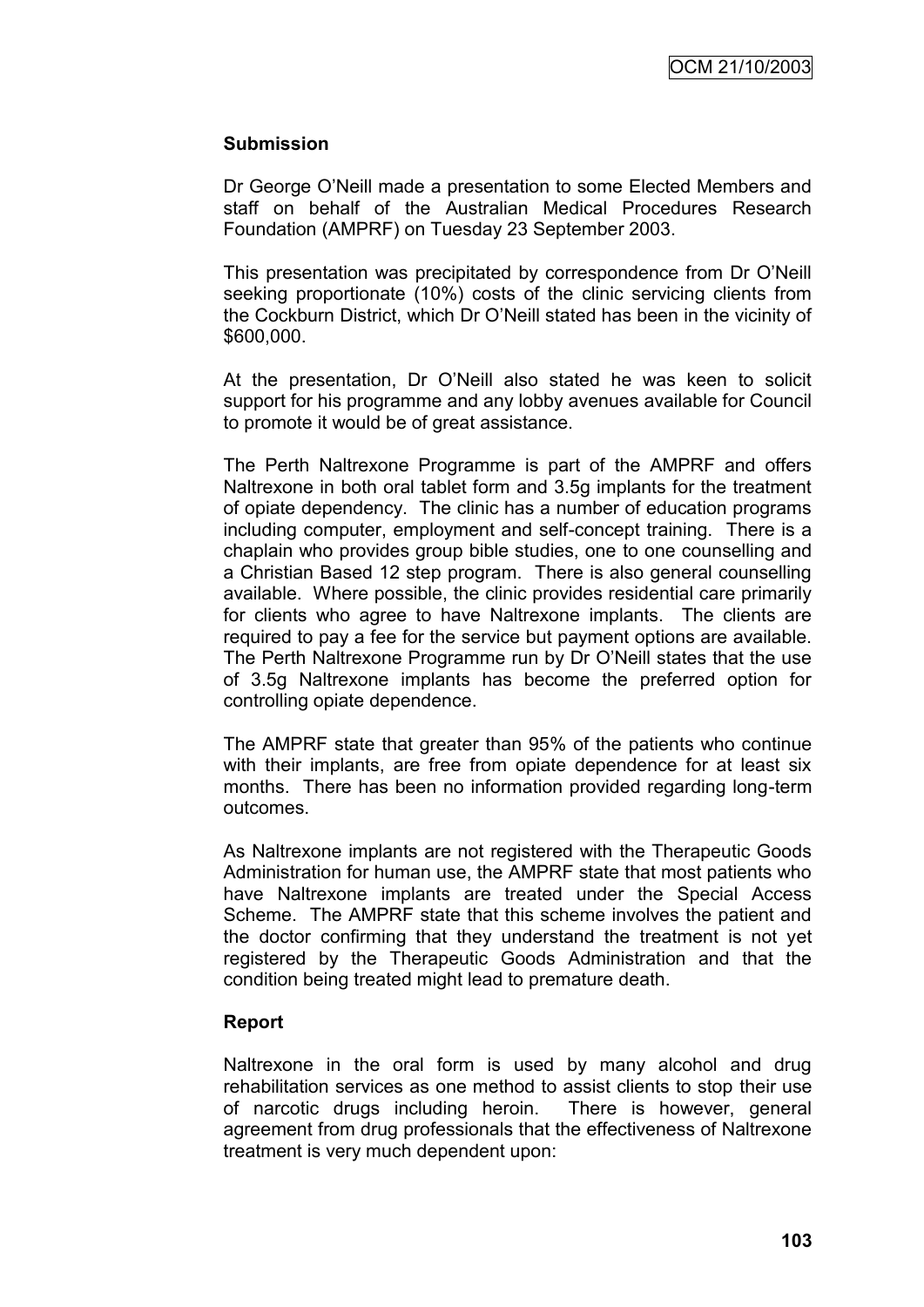- The persons particular situation, including their level of commitment to staying off heroin and the level of support available to them; and
- It being one part of a comprehensive treatment program, which includes regular counselling.

Alcohol and Drug Services have suggested that many clients do not remain on Naltrexone treatment and will often return to heroin use. More studies are currently being conducted that may provide a clearer picture of Naltrexone"s short and long term effectiveness. It is important to recognise that Naltrexone treatment may be effective for some people but will not suit everyone.

Clients accessing the relevant City of Cockburn"s Social Services programmes are assessed and if they are found to be in need of drug and alcohol services, then a range of options are given to the client to tailor a program which will best meet their needs. The range of options includes remaining with the initial service for drug and alcohol counselling or being referred on to an alcohol and drug specific counselling agency.

In general, clients from Social Services are not referred directly to Dr O"Neill"s Perth Naltrexone Clinic in Subiaco. The two main reasons are that the clinic is only for a very specific target group of clients and the second reason is the location of the service, as it is difficult to access from Cockburn by public transport. Agencies that are closer and offer more comprehensive and generalised service such as the South Metropolitan Community Drug Service Team, Next Step and the Alcohol and Drug Information Services, are preferred referral sources. These agencies and GPs in the Greater Fremantle area also offer the Naltrexone programme to clients in oral tablet form.

Treatment involves taking a prescribed amount of Naltrexone for as long as it is perceived to be required: the length of the program depends on the individual"s situation. The tablets are taken orally, once a day, the usual dose being 50mg, or every couple of days at a higher does (e.g. 100mg on alternate days or 150mg every three days). Daily doses are often recommended in order for the person to develop a routine and to keep a stable level of Naltrexone in the blood. Often a carer, family member, doctor or pharmacist supervises the administration of the dose.

The Perth Naltrexone Clinic utilises Naltrexone implants as well as oral administration of Naltrexone. There are mixed views from experts regarding the effectiveness and safety of Naltrexone implants. The Australian Drug Foundation has verbally stated that to date, no clinical trials have been conducted as to the effectiveness of the Naltrexone implants and as such, they are not recommended for human use and are not registered with Therapeutic Goods Administration. However, Naltrexone implants can be accessed under the Special Access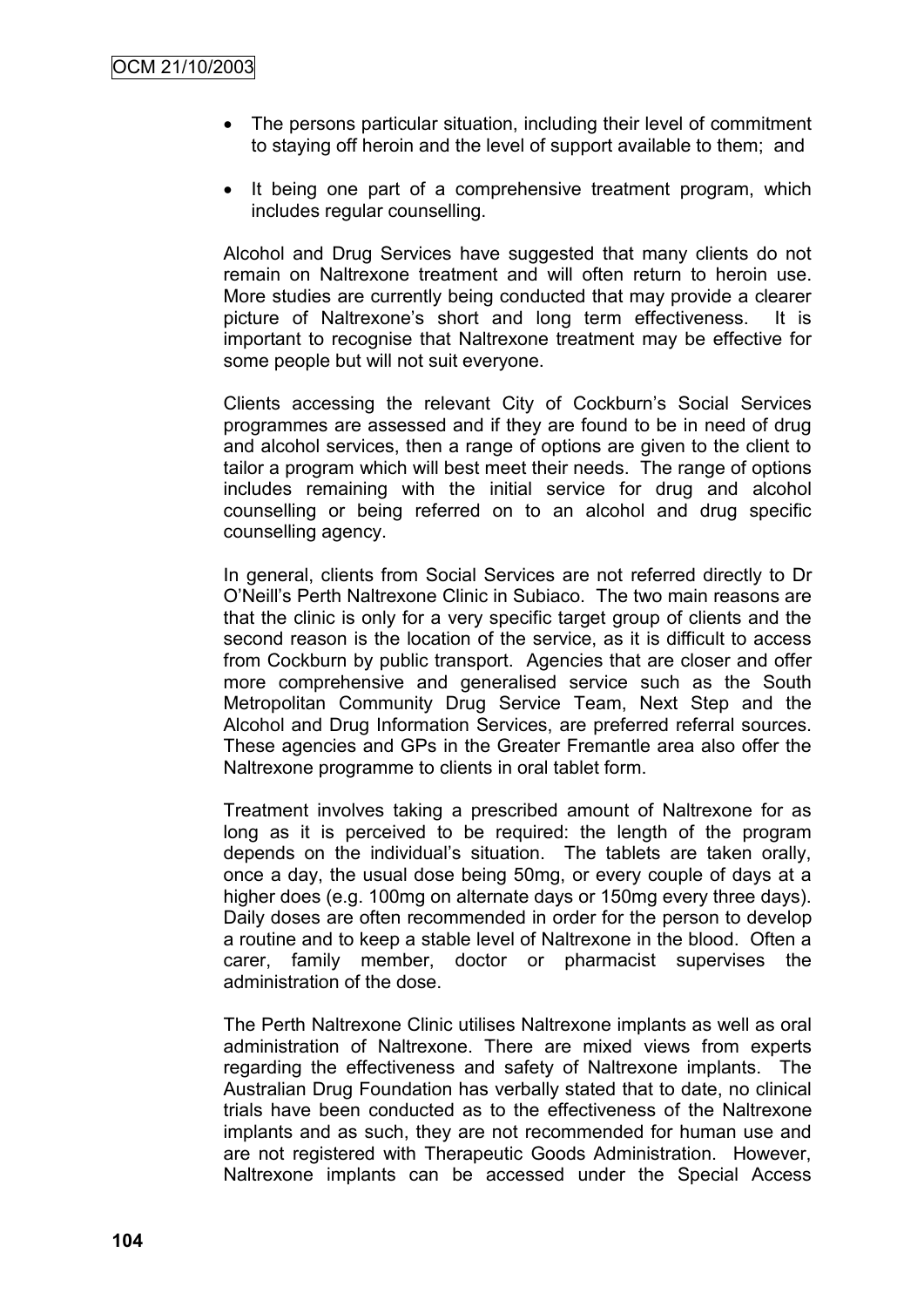Scheme and permission to gain access varies according to the health status of the individual. Category A under the Special Access Scheme is defined in the Regulations as "*persons who are seriously ill with a condition from which death is reasonably likely to occur within a matter of months, or from which premature death is reasonably likely to occur in the absence of early treatment*." The medical practitioner decides whether the individual falls under the Category A criteria and the patient must provide informed consent after having the risks and benefits explained to them. The Special Access Scheme is how Dr O"Neill and the Perth Naltrexone Clinic are able to insert Naltrexone implants.

The Department of Health is now considering a recommendation for a national trial of Naltrexone implants following a Parliamentary Inquiry into substance abuse.

The Director of Clients Services, Resources and Development of the State Drug and Alcohol Office, provided the following information:

- The State Government, through the Drug and Alcohol Office, provides \$500,000 directly to Dr O"Neill and up to \$500,000 on a dollar for dollar matching basis. This contract lasts for the life of the current state government.
- The Therapeutic Goods Administration has set up an Expert Advisory Committee to investigate Naltrexone implants and other slow release therapies.
- The status of professional indemnity cover for the Naltrexone Implant Therapy is unclear, due to the apparent safety concern with the use of Naltrexone implants and the lack of conclusive scientific research regarding the long-term effectiveness of the Naltrexone program.

It is therefore recommended that the Council does not donate \$10,000 to the Australian Medical Procedures Research Foundation until further scientific research has been undertaken regarding the safety and the long-term effectiveness of the Naltrexone implant program however, lends support to the process by seeking the level of interest which can be generated through local government on a more widespread basis (ie. South West Group and the WA Local Government Association).

# **Strategic Plan/Policy Implications**

Key Result Area "Facilitating the Needs of Your Community" refers.

# **Budget/Financial Implications**

A budget allocation of \$10,000 will be required for the 2003/04 financial year.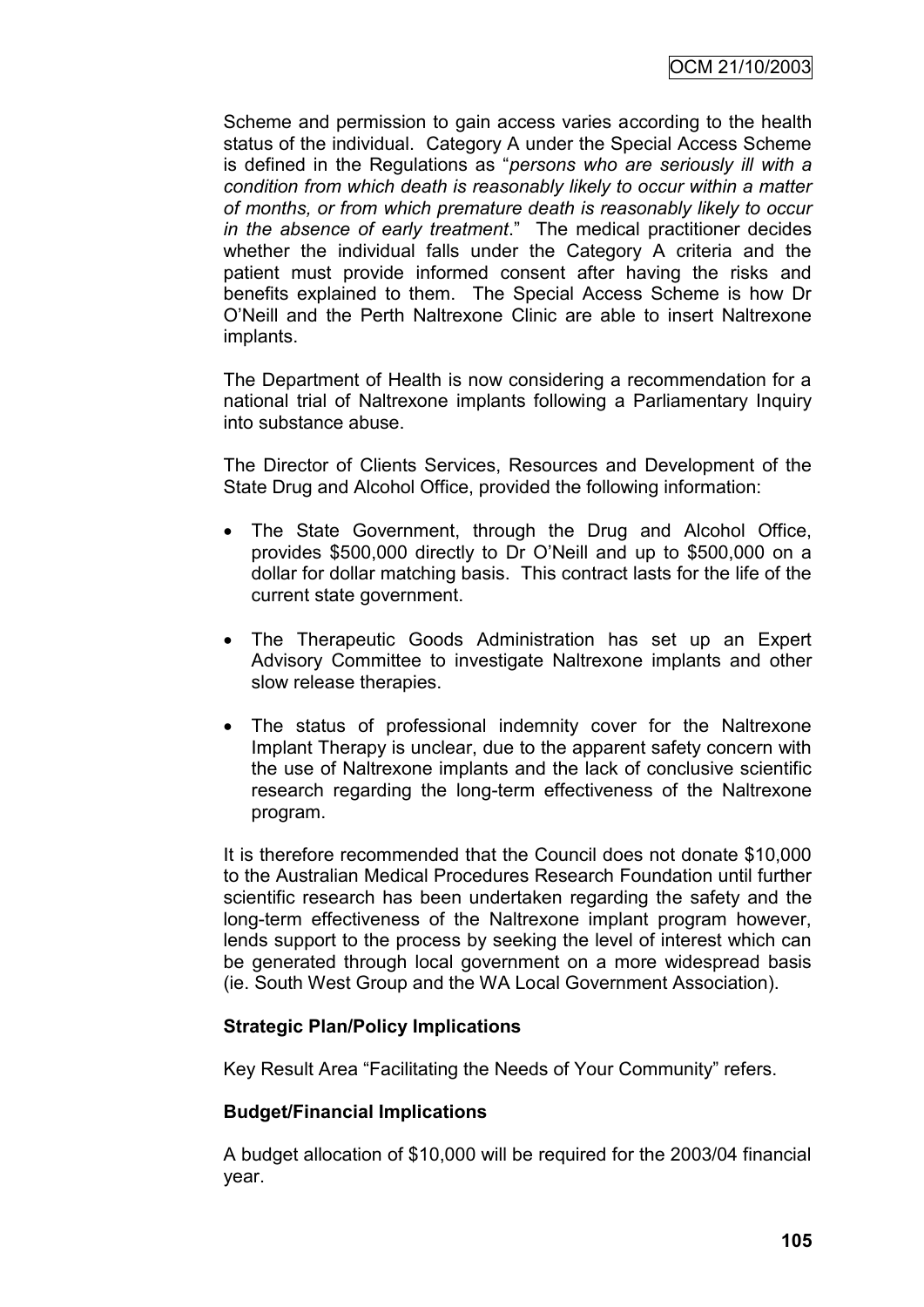## **Legal Implications**

The legal implications of providing funding to a program that promotes the use of an unapproved therapy with the Therapeutic Goods Administration is unknown.

Similarly, the extent of professional indemnity insurance held by AMPRF (if any) in administering its programme is unclear.

## **Community Consultation**

No community consultation has taken place regarding this matter.

#### **Implications of Section 3.18(3) Local Government Act, 1995**

The program is currently dependant upon State Government funding and personal donations for its operations.

## **20. NOTICES OF MOTION GIVEN AT THE MEETING FOR CONSIDERATION AT NEXT MEETING**

## **21. NEW BUSINESS OF AN URGENT NATURE INTRODUCED BY DECISION OF MEETING BY COUNCILLORS OR OFFICERS**

## **22. MATTERS TO BE NOTED FOR INVESTIGATION, WITHOUT DEBATE**

#### **23. CONFIDENTIAL BUSINESS**

Nil

## **24. (OCM 21/10/2003) - RESOLUTION OF COMPLIANCE (SECTION 3.18(3), LOCAL GOVERNMENT ACT 1995)**

### **RECOMMENDATION**

That Council is satisfied that resolutions carried at this Meeting and applicable to items concerning Council provided services and facilities, are:-

(a) integrated and co-ordinated, so far as practicable, with any provided by the Commonwealth, the State or any public body;